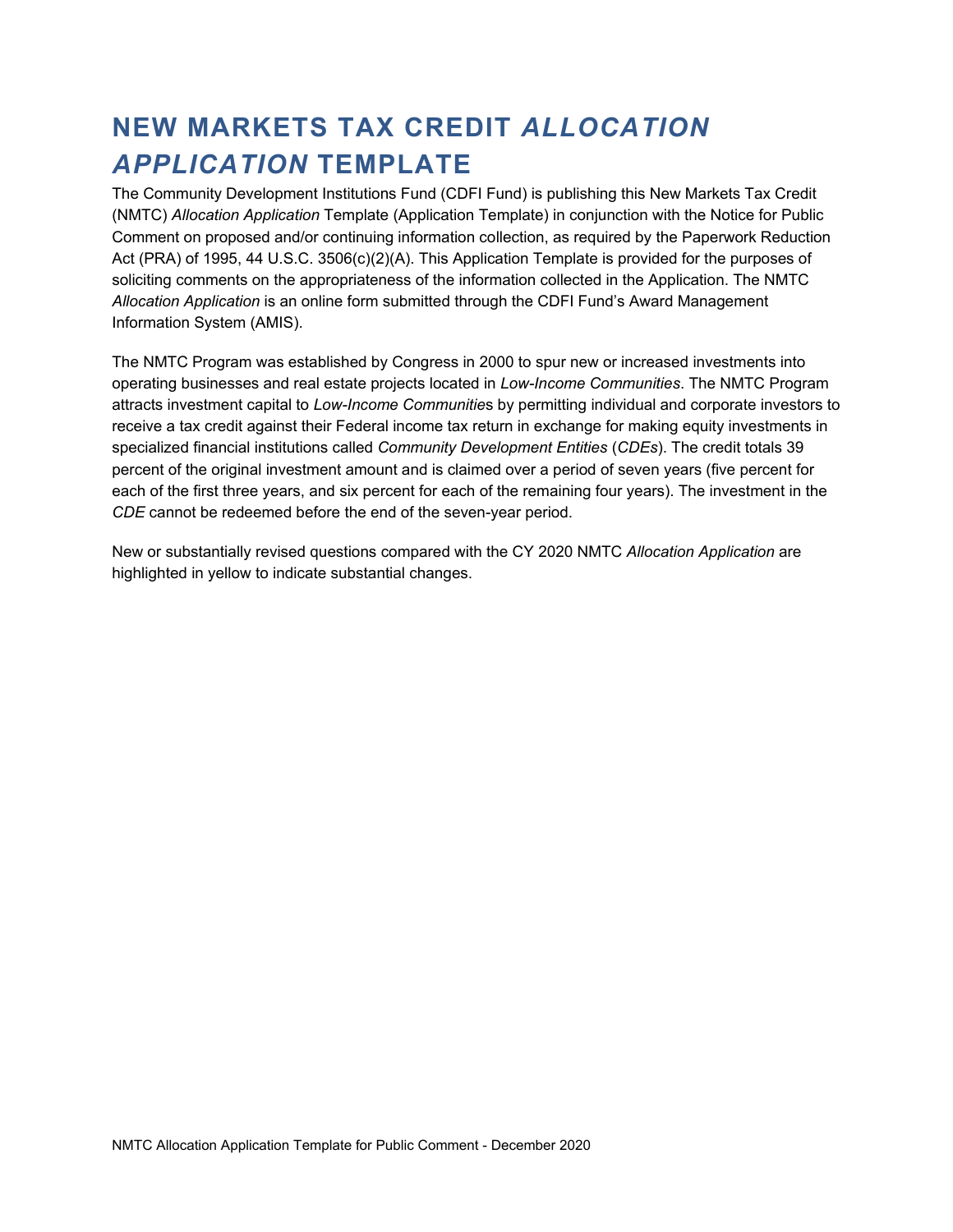# **TABLE OF CONTENTS**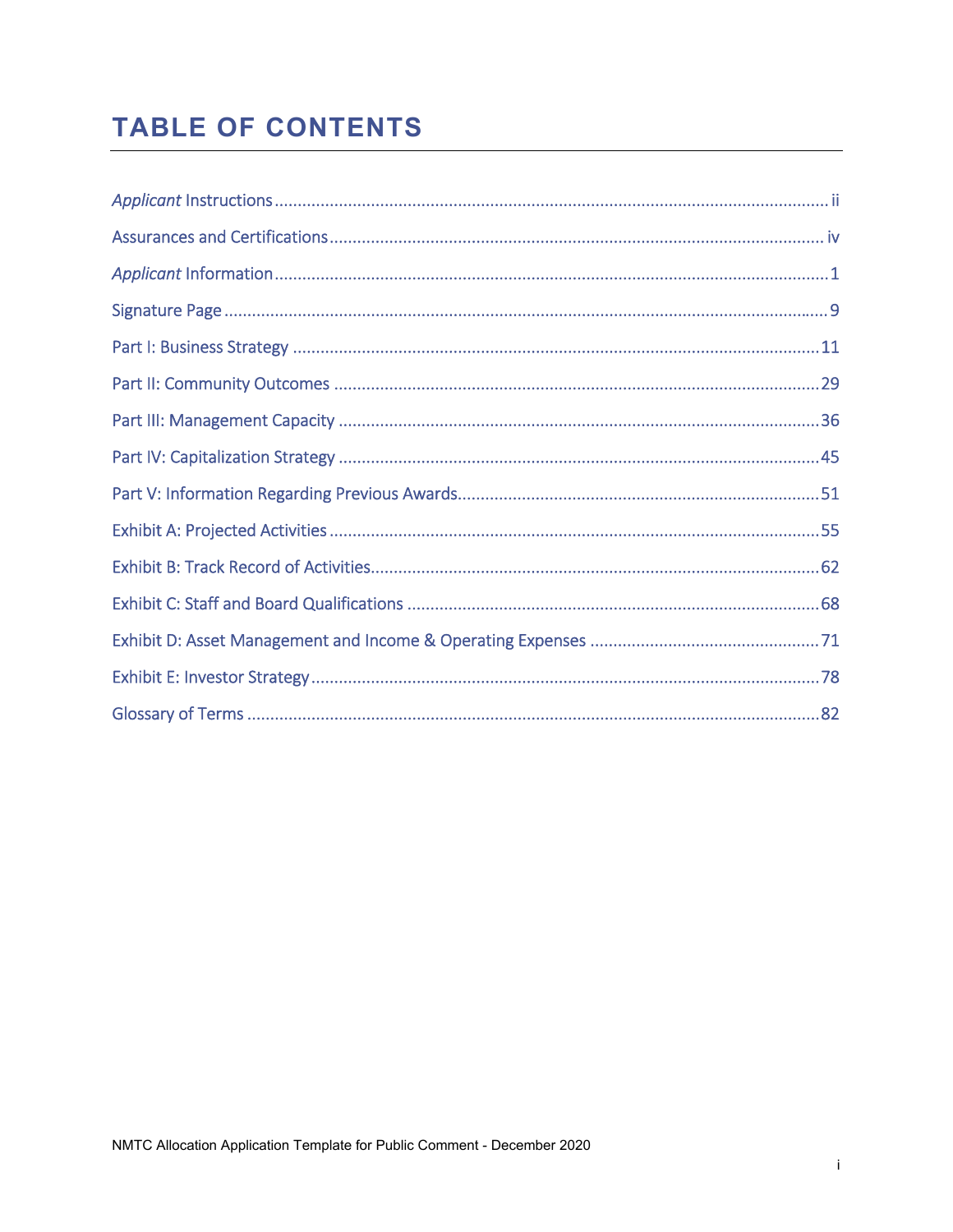# *APPLICANT* **INSTRUCTIONS**

- Read the relevant New Markets Tax Credit (NMTC) Program publications prior to completing the *Allocation Application*. For information on the calendar year (CY) **{YEAR}** NMTC Program allocation round (this Round), read the *Notice of Allocation Availability (NOAA)* and the *Community Development Financial Institutions* Fund's (the CDFI Fund's) document titled "NMTC *Allocation Application* Frequently Asked Questions" (FAQ). For tax related information on the NMTC Program, read the final regulations issued by the Internal Revenue Service (26 CFR 1.45D-1) and related guidance. For information on *Community Development Entity (CDE)*  certification, read the CDFI Fund's document titled "*CDE* Certification Q&A Document." All of these documents are available on the CDFI Fund's website at [www.cdfifund.gov.](www.cdfifund.gov) The CDFI Fund's Q&A Document is periodically updated, so continue to check the website on a regular basis.
- Consult the Glossary of Terms when completing the *Allocation Application*. All terms and phrases that are in *Capitalized Italics* in the *Allocation Application* are defined in the Glossary of Terms. Capitalized terms and phrases that are not italicized are the titles of documents on the CDFI Fund's website, pick-list options in the electronic application, or titles of sections of this *Allocation Application*.
- *A Subsidiary CDE* **cannot submit an** *Allocation Application.*
- The CDFI Fund will only consider as an *Allocation Application* for an *NMTC Allocation* eligible if the *Applicant* is certified as a *CDE* by the time the *NOAA* for this Allocation Round is published in the Federal Register.

**NOTE:** The CDFI Fund cannot process a *CDE Certification Application* unless each entity seeking certification as a *CDE*: (a) is a legal entity, and is a domestic corporation or partnership for federal tax purposes; and (b) has a valid and distinct Employer Identification Number (EIN). *Applicants* or *Subsidiary Applicants* that have applied for, but not yet received, an EIN as of the date of the *Authorized Representative's* signature on the *Allocation Application* will not be accepted. For more information on EINs and applying for an EIN, refer to the *CDE* Certification Q&A Document on the CDFI Fund's website at www.cdfifund.gov.

- Carefully read the *Allocation Application* and the *NOAA* to determine whether the *Applicant* has the requisite eligibility, capacity, experience, and skills to compete for and administer an *NMTC Allocation,* execute the proposed business strategy and achieve the proposed community outcomes. Be sure also to review carefully the Assurances and Certifications provided in this document. By signing this *Allocation Application*, the *Applicant* is certifying to the truth, completeness, and correctness of this *Allocation Application*, including the items listed in the Assurances and Certifications.
- If the CDFI Fund determines that any portion of the *Allocation Application* is incorrect in any material respect, the CDFI Fund reserves the right, in its sole discretion, to reject the *Allocation Application*.
- As the *Applicant* prepares the *Allocation Application*, assume that the CDFI Fund's *Allocation Application* reviewers are learning about the organization for the first time, even if the organization has previously submitted an application to the CDFI Fund under this or any of the other CDFI Fund programs.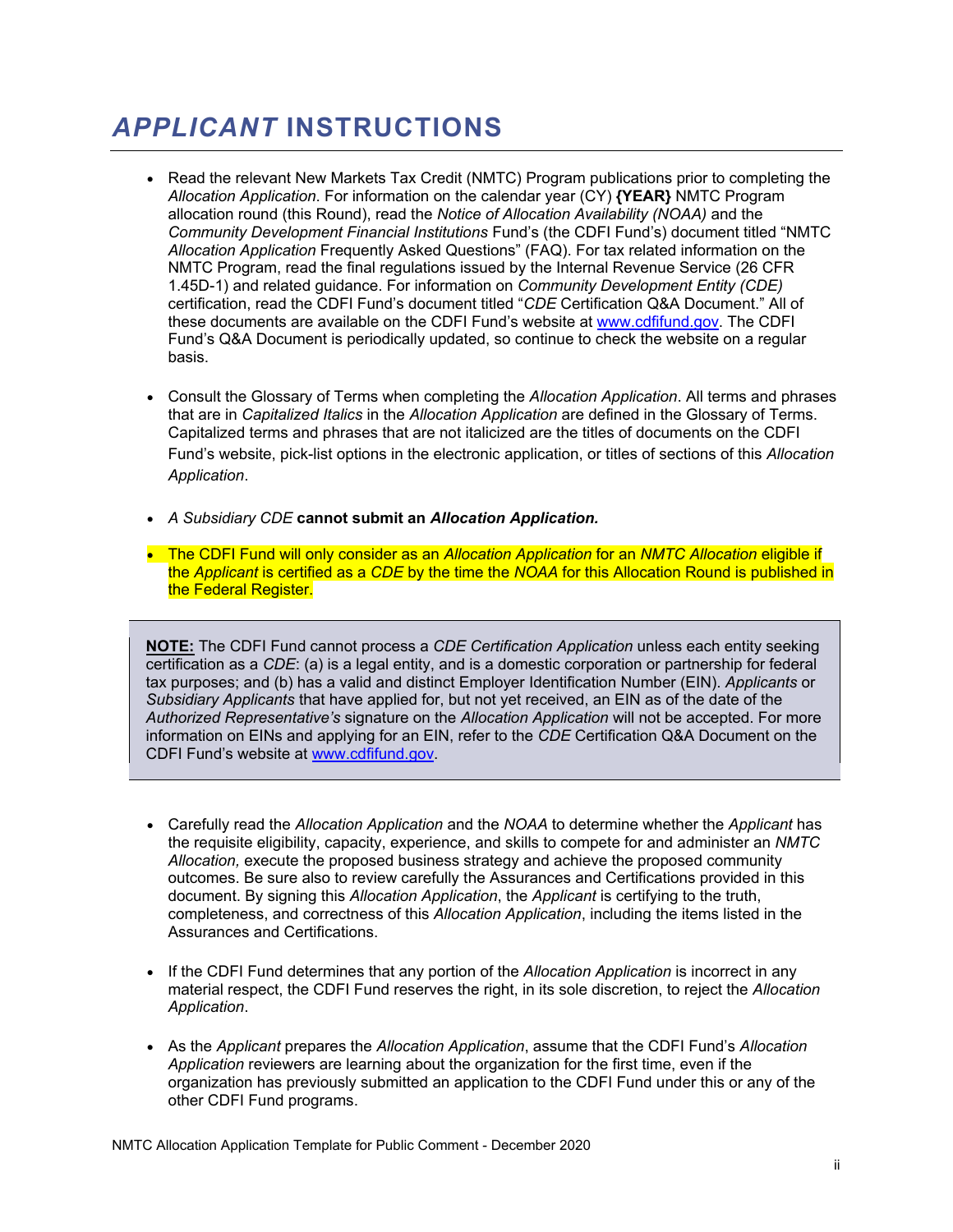- A newly formed entity that does not have a track record of raising capital or offering products and services may reference the activities of its *Controlling Entity* in certain areas of the *Allocation Application*. However, a start-up may not reference the activities of individuals, including *Principal*s or board members, to demonstrate such track record. The activities and experiences of individuals may be addressed in the Management Capacity section.
- The term *Applicant* refers to the *CDE* applying for an *NMTC Allocation* as well as any other *Subsidiary* entities, whether already formed or in the process of formation, which may receive a transfer of all or a part of an *NMTC Allocation* from the *Applicant*. To the extent practicable, the *Applicant* may respond to each question in this *Allocation Application* collectively on behalf of all such entities. If responses vary for separate entities, be sure to clearly articulate which entity is being referenced in the narrative and tables.
- Be sure to keep each narrative brief: Please note that each narrative text response has a maximum character length, which, depending on font size, will range from about 1/3 of a page to about 2 pages). These character maximums include spaces, punctuation, and special characters. All text that exceeds the maximum set for a narrative text response (which is noted at the end of each question) will be truncated at the character limit.

### **DO NOT SUBMIT THIS** *ALLOCATION APPLICATION*

- Use the electronic application: This version of the *Allocation Application* is a read-only version. Any organization interested in applying for an *NMTC Allocation* from the CDFI Fund is expected to submit an electronic *Allocation Application*. *Applicants* may access the electronic *Allocation Application* as soon as it is made available by logging in through AMIS on the CDFI Fund's website at [amis.cdfifund.gov.](https://amis.cdfifund.gov) *Applicants* who have not already done so are encouraged to register a user account through AMIS as soon as possible. Please contact the CDFI Fund's IT Help Desk at (202) 653-0422 or [AMIS@cdfi.treas.gov](mailto:AMIS@cdfi.treas.gov) if you are having problems registering under AMIS. **The electronic** *Allocation Application* **must be received no later than the application submission deadline specified in the** *NOAA***.** Complete instructions regarding the electronic submission requirements will be posted on the CDFI Fund's website at <www.cdfifund.gov> when the online *Allocation Application* is made available.
- Application Registration section. All *Applicants* must **complete and save all responses to the Application Registration section of the NMTC** *Allocation Application* **in AMIS by 5pm ET on the Application Registration deadline specified in the** *NOAA* **in order to submit the remaining sections of the** *Allocation Application***.** To complete the Application Registration, *Applicants* must provide a response to each question in this section, select "Yes" to lock its responses, and press the save button. AMIS will not allow additional edits to the Application Registration once it has been completed and saved. Once the Application Registration deadline passes, AMIS will not allow the creation of any new CY {YEAR} NMTC *Allocation Applications*. Additionally, *Applicants* will not be permitted to submit CY {YEAR} NMTC *Allocation Application*s if the Application Registration section of those Applications remains incomplete and unsaved after the Application Registration deadline. Please see the CY {YEAR} NMTC Program Allocation Application Frequently Asked Questions document (Q. 14 and 15) and the AMIS User instructions (Section 6.2) for more details on completing the
- **•** Required Investor Letters (if applicable): *Applicants* completing Table E3 are required to submit *Commitment* letters or letters of interest from investors per the NOTE for Exhibit E. Please upload these documents electronically through the *Applicant*'s AMIS account. In doing so, an *Applicant* is also validating the following information: name of investor, dollar amount of equity sought or obtained (or dollar amount of debt, in the case of an investor partnership using debt capital), status of the investment request (e.g., funds received, *Commitment* of funds, *Letter of*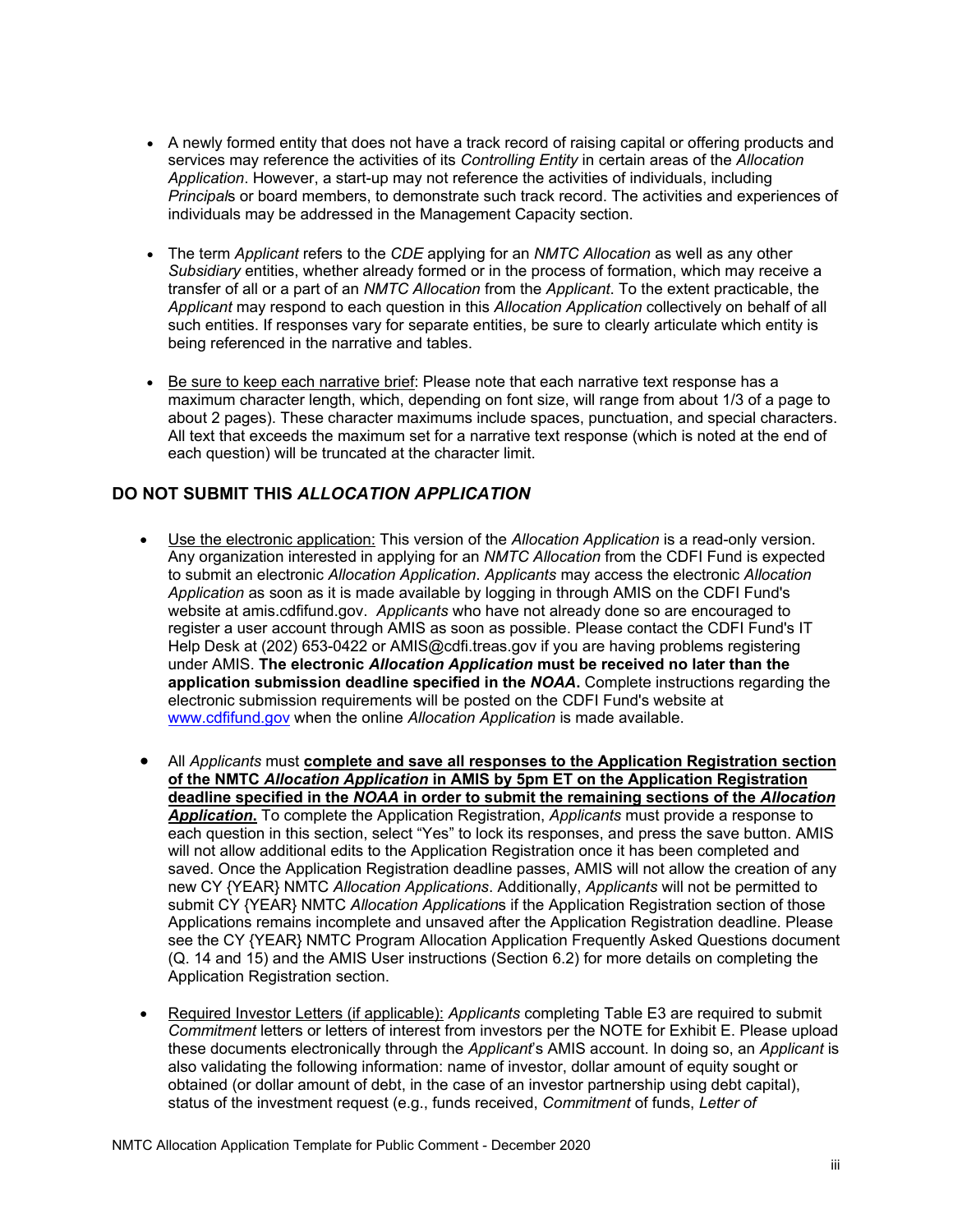*Interest/Intent*). For examples of acceptable documentation for the required information, refer to the CDFI Fund's NMTC *Allocation Application* FAQ Document. *Applicants* that do not complete Table E3 should not submit investor letters.

- Submitting Required Documents and *Controlling Entity* Signature Page: All *Applicants*  designating a *Controlling Entity* will be required to upload the *Controlling Entity* Signature Page and other documents (Assurances and Certifications narrative (if applicable), *investor* letters (if applicable) and organizational charts) electronically through their AMIS accounts. An *Applicant*  will be instructed on how to upload the aforementioned Signature Page and other documents (i.e., attachments) at the time the *Applicant* submits its *Allocation Application*. **All attachments must be uploaded by the application and attachment deadline specified in the** *NOAA***.** If the attachments are not received by the applicable deadline, they will not be given consideration as part of the review process. **Only those attachments requested by the CDFI Fund will be considered as part of the review process. Furthermore, the CDFI Fund will not accept any revisions or amendments to an application or the attachments once they have been submitted for review.**
- Part V Information Regarding Previous Awards: All *Applicants* are required to complete Part V of the *Allocation Application*. *Applicants* that have not received previous *NMTC Allocations* or that have not received other CDFI Fund Awards (i.e. FA-TA, CMF, BEA, BGP) will simply need to respond "No" to Questions 41 and 42 and not respond to Question 43. *Applicants* that have not made *QEIs* into previous *Allocatees* or assumed *Control* of previous *Allocatees* should respond "No" to Question 44. Please note that Part V is not scored as part of the Phase I review process, and is only considered if the *Applicant* is ranked highly enough to proceed to Phase II of the application review process.
- Each *Applicant* should expect that if it receives an *NMTC Allocation*, information provided in this *Allocation Application* will be used to determine the terms of an *Allocation Agreement*.
- The contents of this *Allocation Application* are consistent with the Internal Revenue Code Section 45D and the *NMTC Program Income Tax Regulations*. In the event of any inconsistency between the contents of this *Allocation Application* and the Internal Revenue Code Section 45D or the *NMTC Program Income Tax Regulations*, the provisions of the Internal Revenue Code Section 45D and the *NMTC Program Income Tax Regulations* shall govern.

**NOTE:** If you have programmatic or technology-related questions about the *Allocation Application*, you may contact the CDFI Fund by submitting an AMIS service request. In the Service Request form, select "NMTC Program" as the Program. Use of AMIS Service Requests is the best method to submit and track your request. Additionally, you can call (202) 653-0422 or e-mail [AMIS@cdfi.treas.gov](mailto:AMIS@cdfi.treas.gov) for information technology assistance.

The CDFI Fund will provide programmatic and information technology support related to the *Allocation Application* between 9:00 am and 5:00 pm, Eastern Time, through [DATE]. **The CDFI Fund will not respond to phone calls or e-mails concerning an** *Allocation Application*  **submitted after 5:00 pm, Eastern Time, on [DATE], until after the** *Allocation Application*  **submission deadline specified in the** *NOAA***.**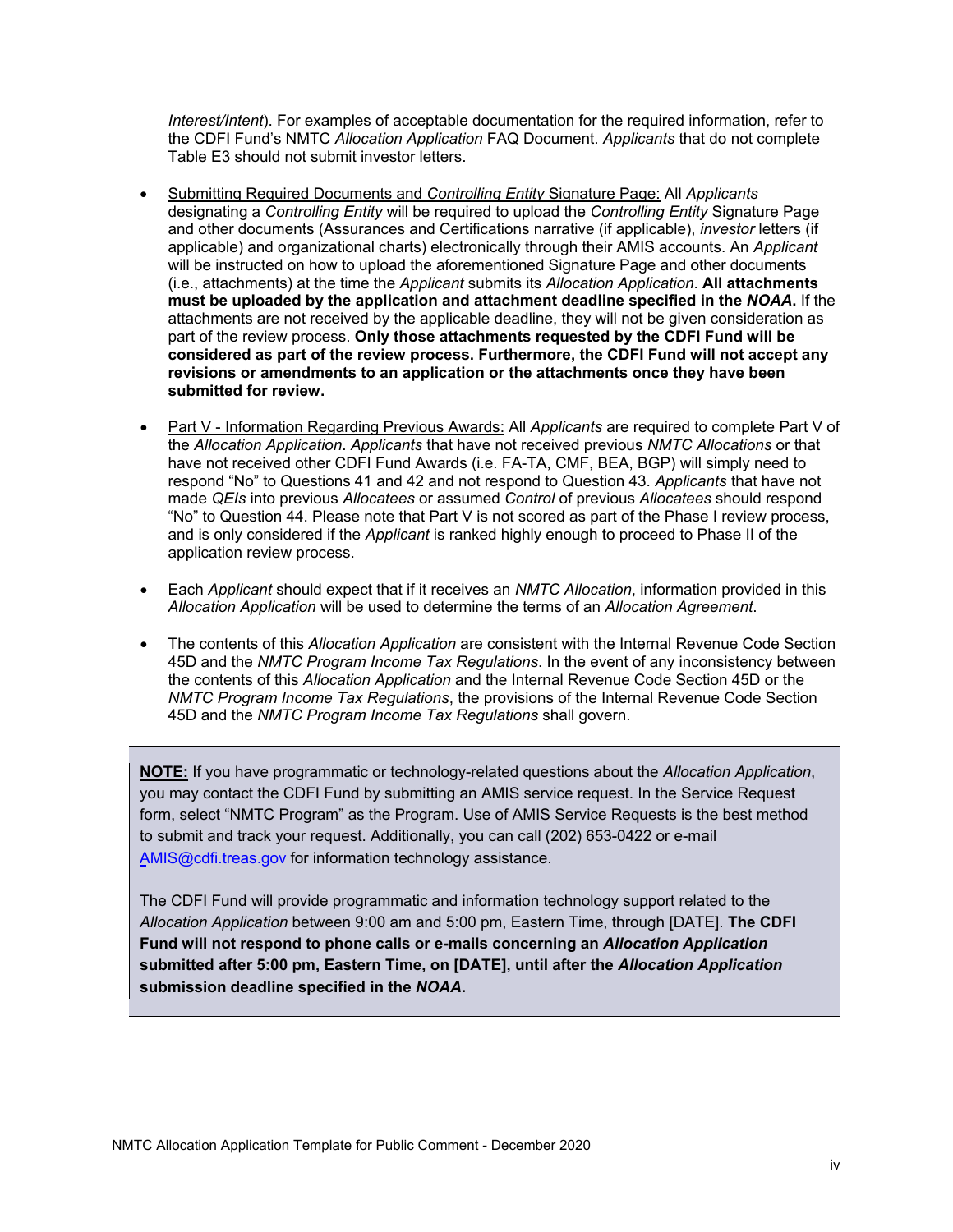# **ASSURANCES AND CERTIFICATIONS**

Generally, the *Applicant* must provide the Assurances and Certifications below in order to apply for an *NMTC Allocation*.

### **A. General Certifications**

With regard to the General Certifications (below):

- If the *Applicant* is unable to provide General Certifications numbered 1 through 9; the *Applicant* is ineligible to apply for an *NMTC Allocation.*
- If the *Applicant* is unable to provide General Certifications numbered 10 through 17; the *Applicant* must provide a written explanation in the text box provided in the electronic *Allocation Application*. The CDFI Fund will consider the explanation provided and determine, in its sole discretion, whether the *Applicant* is eligible to apply for an *NMTC Allocation*.

Please select "True," "False," or "Not Applicable" to each certification. By selecting "True" the *Applicant* is certifying that the corresponding statement is true. By selecting "False" the *Applicant* is certifying that the corresponding statement is not true. By selecting "Not Applicable" the *Applicant* is certifying that the corresponding statement is not applicable to their application.

**Note:** Where the *Applicant* is unable to answer "True" to one or more of the statements in items 10 through 17 of the General Certifications, the *Applicant* must submit a written explanation with this *Allocation Application* that clearly identifies the item number(s) and corresponding statement(s) it is unable to certify. The written explanation should also identify the applicable specific entity and/or individual by name. If the *Applicant* submits a written statement in response to items 12(c), 12(e), 13(c), 14(c) or 15(c), it should identify and summarize the litigation or regulatory matters typically disclosed in the applicable entity's annual SEC filings for 2017 and 2018, 2019 and quarterly for 2020.

#### **As the** *Authorized Representative* **of the** *Applicant***, I hereby assure and certify that:**

1. The *Applicant* is duly organized and validly existing under the laws of the jurisdiction in which it was incorporated or otherwise established.

True<sub>by</sub> False

2. The *Applicant* has the legal authority to apply for an *NMTC Allocation*, and the institutional, managerial, and financial capability to ensure proper use of such allocation as described in this *Allocation Application* and in accordance with IRC §45D and the *NMTC Program Income Tax Regulations*, and all applicable Department of the Treasury regulations and guidance documents.

True<sub>c</sub> False

3. The *Applicant's* governing body (e.g., Board of Directors) has by proper resolution or similar action authorized the signing and filing of this *Allocation Application*, including all understandings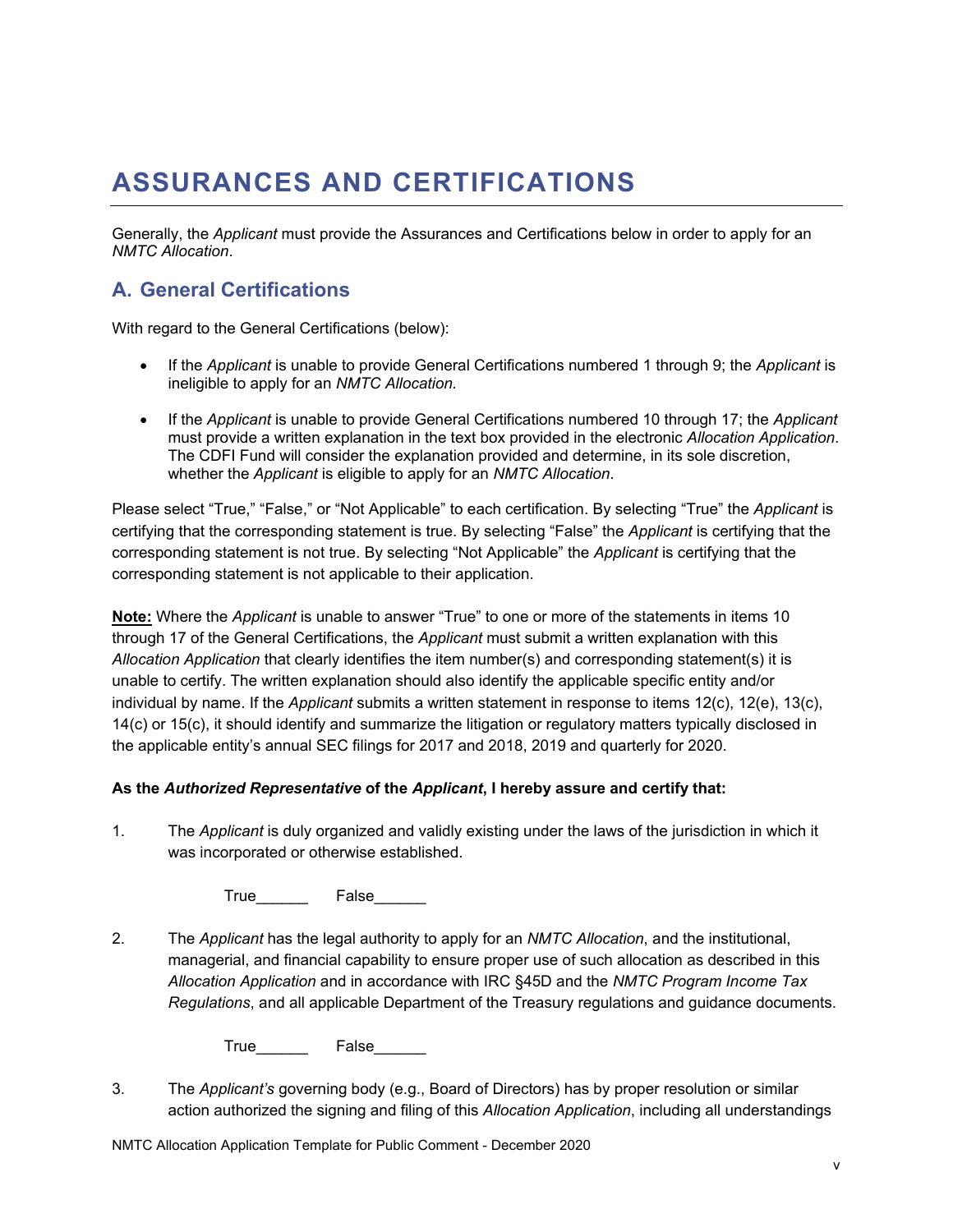and assurances contained herein, and directed and authorized me as the *Authorized Representative* of the *Applicant* to act in connection with this *Allocation Application* and to provide such additional information as may be required.

True<sub>c</sub> False

4. The *Applicant* will give the Department of the Treasury, the Comptroller General of the United States, and if appropriate, the State of the *Applicant's* incorporation, through any *Authorized Representative*, access to and the right to examine all records, books, papers, or documents related to the provision of an *NMTC Allocation*; and will establish a proper accounting system in accordance with generally accepted accounting standards; Office of Management and Budget (OMB) regulations, guidelines, and circulars; and Department of the Treasury regulations and directives.

True False

5. The *Applicant* will establish safeguards to prohibit employees from using their positions for purposes that constitute or present personal or organizational conflicts of interest, or personal gain, either real or perceived.

True False

6. The *Applicant* will comply with all applicable requirements of the Community Renewal Tax Relief Act of 2000 (26 U.S.C. 45D), and as amended, regulations implementing the NMTC Program and all other applicable Department of the Treasury regulations, guidance, and implementing procedures (and any regulations or procedures which are later promulgated to supplement or replace them).

True False

7. The *Applicant* will comply, as applicable and appropriate, with the requirements of OMB Circulars and any regulations and circulars which are later promulgated to supplement or replace them, including standards for fund control and accountability.

True\_\_\_\_\_\_\_\_\_ False

8. The *Applicant* will comply with all applicable requirements of all other Federal laws, executive orders, regulations, and policies governing the NMTC Program.

True False

9. The *Applicant* has not knowingly and willfully made or used a document or writing containing any false, fictitious, or fraudulent statement or entry as part of this *Allocation Application* or any related document, correspondence, or communication. The *Applicant* and its *Authorized Representative* are aware that, under 18 U.S.C. 1001, whoever knowingly and willfully makes or uses such document or writing shall be fined or imprisoned for not more than five years, or both.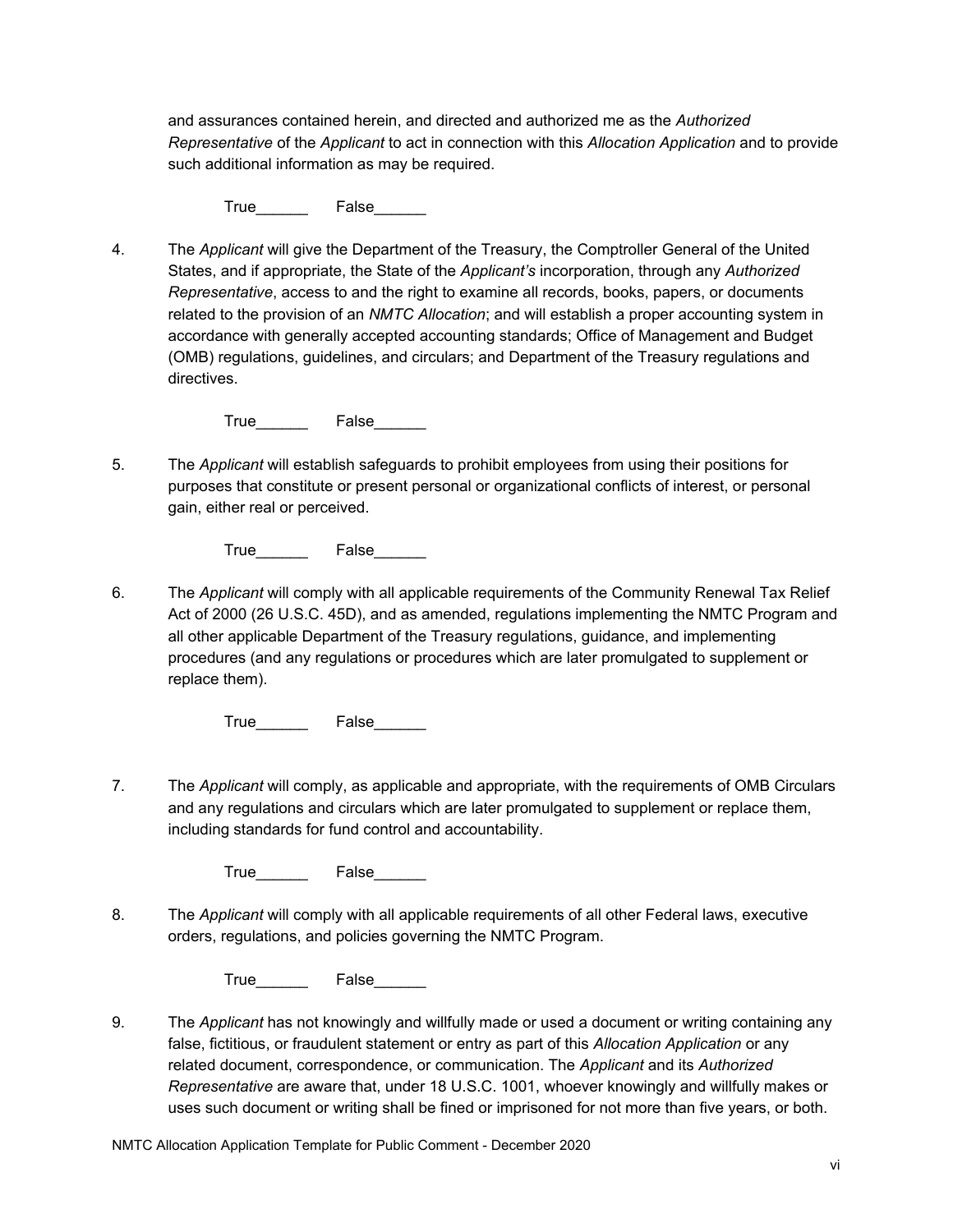| I rue | False |
|-------|-------|
|       |       |

10. The *Applicant* and its *Affiliates* have never filed for bankruptcy.

True<sub>ch</sub> False

unable to certify the statement in Question #10. (Maximum Response Length: 1,000 Characters) If false is selected, the *Applicant* must provide an explanation in the text box below for why it is

11. The following entities are not federally regulated financial institutions currently under any *Enforcement Action* from any federal regulator.

|                           | True | False | Not Applicable |
|---------------------------|------|-------|----------------|
| Applicant                 |      |       |                |
| <b>Controlling Entity</b> |      |       |                |
| Affiliate                 |      |       |                |

 unable to certify the statement in Question #11. (Maximum Response Length: 1,000 Characters) 12. Certifications for the *Controlling Entity:*  If false is selected, the *Applicant* must provide an explanation in the text box below for why it is

(a) The *Controlling Entity* has not within a three-year period preceding the date of this *Allocation Application* been indicted, charged with or convicted of, or had a civil judgment rendered against it for commission of fraud or a criminal offense;

True\_\_\_\_\_\_ False\_\_\_\_\_\_ Not Applicable\_\_\_\_\_\_

Characters) If false is selected, the *Applicant* must provide an explanation in the text box below for why it is unable to certify the statement in Question #12(a). (Maximum Response Length: 1,000

(b) The *Controlling Entity* has not within a three-year period preceding the date of this *Allocation Application* been indicted, charged with or convicted of, or had a civil judgment rendered against it for violation of Federal or State antitrust statutes or commission of embezzlement,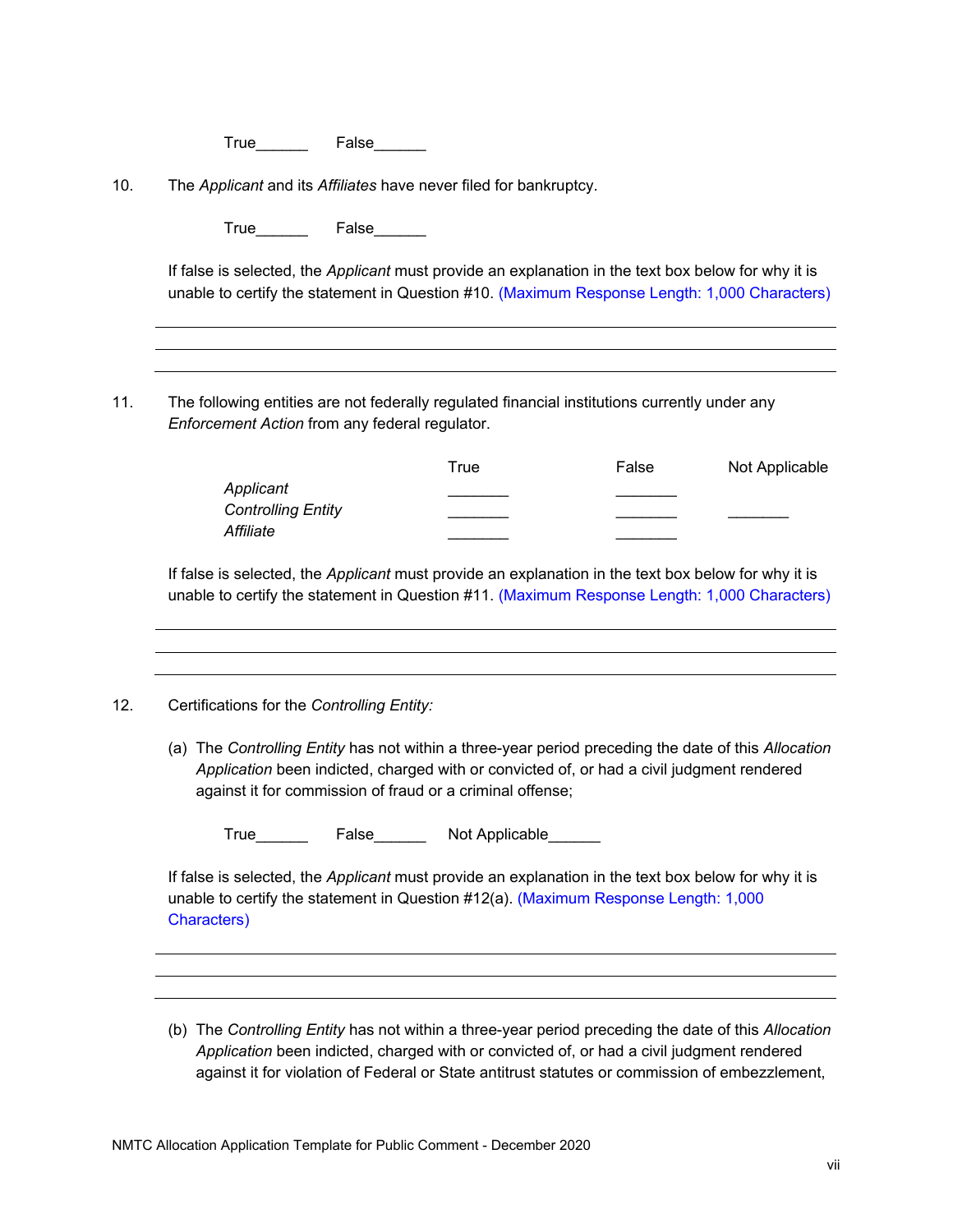theft, forgery, bribery, falsification or destruction of records, making false statements, or receiving stolen property;

|                     | a governmental entity (Federal, State, or local) with commission of any of the offenses<br>enumerated in paragraphs 14(a) and 14(b) of this certification;                                                                                                                                                                                                                                                                                                                          |
|---------------------|-------------------------------------------------------------------------------------------------------------------------------------------------------------------------------------------------------------------------------------------------------------------------------------------------------------------------------------------------------------------------------------------------------------------------------------------------------------------------------------|
|                     |                                                                                                                                                                                                                                                                                                                                                                                                                                                                                     |
|                     |                                                                                                                                                                                                                                                                                                                                                                                                                                                                                     |
|                     | If false is selected, the Applicant must provide an explanation in the text box below for why it is<br>unable to certify the statement in Question #12(c). (Maximum Response Length: 1,000                                                                                                                                                                                                                                                                                          |
|                     | (d) The Controlling Entity has not within the three-year period preceding the date of this<br>Allocation Application been the subject of any formal investigation or disciplinary proceeding<br>by a government agency, regulatory body, or professional association in connection with any<br>matter which may have a material adverse effect on the Applicant or its financial condition or<br>the Applicant's ability to carry out the authorized uses of an NMTC Allocation; or |
|                     |                                                                                                                                                                                                                                                                                                                                                                                                                                                                                     |
|                     | If false is selected, the Applicant must provide an explanation in the text box below for why it is<br>unable to certify the statement in Question #12(d). (Maximum Response Length: 1,000                                                                                                                                                                                                                                                                                          |
| <b>Characters</b> ) | Characters) <b>Characters</b>                                                                                                                                                                                                                                                                                                                                                                                                                                                       |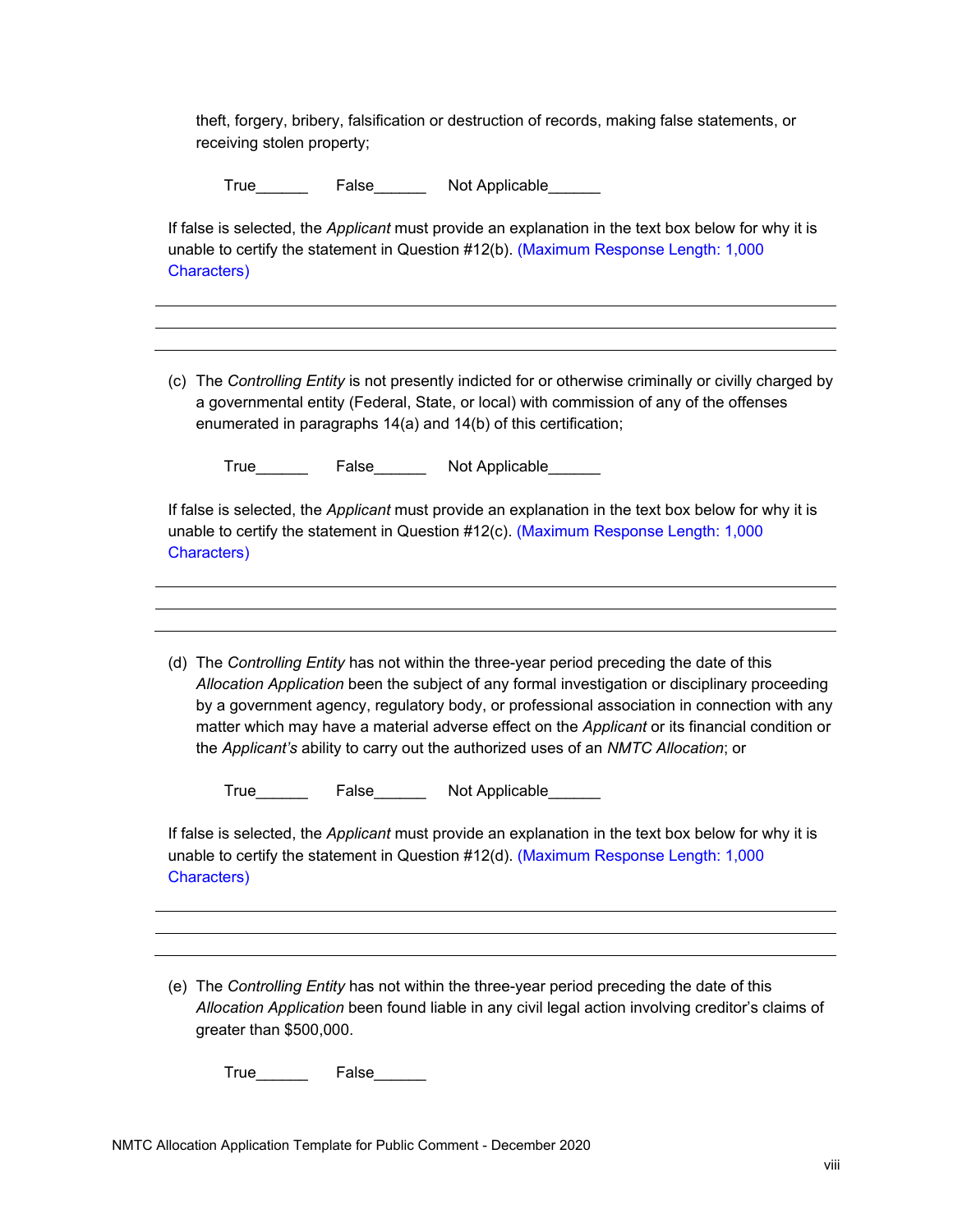**Characters**) If false is selected, the *Applicant* must provide an explanation in the text box below for why it is unable to certify the statement in Question #12(e). (Maximum Response Length: 1,000

Certifications for the Applicant: Characters)<br>
<u>13.</u> Certifications for the *Applicant:* 

(a) The *Applicant* has not within a three-year period preceding the date of this *Allocation Application* been convicted of or had a civil judgment rendered against it for commission of fraud or a criminal offense;

True\_\_\_\_\_\_\_\_\_ False\_\_\_\_\_\_

Characters) If false is selected, the *Applicant* must provide an explanation in the text box below for why it is unable to certify the statement in Question #13(a). (Maximum Response Length: 1,000

(b) The *Applicant* has not within a three-year period preceding the date of this *Allocation Application* been convicted of or had a civil judgment rendered against it for violation of Federal or State antitrust statutes or commission of embezzlement, theft, forgery, bribery, falsification or destruction of records, making false statements, or receiving stolen property;

True\_\_\_\_\_\_\_\_\_ False\_\_\_\_\_\_\_

**Characters**) If false is selected, the *Applicant* must provide an explanation in the text box below for why it is unable to certify the statement in Question #13(b). (Maximum Response Length: 1,000

(c) The *Applicant* has not within the three-year period preceding the date of this *Allocation Application* been found liable in any civil legal action involving creditor's claims of greater than \$500,000.

True<sub>by</sub> False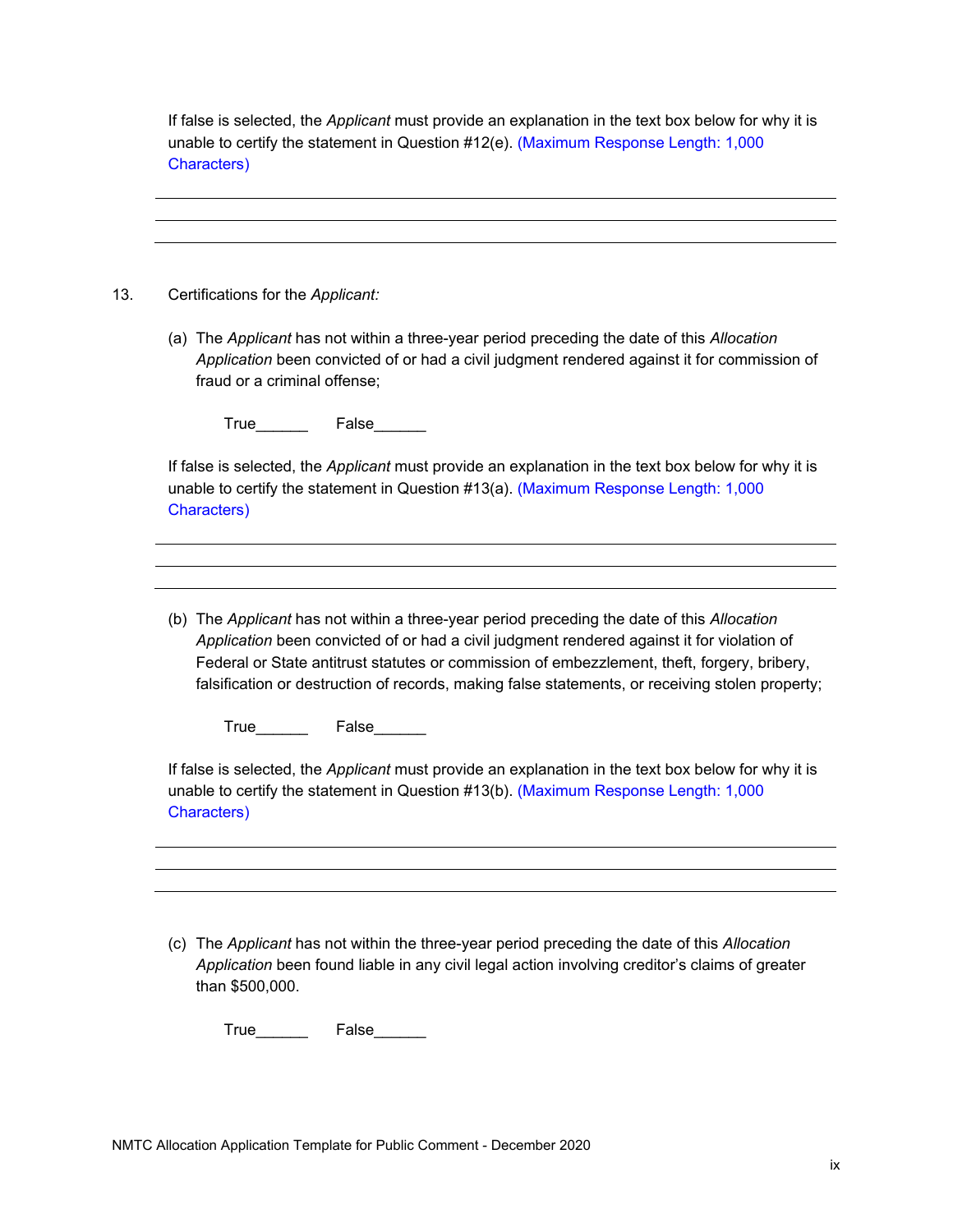Characters) If false is selected, the *Applicant* must provide an explanation in the text box below for why it is unable to certify the statement in Question #13(c). (Maximum Response Length: 1,000

- Characters)<br>
14. The following individuals or entities of the *Applicant*:
	- (a) have not within a three-year period preceding the date of this *Allocation Application* been convicted of or had a civil judgment rendered against him/her for commission of fraud or a criminal offense.

|                        | True | False |
|------------------------|------|-------|
| <b>Officers</b>        |      |       |
| <b>Directors</b>       |      |       |
| <b>Majority Owners</b> |      |       |
| Key Employees          |      |       |

Characters) If false is selected, the *Applicant* must provide an explanation in the text box below for why it is unable to certify the statement in Question #14(a). (Maximum Response Length: 1,000

(b) have not within a three-year period preceding the date of this *Allocation Application* been convicted of or had a civil judgment rendered against it for violation of Federal or State antitrust statutes or commission of embezzlement, theft, forgery, bribery, falsification or destruction of records, making false statements, or receiving stolen property.

|                        | True | False |  |
|------------------------|------|-------|--|
| <b>Officers</b>        |      |       |  |
| <b>Directors</b>       |      |       |  |
| <b>Majority Owners</b> |      |       |  |
| Key Employees          |      |       |  |

Characters) If false is selected, the *Applicant* must provide an explanation in the text box below for why it is unable to certify the statement in Question #14(b). (Maximum Response Length: 1,000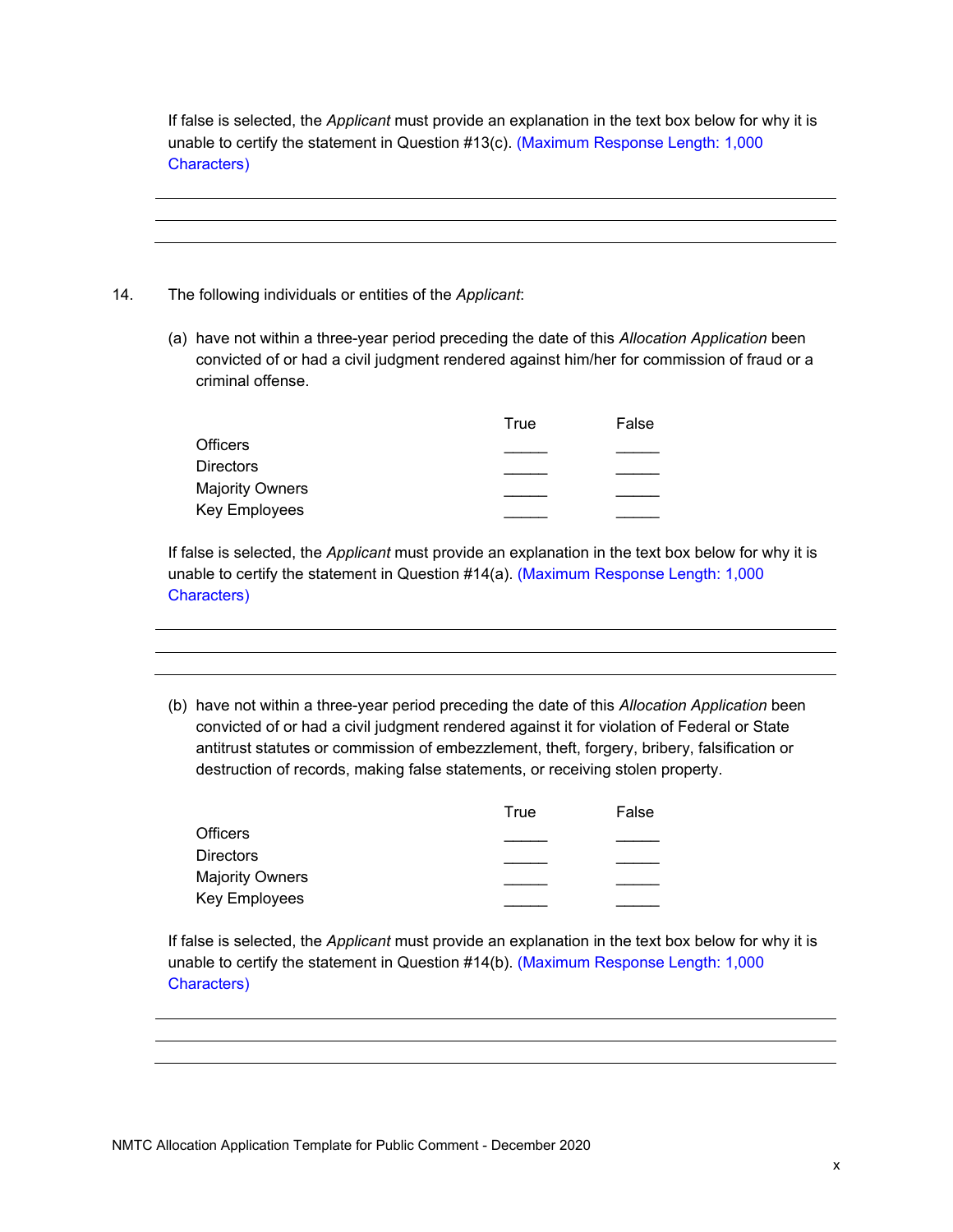(c) have not within the three-year period preceding the date of this *Allocation Application* been found liable in any civil legal action involving creditor's claims of greater than \$500,000.

|                        | True | False |  |
|------------------------|------|-------|--|
| <b>Officers</b>        |      |       |  |
| <b>Directors</b>       |      |       |  |
| <b>Majority Owners</b> |      |       |  |
| Key Employees          |      |       |  |

**Characters**) If false is selected, the *Applicant* must provide an explanation in the text box below for why it is unable to certify the statement in Question #14(c). (Maximum Response Length: 1,000

Characters)<br>
<u>According</u><br>
15. Certifications for the *Applicant*:

(a) The *Applicant* has not within a three-year period preceding the date of this *Allocation Application* been indicted for or charged with the commission of fraud or a criminal offense;

True\_\_\_\_\_\_\_\_\_\_ False\_\_\_\_\_\_

Characters) If false is selected, the *Applicant* must provide an explanation in the text box below for why it is unable to certify the statement in Question #15(a). (Maximum Response Length: 1,000

(b) The *Applicant* has not within a three-year period preceding the date of this *Allocation Application* been indicted for or charged with the violation of Federal or State antitrust statutes or commission of embezzlement, theft, forgery, bribery, falsification or destruction of records, making false statements, or receiving stolen property;

True\_\_\_\_\_\_\_\_ False\_\_\_\_\_\_\_

Characters) If false is selected, the *Applicant* must provide an explanation in the text box below for why it is unable to certify the statement in Question #15(b). (Maximum Response Length: 1,000 Characters)<br>
MMTC Allocation Application Template for Public Comment - December 2020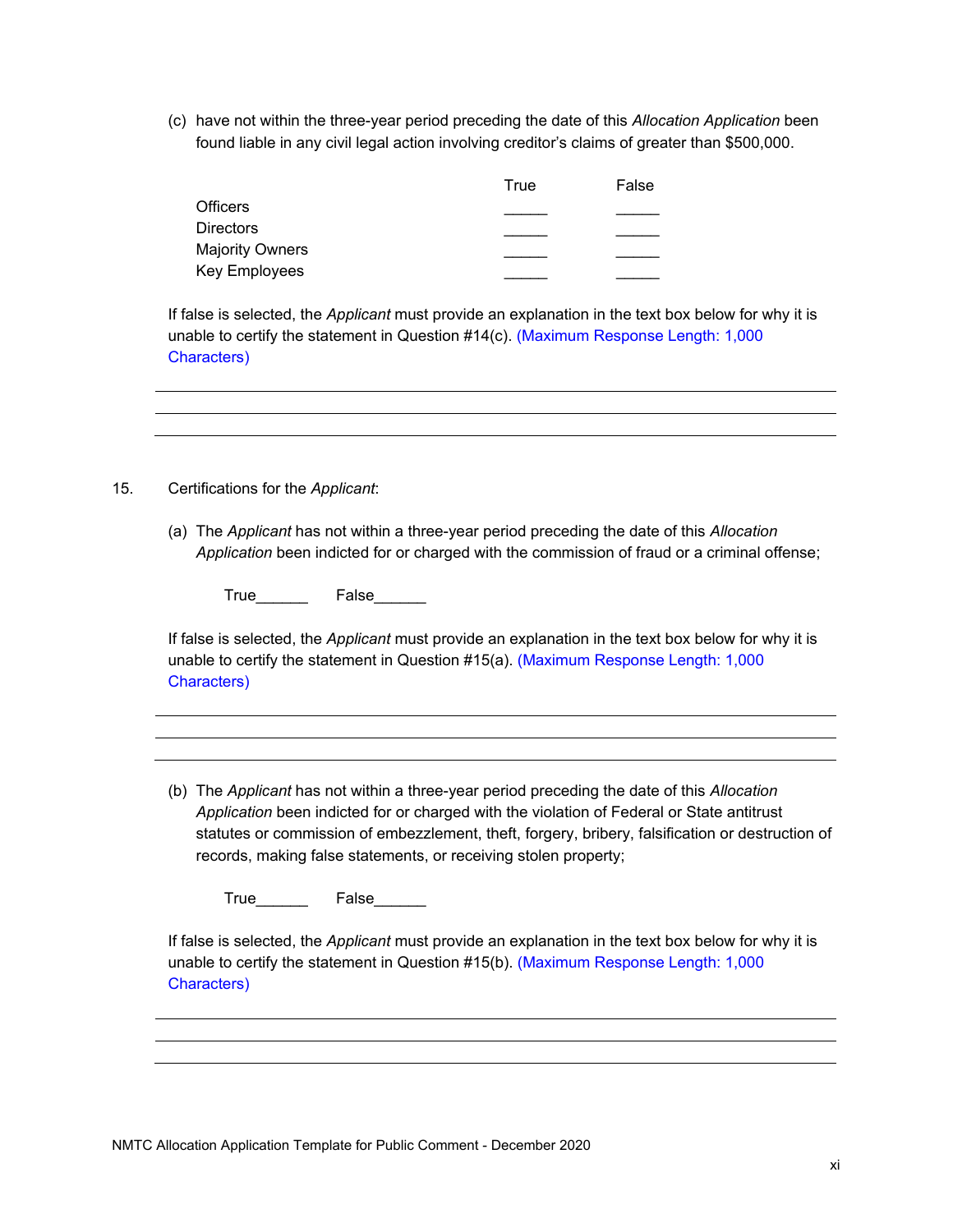(c) The *Applicant* is not presently indicted for or otherwise criminally or civilly charged by a governmental entity (Federal, State, or local) with commission of any of the offenses enumerated in paragraphs 15(a) and 15(b) of this certification;

True<sub>c</sub> False

Characters) If false is selected, the *Applicant* must provide an explanation in the text box below for why it is unable to certify the statement in Question #15(c). (Maximum Response Length: 1,000

(d) The *Applicant* has not within the three-year period preceding the date of this *Allocation Application* been the subject of any formal investigation or disciplinary proceeding by a government agency, regulatory body, or professional association in connection with any matter which may have a material adverse effect on the *Applicant* or its financial condition or the *Applicant's* ability to carry out the authorized uses of an *NMTC Allocation*.

True\_\_\_\_\_\_\_\_\_ False

Characters) If false is selected, the *Applicant* must provide an explanation in the text box below for why it is unable to certify the statement in Question #15(d). (Maximum Response Length: 1,000

(e) The following entities have not within the three-year period preceding the date of this *Allocation Application* been the subject of any formal investigation by the Internal Revenue Service related to any NMTC transactions or activities.

*Applicant* True\_\_\_\_\_\_ False\_\_\_\_\_\_ *Affiliate* True True False

Characters) If false is selected, the *Applicant* must provide an explanation in the text box below for why it is unable to certify the statement in Question #15(e). (Maximum Response Length: 1,000

16. The following individuals or entities of the *Applicant*:

(a) have not within a three-year period preceding the date of this *Allocation Application* been indicted for or charged with the commission of fraud or a criminal offense;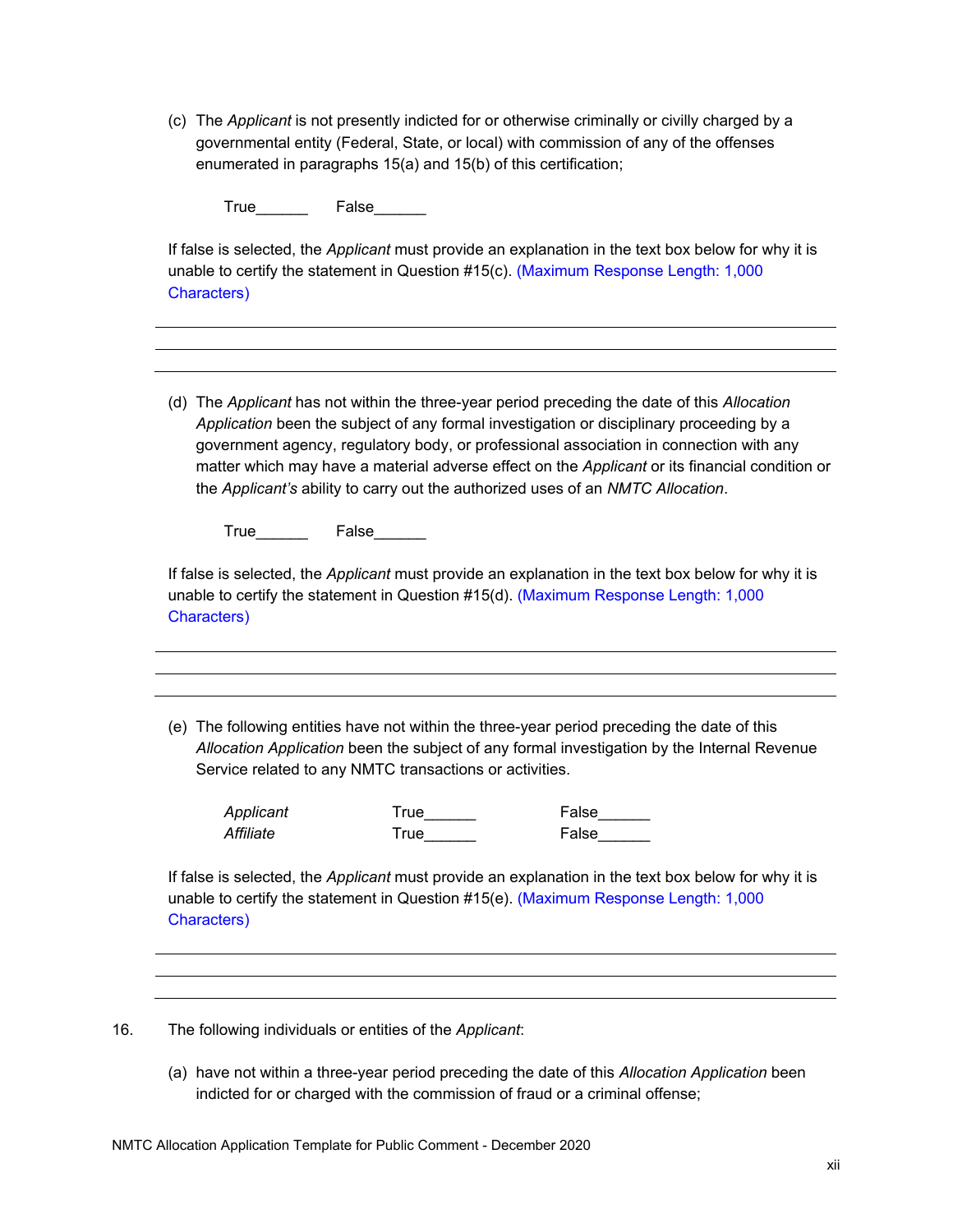|                  | True | False |  |
|------------------|------|-------|--|
| Officers         |      |       |  |
| <b>Directors</b> |      |       |  |
| Majority Owners  |      |       |  |
| Key Employees    |      |       |  |

**Characters**) If false is selected, the *Applicant* must provide an explanation in the text box below for why it is unable to certify the statement in Question #16(a). (Maximum Response Length: 1,000

(b) have not within a three-year period preceding the date of this *Allocation Application* been indicted for or charged with the violation of Federal or State antitrust statutes or commission of embezzlement, theft, forgery, bribery, falsification or destruction of records, making false statements, or receiving stolen property;

|                        | True | False |  |
|------------------------|------|-------|--|
| Officers               |      |       |  |
| <b>Directors</b>       |      |       |  |
| <b>Majority Owners</b> |      |       |  |
| Key Employees          |      |       |  |

Characters) If false is selected, the *Applicant* must provide an explanation in the text box below for why it is unable to certify the statement in Question #16(b). (Maximum Response Length: 1,000

(c) are not presently indicted for or otherwise criminally or civilly charged by a governmental entity (Federal, State, or local) with commission of any of the offenses enumerated in paragraphs 16(a) and 16(b) of this certification;

|                        | True | False |
|------------------------|------|-------|
| <b>Officers</b>        |      |       |
| <b>Directors</b>       |      |       |
| <b>Majority Owners</b> |      |       |
| <b>Key Employees</b>   |      |       |

**Characters**) If false is selected, the *Applicant* must provide an explanation in the text box below for why it is unable to certify the statement in Question #16(c). (Maximum Response Length: 1,000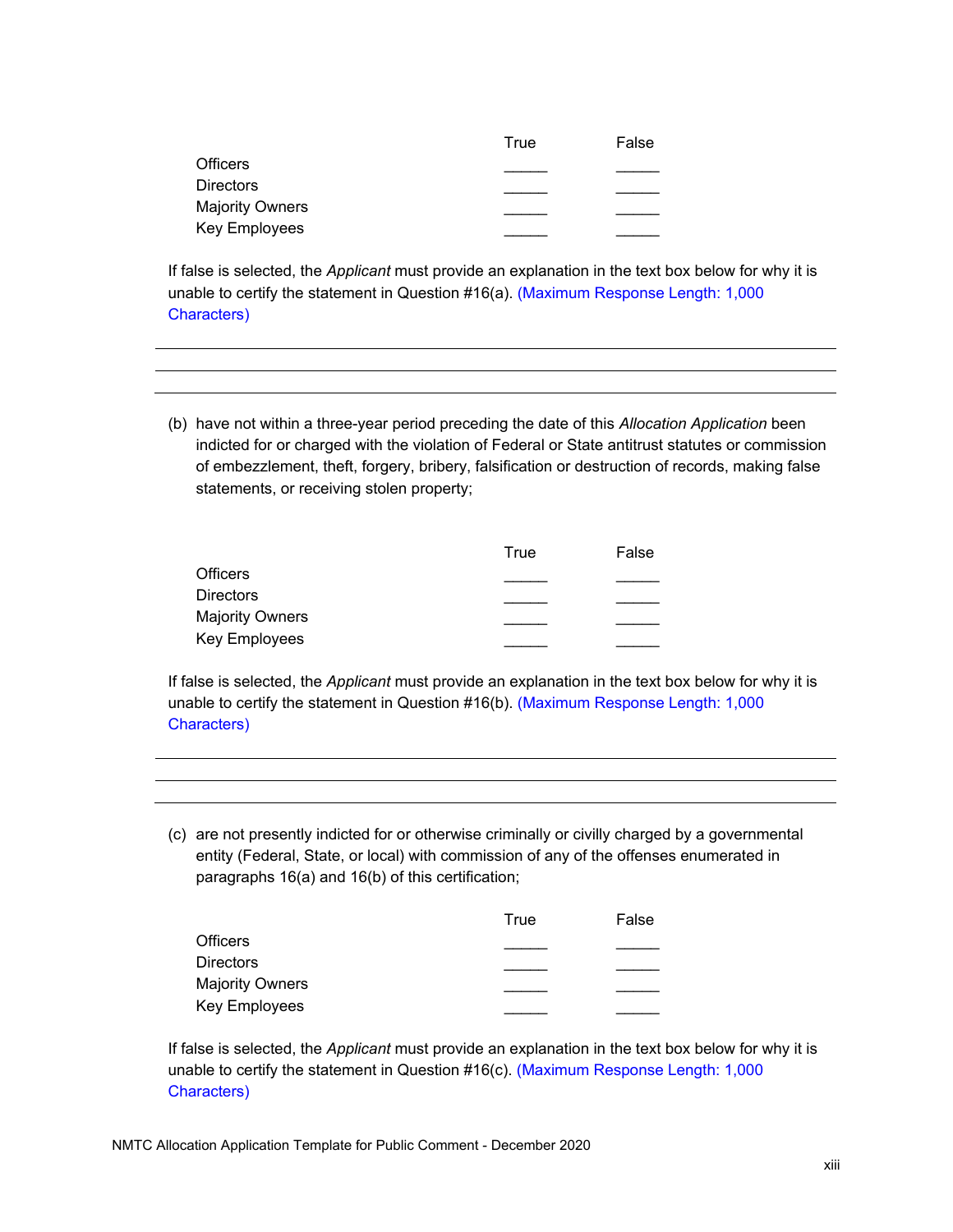(d) have not within the three-year period preceding the date of this *Allocation Application* been the subject of any formal investigation or disciplinary proceeding by a government agency, regulatory body, or professional association in connection with any matter which may have a material adverse effect on the *Applicant* or its financial condition or the *Applicant's* ability to carry out the authorized uses of an *NMTC Allocation*.

|                        | True | False |  |
|------------------------|------|-------|--|
| Officers               |      |       |  |
| Directors              |      |       |  |
| <b>Majority Owners</b> |      |       |  |
| Key Employees          |      |       |  |

Characters) If false is selected, the *Applicant* must provide an explanation in the text box below for why it is unable to certify the statement in Question #16(d). (Maximum Response Length: 1,000

Characters)<br>
17. The *Applicant* has never been delinquent on amounts due to the Internal Revenue Service or on any debts owed to Federal, State, or local government.

True\_\_\_\_\_\_ False\_\_\_\_\_\_

 unable to certify the statement in Question #17. (Maximum Response Length: 1,000 Characters) If false is selected, the *Applicant* must provide an explanation in the text box below for why it is

### **B. Certification Regarding Debarment, Suspension, and Other Responsibility Matters — Primary Covered Transactions**

 This Certification is a material representation of fact upon which reliance is placed when the CDFI Fund enters into an *Allocation Agreement* with the *Applicant*. If it is later determined that the *Applicant*  knowingly rendered an erroneous or false Certification, the CDFI Fund may terminate, in its sole discretion, the *Allocation Agreement* for cause or default.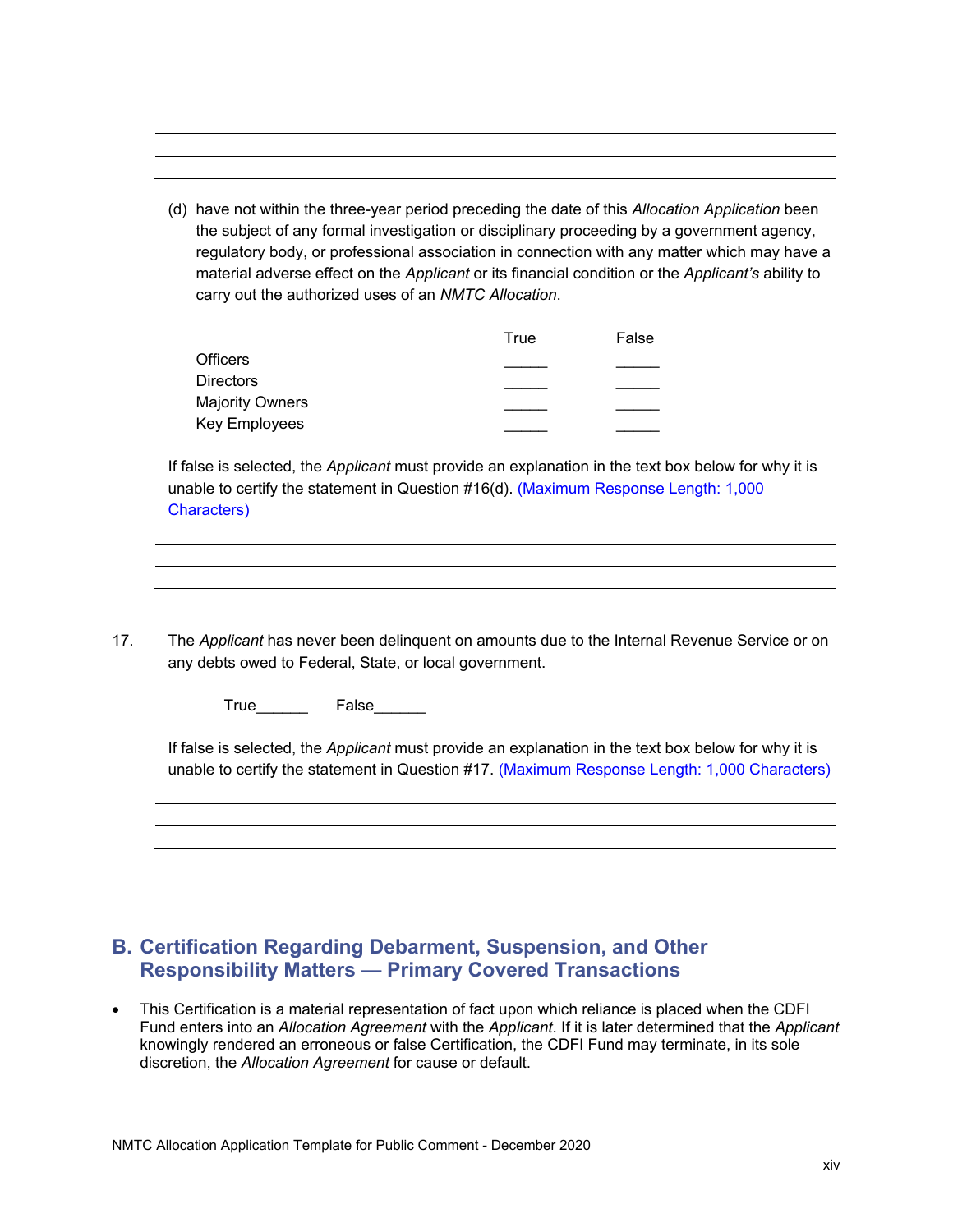- The *Applicant* must provide immediate written notice to the CDFI Fund if at any time the *Applicant*  learns that this Certification was erroneous or false when submitted or has become erroneous or false by reason of changed circumstances.
- The terms "covered transactions," "debarred," "suspended," "ineligible," "lower tier covered transaction," "participant," "person," "primary covered transaction," "*Principal*," "proposal," and "voluntarily excluded," as used in this Certification, have the meanings set out in the Definitions and Coverage sections of the rules implementing Executive Order 12549. The *Applicant* may contact the CDFI Fund for assistance in obtaining a copy of those regulations (31 CFR Part 19).
- The *Applicant* agrees that, by submitting this *Allocation Application*, should the proposed covered transaction be entered into, it shall not knowingly enter into any lower tier covered transaction with a person who is proposed for debarment under 48 CFR part 9, subpart 9.4, debarred, suspended, declared ineligible, or voluntarily excluded from participation in this covered transaction, unless authorized by the CDFI Fund.
- The *Applicant* further agrees that, by submitting this *Allocation Application*, it will include the Certification titled "Certification Regarding Debarment, Suspension, Ineligibility, and Voluntary Exclusion-Lower Tier Covered Transaction," to be provided by the CDFI Fund, without modification, in all lower tier covered transactions and in all solicitations for lower tier covered transactions (see 31 CFR part 19, Appendix B).
- A participant in a covered transaction may rely upon a certification of a prospective participant in a lower tier covered transaction that it is not proposed for debarment under 48 CFR part 9, subpart 9.4, debarred, suspended, ineligible, or voluntarily excluded from the covered transaction, unless it knows that the certification is erroneous or false. A participant may decide the method and frequency by which it determines the eligibility of its *Principal*s. Each participant may, but is not required to, check the List of Parties Excluded from Federal Procurement and Non-procurement Programs. See <www.sam.gov> for more information.
- Nothing contained in the foregoing shall be construed to require establishment of a system of records in order to render in good faith the Certification hereby required. The knowledge and information of a participant is not required to exceed that which is normally possessed by a prudent person in the ordinary course of business dealings.
- Except for transactions authorized under paragraph 4 above, if a participant in a covered transaction knowingly enters into a lower tier covered transaction with a person who is proposed for debarment under 48 CFR part 9, subpart 9.4, suspended, debarred, ineligible, or voluntarily excluded from participation in this transaction, in addition to other remedies available to the Federal Government, the CDFI Fund may terminate, in its sole discretion, the *Allocation Agreement* for cause or default.

### **WITH REGARD TO THE CERTIFICATION REGARDING DEBARMENT, SUSPENSION, AND OTHER RESPONSIBILITY MATTERS (BELOW):**

- If the *Applicant* is unable to provide **any** of the Certifications in section B below; the *Applicant*  must submit a **written explanation** after each statement it is unable to certify in its *Allocation Application*. The CDFI Fund will consider the explanation provided and determine, in its sole discretion, whether the *Applicant* is eligible to apply for an *NMTC Allocation*.
- If the *Applicant* fails to furnish either the Certification or a written explanation, the *Applicant* is not eligible to apply for an *NMTC Allocation.*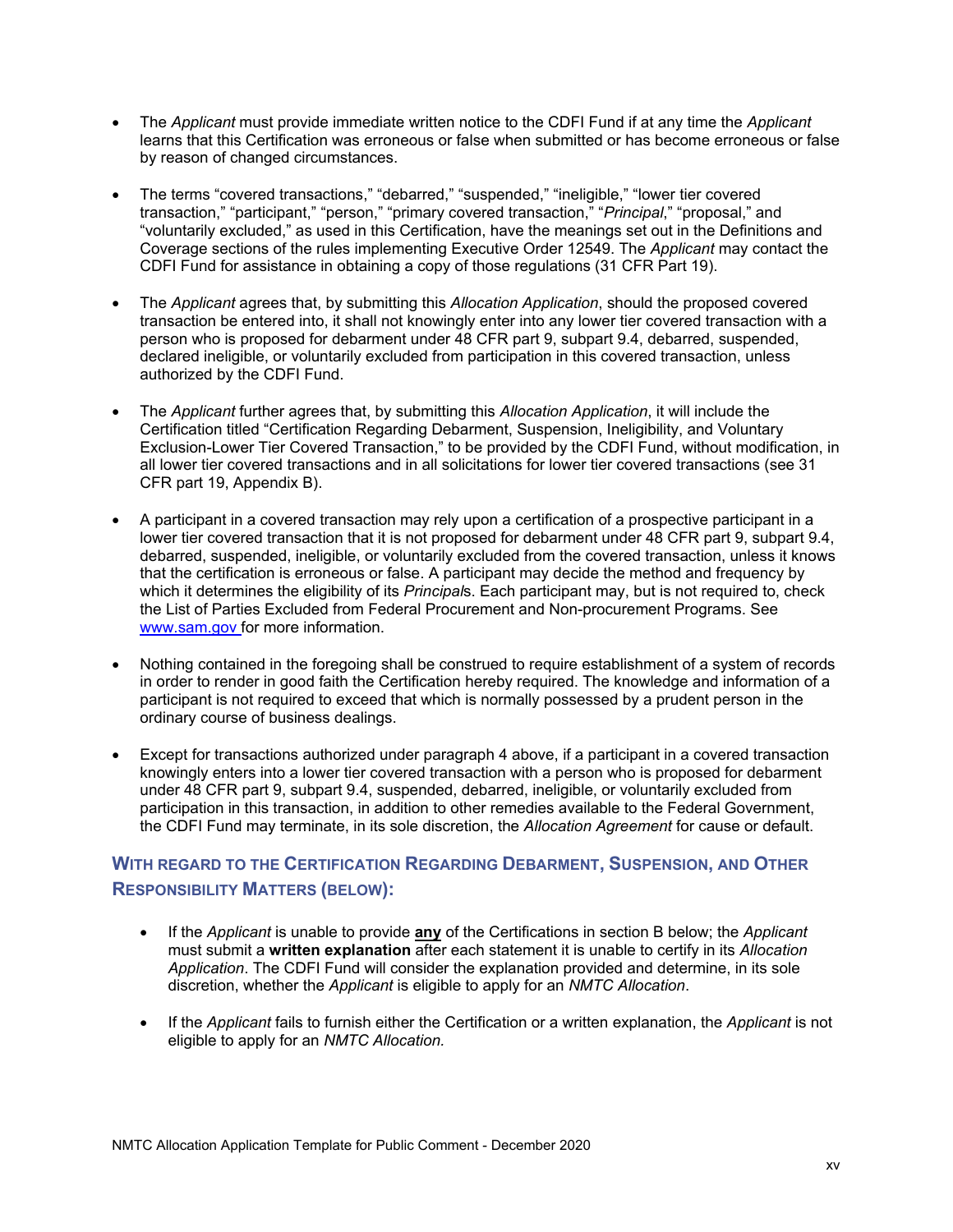### **The prospective primary participant (the** *Applicant***) certifies to the best of its knowledge and belief the following:**

1. are not presently debarred, suspended, proposed for debarment, declared ineligible, or voluntarily excluded from covered transactions by any Federal department or agency;

> *Applicant* True\_\_\_\_\_\_ False\_\_\_\_\_\_ *Principals* **Principals** True False

unable to certify the statement in Question #1. (Maximum Response Length: 1,000 Characters) If false is selected, the *Applicant* must provide an explanation in the text box below for why it is

2. have not within a three-year period preceding this Allocation Application been convicted of or had a civil judgment rendered against them for:

 performing a public (Federal, State, or local) transaction or contract under a public transaction; (a) commission of fraud or a criminal offense in connection with obtaining, attempting to obtain, or

| Applicant  | True | False |
|------------|------|-------|
| Principals | True | False |

Characters) If false is selected, the *Applicant* must provide an explanation in the text box below for why it is unable to certify the statement in Question #2(a). (Maximum Response Length: 1,000

(b) violation of Federal or State antitrust statutes or commission of embezzlement, theft, forgery, bribery, falsification or destruction of records, making false statements, or receiving stolen property;

| Applicant  |  |
|------------|--|
| Principals |  |

| Applicant  | True | False |
|------------|------|-------|
| Principals | True | False |

Characters) If false is selected, the *Applicant* must provide an explanation in the text box below for why it is unable to certify the statement in Question #2(b). (Maximum Response Length: 1,000

3. are not presently indicted for or otherwise criminally or civilly charged by a governmental entity (Federal, State, or local) with commission of any of the offenses enumerated in paragraph (2)(b) of this certification;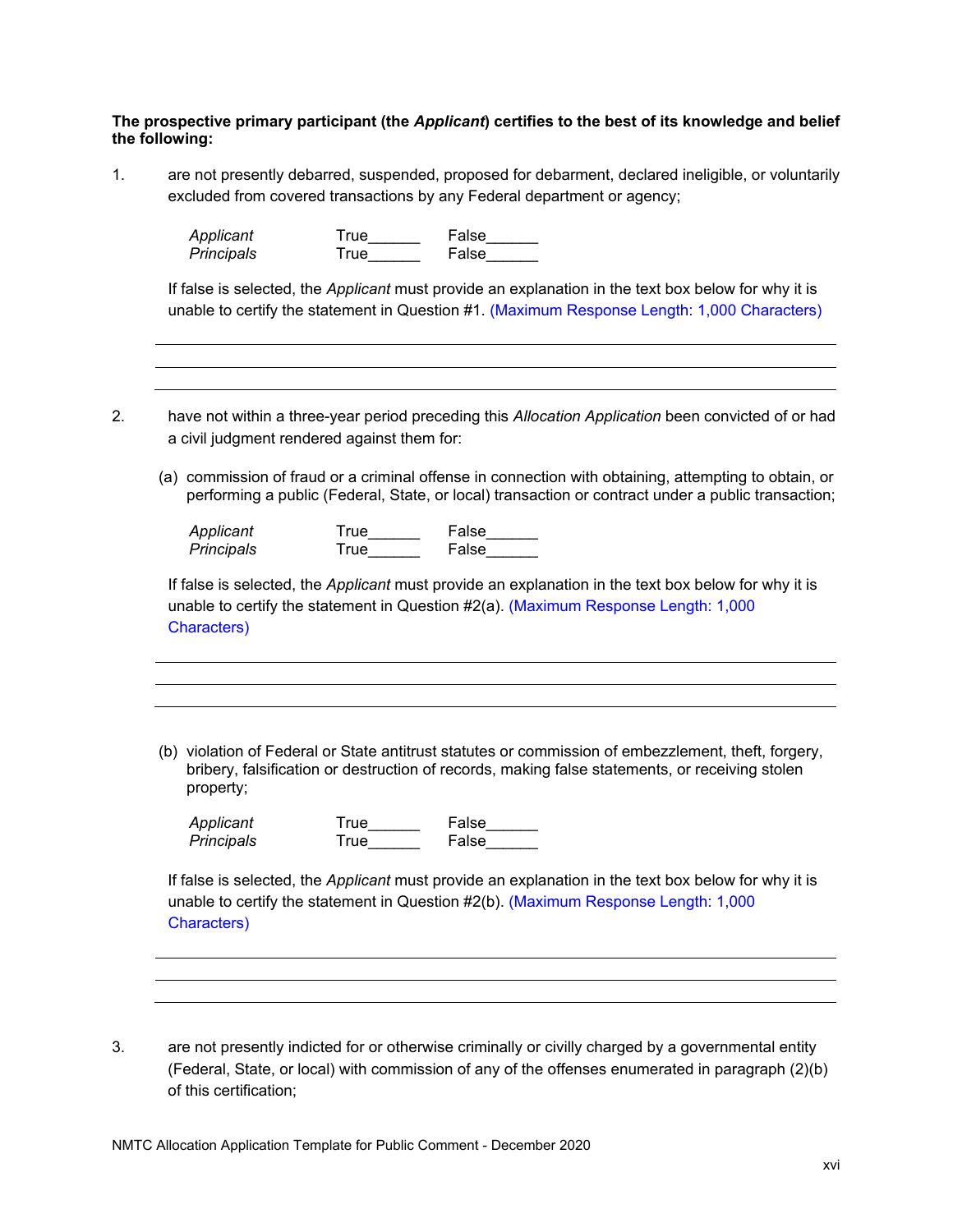| Applicant  | True | False |
|------------|------|-------|
| Principals | True | False |

unable to certify the statement in Question #3. (Maximum Response Length: 1,000 Characters) If false is selected, the *Applicant* must provide an explanation in the text box below for why it is

unable to certify the statement in Question #3. (Maximum Response Length: 1,000 Characters) 4. have not within a three-year period preceding this *Allocation Application* had one or more public transactions (Federal, State, or local) terminated for cause or default.

| Applicant  | True | False |
|------------|------|-------|
| Principals | True | False |

 unable to certify the statement in Question #4. (Maximum Response Length: 1,000 Characters) If false is selected, the *Applicant* must provide an explanation in the text box below for why it is

**NOTE:** Where the *Applicant* is unable to certify to one or more of the statements above Regarding Debarment, Suspension, and Other Responsibility Matters – Primary Covered Transactions, the *Applicant*  must submit a written explanation after each statement it is unable to certify in its *Allocation Application*  that clearly identifies the applicable specific entity and/or individual by name.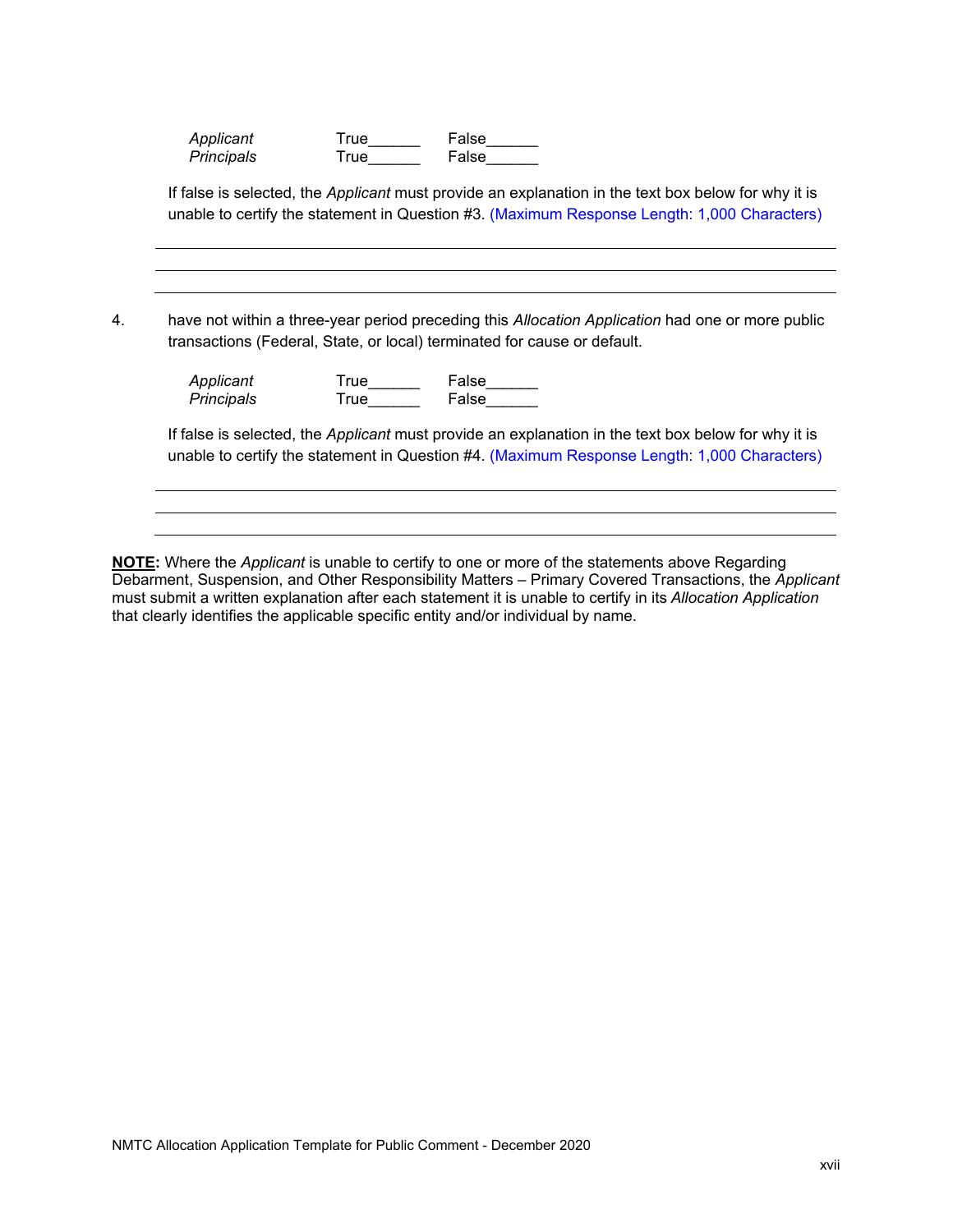### **Supplemental Certification**

*Applicants* unable to select "True" for a statement(s) in General Certifications 10 through 17 and statement(s) one through four in the Certification Regarding Debarment, Suspension, and Other Responsibility Matters — Primary Covered Transactions must "Agree" to the statement below before submitting their *Allocation Application*.

The *Applicant* hereby certifies based upon reasonable information and after due inquiry, there are no matters previously disclosed by the *Applicant* in the CY [YEAR] New Markets Tax Credit (NMTC) Program Application and Written Explanation; any other litigation or *Enforcement Actions* currently in effect with regard to the *Applicant*, its *Affiliates*, its *Controlling Entity*, or any of its managed *Subsidiary CDEs*; or any ongoing obligations or restrictions resulting from any litigation or *Enforcement Actions* with regard to the *Applicant*, its *Affiliates*, its *Controlling Entity*, or any of its managed *Subsidiary CDEs*; that will have a material adverse effect on the *Applicant*, its financial condition or ability to carry out the authorized uses of a CY [YEAR] NMTC Program allocation, should the *Applicant* be successful in the CY [YEAR] round.

Agreed  $\overline{\phantom{a}}$ 

**NOTE:** The Supplemental Certification is not applicable for *Applicants* that selected "True" for each statement in the Assurances and Certifications related to this NMTC *Allocation Application*.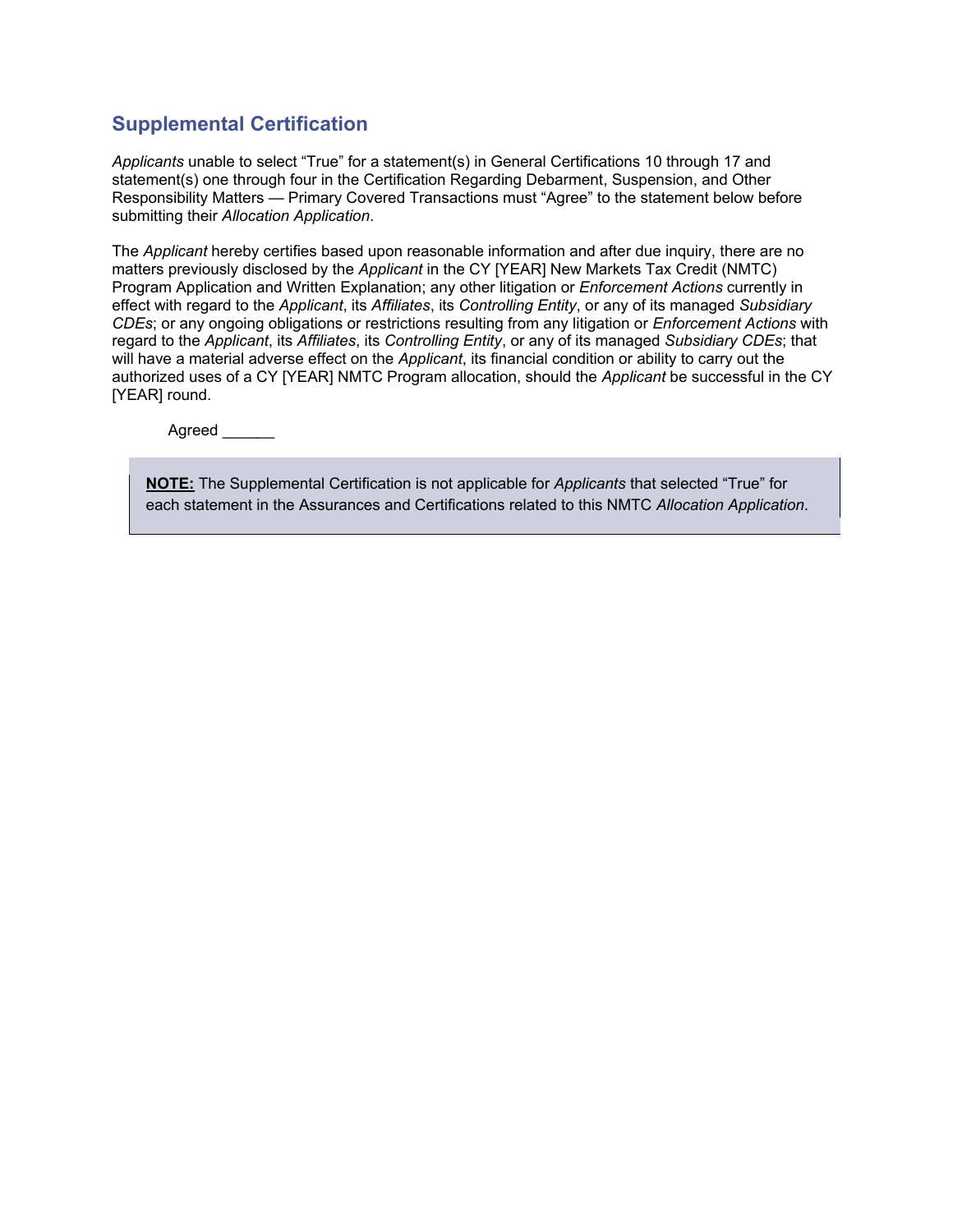# *APPLICANT* **INFORMATION**

|                                                                                     | 1. Applicant NMTC Allocation Request                                                                                                                                                                                                                                                                                                                                                                                                                        |  |  |
|-------------------------------------------------------------------------------------|-------------------------------------------------------------------------------------------------------------------------------------------------------------------------------------------------------------------------------------------------------------------------------------------------------------------------------------------------------------------------------------------------------------------------------------------------------------|--|--|
| Total dollar amount of NMTC Allocation requested in this Allocation Application: \$ |                                                                                                                                                                                                                                                                                                                                                                                                                                                             |  |  |
| 2.                                                                                  | Applicant Information <sup>1</sup> :                                                                                                                                                                                                                                                                                                                                                                                                                        |  |  |
|                                                                                     | (a) Applicant Name:                                                                                                                                                                                                                                                                                                                                                                                                                                         |  |  |
|                                                                                     | (b) Applicant Employer Identification Number:                                                                                                                                                                                                                                                                                                                                                                                                               |  |  |
|                                                                                     | (c) Structure of the Applicant:                                                                                                                                                                                                                                                                                                                                                                                                                             |  |  |
|                                                                                     | Is the Applicant a For-profit or Non-profit entity? For-profit Non-profit                                                                                                                                                                                                                                                                                                                                                                                   |  |  |
|                                                                                     | <b>Check all that apply:</b><br><b>Credit Union</b><br><b>Government-Controlled Entity</b><br><b>Small Business Investment</b><br><b>Faith-Based Institution</b><br><b>Company/Specialized Small Business</b><br><b>Thrift, Bank or Bank Holding Company</b><br><b>Investment Company</b><br><b>Real Estate Development Company</b><br><b>Series of Funds</b><br><b>CDFI</b><br><b>Publicly Traded Company</b><br><b>New Market Venture Capital Company</b> |  |  |
|                                                                                     | (d) Is the Applicant Minority-owned or Minority-controlled? ____ Yes _____ No                                                                                                                                                                                                                                                                                                                                                                               |  |  |
|                                                                                     | (e) Is the Applicant Native American-owned or Native American-controlled? ____ Yes _____<br><b>No</b>                                                                                                                                                                                                                                                                                                                                                       |  |  |
|                                                                                     | Applicant's date of incorporation or formation (month/day/year):<br>(f)                                                                                                                                                                                                                                                                                                                                                                                     |  |  |
|                                                                                     | (g) Applicant's total assets as of the date of this Allocation Application: \$                                                                                                                                                                                                                                                                                                                                                                              |  |  |
|                                                                                     | (h) Applicant's fiscal year end (month/day) (update in AMIS): ________                                                                                                                                                                                                                                                                                                                                                                                      |  |  |
|                                                                                     | Does the Applicant have any Affiliates that are applying for an NMTC Allocation in this Round?<br>(i)<br>(check one): ___ Yes ___ No                                                                                                                                                                                                                                                                                                                        |  |  |

1

<sup>1</sup> For the purposes of Questions #2-6 in this *Applicant* Information section, the term *Applicant* shall only apply to the entity applying for a *NMTC Allocation*, and not to *Subsidiary* entities that may receive a transfer of all or part of a *NMTC Allocation*.

NMTC Allocation Application Template for Public Comment - December 2020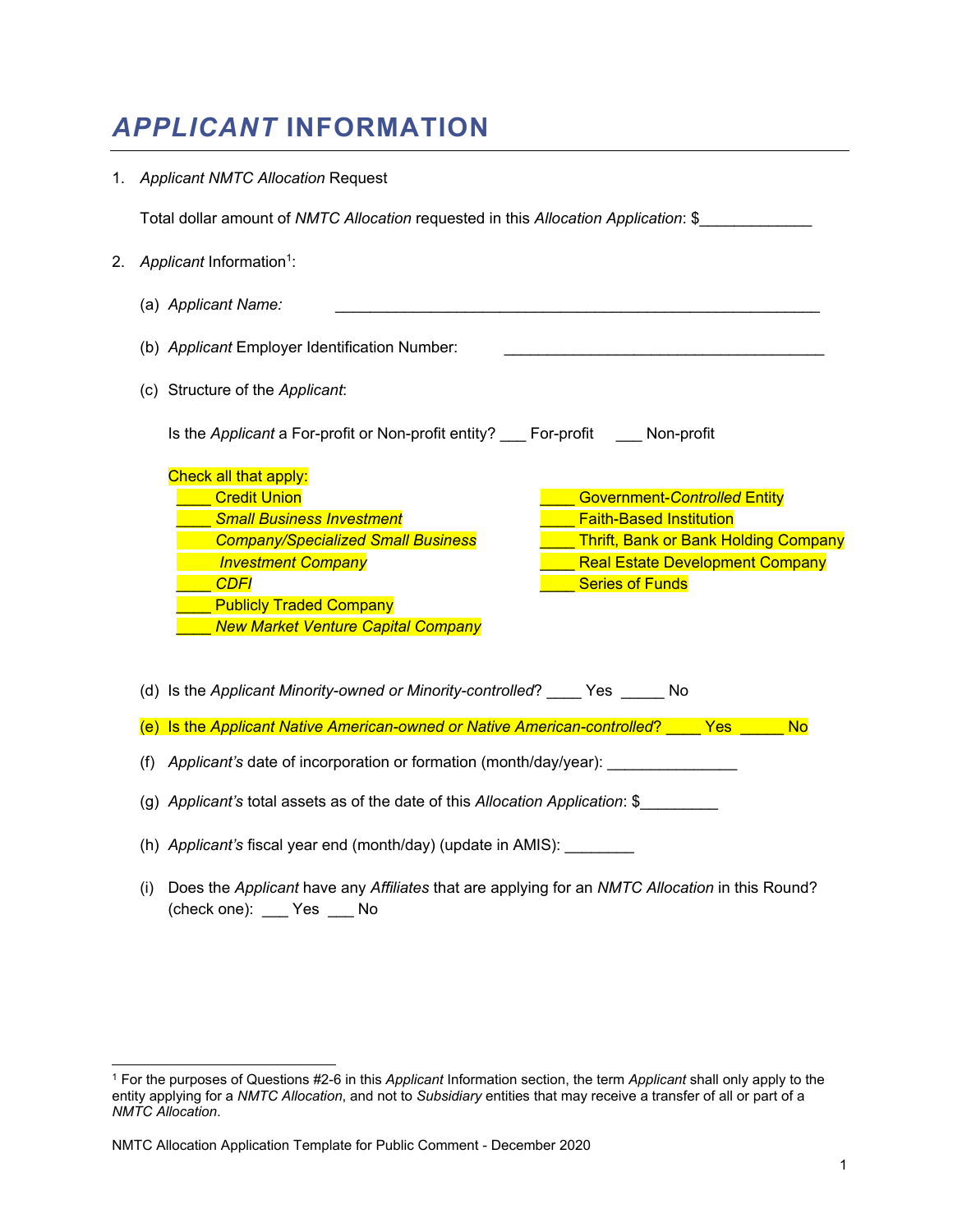<span id="page-20-0"></span>**NOTE:** The answer to question 2(i) must be "No." An *Applicant* and its *Affiliates* may collectively submit only one application for an *NMTC Allocation* under this Round of the NMTC Program. If separate *Allocation Applications* are received from multiple *Affiliated* entities, the CDFI Fund reserves the right to reject all such applications. Likewise*, Subsidiary CDEs* are ineligible to submit an *Allocation Application*.

For the purposes of this requirement, in addition to assessing whether *Applicants* meet the definition of the term "*Affiliate*" found in the *Glossary of Terms* at the end of this *Allocation Application*, the CDFI Fund will consider, among other things: (i) whether different *Applicants* have the same individual(s), including the *Authorized Representative*, staff, board members and/or consultants, involved in day-to-day management, operations and/or investment responsibilities; (ii) whether *Applicants* have business strategies and/or proposed activities that are so similar or so closely related that, in fact or effect, may be viewed as a single entity; and/or (iii) whether the applications submitted by separate *Applicants* contain significant narrative, textual or other similarities such that they may, in fact or effect, be viewed as the substantially identical applications. In such cases, the CDFI Fund will reject all applications received from such entities. For more information regarding these requirements, please review the *NOAA* and *Allocation Application* FAQ Document on the CDFI Fund's website at [www.cdfifund.gov.](www.cdfifund.gov) If you have questions about whether two entities are *Affiliated*, you should contact the CDFI Fund within a week of the NMTC *Allocation Application* release date.

3. *Controlling Entity* Information:

Is the *Applicant* designating a *Controlling Entity*? \_\_\_\_ Yes \_\_\_\_\_ No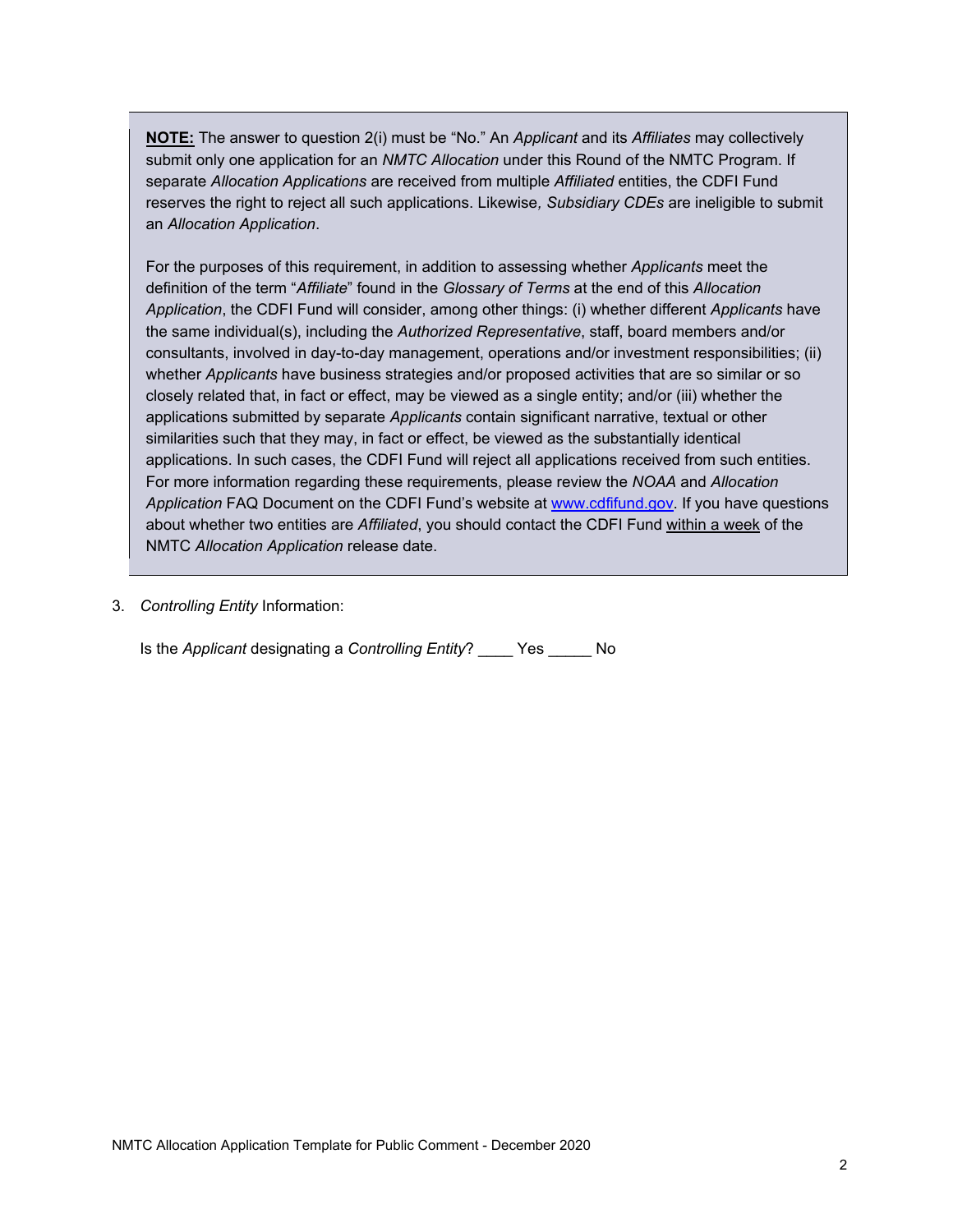Individuals cannot be deemed to be Controlling Entities. **NOTE:** A *CDE* may only designate **one** organization as a *Controlling Entity.* This entity must meet the definition of *Controlling Entity* set forth in the Glossary of Terms of this *Allocation Application*.

Applicants may use this *Controlling Entity* to assist in demonstrating an organizational track record and in completing the related exhibits. An *Applicant* may identify the parent organization or the company of its parent (i.e. "grandparent") as its *Controlling Entity* to demonstrate an organizational track record, provided that the relationship between the "grandparent" and the *Applicant* conforms to the CDFI Fund's definition of a *Controlling Entity*.

*Application* **in any** *Allocation Applications* **for future rounds.**  Should the *Applicant* receive an *NMTC Allocation* in this Round, the designated *Controlling Entity*  **will need to continue in that capacity throughout the term of the** *Allocation Agreement* **and for any future** *Allocation Agreements* **with the CDFI Fund, should the** *Applicant* **apply and receive an allocation in a future round. Any** *Applicant* **that receives an** *NMTC Allocation* **in this Round must designate the same** *Controlling Entity* **as designated in this** *Allocation* 

 maintain the *Controlling Entity* stated in their *Allocation Agreement* in Question #3(a). Please see *Applicants* that received an *NMTC Allocation* in the CY2014 round or later rounds are expected to the Application FAQ for further guidance and information about exceptions to the above in the case of mergers, acquisitions, bankruptcy or similar legal actions the *Controlling Entity* may undertake.

**NOTE:** The *Controlling Entity Representative* is required to affirm, through submission of a Signature Page, that it is indeed the *Controlling Entity* of the *Applicant* and supports the *Applicant*'s *Allocation Application*.

- a) *Controlling Entity* Name:
- b) *Controlling Entity* Employer Identification Number:
- c) *Controlling Entity* Mailing Address (provide nine-digit zip code):
- d) Structure of the *Controlling Entity*:

| Is the Controlling Entity a For-profit or Non-profit entity? | Non-profit<br>For-profit                    |
|--------------------------------------------------------------|---------------------------------------------|
| Check all that apply:                                        |                                             |
| <b>Credit Union</b>                                          | <b>Government-Controlled Entity</b>         |
| <b>Small Business Investment</b>                             | <b>Faith-Based Institution</b>              |
| <b>Company/Specialized Small Business</b>                    | <b>Thrift, Bank or Bank Holding Company</b> |
| <b>Investment Company</b>                                    | <b>Real Estate Development Company</b>      |
| <b>CDFI</b>                                                  | <b>Series of Funds</b>                      |
| <b>Publicly Traded Company</b>                               |                                             |
| <b>New Market Venture Capital Company</b>                    |                                             |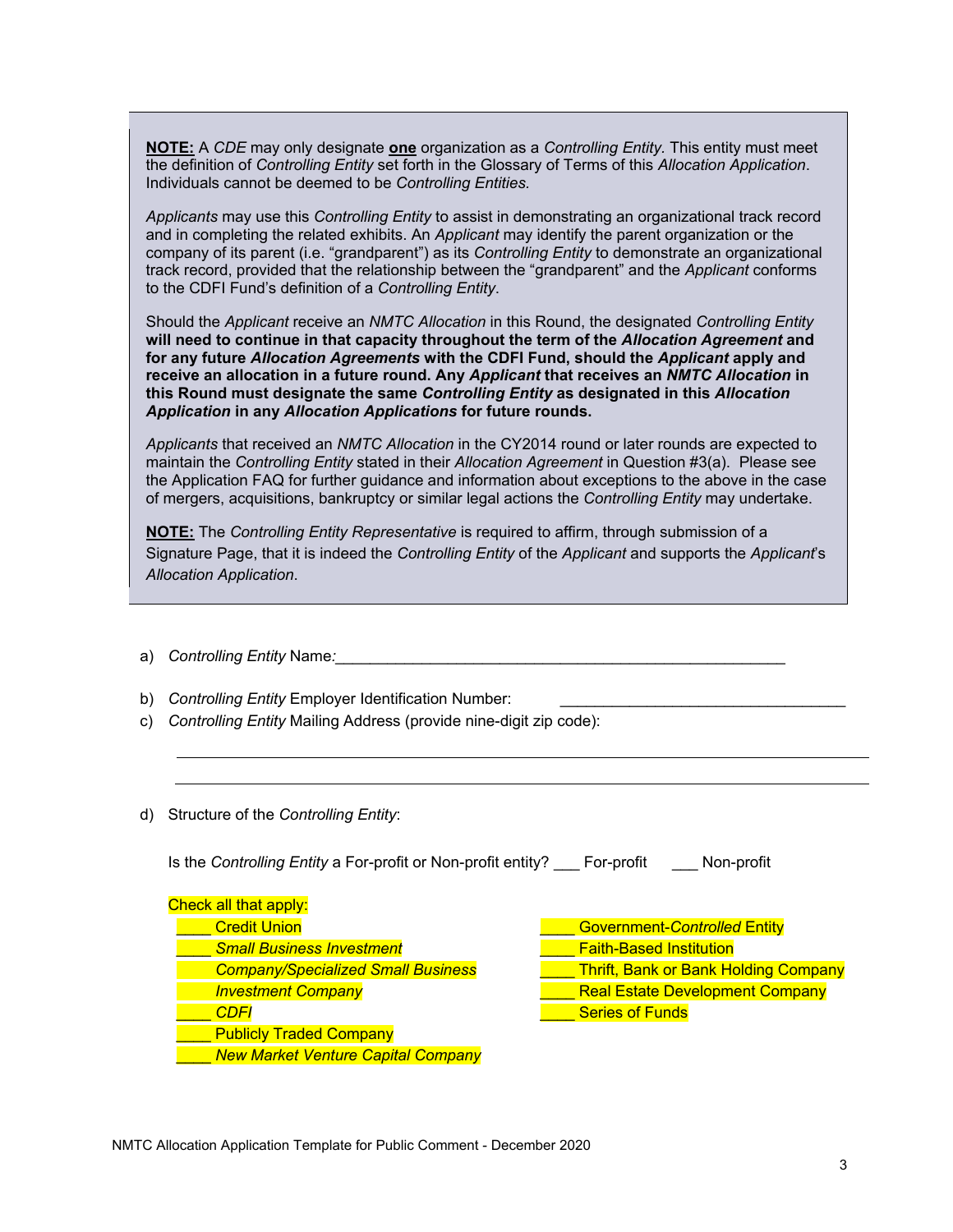<span id="page-22-0"></span>e) Is the *Controlling Entity Minority-owned or Minority-controlled*? Yes No

 f) Is the *Controlling Entity Native American-owned or Native American-controlled*? **Example 18** Yes <mark>No</mark>

g) Total assets of *Controlling Entity*: \$\_\_\_\_\_\_\_\_\_\_\_\_\_\_\_\_

4. Applicant Mailing Information:

Mailing address (provide nine-digit zip code):

Address for overnight deliveries (if different from mailing address, include nine-digit zip code):

**NOTE:** Representatives of the *Applicant* and *Controlling Entity* (if applicable), should not provide private, personal contact information in response to Question #5. Only official, public contact information should be provided.

**NOTE:** The Application Contact Person is the individual that the CDFI Fund may contact—jointly with the *Authorized Representative*—during the course of the *Allocation Application* review with questions or requests for additional information regarding the *Allocation Application*. It is strongly recommended that the *Application Contact Person* listed is someone other than the *Applicant Authorized Representative.* 

- 5. *Applicant* and *Controlling Entity* Contact Information
- 5a *Applicant* Contact Information
	- (a) *Applicant Authorized Representative* Information:

Name, title, and mailing address, if different from *Applicant*:

Telephone number:<br>E-mail address: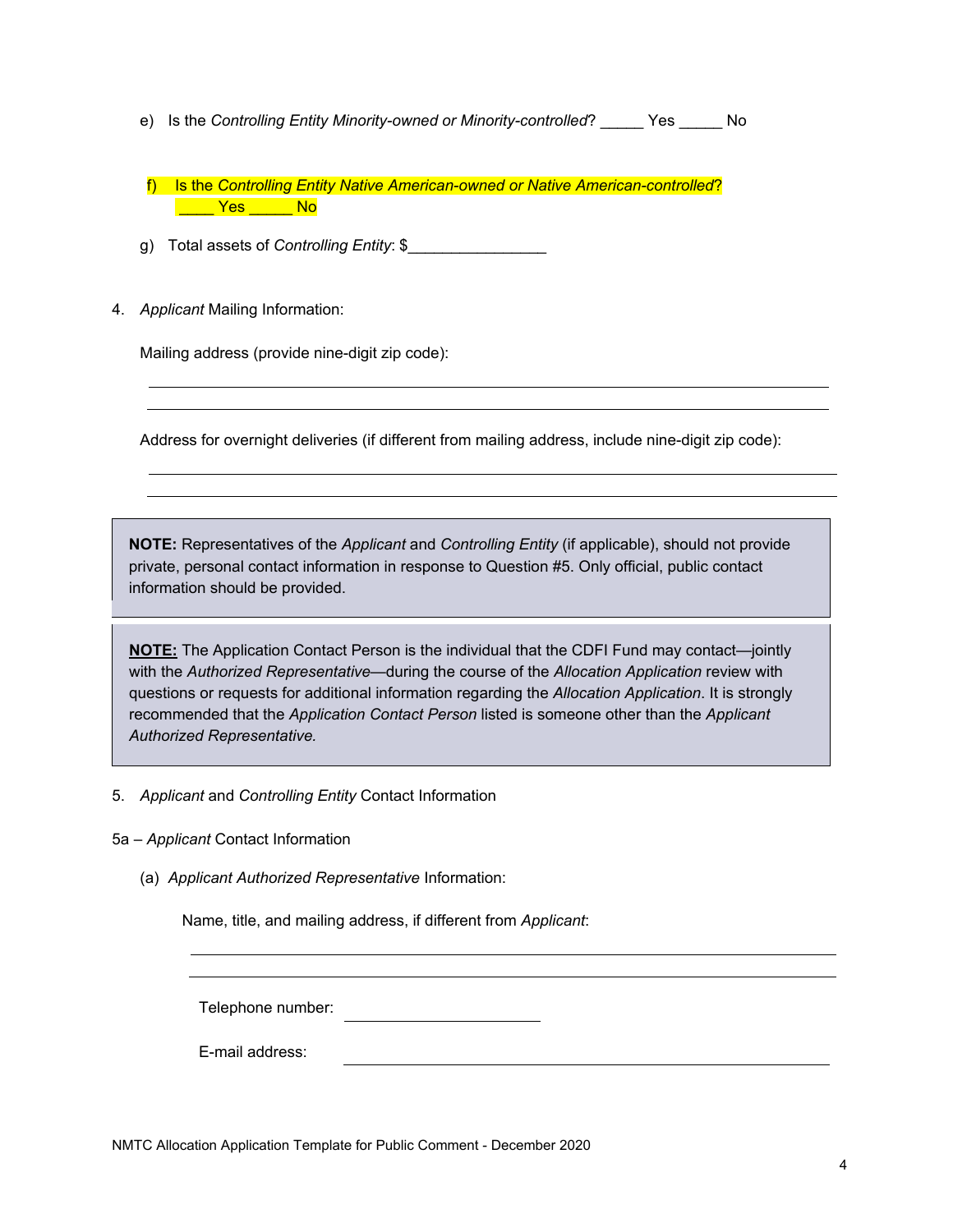(b) *Application Contact Person* Information:

| Name, title, and mailing address, if different from Applicant:                                                                                                 |
|----------------------------------------------------------------------------------------------------------------------------------------------------------------|
| Telephone number:                                                                                                                                              |
| E-mail address:                                                                                                                                                |
| (c) Public Contact Person Information:                                                                                                                         |
| Name, title, and mailing address, if different from Applicant:                                                                                                 |
|                                                                                                                                                                |
| Telephone number:                                                                                                                                              |
| E-mail address:                                                                                                                                                |
|                                                                                                                                                                |
| 5b - Controlling Entity Contact Information                                                                                                                    |
| (a) Controlling Entity Representative Information:                                                                                                             |
| Name, title, and mailing address:                                                                                                                              |
|                                                                                                                                                                |
| Telephone number:                                                                                                                                              |
| E-mail address:                                                                                                                                                |
|                                                                                                                                                                |
| <b>CDE</b> Certification Information:<br>6.                                                                                                                    |
| (a) Has the Applicant already been certified as a CDE by the CDFI Fund by the date the NOAA for<br>this Allocation Round is published in the Federal Register? |
| Yes, CDE Certification Control Number:                                                                                                                         |

\_\_\_ No, *Applicant* is not eligible to apply for an *NMTC Allocation* if the *Applicant* is not certified as a *CDE* by the date the *NOAA* for this Allocation Round is published in the Federal Register.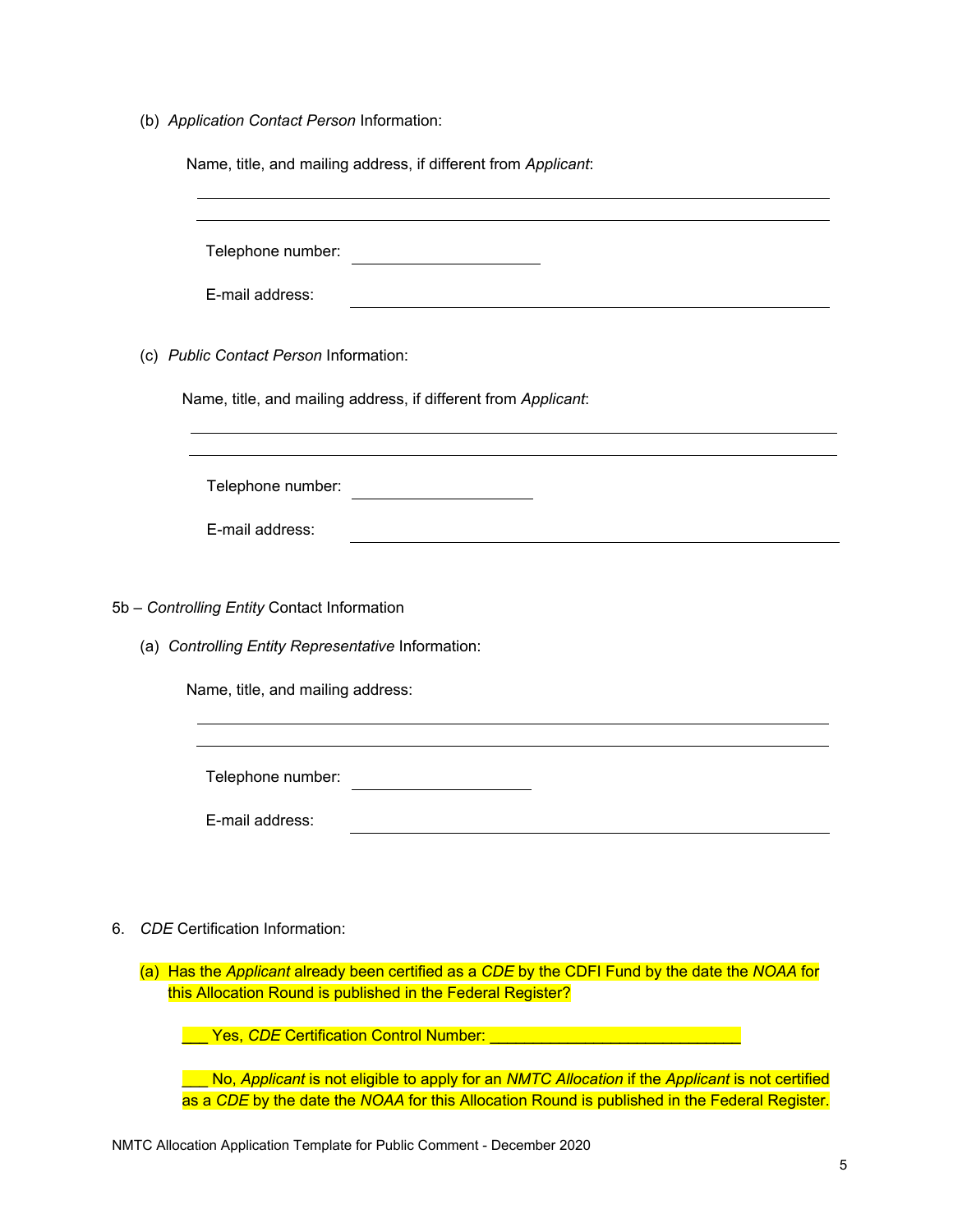*Subsidiary CDEs* are ineligible to submit *Allocation Application*s.

(b) By the stated deadline in the *NOAA*, is the *Applicant* filing a service area amendment in connection with this application?

\_\_\_\_ Yes \_\_\_\_ No

**NOTE:** An *Applicant* must have been certified as a *CDE* by the date the *NOAA* is published in the Federal Register in order to be considered eligible for an *NMTC Allocation* in this Round. *CDE*  **service area amendment requests will not be considered for purposes of this application unless filed by the deadline stated in this Round's** *NOAA***.** 

7. Identify the type of service area that the *Applicant* will serve. The service area identified here must be identical to the service area identified by the *Applicant* in its *CDE Certification Application* approved by the CDFI Fund:

| National service area                                                                                                                   |
|-----------------------------------------------------------------------------------------------------------------------------------------|
| Multi-state service area                                                                                                                |
| Statewide (or territory-wide) service area                                                                                              |
| Local service area (e.g., neighborhoods, cities, a county or contiguous counties, or<br>metropolitan areas) within a state or territory |
|                                                                                                                                         |

**NOTE:** The CDFI Fund will use the most recently approved *CDE* certification service area information for *Applicants* with a Multi-state, Statewide or Local service area. This includes any service area amendments submitted by the *Applicant* that adhere to criteria in the *NOAA*.

**NOTE:** If an *Applicant* would like to focus its investments in this *Allocation Application* on a subset of its certified service area, it may discuss this in the narrative response to Question #17.

8. If the *Applicant* has a national service area, please identify at least one state and up to six additional states for which you expect to receive the largest amount of projected *Qualified Low-Income Community Investments* (*QLICIs*).

State(s):

9. Estimate the percentage of activities, by dollar amount that will be directed to each of the following markets. The total percentage should add up to 100 percent of the *NMTC Allocation* amount.

NMTC Allocation Application Template for Public Comment - December 2020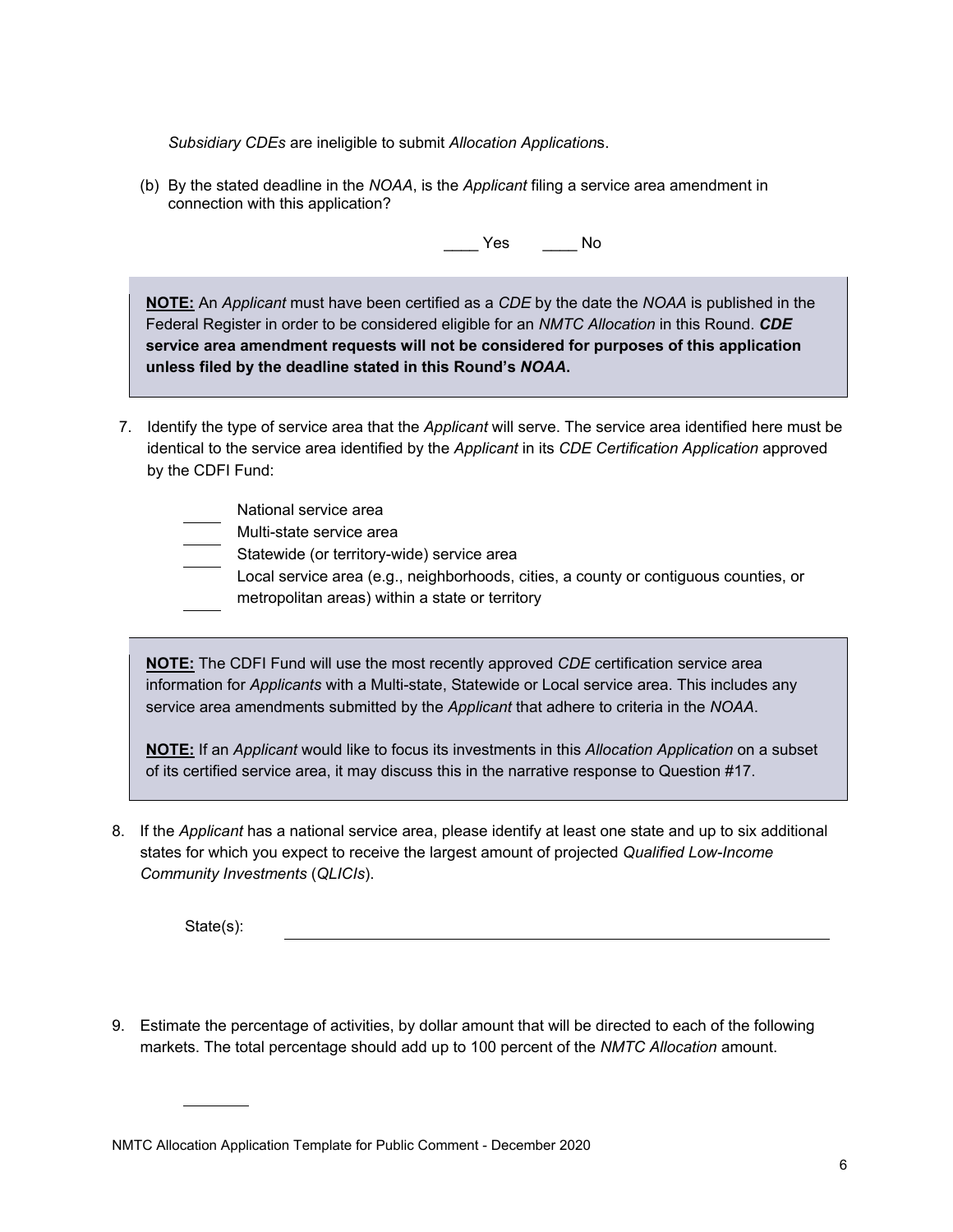| % Major urban areas (Counties in metropolitan area with a population<br>equal to or greater than 1 million, including both central city and<br>surrounding suburbs) |
|---------------------------------------------------------------------------------------------------------------------------------------------------------------------|
| % Minor urban areas (Counties in metropolitan area with a population less than 1<br>million, including both central city and surrounding suburbs)                   |
| % Non-metropolitan Counties                                                                                                                                         |

- 10. Please indicate the *Applicant*'s predominant anticipated financing activity **(check only one)**:
	- \_\_\_\_ *Operating Business* financing
	- Real Estate financing: (check only one accompanying sub-category)
		- Latter and the set of the Space of The Space of the Space of the Space of the Space of the Space of the Space o
		- \_\_\_\_ Industrial/Manufacturing \_\_\_\_ For-sale housing
		- \_\_\_\_ Community Facilities \_\_\_\_ Mixed-use (housing, commercial, or retail)
		- Other Real Estate Financing:
	- \_\_\_\_ Financing of other *CDEs*
	- \_\_\_\_ Loan purchase from other *CDEs*
	- \_\_\_\_ *Financial Counseling and Other Services*
- 11. Executive Summary:

Provide a summary of the *Applicant's* business strategy including the following: (Maximum Response Length: 5,000 characters)

- A brief summary of the *Applicant's* service area, including the specific needs or problems that it intends to address with NMTCs.
- A brief summary of the types of projects and/or borrowers the *Applicant* will target and address why NMTCs are important for the identified projects and/or borrowers.
- A brief summary of the products that the *Applicant* will offer, including both financial products and technical assistance.
- A brief summary of how the NMTCs will enhance the *Applicant's* product offerings.

**NOTE**: Note that Question #11 is meant to be a brief summary of the *Applicant's* overall business strategy, thus it is not necessary to provide a detailed discussion of items that will be specifically covered in detail in other parts of the Business Strategy section. *Applicants* may discuss the strategy of the *Controlling Entity* if one has been identified.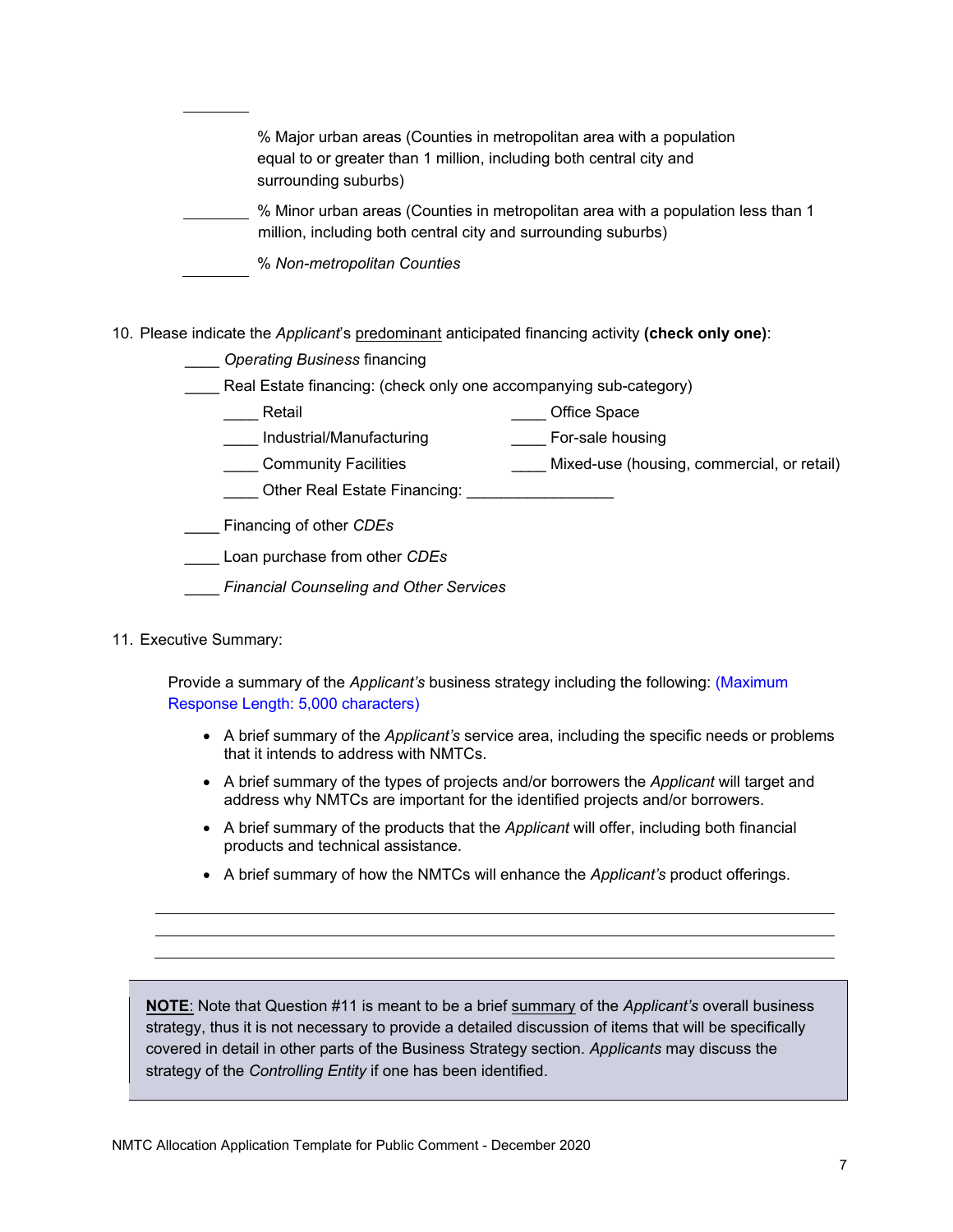12. Estimate how long this *Allocation Application* form took to complete: \_\_\_\_\_\_\_\_ hours

**NOTE:** For the purpose of estimating hours, *Applicants* should focus only on the amount of time it took to complete the questions asked in this application. Other activities that are carried out in the normal course of business and are only indirectly related to the completion of this application (e.g., securing investor *Commitments*; developing a business strategy or marketing plan; etc.) should not be included in this estimation. **In the electronic on-line application form, you will not be able to answer this question until all other application questions are complete. You must answer this question in order to complete and submit the on-line application.**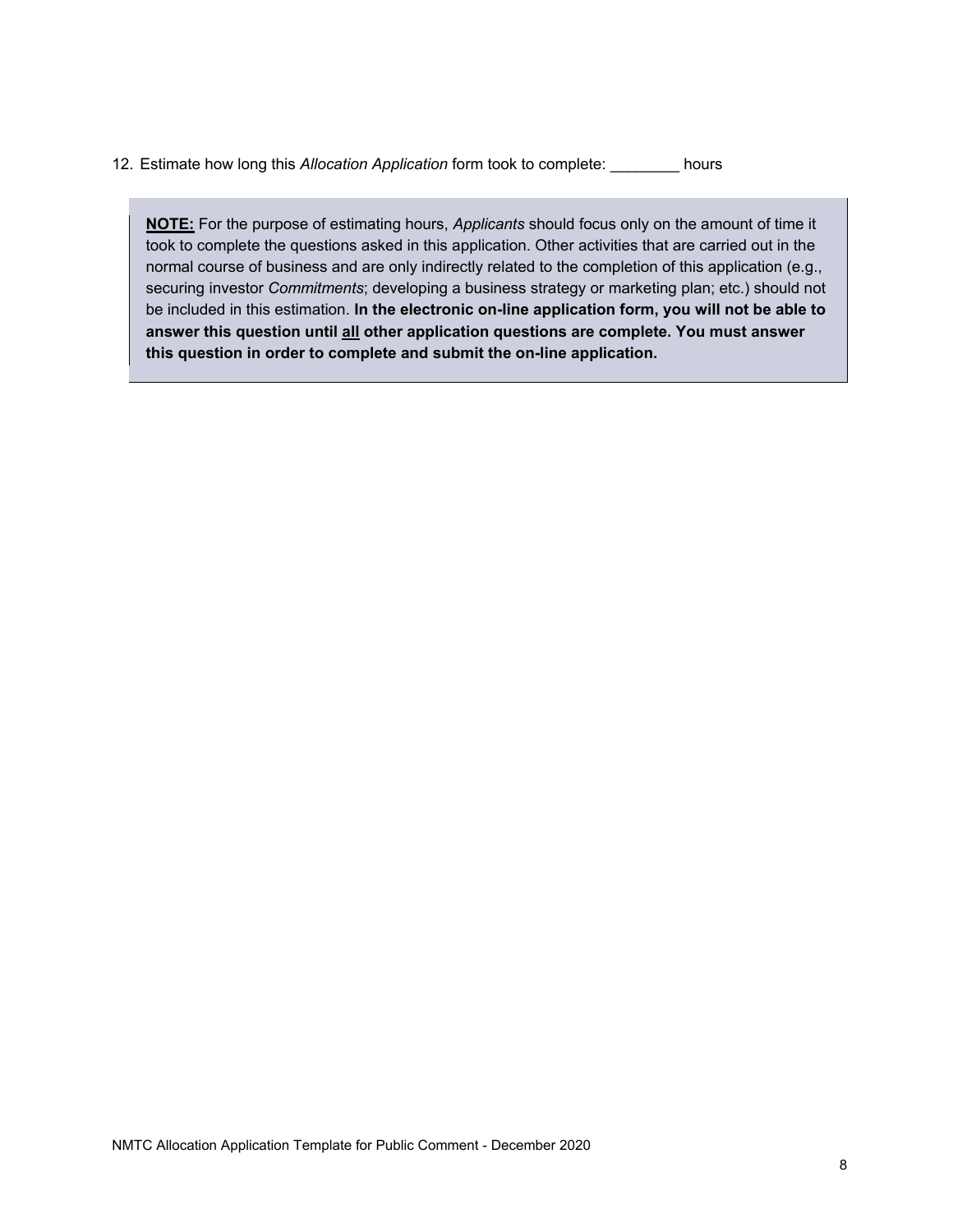# **SIGNATURE PAGE**

**NOTE:** The *Authorized Representative* is required to sign the *Allocation Application* in AMIS. **DO NOT SUBMIT THIS SIGNATURE PAGE ALONG WITH YOUR APPLICATION.** The *Authorized Representative* is required to select a checkbox in AMIS that will represent the signature for the *Allocation Application*. The text below is a sample of the signature language the *Authorized Representative* will attest to in AMIS. *Applicants* can refer to the Electronic Application Instructions for additional guidance on how the *Authorized Representative* electronically signs the *Allocation Application*.

By selecting the checked box: I hereby consent to conducting this transaction by electronic means, and I hereby agree that I have executed an electronic process that constitutes, and provides the CDFI Fund with, my electronic signature, which shall be treated as an original signature and as having signed this Application, just the same as a pen-andpaper signature; I hereby acknowledge that all information contained in this Application and any attachments or supplements thereto will be subject to disclosure pursuant to the Freedom of Information Act (FOIA) 5 USC 552, et seq.; I hereby certify that all of the information that the *Applicant* has provided in this Application is true, correct, and complete to the best of my information, knowledge and belief; I hereby certify that the execution and submission of this Application has been duly authorized by the governing body of the *Applicant*; and hereby certify that I am aware that any false, fictitious, or fraudulent statements or claims may subject me to criminal, civil, or administrative penalties. (U.S. Code, title 218, Section 1001).

*Authorized Representative* Signature \_\_\_\_\_\_\_\_\_\_\_\_\_\_\_\_\_\_\_ Signature Checkbox: Authorized Representative Title: Date: \_\_\_\_\_\_\_\_\_\_\_\_\_\_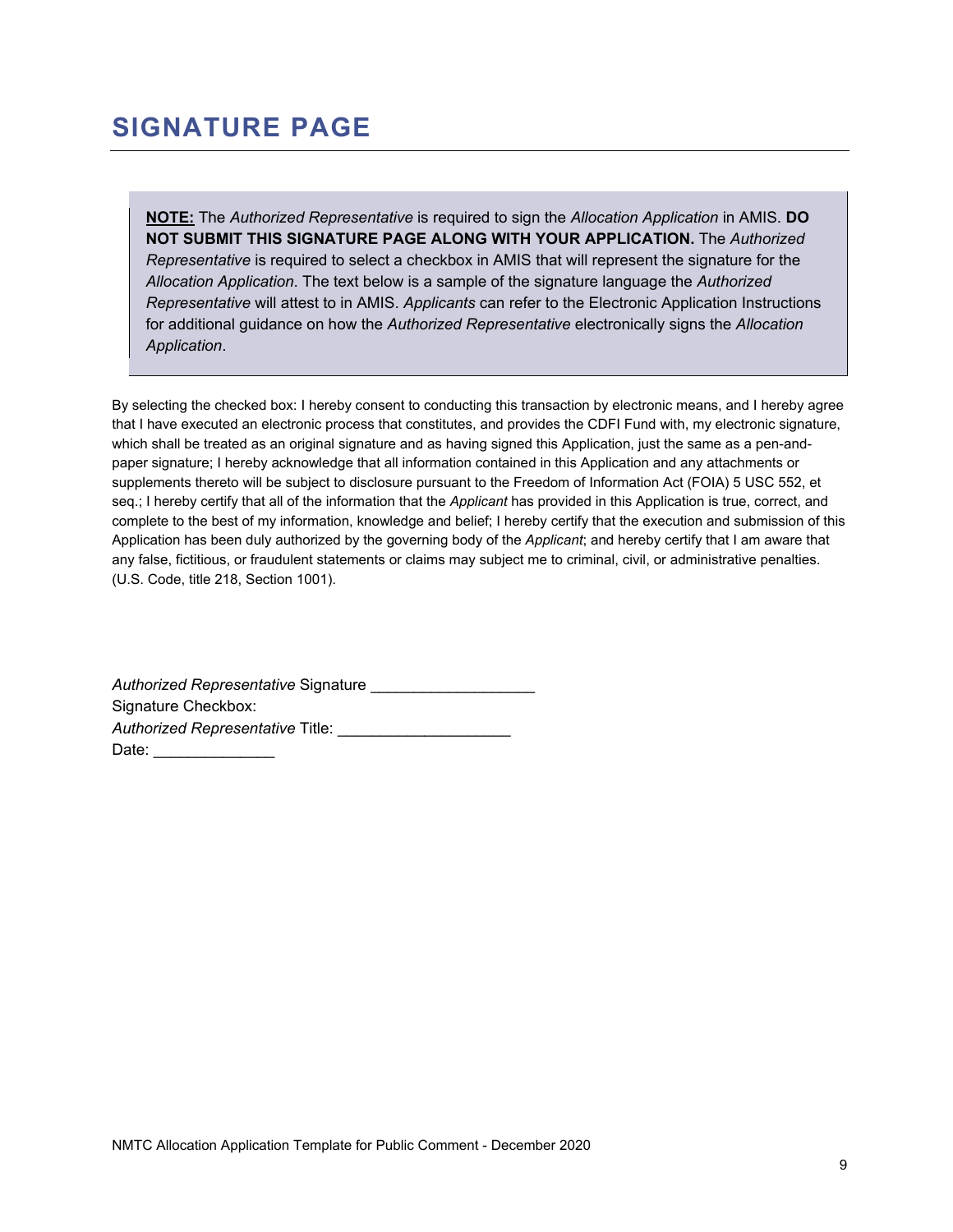**NOTE:** If the *Applicant* has a *Controlling Entity,* the *Controlling Entity Representative* is required to print and sign the *Controlling Entity* Signature Page and upload it as an attachment to the *Allocation Application* in AMIS. *Applicants* should refer to the Electronic Application instructions for guidance on how to print and upload the *Controlling Entity Representative* Signature Page*.* Below is a sample of the format and signature language the *Controlling Entity Representative* will attest to in AMIS. **DO NOT SUBMIT THIS SIGNATURE PAGE ALONG WITH YOUR APPLICATION.** 

*Controlling Entity*'s Certification

#### **[YEAR] NMTC** *Allocation Application Applicant* Name: Control Number:

By signing this *Allocation Application*:

- I hereby certify that all of the information that the *Applicant* has provided in this *Allocation Application* and in the Assurances and Certifications in support of this *Allocation Application* is true, correct, and complete to the best of my knowledge, information and belief. The execution and submission of this *Allocation Application* has been duly authorized by the governing body of the *Applicant*.
- I hereby acknowledge that all information contained in this application and any attachments or supplements thereto will be subject to disclosure pursuant to the Freedom of Information Act (FOIA) 5 USC 552, et seq.
- I hereby certify that the *Controlling Entity* is indeed the *Controlling Entity* of the *Applicant* and supports this *Allocation Application*.

*Controlling Entity* Name:

*Controlling Entity Representative* Name:

*Controlling Entity* Representative Title (Print)

\_\_\_\_\_\_\_\_\_\_\_\_\_\_\_\_\_\_\_\_\_\_\_\_\_\_\_\_\_\_\_\_\_\_\_\_\_\_\_\_\_\_\_\_\_

\_\_\_\_\_\_\_\_\_\_\_\_\_\_\_\_\_\_\_\_\_\_\_\_\_\_\_\_\_\_\_\_\_\_\_\_\_\_\_\_\_\_\_\_\_

 $\mathcal{L}_\text{max}$  and  $\mathcal{L}_\text{max}$  and  $\mathcal{L}_\text{max}$  and  $\mathcal{L}_\text{max}$ 

*Controlling Entity* Representative Signature:

Date: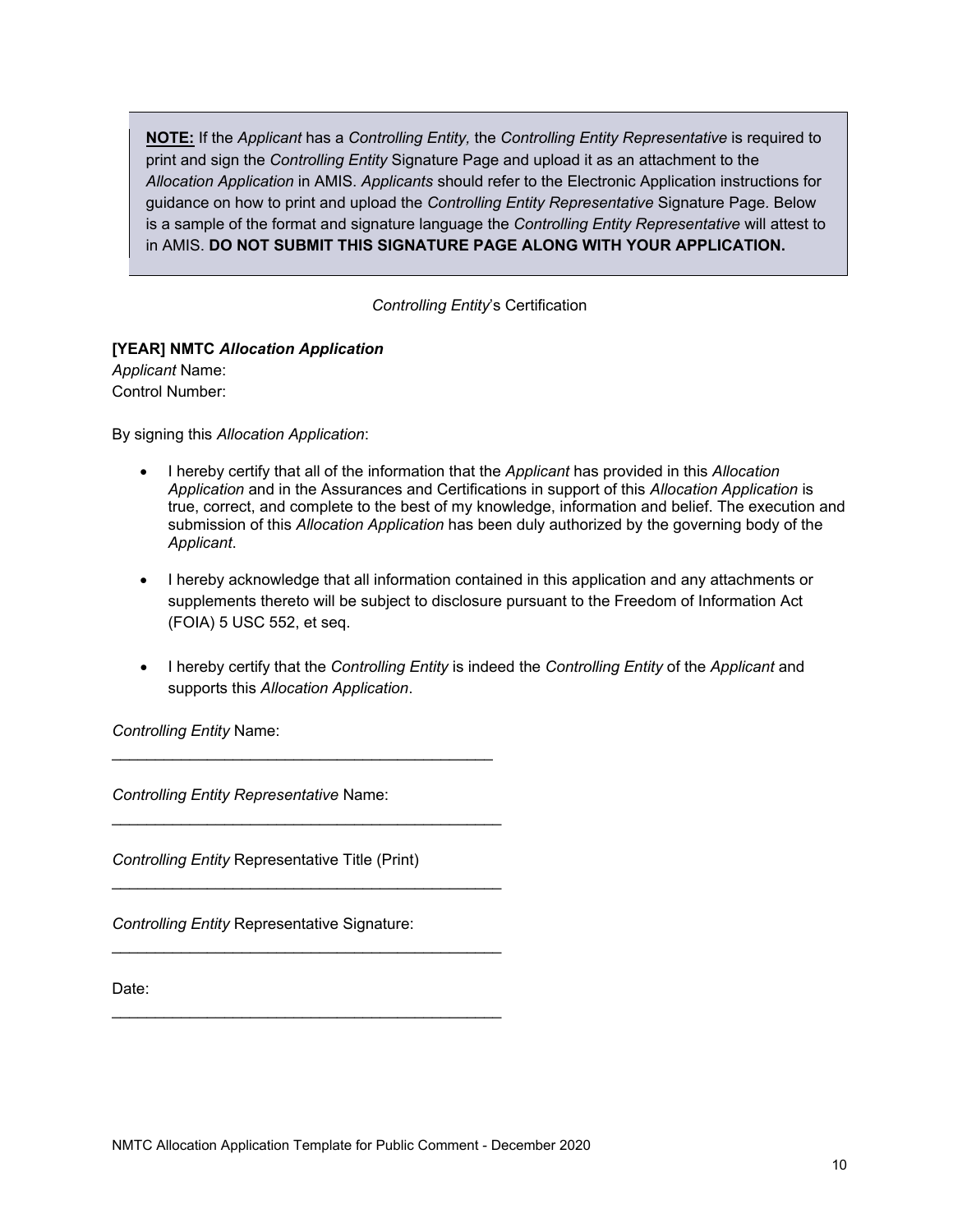# **PART I: BUSINESS STRATEGY**

Information in Part I is scored during the Phase I stage of the Application review. Total Maximum Points for Part I: 25 points, plus up to 10 additional "priority points" available under sub-sections B and E. Information provided in this section will also be evaluated during the Phase II stage of the Application review. For more information on the NMTC *Allocation Application* review process, please consult the *NOAA*.

**NOTE:** An *Applicant* will score well in this section to the extent it can articulate, with specificity, its strategy to use an *NMTC Allocation* and can describe a strong, relevant track record, including a track record of serving *LICs*. Included in this section is the ability to earn "priority points" for meeting the statutory priorities of: 1) investing in *Unrelated* entities; and/or 2) demonstrating a track record of serving *Disadvantaged Businesses* or *Disadvantaged Communities*. Refer to the *NOAA* for further information on the statutory priorities.

## **A. Products, Services, and Investment Criteria**

**NOTE:** For the purposes of completing the Business Strategy section and all relevant exhibits, *Real Estate Activities* refers to the development (including construction of new facilities and rehabilitation/enhancement of existing facilities), acquisition, management, or leasing of real estate. Non-*Real Estate Activities* refer to all other types of business activities.

**NOTE:** An *Applicant* will score well under the Products, Services, and Investment Criteria subsection to the extent that it clearly describes its financial products and will deploy debt or equity capital, or offer products and services that feature more favorable rates, terms, structuring and nontraditional features when compared with market offerings. Please note, these criteria do not apply for an *Applicant* who intends to use its *NMTC Allocation* to pursue *Financial Counseling and Other Services (FCOS)* as their sole line of business.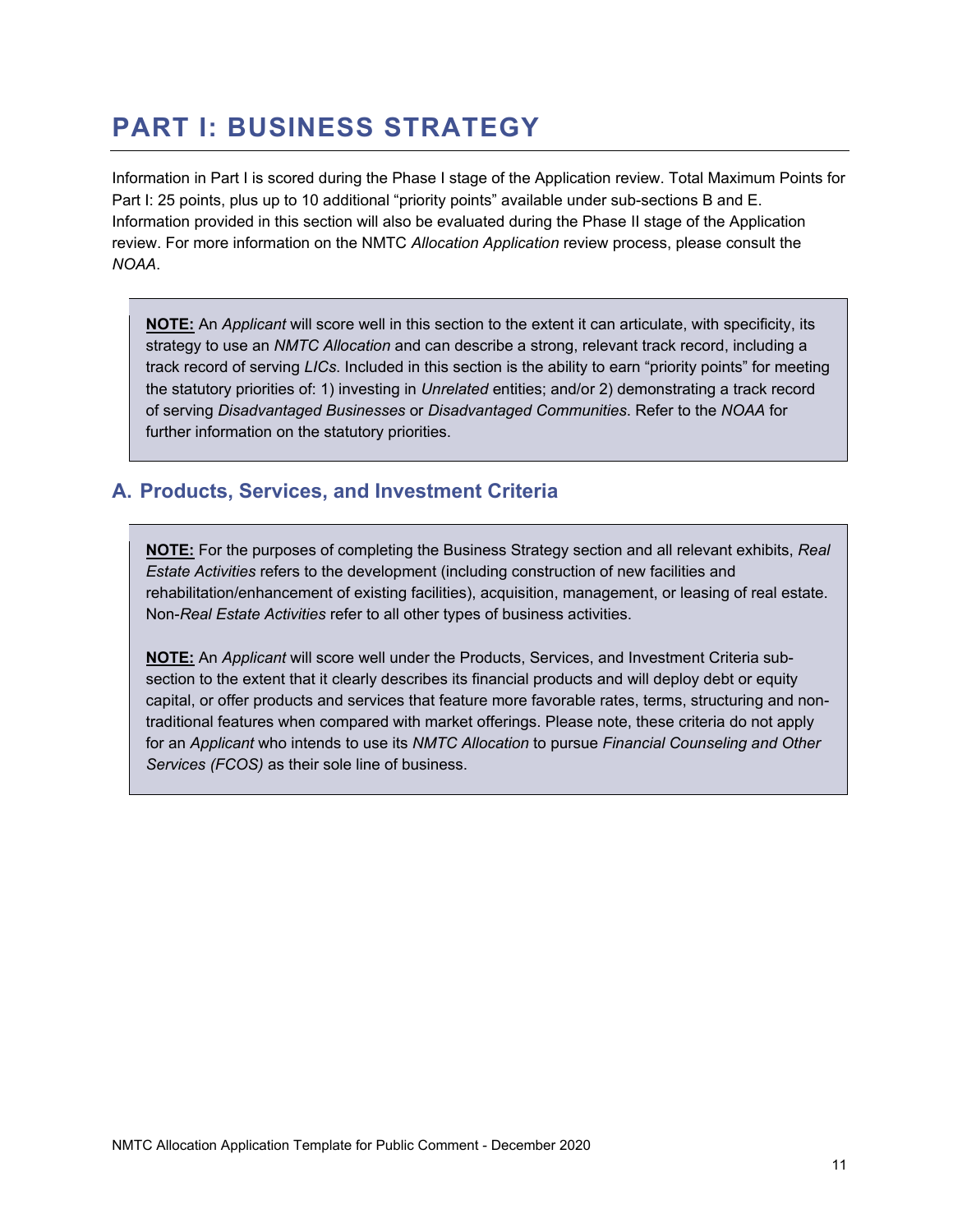**NOTE:** The *NOAA* states, "As a condition of eligibility for this Allocation Round, the *Applicant* will not be permitted to use the proceeds of *Qualified Equity Investments* (*QEIs*) to make *Qualified Low-Income Community Investments* (*QLICIs*) in *Qualified Active Low-Income Community Businesses* (*QALICBs*) where *QLICI* proceeds are used, in whole or in part, to repay or refinance a debt or equity provider whose capital was used to fund the *QEI*, or are used to repay or refinance any *Affiliate* of such a debt or equity provider, except where: (i) the *QLICI* proceeds are used to repay or refinance documented reasonable expenditures that are directly attributable to the qualified business of the *QALICB*, and such reasonable expenditures were incurred no more than 24 months prior to the *QLICI* closing date; or (ii) no more than five percent of the total *QLICI*  proceeds from the *QEI* are used to repay or refinance documented reasonable expenditures that are directly attributable to the qualified business of the *QALICB*. Refinance includes transferring cash or property, directly or indirectly, to the debt or equity provider or an *Affiliate* of the debt or equity provider."

If the *Applicant* selects "No" to Question #13(a), then the *Applicant* will not be eligible to submit this NMTC *Allocation Application*. If the *Applicant* selects "Yes" to Question #13(a), the *Applicant* will be held to this commitment as a condition of its *Allocation Agreement*. For additional information, please see the *NMTC* Compliance & Monitoring Frequently Asked Questions.

### 13. *QLICI* Uses and Activities

(a) Will the *Applicant* commit that it will not permit the use of the proceeds of *QEIs* to make any *QLICIs* in *QALICB*s where *QLICI* proceeds are used to repay or refinance any debt or equity provider or a party related to any debt or equity provider whose capital was used to fund the *QEI* except where: (i) the *QLICI* proceeds are used to repay documented reasonable expenditures that are directly attributable to the qualified business of the *QALICB*, and such reasonable expenditures were made no more than 24 months prior to the *QLICI* closing date; or (ii) no more than five percent of the *QLICI* proceeds are used to repay or refinance prior investment in the *QALICB*? Refinance includes transferring cash or property directly to any debt or equity provider or indirectly to a party related to any debt or equity provider.

\_\_\_\_ Yes \_\_\_\_ No

- (b) Please indicate the activity types of *QLICIs* in which the *Applicant* intends to engage (check all that apply), and what percentage of allocations (by dollar amount) will be used for each activity type. (Percentages for (i)-(iv) should add up to 100 percent):
	- (i) \_\_\_ % Investments in, or loans to, *Qualified Active Low-Income Businesses (QALICB)*.

Loans/investments will be used to finance: (these three percentages should add up to 100 percent by dollar amount)

\_\_\_\_ % Non-*Real Estate Activities*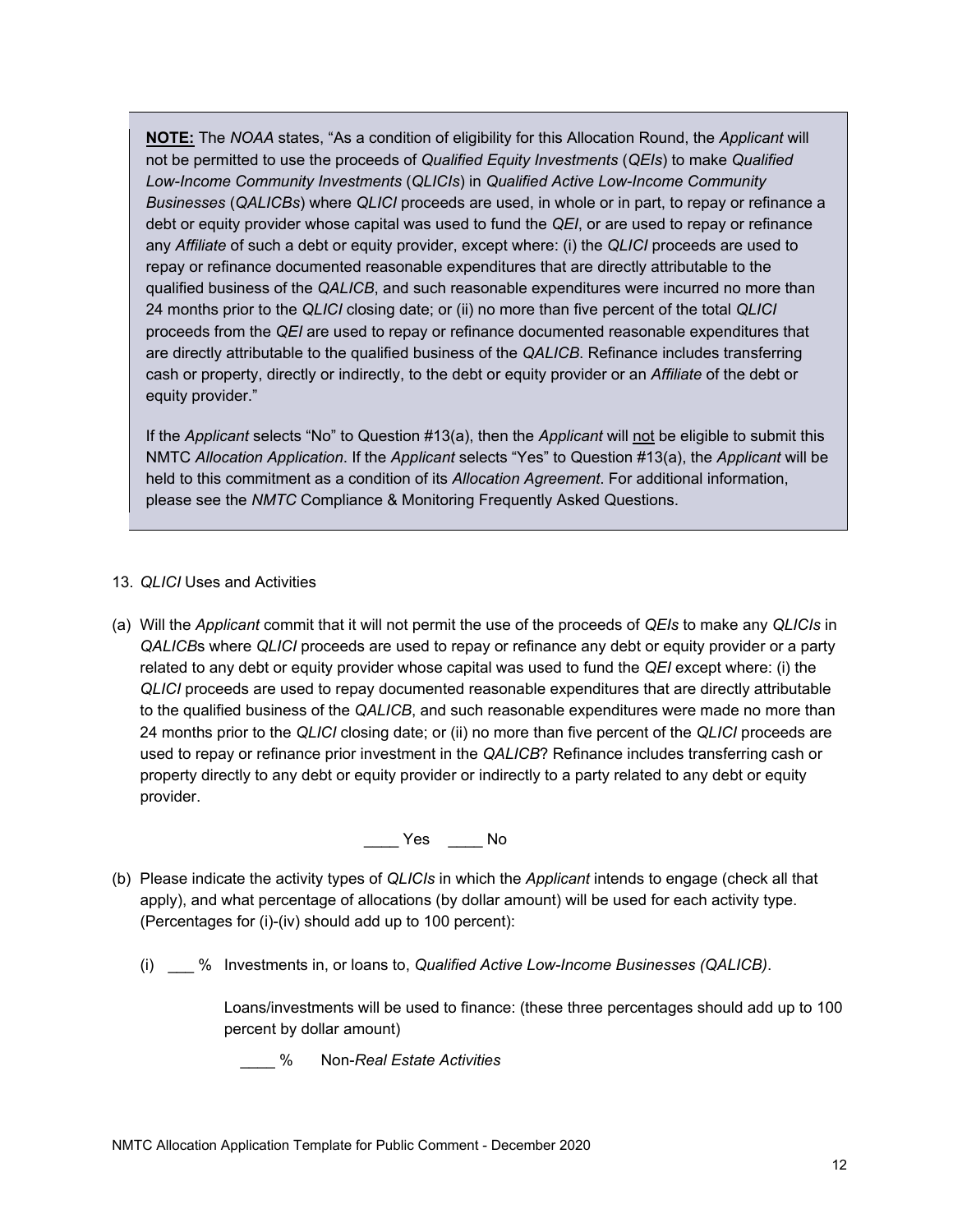- \_\_\_\_ % *Real Estate Activities* where the real estate will be owned (either directly or through an *Affiliate*) and principally occupied by an *Operating Business*.
- \_\_\_\_ % *Real Estate Activities* where the real estate will be principally leased to third-party tenants or sold to a third-party.
- (ii) \_\_\_ % Investments in, or loans to, other *CDEs*.

Please indicate the percentage of each activity (by dollar amount) in which the final recipient *CDEs* intend to engage, using the proceeds of the NMTC investments provided by the *Applicant*. Percentages should add up to 100 percent.

% Origination of loans, investment of capital, or equity to *QALICBs*

% *Financial Counseling and Other Services* 

- (iii) \_\_\_ % Purchases of loans from other *CDEs*.
- (iv) \_\_\_ % *Financial Counseling and Other Services*.

In conjunction with financing (check, if applicable)

- As a discrete line of business (check, if applicable)
- 14. Products, rates and terms that the *Applicant* intends to offer:

**NOTE**: If an *Applicant* intends to utilize its requested *NMTC Allocation* to engage solely in either the purchase of loans from other *CDEs* or in the provision of *FCOS*, and not in the origination of loans or equity, it should skip Questions #14 and #15.

**NOTE**: The *Applicant* should base expected percentage of Allocation on the *Applicant*'s intended strategy. Expected percentages of Allocation will not be subject to reporting or be considered in measuring compliance with the *Allocation Agreement*.

(a) Indicate the number of financial products the *Applicant* intends to offer with capital raised from an *NMTC Allocation*. A financial product may consist of one or more financial notes. *Applicants* may describe up to three separate financial products.

| <b>Financial Product</b><br><b>Number</b> | <b>Financial Product Name</b> | <b>Expected Percentage of</b><br><b>Allocation (must add up to</b><br>$100\%$ |
|-------------------------------------------|-------------------------------|-------------------------------------------------------------------------------|
| <b>Financial Product 1</b>                |                               |                                                                               |
| <b>Financial Product 2</b>                |                               |                                                                               |
| <b>Financial Product 3</b>                |                               |                                                                               |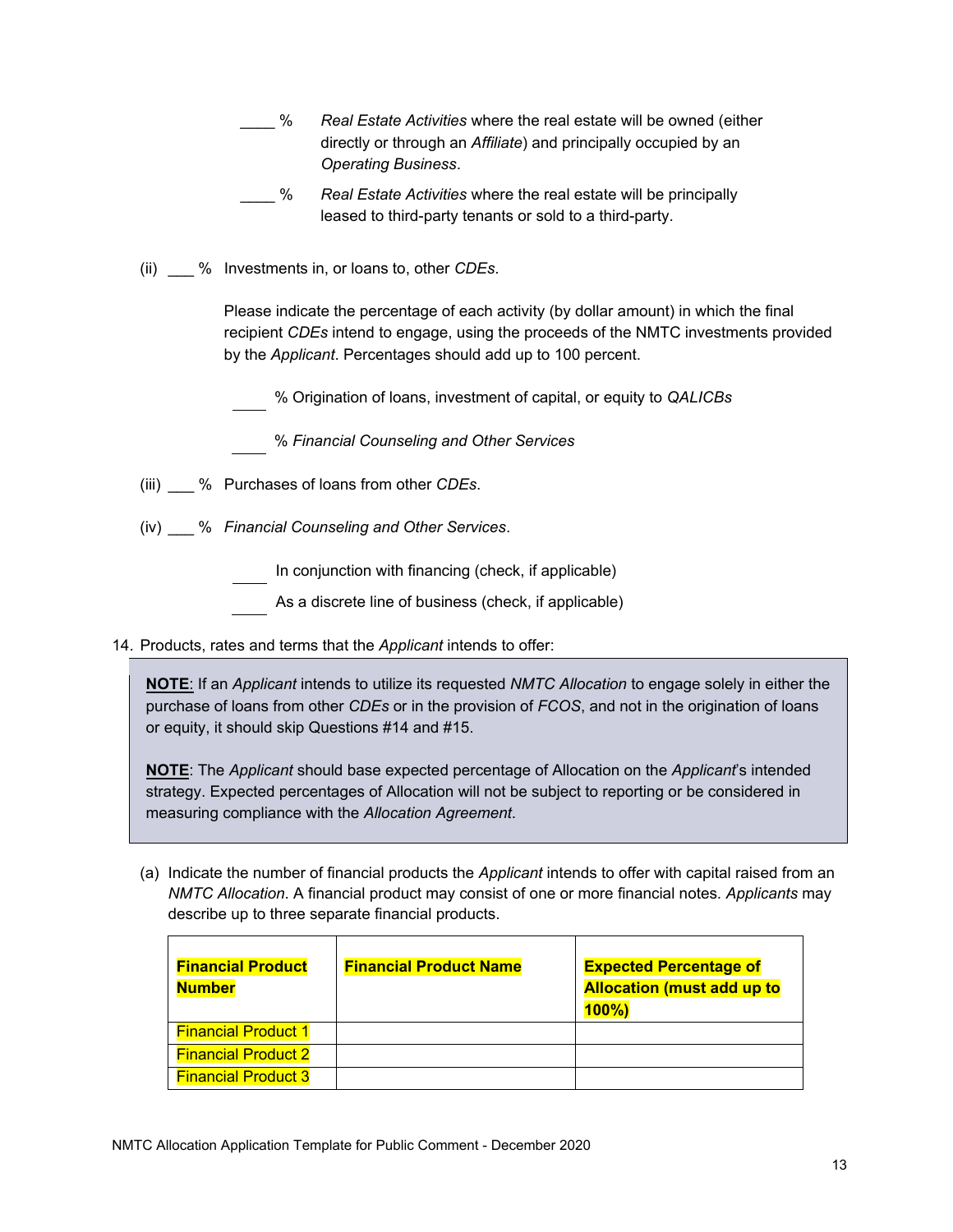**NOTE:** If the *Applicant* indicates it will be providing more than one financial product in Question #14(a), the *Applicant* should provide a distinct and unique narrative description for each financial product. *Applicants* that use the same narrative text for different financial products will not be scored as favorably. To the extent the *Applicant* indicates a range of offerings within an item listed above (e.g., interest rates from 100 basis points (bps) to 500 bps below market), it should describe what circumstances would dictate the specific rates or terms, and how often the best rates and terms would be offered.

**NOTE:** For each product, the *Applicant* should clearly discuss how the product is structured as well as benefits this structure provides to borrowers/investees. A financial product structured with multiple financial notes (e.g., an A and B note, or an A, B, and C note, etc.) must be described as one financial product. In this case, the rates and terms of the financial notes should be discussed on a blended basis. For additional guidance on calculating blended interest rates, see the Application FAQ*.* The individual financial notes should not be listed as separate products unless they will also be offered on a stand-alone basis. *Applicants* will not be scored as favorably if they do not follow these instructions.

**NOTE:** The sheer number of financial products selected by the *Applicant* in Question 14(a) has no effect on the scoring of the *Allocation Application*.

**NOTE:** The *Applicant* may discuss other flexible or non-traditional features of its financial products in Q.14(b). Only the non-traditional and flexible features listed below are subject to reporting and only these features will be considered in measuring compliance with the *Allocation Agreement*.

- (b) For each financial product selected in Question 14(a), provide a narrative that addresses the following elements:
	- Indicate whether the product is debt, equity, or some combination of the two. If debt, describe if it will have any equity equivalent features (e.g. convertible debt, debt with warrants, etc.) and which of the following flexible or non-traditional features the *Applicant*  intends to include as part of the financial product:
		- o Below market interest rates (or rate of return in the case of *Equity Investments*)
		- o Lower than standard origination fees
		- o Longer than standard period of interest-only loan payments
		- o Higher than standard loan-to-value ratio
		- o Longer than standard amortization period
		- o More flexible borrower credit standards
		- o Non-traditional forms of collateral
		- o Lower than standard debt service coverage ratio
		- o Subordination
	- Include a brief description of the rates and terms that will be offered with its NMTC financial product and explain how these rates and terms compare with what is typically offered by the *Applicant* (or its *Controlling Entity*) and in the *Applicant's* service area.
	- Provide an example of how the product will be used (alone or in conjunction with non-NMTC capital) to finance a projected NMTC investment identified in Question 17. (Maximum Response Length: 5,000 characters)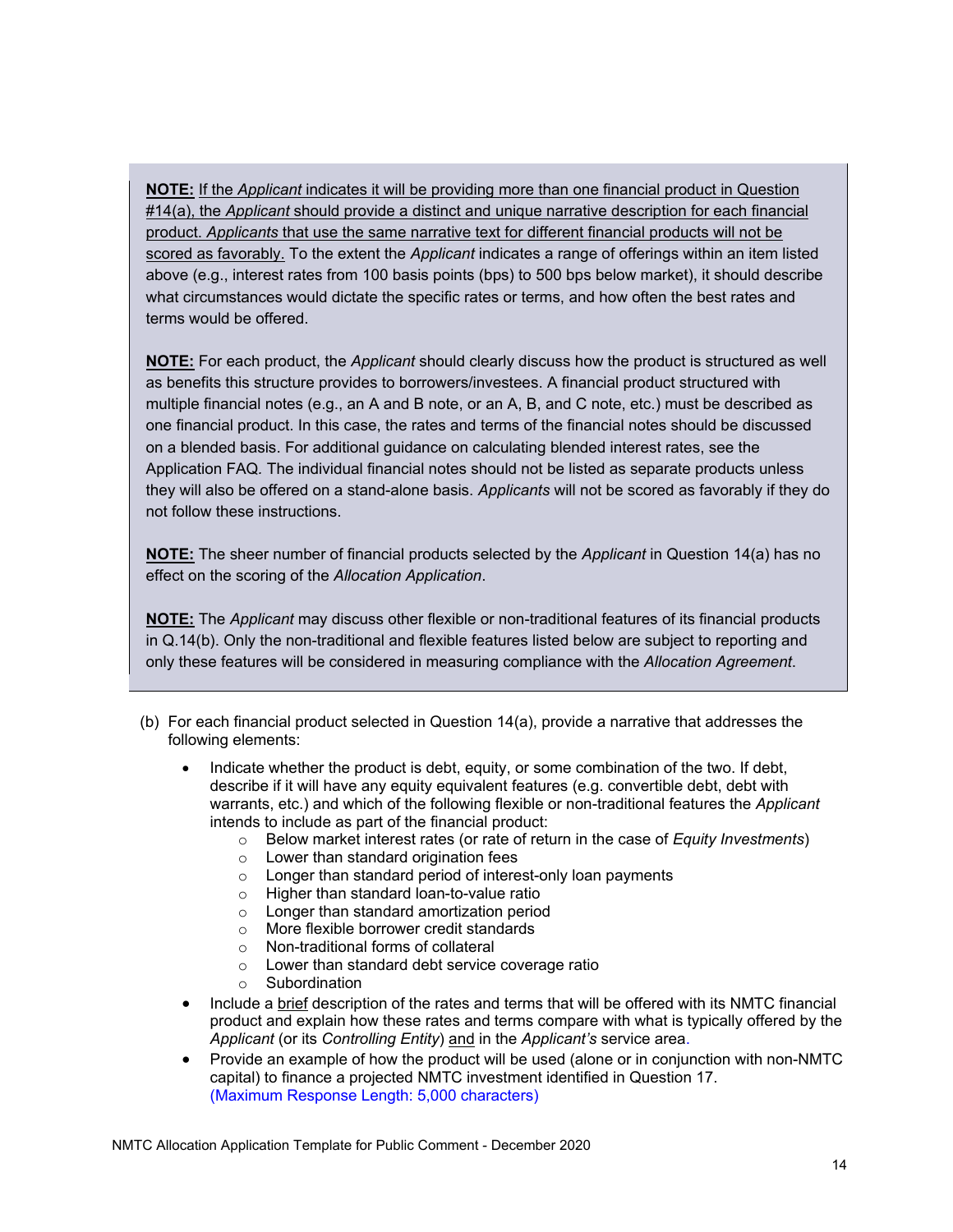- (c) For an *Applicant* that indicated under Question #13(b) that it intends to finance other *CDEs*, describe the strategy by which the *Applicant* will ensure that those *CDEs* will pass along the NMTC benefits to their *QALICB* borrowers in the form of more favorable rates or terms. (Maximum Response Length: 2,000 characters)
- 15. Choose one of the following options. (check only one)

The *Applicant* will commit that 100 percent of its *QLICI*s will:

- \_\_\_ (a) be provided in the form of equity; equity-equivalent financing; debt with interest rates at least 50 percent below market; or debt that otherwise satisfies at least 5 indicia of flexible or non-traditional rates and terms, as listed in Question 14.
- \_\_\_ (b) be provided in the form of equity; equity-equivalent financing; debt with interest rates at least 33 percent below market; or debt that otherwise satisfies at least 4 indicia of flexible or non-traditional rates and terms, as listed in Question 14.
- \_\_\_ (c) be provided in the form of equity; equity-equivalent financing; debt with interest rates at least 25 percent below market; or debt that otherwise satisfies at least 3 indicia of flexible or non-traditional rates and terms, as listed in Question 14.
- \_\_\_ (d) be provided in the form of equity; equity-equivalent financing; debt with interest rates at least 15 percent below market; or debt that otherwise satisfies at least 2 indicia of flexible or non-traditional rates and terms, as listed in Question 14.
- \_\_\_ (e) None of the above.
- \_\_\_ (f) Not Applicable. The *Applicant* indicated that it will not make loans/investments to *QALICBs* in the Question 13(b)(i).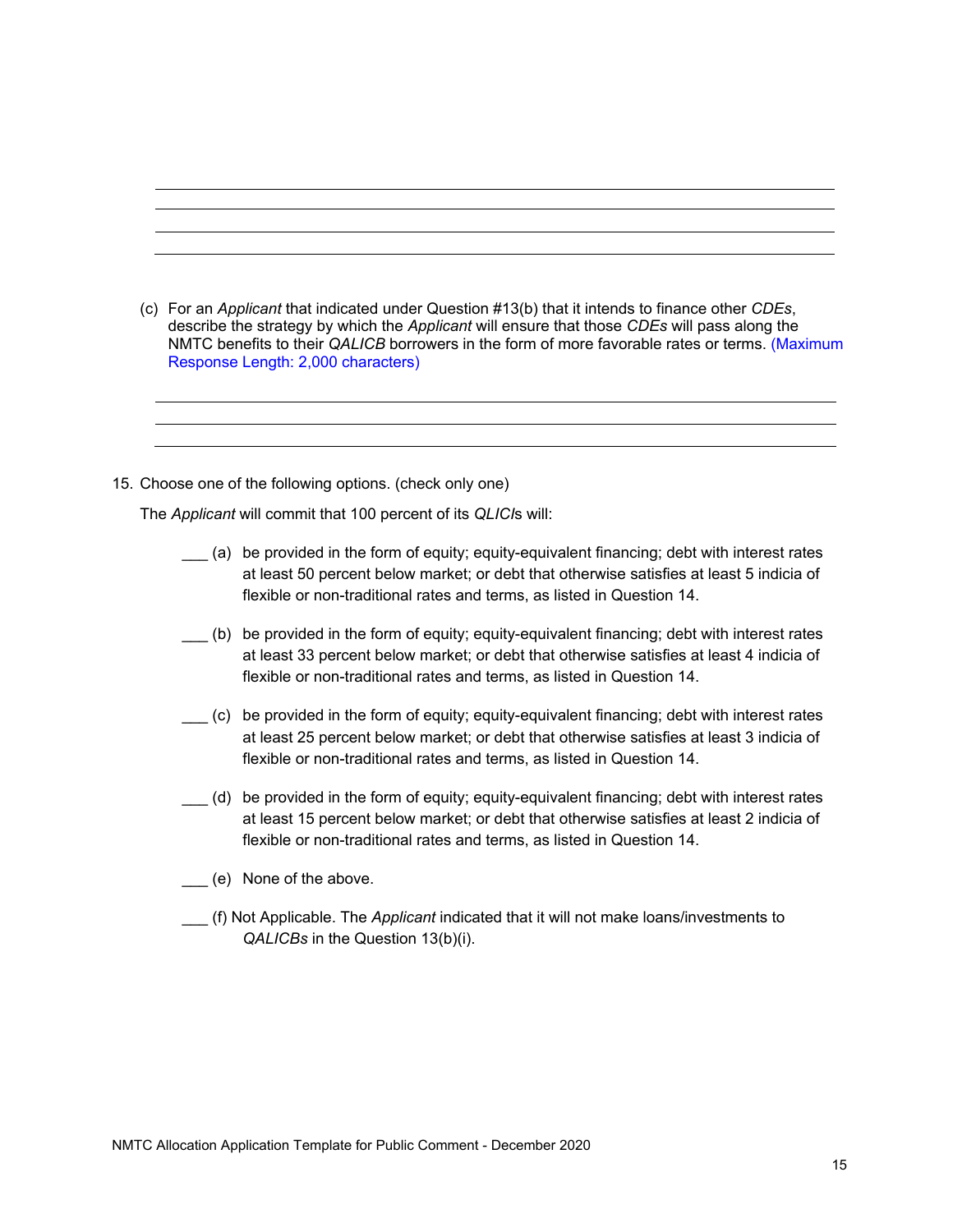**the CDFI Fund. NOTE:** *Applicants* will score better to the extent they commit to provide equity or equity-equivalent financing; interest rate reductions on their debt; and/or a higher number of flexible/non-traditional rates and terms. An *Applicant* may meet this commitment by meeting one or more of the criteria listed above. *Applicants* will not be guaranteed a higher score simply by offering products with a minimal interest rate. **An** *Applicant* **that checks one of the options a-d in Question #15 above should be aware that this commitment will be a condition of its** *Allocation Agreement* **with** 

interest rates. Please refer to the Application FAQ document for guidance on how to calculate below market

- 16. For an *Applicant* that indicated under Question #13(c) above that it plans to purchase qualifying loans from other *CDEs*:
	- (a) Will the *Applicant* require the *CDE* from which it purchases loans to reinvest all or a portion of the proceeds from the loan sales in *QLICIs*?

 $\rule{1em}{0.15mm}$  Yes  $\rule{1em}{0.15mm}$  No

If yes, identify the percentage: \_\_\_\_\_%; and briefly describe the *Applicant's* mechanisms for enforcing this requirement:

(Maximum Response Length: 2,000 characters)

**NOTE:** An *Applicant* purchasing loans from other *CDEs* generally will not score favorably in the Business Strategy section unless it indicates, in Question #16(a), that it will require the *CDE* from which it purchases loans to reinvest at least 85 percent of the proceeds from the loan sales in *QLICIs*. The higher the percentage identified in Question #16(a), the better the *Applicant* will score under the Business Strategy section. **However, if the** *Applicant* **receives an** *NMTC Allocation***, it will be required to meet the percentage identified above, and such requirement will be a term of its** *Allocation Agreement.* 

(b) Describe the extent to which the *Applicant* intends to purchase loans that include rates, terms and/or with conditions that would not be possible without the benefit of an *NMTC Allocation*. (Maximum Response Length: 2,000 characters)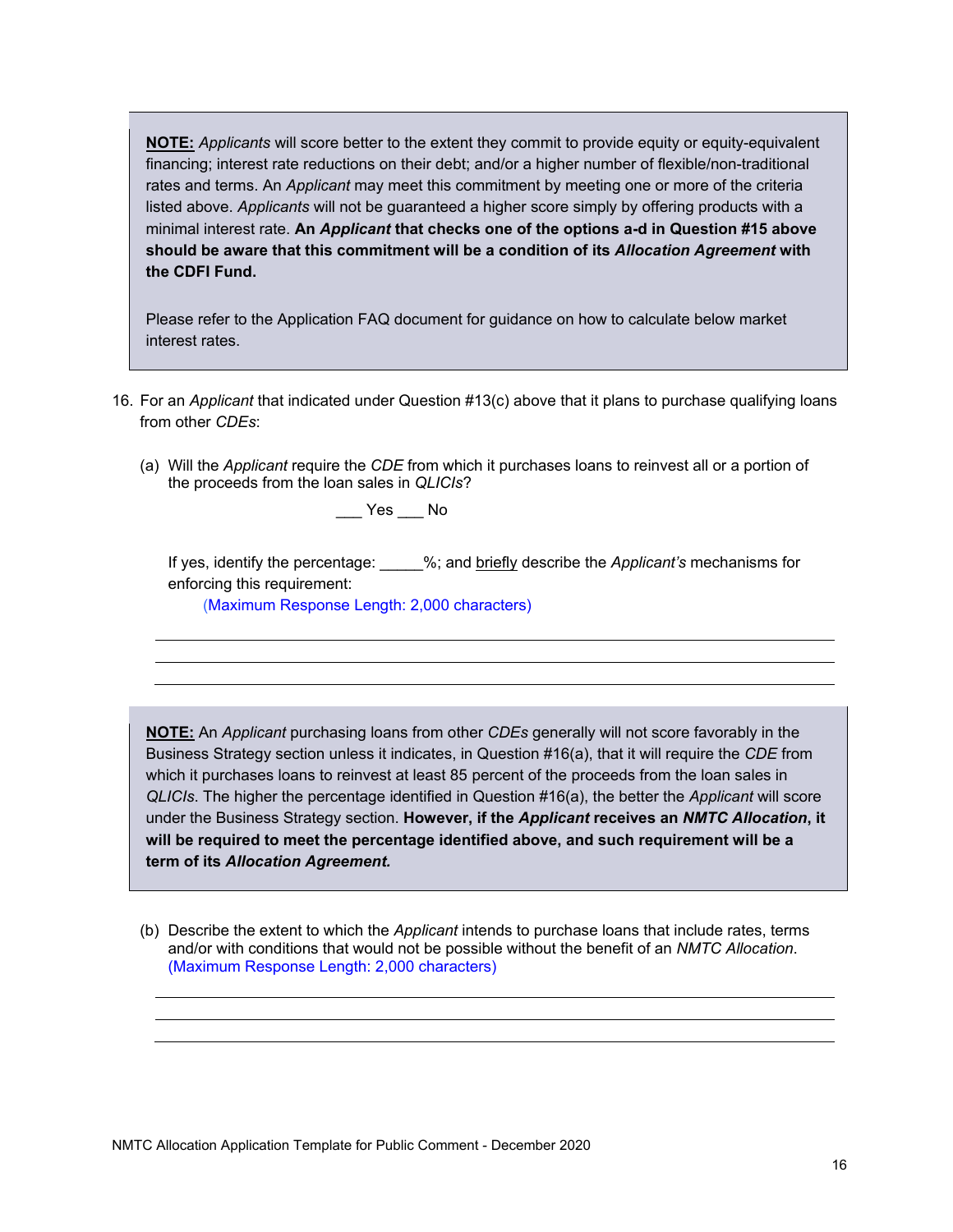### **B. Projected Business Activities**

**NOTE:** Projected activities should be consistent with an *Applicant's* request for an *NMTC Allocation*  and the *QLICI* activities selected in Question 13(b). An *Applicant* that has a set of clearly-defined potential business activities and that can demonstrate an effective strategy for locating qualifying loans/investments in businesses and/or other eligible *QLICI* activities will score well under this subsection.

**NOTE:** An *Applicant* must provide sample transactions in Table A5 with total *QLICI* needs equivalent to the *Applicant*'s *NMTC Allocation* request in Question #1. These sample transactions should be representative of the types of projects that will be undertaken with an *NMTC Allocation*. If an *Applicant* intends to invest in a variety of business types (e.g. community facilities, retail, industrial, etc.) and activity types (e.g. loans to *QALICB*s, investments in *CDEs*, loan purchases from *CDEs*, etc.), it should provide a sample project for each business type in Table A5. An *Applicant* should also indicate whether pipeline transactions may involve multiple *CDEs*.

**NOTE:** It is not expected that the *Applicant* will invest in all of the listed projects. In the event an *Applicant* receives an allocation, the CDFI Fund recognizes that the *Applicant* may invest in projects not included in Question #17 and Table A5. Note, however, the CDFI Fund expects investments not presented in Question #17 and Table A5 will be clearly consistent with the *Applicant*'s business strategy.

**NOTE:** Where the *Applicant* anticipates investment in a revolving loan fund, in most cases the "Small Dollar/Revolving Loan Fund" should be described as a single investment for the purposes of Table A5. Generally it is not necessary in Table A5 to separately identify all of the pipeline investments that could be financed under that fund. Additional guidance on describing revolving loan funds in Question 17 and Table A5 will be provided in the Application FAQ document.

### 17. Projected NMTC Investments

- (a) Complete Tables A1-A4, as applicable, according to the types of *QLICI* activities in which the *Applicant* intends to engage.
- (b) Complete Table A5 for each *QALICB* or NMTC activity to be financed using the *Applicant's*  requested *NMTC Allocation* in Question #1.
- (c) Please provide a narrative describing the *Applicant's* planned investments, including:
	- The total number of businesses or *CDEs* already identified, including the total dollar amount of NMTC financing (e.g. *QEI* and *QLICI* amount) to be provided. Total *QEI* needs should be equivalent to the *Applicant's* allocation request in Question #1; be sure to indicate what portion of the *Applicant*'s pipeline falls into different business types (e.g. community facilities, retail,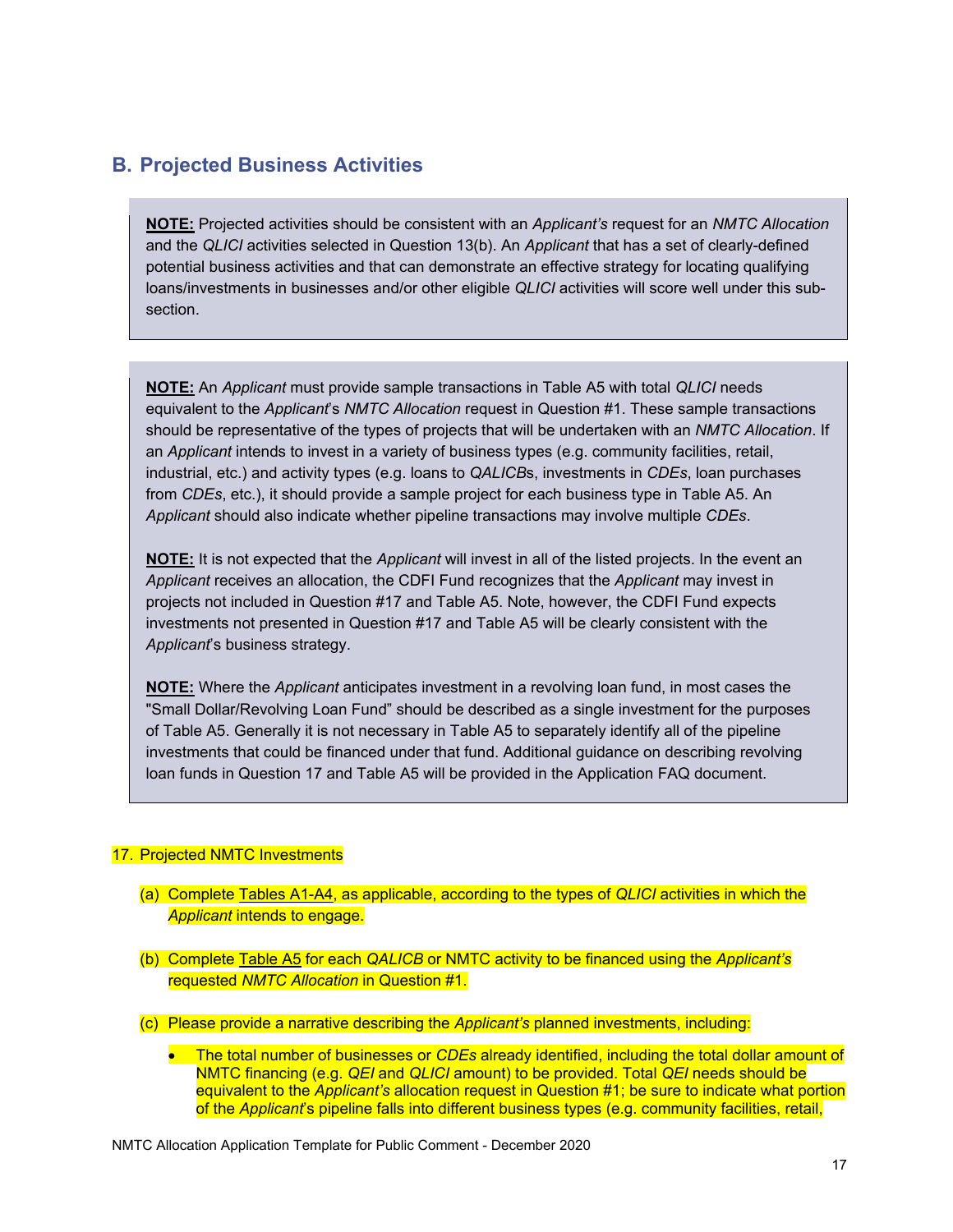industrial, etc.) and activity types (e.g. loans to *QALICB*s, investments in *CDEs*, loan purchases from *CDEs*, etc.).

**Describe the factors that inform the Applicant's investment strategy, including** borrower/investee selection criteria, the capital needs of its borrowers/investees, minimum and maximum dollar amounts of proposed NMTC investments, etc.

(Maximum Response Length: 8000 characters)

(d) If at least one proposed investment will involve one or more unaffiliated *CDEs*, please describe the total number of co-investments with other *CDEs*. Please describe the factors that lead to coinvesting with other *CDEs* and benefits to the *QALICB* and/or unaffiliated end-users.

(Maximum Response Length: 3000 characters)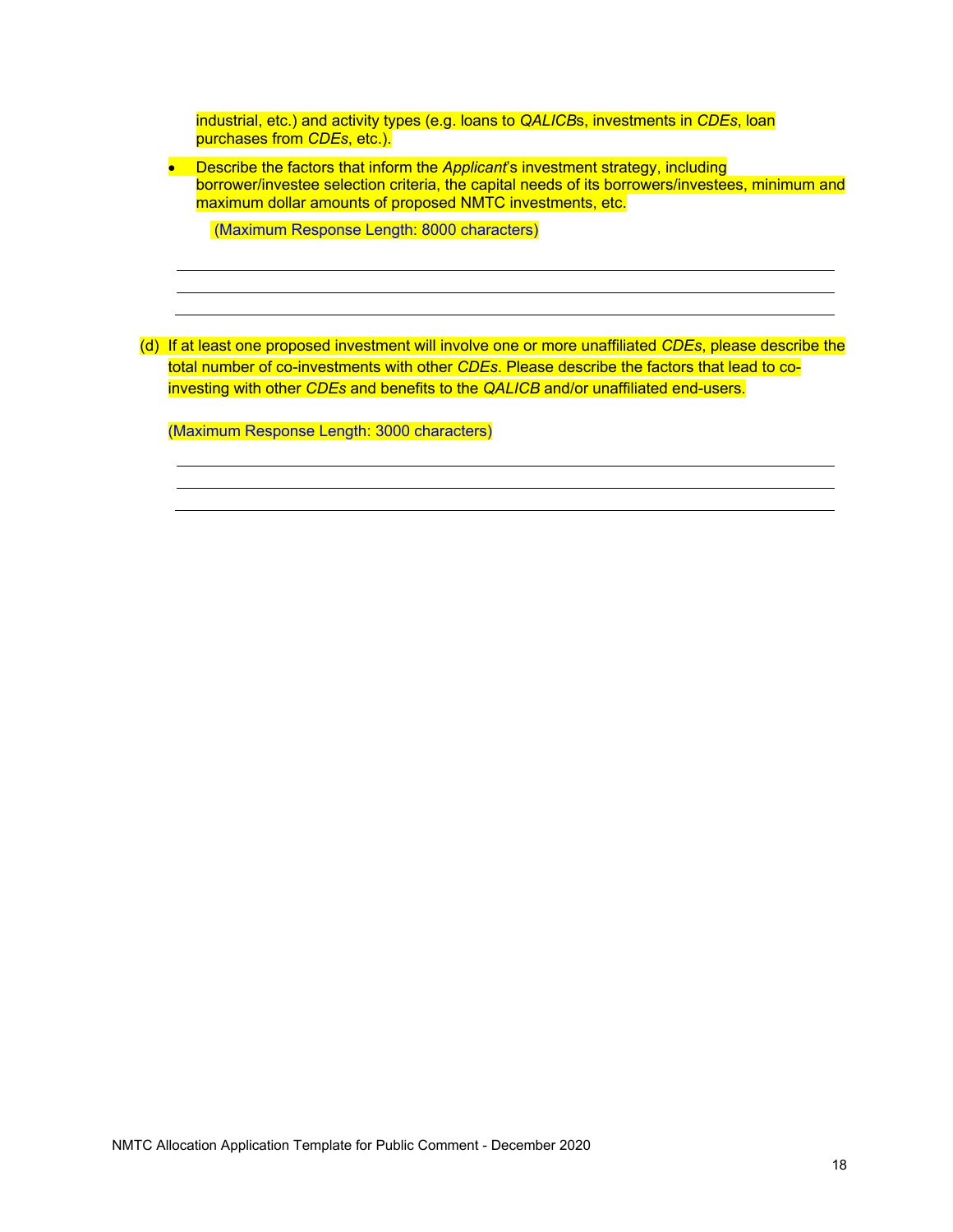- 18. Describe the due diligence that the *Applicant* will conduct to determine, prior to making a *QLICI*, a *QALICB's* ability to remain financially viable and operational during and after the NMTC compliance period.
	- Please describe any documents that will be required from borrowers/investees and any analyses that will be performed to make this determination.
	- Please provide an example of the types of due diligence conducted by the *Applicant* on a projected NMTC investment identified in Table A5.

(Response Length: 3000 characters)

### 19. Innovative Investments

**NOTE:** Question #19 will not be evaluated and scored in Phase I of *Allocation Application* reviews. Therefore, this question will not be used to determine whether an *Applicant* scored highly enough to receive consideration for an *NMTC Allocation*. The response to this question will be considered in Phase II of the *Allocation Application* reviews and may affect the size of the *Applicant*'s *NMTC Allocation* (along with other evaluation criteria as discussed in the *NOAA*). For more information on the *Allocation Application* review process, please see the NMTC Program Application Presentation Slides on the NMTC page of the CDFI Fund's website and the *NOAA*.

**NOTE:** If selecting the innovative *QLICI*s option, note that no particular activity is preferred over another. Any proposed innovative *QLICI*s should be quantified as a percentage of the *Applicant's*  total *QLICIs*. If the *Applicant* receives an *NMTC Allocation*, it may be required to meet the percentage identified in Question #18 and such requirement may be a term of its *Allocation Agreement.* 

**NOTE:** If the *Applicant* proposes to pursue innovative *QLICIs* by investing in states that have historically received fewer dollars of *QLICI*s, the *Applicant* should refer to the Application FAQ to find the list of 10 states (plus Puerto Rico) that have received the least *QLICI* investments through FY 2017, based on *AMIS Compliance and Performance Reporting System* (ACPR) reporting data.

Does the *Applicant* intend to pursue any of the following innovative investments?

- % Investing in *Unrelated CDEs* that do not have *NMTC Allocations*;
- % *QLICIs* historically; Investing in states identified by the CDFI Fund as having received fewer dollars of
	- % Providing *QLICIs* where the total *QLICIs* received by the *QALICB* are \$4 million or less;
- % Making *QLICIs* with an original term less than or equal to 60 months;
	- % or equipment purchase; and Providing *QLICIs* for non-*Real Estate Activities*, such as working capital, inventory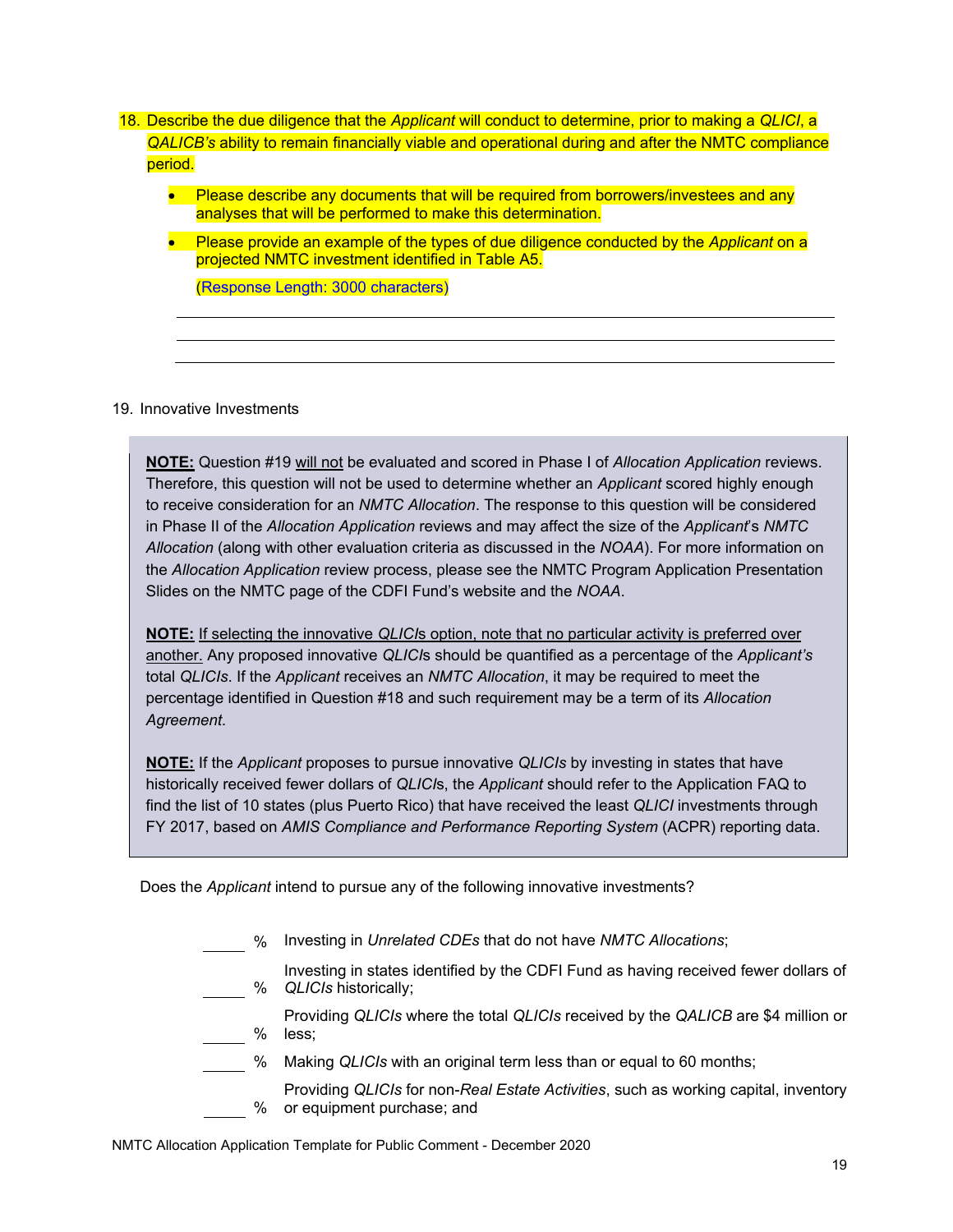% Investing in *Unrelated CDEs* that do not have *NMTC Allocations*;

Investing in *Federal Indian Reservations*, *Off-Reservation Trust Lands*, *Hawaiian*  % *Home Lands*, and *Alaska Native Village Statistical Areas*.

If the *Applicant* entered a percentage above, discuss the *Applicant's* strategy to deploy *QLICIs* for the innovative investment type(s) selected above*.* The *Applicant* should reference sample transactions from Question #17c and Table A5, as well as its track record of similar activities in the past. (Maximum Response Length: 5,000 characters)

## **C. Prior Performance**

**NOTE:** An *Applicant* that can demonstrate (either on its own or through its *Controlling Entity*) a strong, successful track record of providing products, services, or *FCOS* similar to those that it intends to provide with *QEI* proceeds will score well under this sub-section. Only the organizational track record of the *Applicant* or the *Controlling Entity* may be referenced. The track record of the *Controlling Entity* **must** include the financing activities (loans and *Equity Investments*) of all *Subsidiaries* of the *Controlling Entity*, including the *Applicant* if the *Applicant* is a *Subsidiary* of the *Controlling Entity*. The track record of the *Applicant* must include the financing activities of *all Subsidiaries* of the *Applicant*. The track records of staff, *Principal*s, board members and other management individuals are not relevant for this sub-section. There will be an opportunity to discuss individual qualifications in the Management Capacity section of this application.

20. Track Record (Tables B1-B3)

Does the *Applicant*, or its *Controlling Entity*, have a track record of directly providing or otherwise facilitating loans or *Equity investments* to Real Estate and *Operating Businesses* (excluding *Restricted NMTC Business Activities*), loans or Equity investments to *CDEs*, or purchasing loans from *CDEs*  which correspond to the activities in Question #13 and described in Question #17?

\_\_\_\_ Yes (complete Questions #20(a) and (b)) \_\_\_\_ No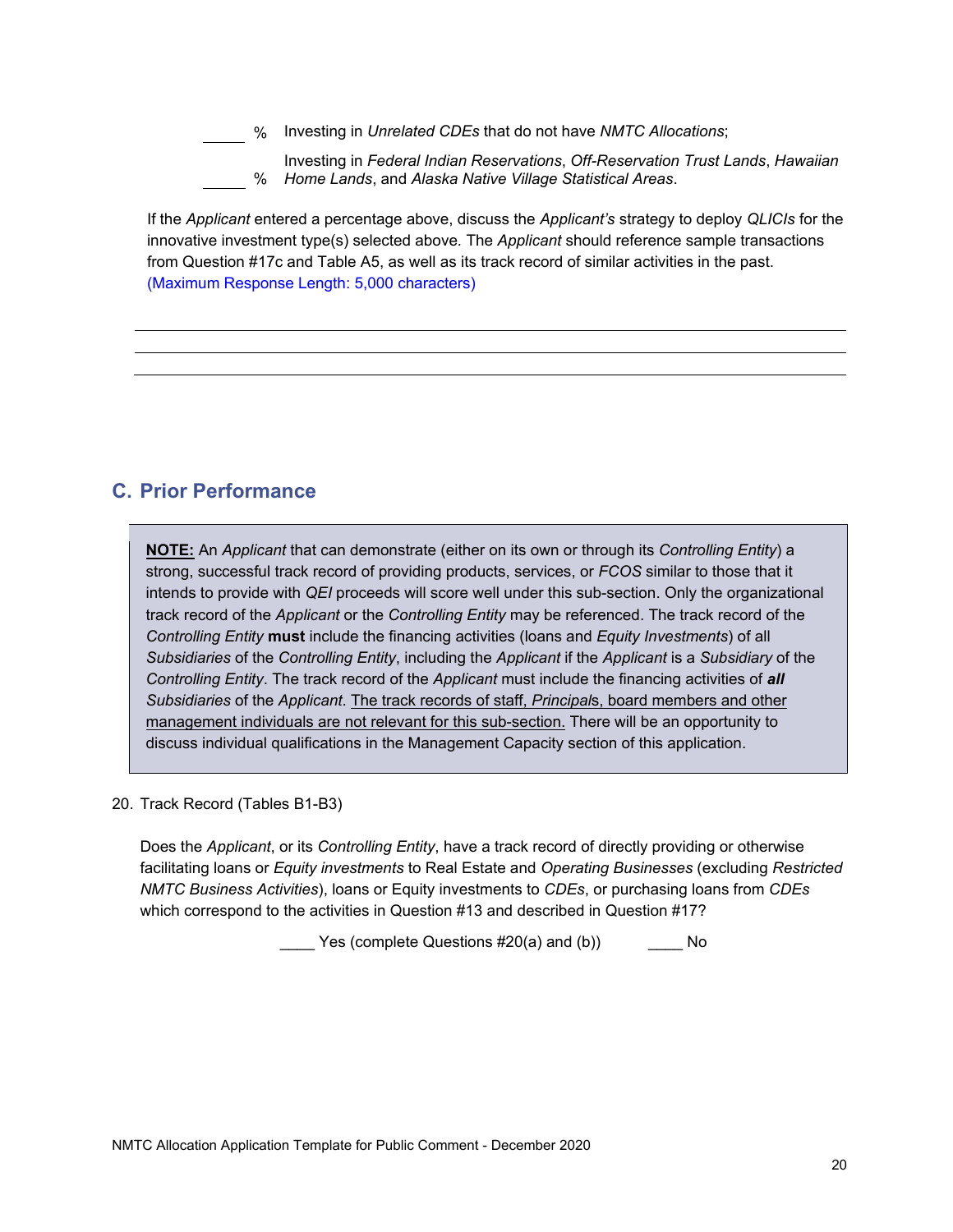**NOTE:** The NMTC Program authorizing statute requires the CDFI Fund to give priority to any *Applicant* that has a track record of successfully providing capital or technical assistance to *Disadvantaged Businesses or Disadvantaged Communities*. An *Applicant* may receive up to five "priority points" for demonstrating such a track record. Responses to Question #20 and Question #21 as well as Exhibit B, are used to determine the amount of "priority points." Only the organizational track record of the *Applicant* or the *Controlling Entity* may be referenced. Do not refer to the track record of individuals (e.g., staff, *Principal*s, consultants) associated with the *Applicant* or its *Controlling Entity*.

**NOTE:** The *Applicant* may reference, in the Tables in Exhibit B and in the narratives in Question #20(b) and Question #21(b) (if applicable), loans or *Equity Investments* that the *Applicant* (or its *Controlling Entity)* has itself financed and for which it has capital at risk (direct financing/investment). Only loans or *Equity Investments* may be included in the Tables in Exhibit B and in the narratives in Question #20(b) and Question #21(b). Grants provided by the *Applicant* or *Controlling Entity* may not be included. Please note that capital provided to non-profit businesses that are not in the form of a loan will be considered grants and should not be referenced in Question #20, Question #21 or included in Exhibit B. For additional details on completing Exhibit B, please refer to the NMTC Application FAQ document.

 exclusively financing *Affiliates*. **NOTE:** An *Applicant* that demonstrates a longer track record of providing similar direct financing/investments or *FCOS* to entities that are not *Affiliates* (either on its own or through its *Controlling Entity*) will generally score higher in this section than an *Applicant* that demonstrates a shorter track record of direct financing/investments or *FCOS.* An *Applicant (*either on its own or through its *Controlling Entity)* will score lower in this section if its track record is comprised primarily or exclusively providing indirect financing/investments, and/or a track record of primarily or

**NOTE:** If an *Applicant* intends to utilize its *NMTC Allocation* to engage in the provision of *FCOS* as a discrete line of business (as indicated in Question #13), it must include the following in its narrative response to Question #20(b): (1) the number of businesses/entrepreneurs to which the *Applicant* has provided counseling or other services in the last five years; and (2) the percentage of those businesses/entrepreneurs that were located in *Low-Income Communities*. This information will be used to evaluate the *Applicant's* eligibility to receive "priority points" for demonstrating a track record of successfully providing capital or technical assistance to *Disadvantaged Businesses or Disadvantaged Communities.* 

Please note that if an *Applicant* intends to use its *NMTC Allocation* to engage in the provision of *FCOS* as its sole line of business, and not in the purchase or origination of loans or *Equity Investments*, it does not need to complete Tables B1-B4.

**NOTE:** Tables B1-B3 will stay hidden in AMIS unless you select a "yes" response for the related sub-question for Q. 20 (ex. track record of directly providing or otherwise facilitating loans or *Equity investments* to Real Estate and *Operating Businesses* (excluding *Restricted NMTC Business Activities*), loans or Equity investments to *CDEs,* etc.*).*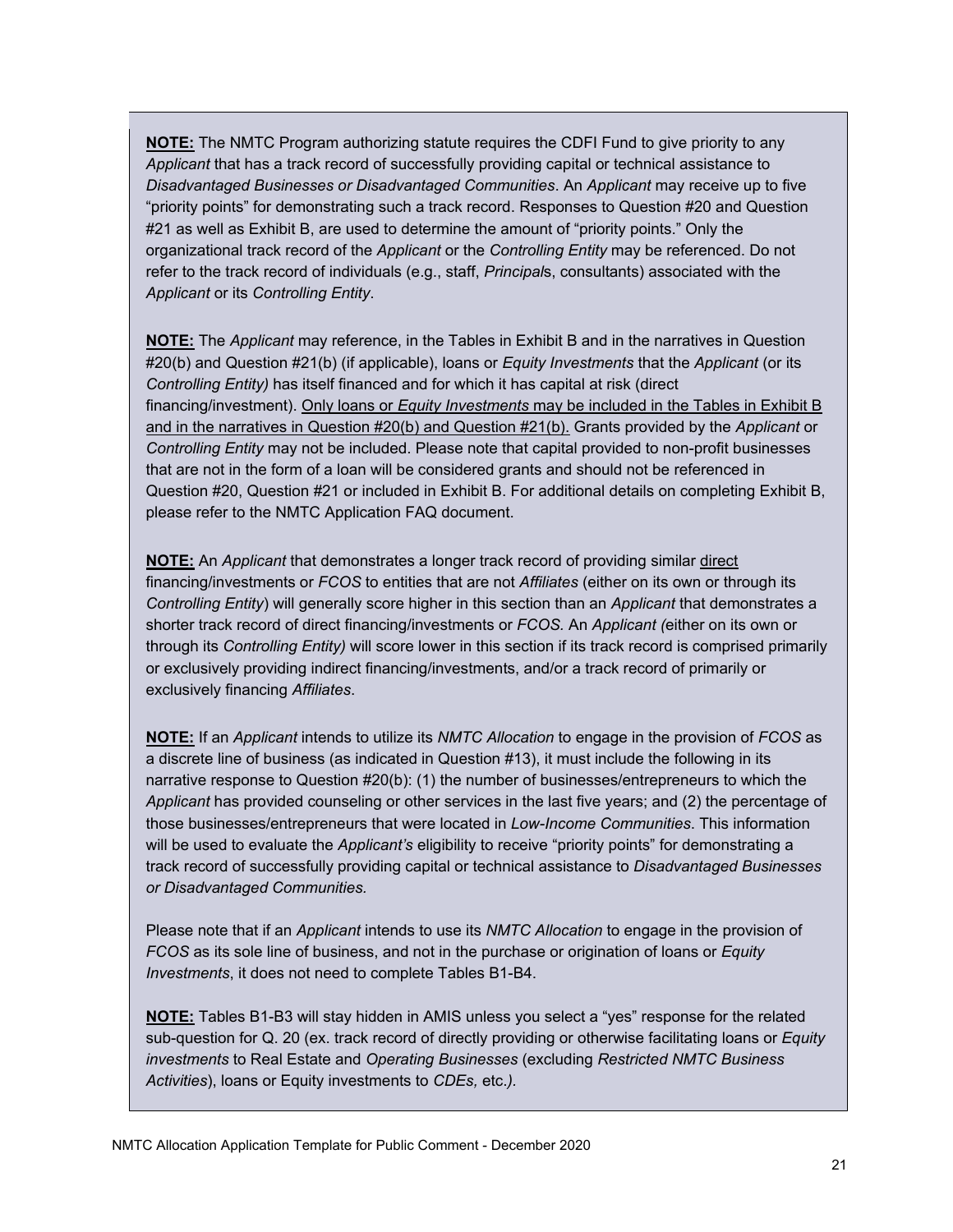- (a) Complete Tables B1-B3, as applicable, based on the *Applicant*'s selections in Question 13.
- (b) Provide a narrative discussion of the organization's track record relevant to each type of activity selected (including *FCOS*) in Question #13, referencing data included in Tables B1-B3, as appropriate. *Applicants* that intend to use the *NMTC Allocation* to make loans to or investments in *QALICB*s should describe the similarity between their track record and the types of businesses to which they plan to provide *QLICIs*. (Maximum Response Length: 10,000 characters)
	- Be as specific as possible with respect to the uses of past financing (e.g. construction, new equipment purchase, etc.). Also indicate which activities were undertaken by the *Applicant*, as opposed to its *Controlling Entity* (including its *Subsidiaries*).
	- If an *Applicant* submit its *Controlling Entity's* track record for Exhibit B, be sure to provide the dollar amounts in Exhibit B that refer to the *Applicant'*s versus the *Controlling Entity's*  (including its *Subsidiaries*) direct financing (i.e., its own capital at risk). Also discuss the *Applicant's* versus the *Controlling Entity's* indirect financing (e.g., loan packaging, project development, etc.). Also, indicate the extent (including the number and dollar amount) that loans or investments were made to *Affiliates* of the *Applicant* or its *Controlling Entity*.
	- If Table B1 includes non-NMTC direct loans/investments deployed by the *Applicant* or *Controlling Entity*, describe the three largest sources of capital used for such loans/investments and the types of businesses financed.
	- Focus the discussion specifically on the *Applicant*'s or its *Controlling Entity*'s experience targeting *Disadvantaged Businesses or Disadvantaged Communities*.

(c) Provide the number of years that the *Applicant* or its *Controlling Entity* has served *Disadvantaged Businesses* or *Disadvantaged Communities*.

### 21. Track Record (Table B4)

**NOTE:** See the Application FAQ for additional guidance on the types of "Financing/Investment Activities that would not qualify as *QLICI* Activities."

(a) Complete Table B4, if applicable. Does the *Applicant*, or *Controlling Entity*, have a track record of successfully providing loans, *Equity Investments*, and/or financial counseling that do not directly correspond to the selections in Question #13 (e.g. *Restricted NMTC Activities*, loans and/or investments in NMTC investment funds or non-*CDE* financial institutions, personal or consumer loans, and residential mortgages) but are relevant to the proposed NMTC activities?

 $\rule{1em}{0.15mm}$  Yes  $\rule{1em}{0.15mm}$  No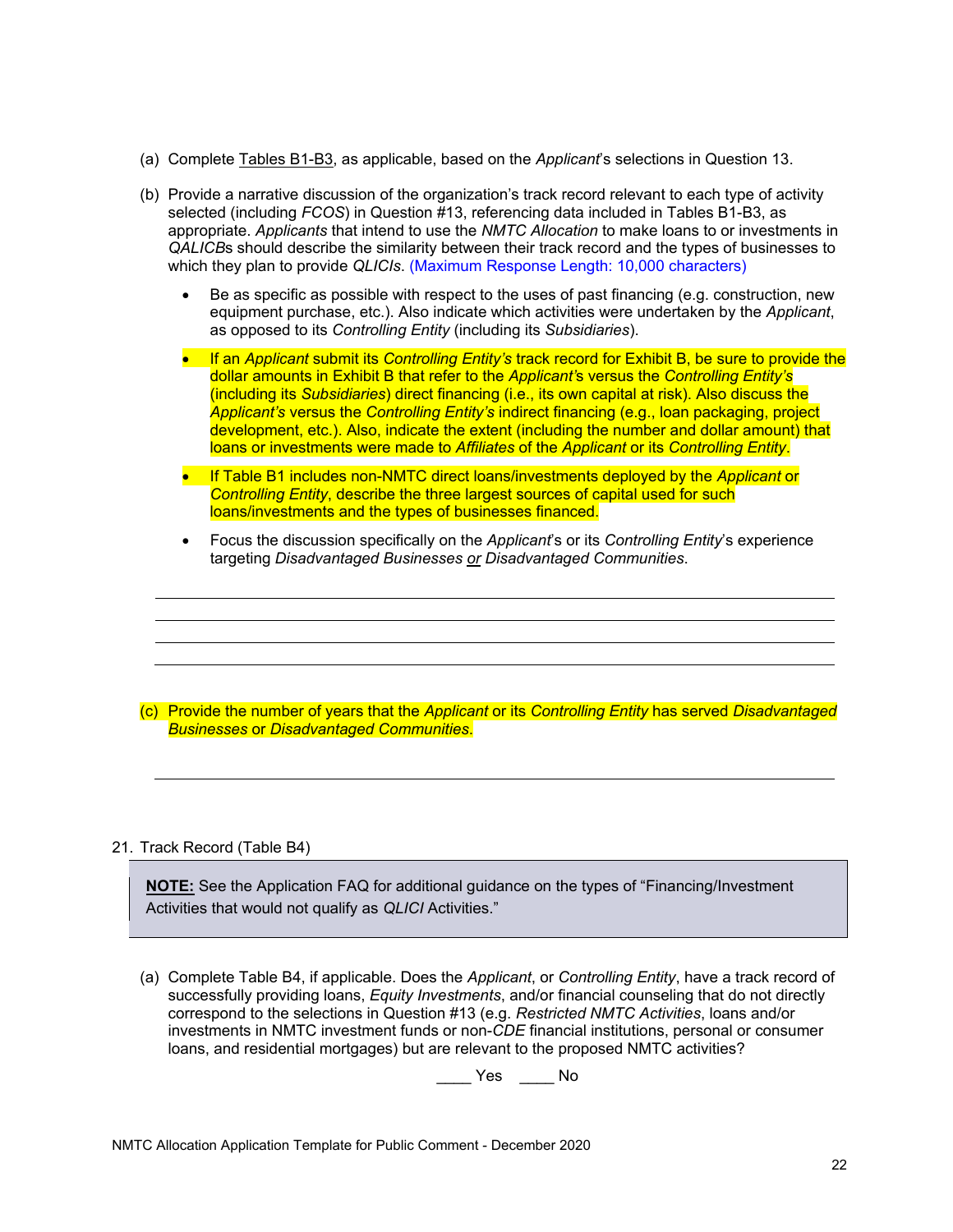(b) Referencing Table B4 as appropriate, describe the *Applicant*'s, or *Controlling Entity's*, track record over the past five years of successfully providing the loans or *Equity Investments* and financial counseling included in Table B4 and how these activities are similar to the proposed NMTC activities:

(Maximum Response Length: 5,000 characters)

(c) Provide the number of years that the *Applicant*'s or its *Controlling Entity* has served *Disadvantaged Businesses* or *Disadvantaged Communities*.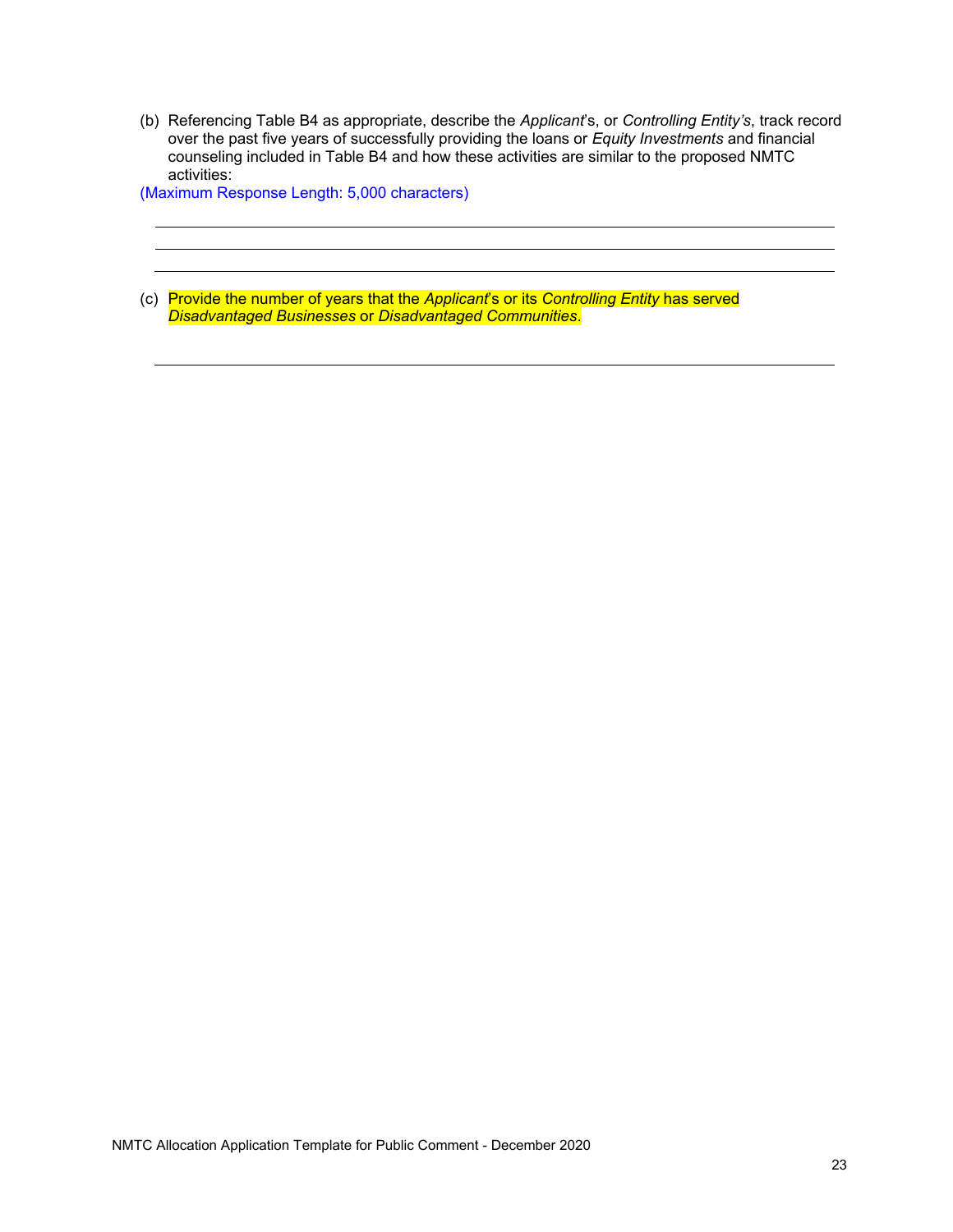### **D.** *Non-Metropolitan Counties*

**NOTE:** Question #22 will not be evaluated and scored in Phase I of *Allocation Application* reviews. Therefore, this question is not used to determine whether an *Applicant* scored highly enough to receive consideration for an *NMTC Allocation*. The response to this question will be considered in Phase 2 of the *Allocation Application* reviews and may affect the size of the *Applicant*'s *NMTC Allocation* (along with other evaluation criteria as discussed in the *NOAA*). For more information on the *Allocation Application* review process, please see the NMTC Application Roadmap Presentation on the NMTC page of the CDFI Fund's website and the *NOAA*.

**NOTE:** As provided for in Section 102(b)(6) of the Tax Relief and Health Care Act of 2006 (Pub. L. 109-432), and described further in the *NOAA* and the FAQ document that accompanies this application, the CDFI Fund has established the goal that: (i) 20 percent of all *QLICI*s made by *Allocatees* under this Round are invested in *Non-Metropolitan Counties*; and (ii) a proportionate number of *Rural CDEs* (as defined in the *NOAA*) receive allocation awards.

*Applicants* are therefore required to provide two target estimates below: (1) a minimum percentage of *QLICIs* the *Applicant* is willing to commit to provide to *Non-Metropolitan Counties*; and (2) the maximum percentage of *QLICI*s that the *Applicant* is willing to commit to providing to *Non-Metropolitan Counties*. At the discretion of the CDFI Fund, the *Applicant* may be required to deploy a percentage of its allocation at or above the minimum indicated in Question #22(b), but not more than the maximum percentage indicated in Question #22(c); and such requirement shall become a condition of its *Allocation Agreement* with the CDFI Fund.

**NOTE:** An *Applicant* that presents a minimum of a three-year track record of direct financing in Exhibit B, responds "Yes" to Question #22(a) (including an appropriate supporting narrative), and commits to a figure of 50 percent or greater in response to Question #22(c) may be deemed to be a "*Rural CDE"*, and may be eligible to receive special consideration for *an NMTC Allocation* in accordance with the process outlined in the *NOAA*. For more information, see the Application FAQ.

An *Applicant* may receive a larger *NMTC Allocation* than would otherwise be the case, regardless of designation as a *Rural CDE,* if it: (i) makes a minimum commitment of 20 percent or greater in response to Question #22(b); (ii) has a track record of providing direct financing in *Non-Metropolitan Counties* and a strong strategy for deploying NMTC investments in these communities; and (iii) is ranked highly enough to be considered for an *NMTC Allocation*.

In accordance with the *NOAA* for this round, in the event the CDFI Fund adds additional *Rural CDEs* to the *Allocatee* pool in order to achieve the targeted percentage of investment in *Non-Metropolitan Counties,* a formula reduction will be applied as uniformly as possible, to the allocation amount for all *Allocatee*s in the pool that have not committed to investing a minimum of 20 percent of their *QLICI*s in *Non-Metropolitan Counties.* 

### 22. *Non-Metropolitan Counties*

(a) Have at least 50 percent of the *Applicant*'s (or *Controlling Entity*'s) total direct financing dollars over the past five years, as shown in Exhibit B, been directed to *Non-Metropolitan Counties*?

\_\_\_\_\_\_ Yes \_\_\_\_\_\_ No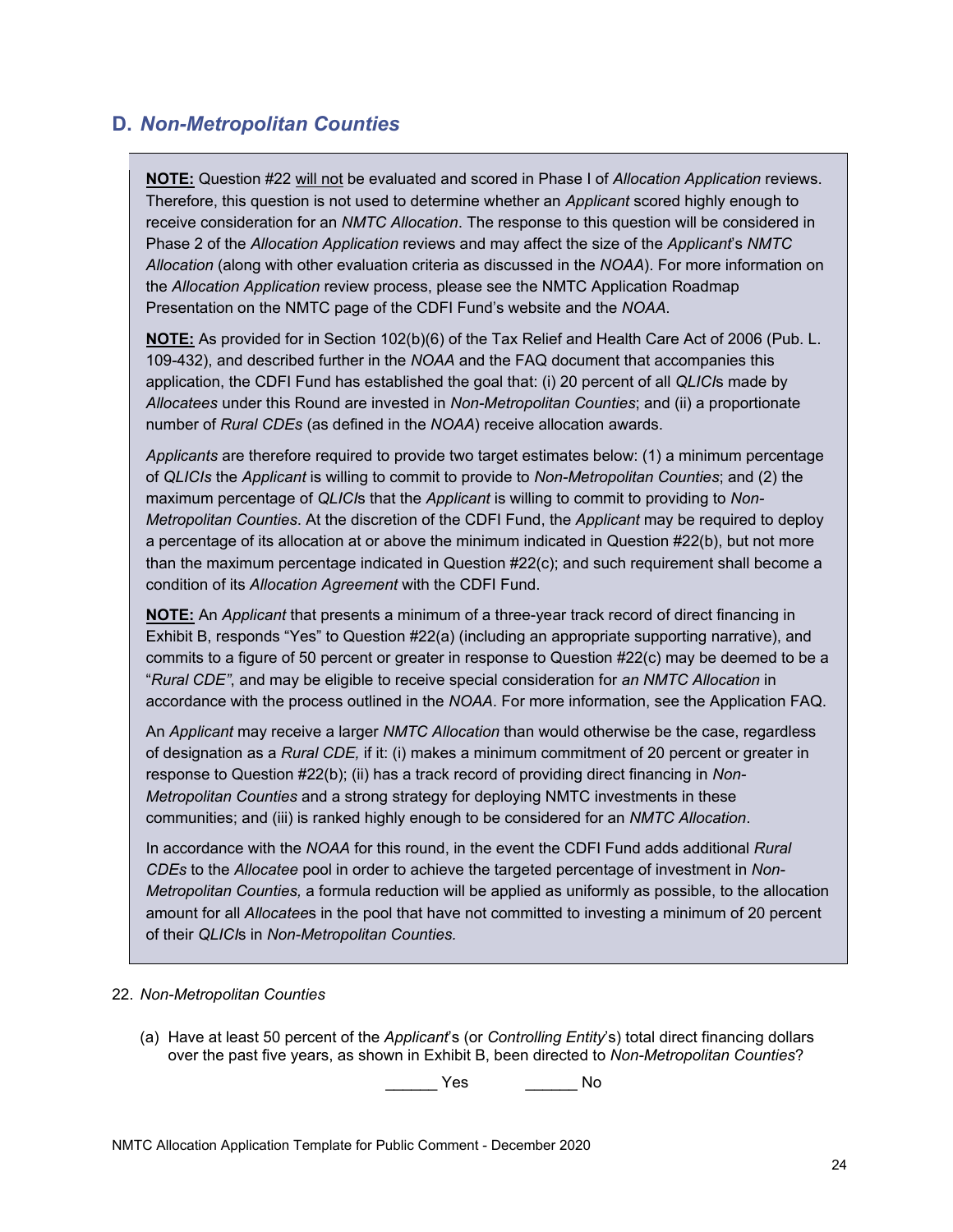- (b) Provide the number of years (ranging from 0-6) that the *Applicant*'s or its *Controlling Entity* has provided direct financing/investment dollars to *Non-Metropolitan Counties*, as shown in Exhibit B.
- (c) What is the minimum percentage of *QLICI*s that the *Applicant* is willing to commit to deploy in *Non-Metropolitan Counties?*

 $\frac{0}{0}$ 

(d) What is the maximum percentage of *QLICI*s that the *Applicant* is willing to commit to deploy in *Non-Metropolitan Counties*? **(Note: this value must be equal to or greater than the value for Question #22(b)).** 

 $\frac{0}{0}$ 

(e) If the response to Question #22(c) above is greater than zero percent, referencing Exhibit B, briefly describe the *Applicant's* (or its *Controlling Entit*y's) five-year direct financing track record in *Non-Metropolitan Counties* in Tables B1-B3 and Table B4*.* Specifically, describe the types of projects and the dollar amounts that the *Applicant* (or its *Controlling Entity*) provided directly to projects located in *Non-Metropolitan Counties*. See the Application FAQ. (Maximum Response Length: 2,000 characters)

**NOTE:** *Applicants* can and should list specific *Non-Metropolitan* transactions in response to Question #17 and Table A5. These transactions should be referenced in response to Question #22(e) as necessary to explain the *Applicant's* strategy for deploying *QLICIs* in *Non-Metropolitan Counties*.

- (f) If the response to Question  $#22(c)$  above is greater than zero percent, and only to the extent not discussed elsewhere in the application, discuss the *Applicant's* strategy for deploying *QLICI*s in *Non-Metropolitan Counties*. (Maximum Response Length: 5,000 characters)
	- Indicate the number and dollar amount of transactions that have already been identified in *Non-Metropolitan Counties*, for which underwriting is completed or underway.
	- Reference sample transactions in the *Applicant's* Non-Metropolitan pipeline included in Table A5.
	- Discuss the key challenges the *Applicant* anticipates it will have providing *QLICIs* in *Non-Metropolitan Counties* and how the *Applicant* proposes to overcome those challenges.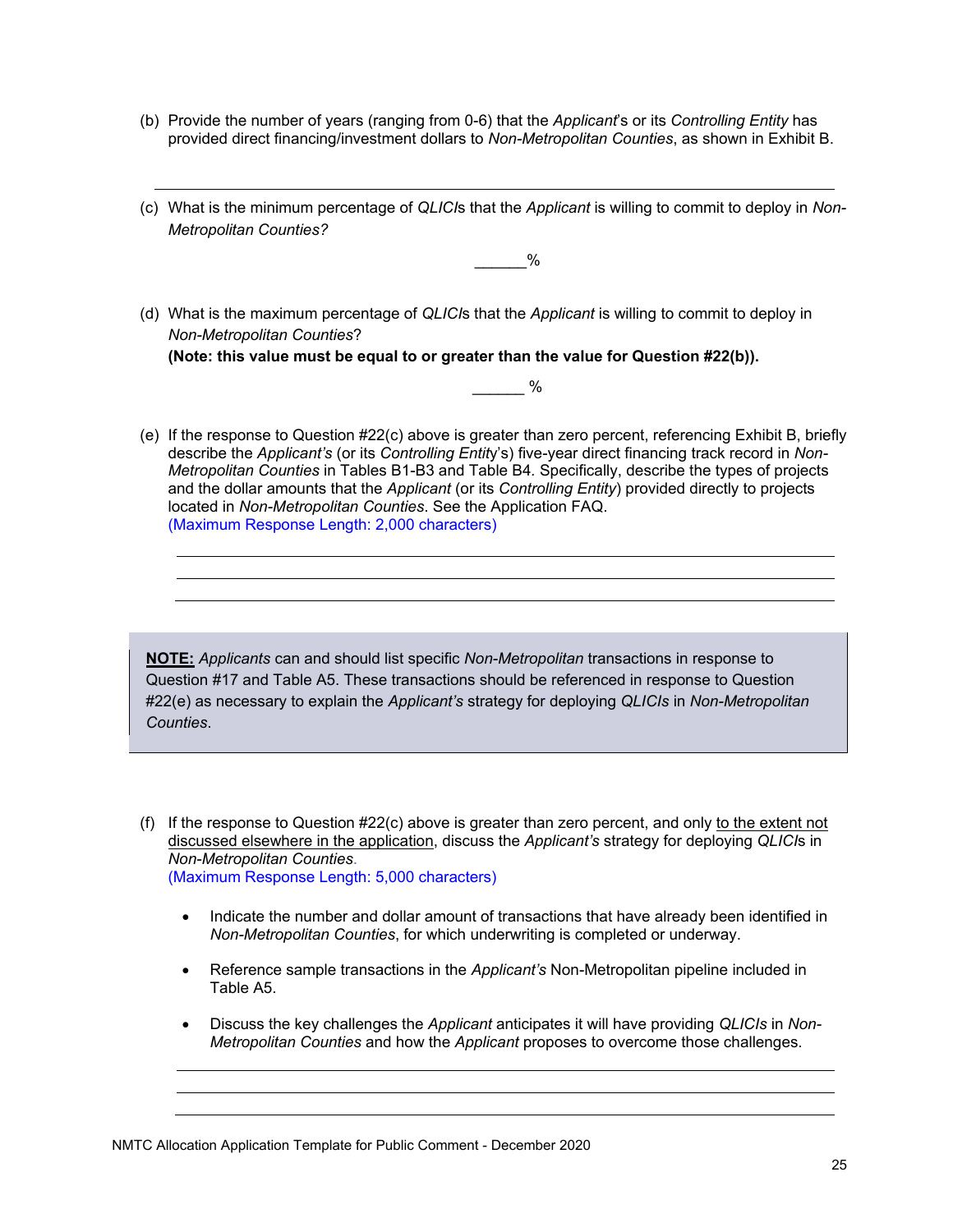### **E. Investments in** *Unrelated* **Entities**

**NOTE:** The NMTC Program legislation requires the CDFI Fund to give priority to *Applicants* that intend to use "substantially all" of their *QEI* proceeds to make investments in one or more businesses in which persons *Unrelated* to the *Applicant* hold the majority equity interest. An *Applicant* that answers "Yes" to Question #23 will be awarded five additional points. An *Applicant*  that receives priority points under this sub-section will be required, in its *Allocation Agreement*, to invest substantially all of its *QEI* proceeds in *Unrelated* entities. Please refer to the NMTC *Allocation Application* FAQ document for more information about what is considered an *Unrelated*  entity transaction.

23. Does the *Applicant* intend to use substantially all of the proceeds of its *QEIs* to make *QLICIs* in one or more businesses in which persons *Unrelated* to the *Applicant* hold the majority equity interest?

24. Notable Relationships

**NOTE:** Question #24 will not be evaluated and scored in Phase I of *Allocation Application* reviews. Therefore, this question will not be used to determine whether an *Applicant* scored highly enough to receive consideration for an *NMTC Allocation*.

\_\_\_\_ Yes \_\_\_\_ No

**NOTE:** If the *Applicant* describes instances where the *Applicant*, *Affiliates*, or personnel will receive financial benefits from the *QALICB*s financed, the *Applicant* will be evaluated favorably if it demonstrates that these relationships would provide clear benefits (e.g. cost savings, lower lease rates or fees) for unaffiliated end-users (e.g., *QALICBs*, tenant businesses, or residents) in *Low Income Communities (LICs)*.

**NOTE:** The *Applicant* does not need to answer "Yes" to items (a)-(e) below if the financial benefits are derived solely due to the *Applicant* or its *Affiliates* serving as a leverage debt lender for a *QLICI*.

Describe any potential situations in which the *Applicant,* its *Affiliates* (including the *Controlling Entity*) or its personnel (including governing or advisory board members, consultants, etc.) involved in identifying NMTC investments or making investment decisions on behalf of the *Applicant* will also receive financial benefits from the *QALICBs* financed with the *Applicant's QLICIs*.

 *QALICB*? \_\_\_\_Yes \_\_\_\_ No (a) Will the *Applicant*, its *Affiliates* or its personnel own more than a one percent interest in the

If "Yes" was selected, describe such situations, including the individuals (and their respective organizations) involved in identifying NMTC investments or making investment decisions. Also describe the source and amount of any financial benefit to the *Applicant*, its *Affiliates*, or personnel (including governing or advisory board members, consultants, etc.). Provide an example and quantify how such relationships will create cost savings for *QALICBs* and/or benefits to unaffiliated

NMTC Allocation Application Template for Public Comment - December 2020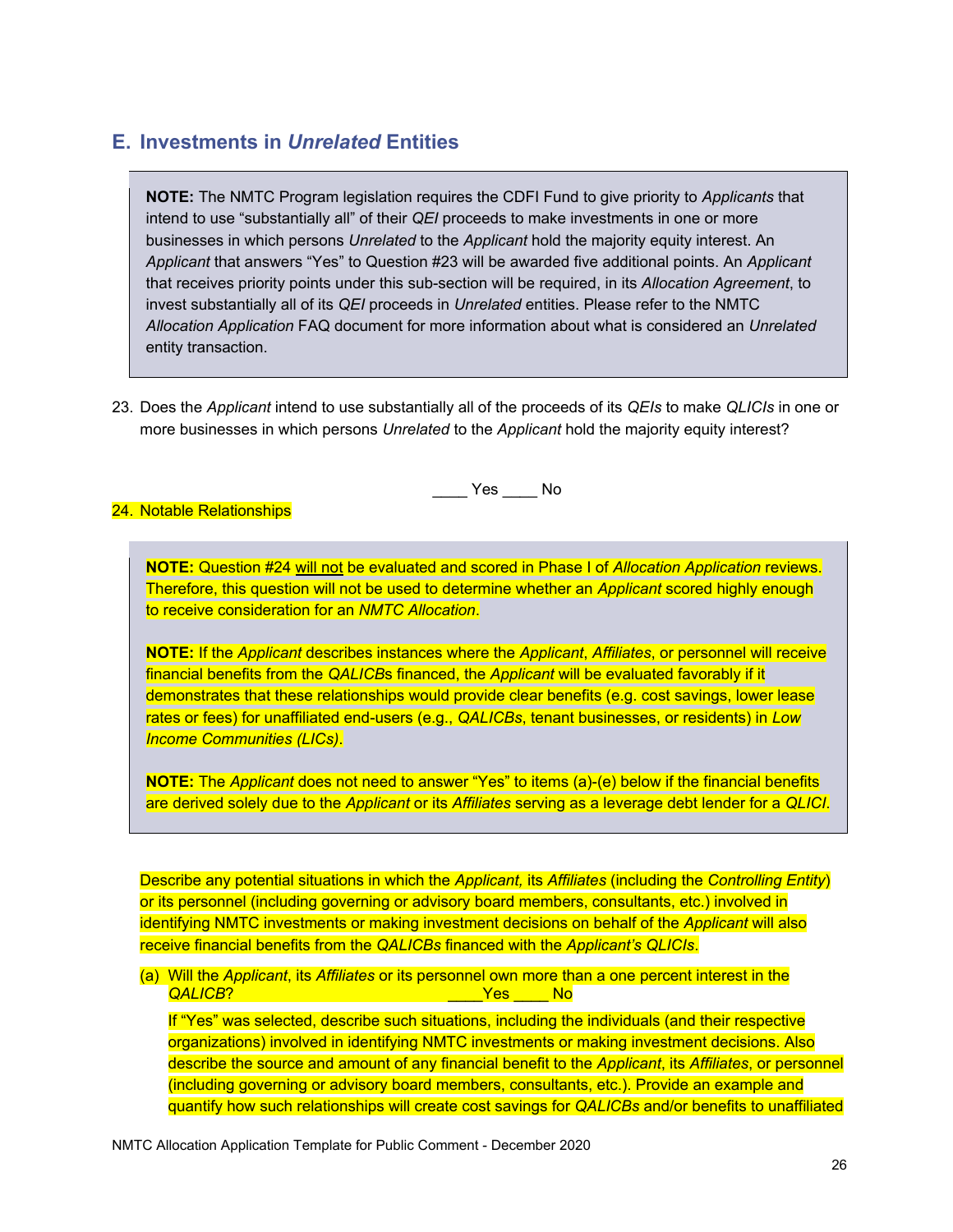end-users, such as tenant businesses, or residents of *Low-Income Communities*. (Maximum Response Length: 2,000 characters).

 \_\_\_\_Yes \_\_\_\_ No (b) Will the *Applicant*, its *Affiliates* or its personnel be lessees at property developed with the *QLICI*?

If "Yes" was selected, describe such situations, including the individuals (and their respective organizations) involved in identifying NMTC investments or making investment decisions. Also describe the source and amount of any financial benefit to the *Applicant*, its *Affiliates*, or personnel (including governing or advisory board members, consultants, etc.). Provide an example and quantify how such relationships will create cost savings for *QALICBs* and/or benefits to unaffiliated end-users, such as tenant businesses, or residents of *Low-Income Communities*. (Maximum Response Length: 2,000 characters).

place? \_\_\_\_\_\_\_\_\_\_\_\_\_\_\_\_\_\_\_\_Yes \_\_\_\_\_ No (c) Will the *Applicant*, its *Affiliates* or its personnel be a party to a business transaction financed with the *QLICIs*? If yes, does the *Applicant* have a conflict of interest policy in

If "Yes" was selected, describe such situations, including the individuals (and their respective organizations) involved in identifying NMTC investments or making investment decisions. Also describe the source and amount of any financial benefit to the *Applicant*, its *Affiliates*, or personnel (including governing or advisory board members, consultants, etc.). Provide an example and quantify how such relationships will create cost savings for *QALICBs* and/or benefits to unaffiliated end-users, such as tenant businesses, or residents of *Low-Income Communities*. (Maximum Response Length: 2,000 characters).

(d) Will the *Applicant*, its *Affiliates* or its personnel (including governing or advisory board members, consultants, etc.) provide professional services (project development, real estate agent, property manager, general contractor, etc.) or capital outside of the *QLICI* for the *QALICB*?

\_\_\_\_Yes \_\_\_\_ No

If "Yes" was selected, are the services and/or products required to be provided by the *Applicant* as a condition of receiving the *QLICI*? Explain how rates and fees for products and/or services to *QALICB*s compare with what is typically offered by the *Applicant* (or its *Controlling Entity*) and by other providers in the *Applicant's* service area. Provide a specific example and quantify how such relationships will create cost savings for *QALICBs* and/or benefits to unaffiliated end-users, such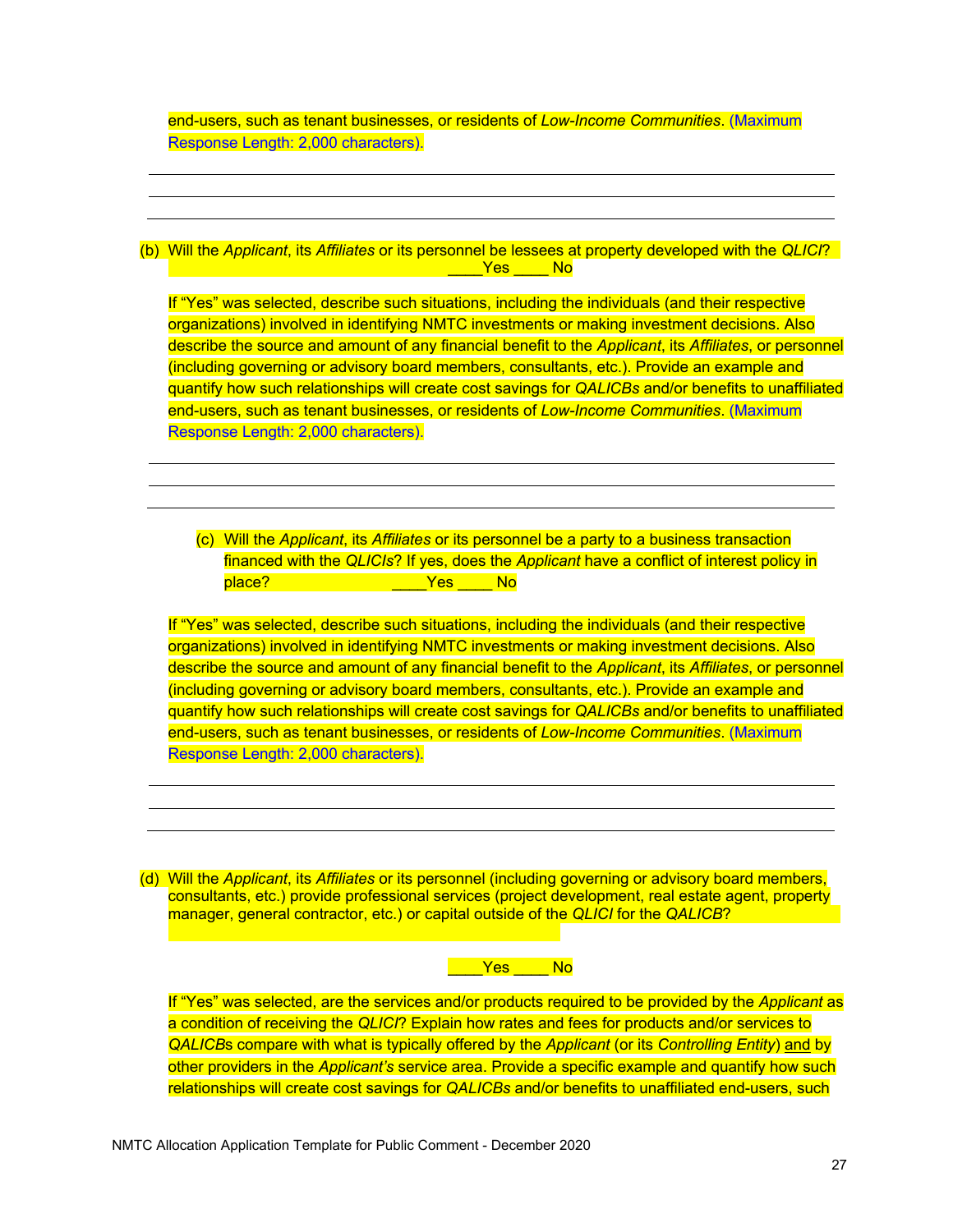| as tenant businesses, or residents of Low-Income Communities. (Maximum Response Length: |  |  |  |
|-----------------------------------------------------------------------------------------|--|--|--|
| 2,000 characters)                                                                       |  |  |  |

| (e) Are there other financial benefits that the <i>Applicant</i> , its <i>Affiliate</i> s or its personnel may receive, but |  |  |
|-----------------------------------------------------------------------------------------------------------------------------|--|--|
| are not included in items (a)-(d) above?                                                                                    |  |  |

### are <mark>Yes \_\_\_\_ No</mark>

If "Yes" was selected, describe such situations, including the individuals (and their respective organizations) involved in identifying NMTC investments or making investment decisions. Also describe the source and amount of any financial benefit to the *Applicant*, its *Affiliates*, or personnel (including governing or advisory board members, consultants, etc.). Provide an example and quantify how such relationships will create cost savings for *QALICBs* and/or benefits to unaffiliated end-users, such as tenant businesses, or residents of *Low-Income Communities*. (Maximum Response Length: 2,000 characters).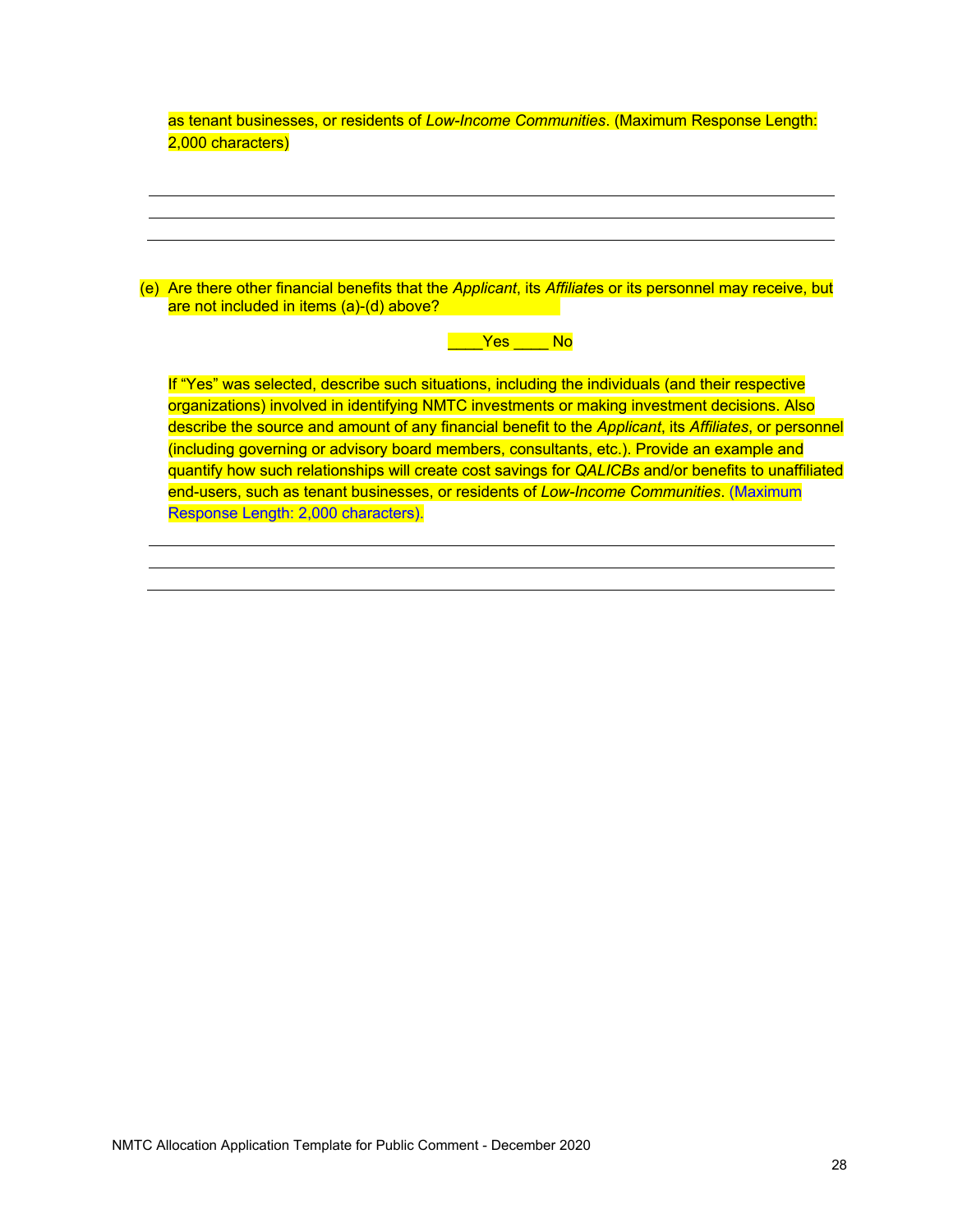# **PART II: COMMUNITY OUTCOMES**

Information in Part II is scored during the Phase I stage of the Application review. Total Maximum Points for Part II: 25 points. Information provided in this section will also be evaluated during the Phase II stage of the Application review. For more information on the NMTC *Allocation Application* review process, please consult the *NOAA*.

**NOTE:** The CDFI Fund will review the extent to which the *Applicant's* strategy will have positive community outcomes. An *Applicant* will generally score well under this section to the extent that:

- (a)it is working in particularly economically distressed or otherwise underserved communities;
- (b)it shows that its projected financing activities will generate demonstrable community outcomes; and
- (c) it demonstrates meaningful engagement with community stakeholders when vetting potential NMTC investments.

**NOTE:** The CDFI Fund does not expect that each and every investment will be in an area identified in Question #25.

## **A. Targeting the Use of** *QLICI***s**

25. Identify all of the areas to be served by the *Applicant* (check all that apply):

| 1 <sup>1</sup> | [SEVERE DISTRESS] Census tracts with poverty rates greater than 30 percent; OR<br>Census tracts with, if located within a non-Metropolitan Area, have a median family<br>income that does not exceed 60 percent of statewide median family income, or, if<br>located within a Metropolitan Area, have a median family income that does not exceed<br>60 percent of the greater of the statewide median family income or the Metropolitan<br>Area median family income; OR Census tracts with unemployment rates at least 1.5<br>times the national average. |
|----------------|-------------------------------------------------------------------------------------------------------------------------------------------------------------------------------------------------------------------------------------------------------------------------------------------------------------------------------------------------------------------------------------------------------------------------------------------------------------------------------------------------------------------------------------------------------------|
| 2.             | [NON-METROPOLITAN COUNTIES] Qualifying census tracts that are located in<br>counties not contained within a Metropolitan Statistical Area (MSA), as defined in OMB<br>Bulletin No. 15-01 (Update of Statistical Area Definitions and Guidance on Their Uses)<br>and applied to the 2010 census tracts.                                                                                                                                                                                                                                                      |
| 3.             | [TARGETED POPULATIONS] As permitted by IRS and related CDFI Fund guidance<br>materials, projects serving Targeted Populations to the extent that: (a) such projects are<br>60 percent owned by Low-Income Persons (LIPs); or (b) at least 60 percent of<br>employees are LIPs; or (c) at least 60 percent of the QALICBs' gross income is derived<br>from sales, rentals, services, or other transactions to customers who are LIPs                                                                                                                         |
| 4.             | [25% POVERTY/70% MEDIAN FAMILY INCOME/1.25 UNEMPLOYMENT RATE]<br>Census tracts with one of the following: (i) poverty rates greater than 25 percent; or (ii) if<br>located within a non-Metropolitan Area, median family income that does not exceed 70<br>percent of statewide median family income, or, if located within a Metropolitan Area,                                                                                                                                                                                                            |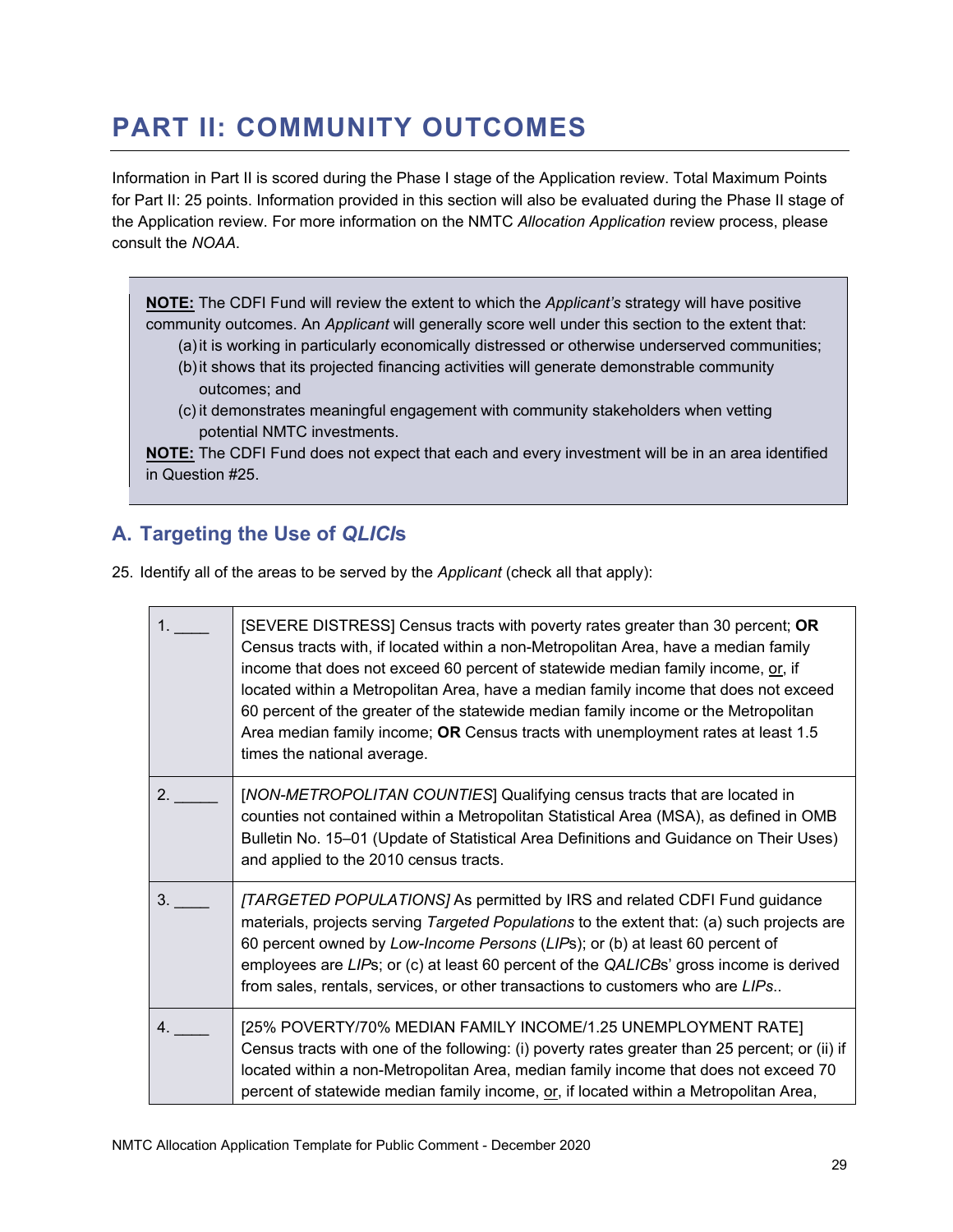|     | median family income that does not exceed 70 percent of the greater of the statewide<br>median family income or the Metropolitan Area median family income; or (iii)<br>unemployment rates at least 1.25 times the national average.                                                                                                           |
|-----|------------------------------------------------------------------------------------------------------------------------------------------------------------------------------------------------------------------------------------------------------------------------------------------------------------------------------------------------|
| 5.  | [HUB ZONES] Small Business Administration (SBA) Designated Hub Zones to the<br>extent QLICIs will support businesses that obtain HUB Zone certification by the SBA.                                                                                                                                                                            |
| 6.  | [BROWNFIELDS SITES] as defined under 42 U.S.C. 9601 (39).                                                                                                                                                                                                                                                                                      |
| 7.  | [HOPE VI REDEVELOPMENT] Areas encompassed by a HOPE VI redevelopment<br>plan.                                                                                                                                                                                                                                                                  |
| 8.  | [FEDERAL NATIVE AREAS] Federally Designated Indian Reservations, Off-<br>Reservation Trust Lands or Alaskan Native Village Statistical Areas, or Hawaiian Home<br>Lands.                                                                                                                                                                       |
| 9.  | [ARC AND/OR DRA AREAS] Areas designated as distressed by the Appalachian<br>Regional Commission or Delta Regional Authority.                                                                                                                                                                                                                   |
| 10. | [COLONIAS AREAS] as designated by the U.S. Department of Housing and Urban<br>Development.                                                                                                                                                                                                                                                     |
| 11. | [FEDERAL MEDICALLY UNDERSERVED AREAS] Federally designated medically<br>underserved areas, to the extent QLICI activities will support health related services.                                                                                                                                                                                |
| 12. | [FEDERAL/STATE/LOCAL ZONES] Federally designated Opportunity Zones, Promise<br>Zones, Base Realignment and Closure areas, State Enterprise zone programs, or other<br>similar state/local programs targeted towards particularly economically distressed<br>communities.                                                                       |
| 13. | [FEMA DISASTER AREAS] Counties for which the Federal Emergency Management<br>Agency (FEMA) has: issued a "major disaster declaration" and made a determination<br>that such County is eligible for both "individual and public assistance"; provided that the<br>initial investment will be made within 36 months of the disaster declaration. |
| 14. | [HEALTHY FOODS FINANCING INITIATIVE (HFFI) DESIGNATED FOOD DESERTS]<br>Census tracts identified as Food Deserts under the HFFI definition (USDA-ERS), to the<br>extent QLICI activities will increase access to healthy food.                                                                                                                  |

(a) Will the *Applicant* commit to providing at least 85 percent of its *QLICIs* (in terms of aggregate dollar amounts) in areas that are either: (1) characterized by at least one of items 1-3 on the above list for each *QLICI*; or (2) characterized by at least two of items 4-14 on the above list for each *QLICI*?

\_\_\_\_\_Yes \_\_\_\_\_No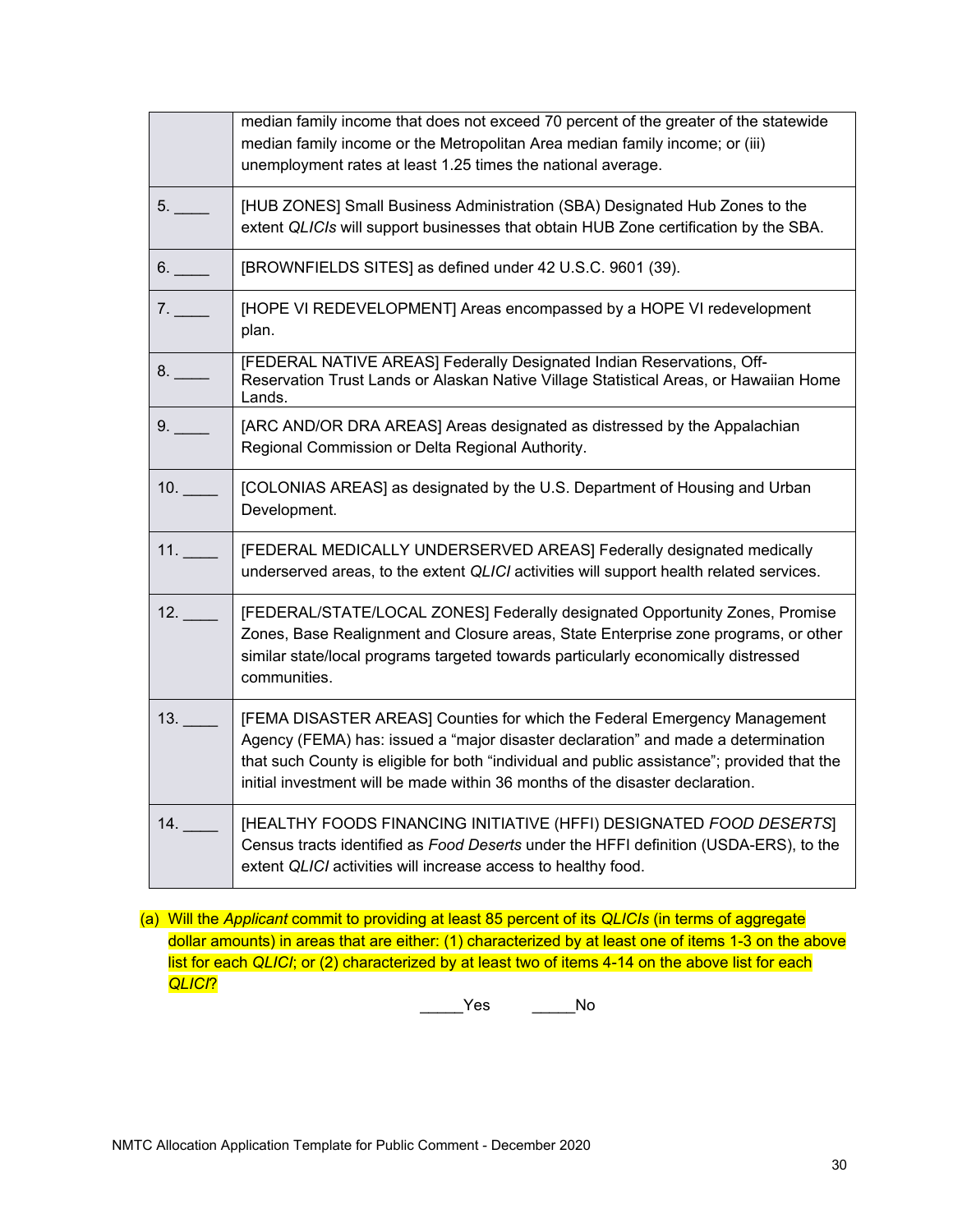**NOTE:** An *Applicant* that checks "Yes" to Question #25(a) above will generally score more favorably. If the *Applicant* receives an *NMTC Allocation,* it will be required to meet the percentage figure identified above, and such requirement will be a term of its *Allocation Agreement*.

 Discuss how the *Applicant* will target *QLICI*s to areas marked by the specific indicators of higher distress selected in Question #25(a). In particular, please describe the criteria used to prioritize *QLICIs,* assuming the *Applicant* has greater investment opportunities than available *Allocation Authority*. (Maximum Response Length: 3,000 characters)

### **B. Community Outcomes – Prior Performance and Projections**

**NOTE:** An *Applicant* may score higher to the extent that its projected activities will generate clear and well supported outcomes for the *Low Income Communities and/or Low Income Persons*  affected, the CDFI Fund's assessment is not simply based on the sheer number of outcomes selected in Question #26.

**NOTE:** For purposes of the NMTC Application, a community outcome is a benefit to the *LIC*, including *LIC* residents or *Low Income Persons,* as a direct result of an *Applicant's* loans or investments referenced in Exhibit A (Projected Activities) and Exhibit B (Track Record) of this Application.

**NOTE:** An *Applicant* will score well in this sub-section to the extent that:

- (a) It (or its *Controlling Entity*) has a track record of producing quantitative community outcomes similar to those expected to be achieved;
- (b) Its projected community outcomes are supported by clear and sound methods and metrics for each outcome selected;
- (c) The projected community outcomes are highly likely to result from the proposed financing activities described in Question #17;
- (d) The projected community outcomes will clearly benefit *Low-Income Persons* and residents of *Low-Income Communities* (LICs). Note that the location in a LIC in and of itself is not sufficient to demonstrate benefit to LIC residents/LIPs.

**NOTE:** If an *Applicant* selects a Community Outcome in Table A5 (row n), then the *Applicant* is expected to complete the narrative section for the selected Community Outcome in Question #26a.

**NOTE:** If an *Applicant* selects one Job related outcome will result from their *QLICI* activity, then a narrative response is required for all three Job related outcomes.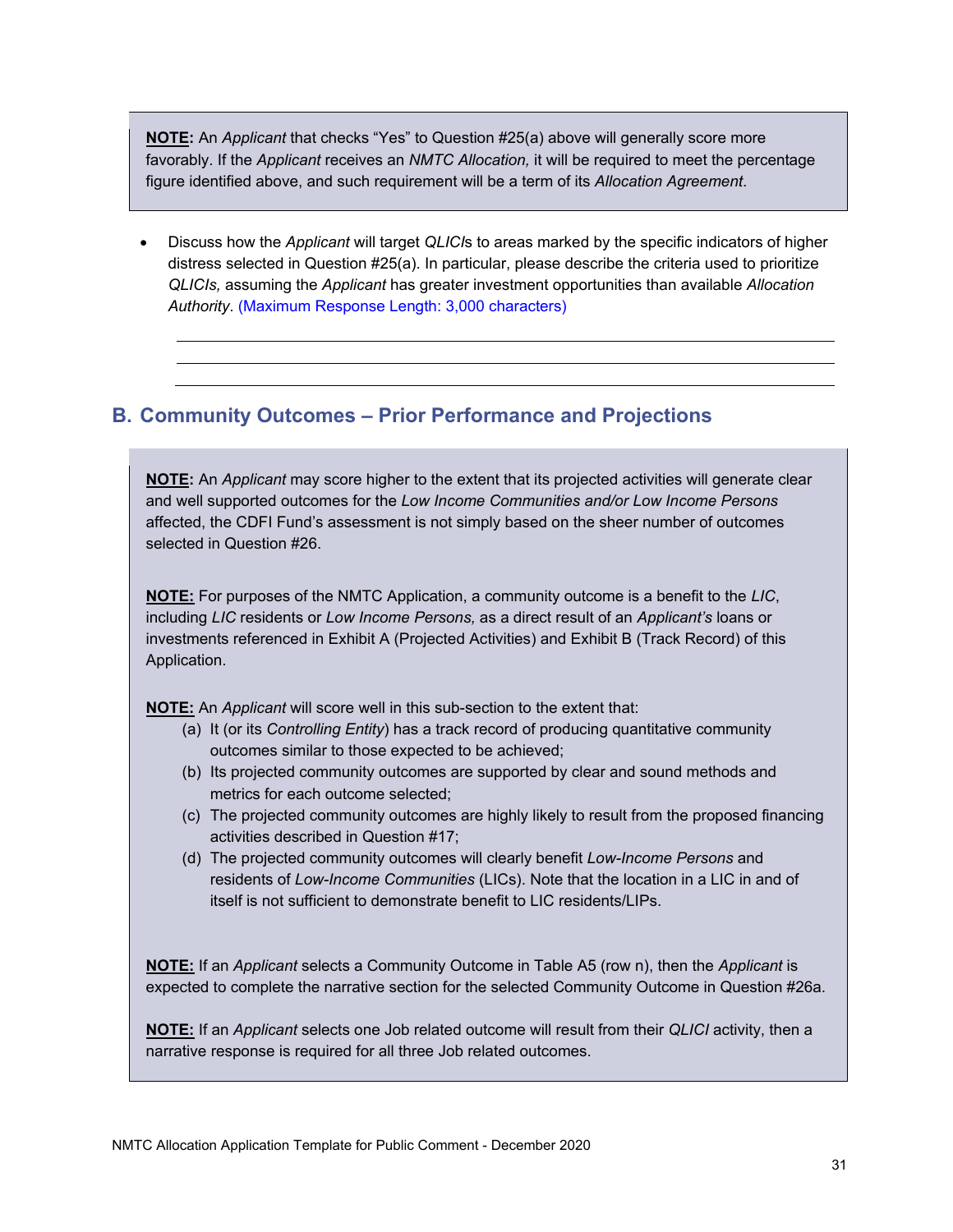### 26. Community Outcomes

- (a) Select the outcome(s) the *Applicant* expects to achieve as a result of the projected *QLICI*s described the Business Strategy section. Select all that apply and for each outcome selected, please:
	- **Quantify the Applicant's projected community outcomes;**
	- Considering the *Applicant*'s planned NMTC financing/investments described in Question #17 and listed in Table A5, explain how the *Applicant* quantified the potential outcomes that would result from receiving an *NMTC Allocation*;
	- **•** Describe and quantify (to the extent possible) the *Applicant's* track record of achieving each selected outcome through past financings/investments. Discuss how the track record of achieving outcomes compares with projected outcomes. (Maximum Response Length: 5,000 characters)

| $\overline{1}$   | JOB CREATION/RETENTION. Quantify, as best as possible, the number of direct jobs<br>(either in the aggregate or on average for each project financed) that will be created or<br>retained through the Applicant's planned QLICIs. Be sure to discuss both temporary jobs<br>(e.g., construction) and permanent jobs.                                                                                                                                                                                                                                                                                                                                                                                                                                                                                                                                                                                   |
|------------------|--------------------------------------------------------------------------------------------------------------------------------------------------------------------------------------------------------------------------------------------------------------------------------------------------------------------------------------------------------------------------------------------------------------------------------------------------------------------------------------------------------------------------------------------------------------------------------------------------------------------------------------------------------------------------------------------------------------------------------------------------------------------------------------------------------------------------------------------------------------------------------------------------------|
| $\overline{2}$ . | QUALITY JOBS. Quantify (e.g., provide the number and/or percentage of total jobs) and<br>discuss the extent to which jobs created or retained by the Applicant's planned QLICIs<br>represent quality jobs. Quality jobs are jobs that provide living wages (e.g., the minimum<br>hourly wage necessary for an individual to meet basic needs, including housing, nutrition,<br>daily living expenses and other incidentals such as clothing, for an extended period of time)<br>and/or employment benefits (e.g., health insurance, retirement benefits, employee stock<br>ownership, etc.). Also, discuss the extent to which jobs created through the Applicant's<br><b>QLICIs will provide opportunities for training and advancement (particularly for low-skilled</b><br>workers). Quantify and describe how temporary and permanent jobs will meet the<br>Applicant's criteria for quality jobs. |
| 3.               | ACCESSIBLE JOBS. Quantify (e.g., provide the number and/or percentage of total jobs)<br>and discuss the extent to which the jobs created or retained by the Applicant's planned<br>QLICIs will be targeted and/or available to Low-Income Persons, residents of LICs, people<br>with lower levels of formal education, and people who face other barriers to employment<br>(e.g., longer term unemployed, displaced workers, ex-convicts, limited language<br>proficiency, etc.). Quantify and describe how temporary and permanent jobs will meet the<br>Applicant's criteria for accessible jobs.                                                                                                                                                                                                                                                                                                    |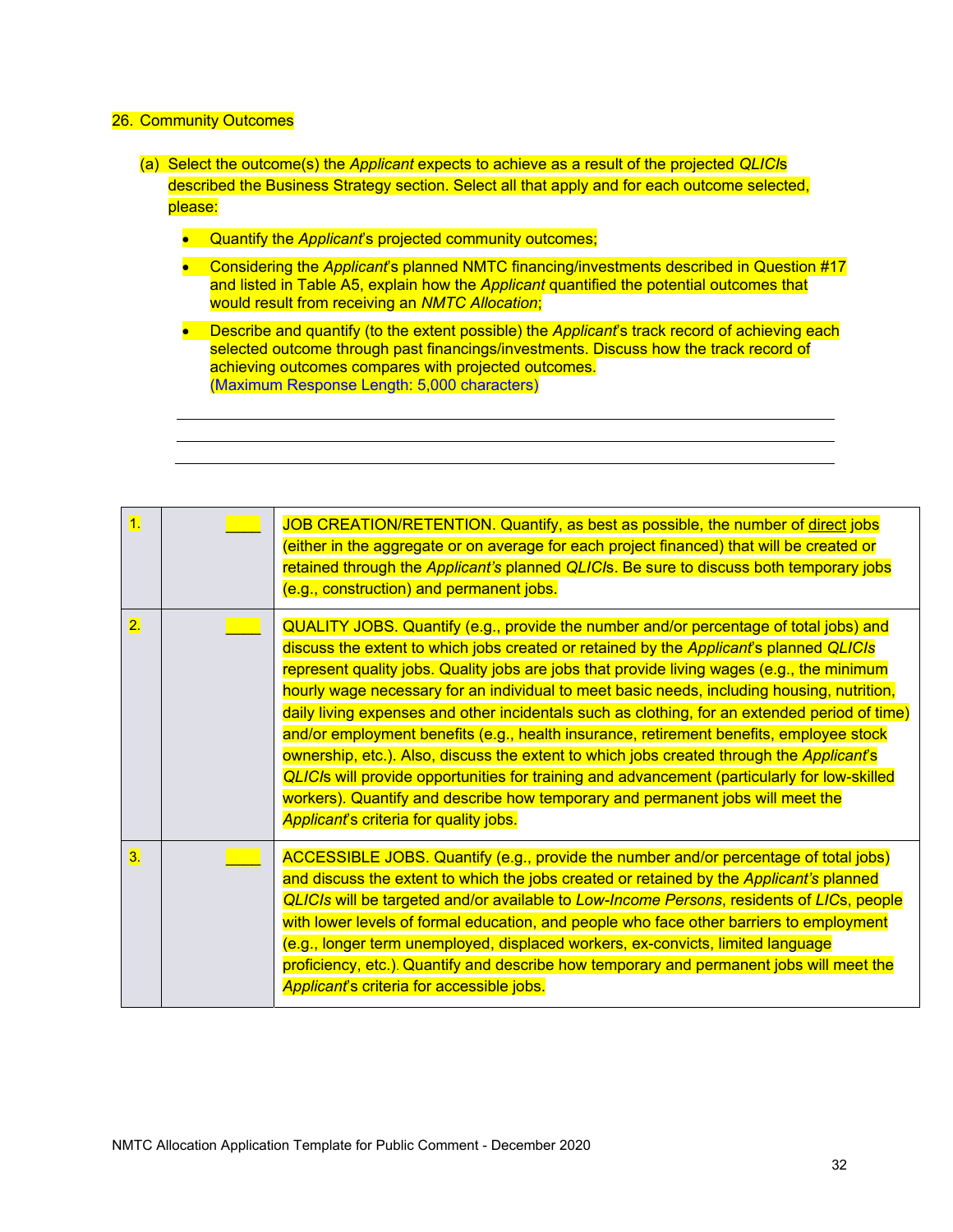| $\overline{4}$ .          | <b>COMMERCIAL GOODS OR SERVICES TO LOW-INCOME COMMUNITIES. Quantify</b><br>(e.g., number of residents of Low-Income Communities or Low-Income Persons expected<br>to be served, square footage built, etc.) and describe the extent to which the Applicant's<br>planned QLICIs will increase the provision of commercial goods or services to residents of<br>Low-Income Communities or Low-Income Persons, the types of commercial goods and<br>services (e.g., access to retail, grocery stores, farmer's markets, restaurants, or<br>pharmacies, etc.) expected to be provided, and how they will benefit residents of Low-<br><b>Income Communities or Low-Income Persons.</b> |
|---------------------------|------------------------------------------------------------------------------------------------------------------------------------------------------------------------------------------------------------------------------------------------------------------------------------------------------------------------------------------------------------------------------------------------------------------------------------------------------------------------------------------------------------------------------------------------------------------------------------------------------------------------------------------------------------------------------------|
| 5.                        | <b>COMMUNITY GOODS OR SERVICES TO LOW-INCOME COMMUNITIES. Quantify (e.g.</b><br>number of people served, square footage built, etc.) and describe the extent to which the<br>Applicant's planned QLICIs will increase access to high quality community goods or<br>services for residents of Low-Income Communities or Low-Income Persons (e.g., food<br>pantries, healthcare, social services, educational, cultural, etc.).                                                                                                                                                                                                                                                      |
| 6.                        | FINANCING MINORITY BUSINESSES. Quantify and describe the extent to which the<br>Applicant's planned QLICIs will finance Minority-owned or Minority-controlled businesses,<br>including (in the case of Real Estate Activities) developers, project-sponsors or<br>contractors/subcontractors that are Minority-Owned or Minority-Controlled.                                                                                                                                                                                                                                                                                                                                       |
| $\overline{7}$ .          | FINANCING NATIVE AMERICAN BUSINESSES. Quantify and describe the extent to<br>which the Applicant's planned QLICIs will finance Native American-owned or Native<br>American-controlled businesses, including (in the case of Real Estate Activities)<br>developers, project-sponsors or contractors/subcontractors that are Native American-<br>Owned or Native American-Controlled.                                                                                                                                                                                                                                                                                                |
| $\overline{\mathbf{8}}$ . | HOUSING UNITS. Quantify (e.g. number of units, percent of affordable units) and describe<br>the extent to which the Applicant will provide housing opportunities for Low-Income<br>Persons or residents of Low-Income Communities; the extent to which housing will be<br>offered in areas of high affordable housing need, including communities with high<br>concentrations of vacancies or foreclosures or communities where housing costs are high;<br>and/or the extent to which the housing development adheres to principles of "smart<br>growth", including transit-oriented development.                                                                                  |

(b) Describe the *Applicant's* track record of establishing and monitoring community outcomes, if the *Applicant* has a track record. Describe how the *Applicant* will track and document the community outcomes *QALICBs* are expected to achieve as a result of the *Applicant*'s *QLICIs*. (Maximum Response Length: 5,000 characters)

**NOTE:** An *Applicant* that describes a thorough track record of establishing and documenting past community outcomes and a methodology for tracking future community outcomes will score more highly on this question.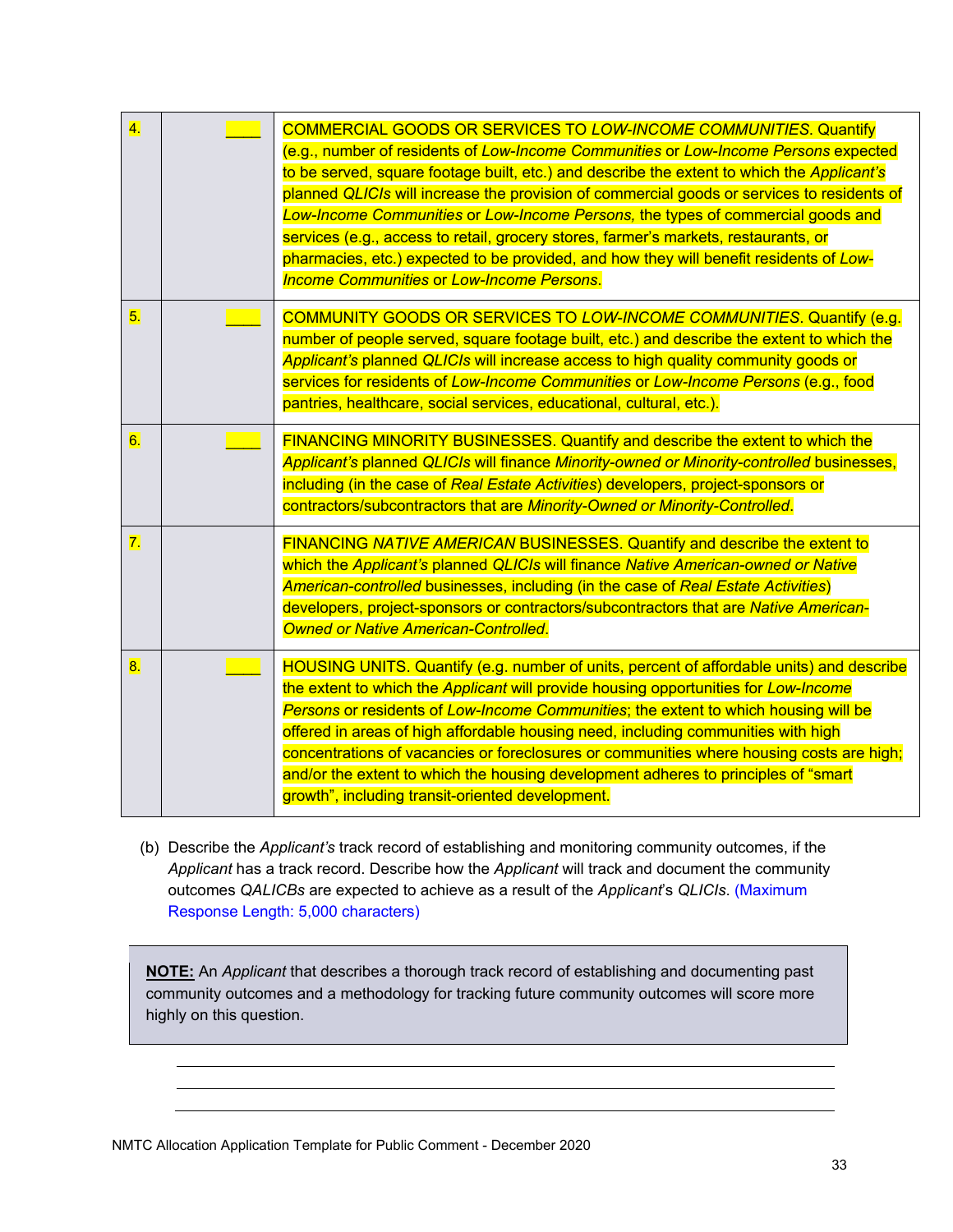### 27. Community Accountability and Involvement

**NOTE:** All *CDEs* are required to maintain accountability to *Low-Income Communities*. An *Applicant*  that can articulate meaningful involvement in *Low-Income Communities* and with a variety of *Low-Income Community* stakeholders, as well as a track record of community engagement (either directly or through its *Controlling Entity*) will be evaluated favorably under this question.

- discuss: (a) Complete Table C1. Please describe the *Applicant*'s process for evaluating the community benefits of potential *QLICI*s and the extent to which the *Applicant*'s Advisory Board, *Low-Income Persons*, and/or residents of *Low Income Communitie*s participate in this process. Be sure to
	- *Community* priorities and how this process affects investment decisions. The *Applicant*'s process for determining if a proposed investment aligns with *Low-Income*
	- The number and percentage of *Low-Income Community* representatives on the *Applicant*'s Advisory and/or Governing Board.
	- The role, formal or otherwise, these individuals play in setting investments parameters, formulating the *Applicant*'s pipeline of investments, and approving the *Applicant's*  investment decisions. Provide examples where possible. (Maximum Response Length: 5,000 characters)
- (b) Discuss the extent of the *Applicant*'s (or *Controlling Entity's*) track record of project-specific community engagement related to past investment decisions. Please note that simply consulting with the Advisory Board is not an example of community engagement. Provide 2– 3 examples. (Maximum Response Length: 3,000 characters)
- (c) Discuss the extent of the *Applicant*'s (or *Controlling Entity's*) track record of making investments in projects that were part of a broader community or economic development strategy (e.g., neighborhood revitalization plan, county or state economic development plans, etc.). Provide 2– 3 examples. (Maximum Response Length: 3,000 characters)

<sup>(</sup>d) Discuss the portion of the *Applicant*'s planned NMTC financings/investments described in Question #17 that are part of a broader community or economic development strategy (e.g., neighborhood revitalization plan, county or state economic development plans, etc.). Please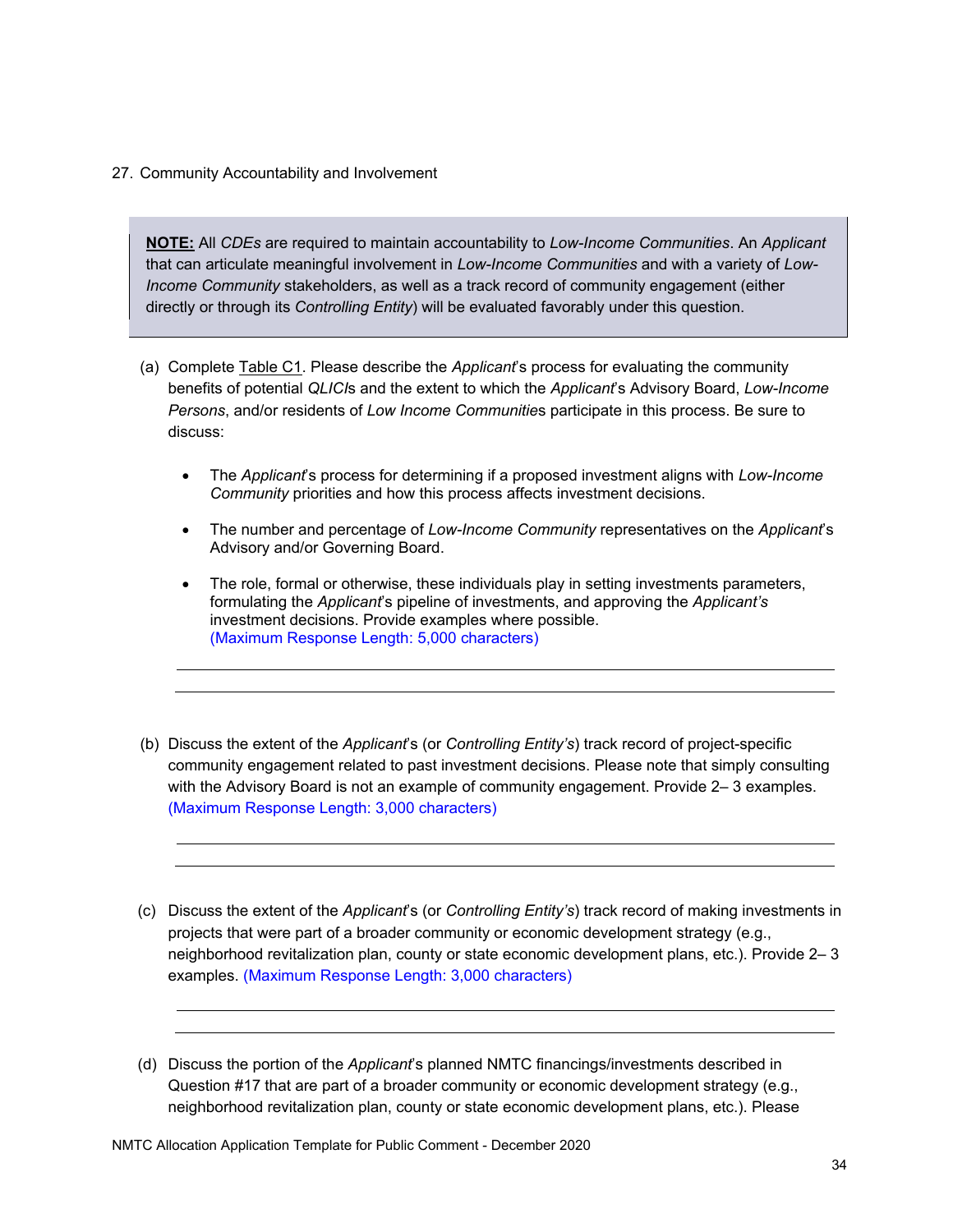describe how one or more of the *Applicant*'s planned *QLICIs* will contribute to the goals of such strategies or initiatives. (Maximum Response Length: 3,000 characters)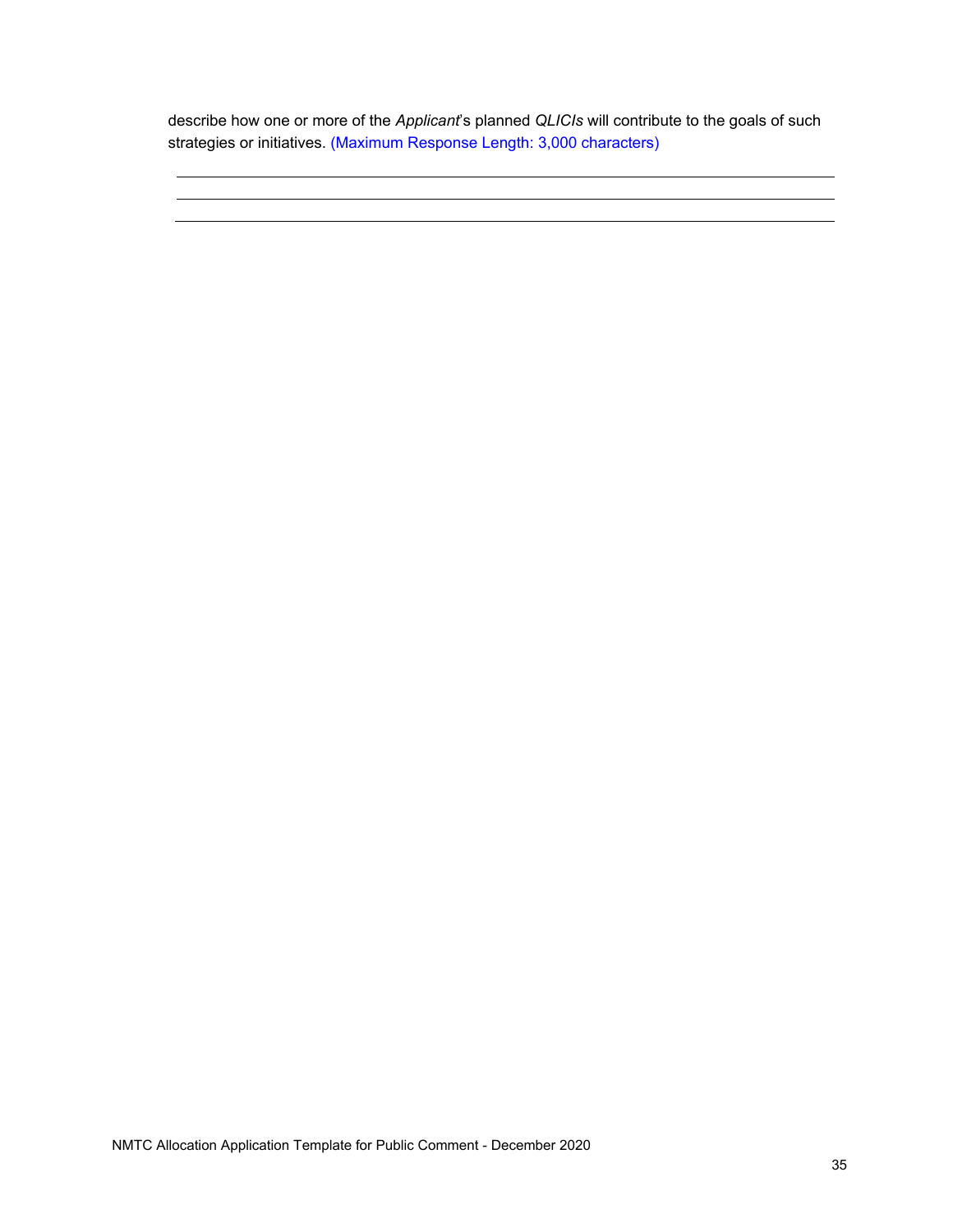## **PART III: MANAGEMENT CAPACITY**

Information in Part III is not scored during the Phase I stage of the Application review. Information provided in this section will be evaluated during the Phase II stage of the Application review. For more information on the NMTC *Allocation Application* review process, please consult the *NOAA*.

- 28. Organizational Chart and Key Personnel
	- (a) Submit organizational chart(s) that depict the following:
		- The *Applicant's* relationship to its *Controlling Entity* as well as any *Affiliate* or *Subsidiary*  entities (if applicable); and
		- The *Applicant's* staffing structure (including names of key personnel), including Advisory Board/Governing Board, key board committees, and consultants.

**NOTE:** Be sure to refer to the *Applicant* Instructions (page ii) for information regarding the submission of these documents. All attachments must be submitted **electronic** through the *Applicant*'s AMIS account.

- (b) Complete Table C2. Identify the *Applicant's* (and *Controlling Entity's*) personnel, including consultants and board members (if applicable) that will have a key role in:
	- Providing *QLICI*s– identifying and underwriting transactions; structuring NMTC loans and *Equity Investments*; and/or providing *FCOS*;
	- Raising Capital from Investors including raising tax credit equity and leveraged debt if the *Applicant* will use the leveraged investment model;
	- Asset and Risk Management; and
	- NMTC Program Compliance.

**NOTE:** Be sure to identify any and all consultants that will have a key role in assisting the *Applicant* in managing an NMTC line of business, including consultants who assisted in preparing the *Allocation Application*.

**NOTE:** The CDFI Fund will only review the first 15 individuals listed in Table C2.

#### 29. Providing *QLICI*s: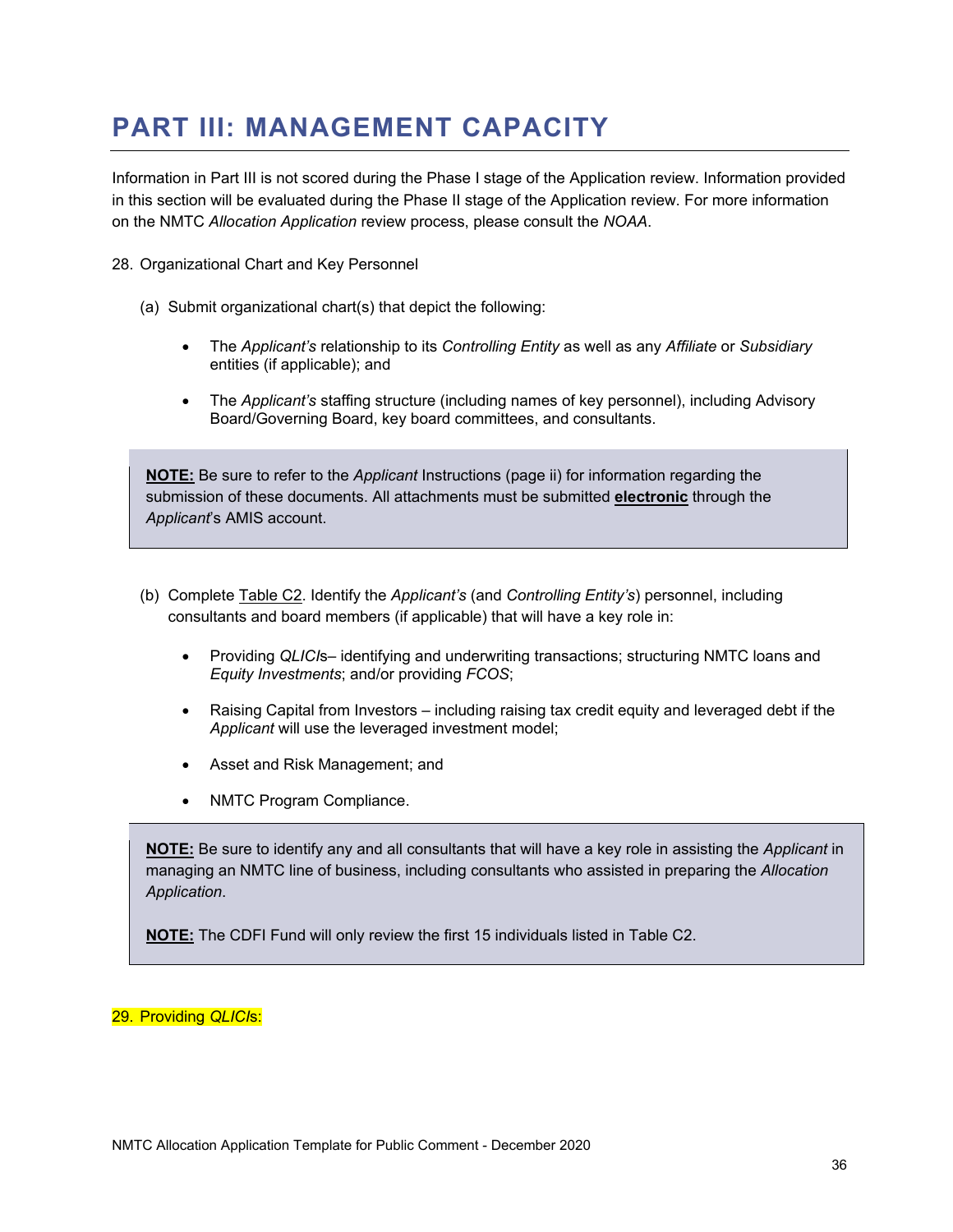**NOTE:** The CDFI Fund expects the *Applicant's* personnel to have relevant experience in the types of activities the *Applicant* intends to pursue with its *NMTC Allocation* – particularly in situations where the *Applicant* (or its *Controlling Entity*) lacks prior organizational performance in providing loans or *Equity Investments* and related functions (e.g. monitoring loan repayments or dividend payments, managing disbursement of construction draws, etc.).

An *Applicant* will be evaluated more favorably under this sub-section if it can also demonstrate that its personnel have experience identifying borrowers or investees in *LICs*: evaluating business to determine long-term sustainability; and structuring *QLICI*s or providing *FCOS* that meet the needs of *LIC* borrowers/investees.

(a) Referencing information from Table C2 as necessary, describe the current roles and responsibilities of the *Applicant's* (and *Controlling Entity's*) key personnel (including staff, Governing or Advisory board members, and consultants) in:

- Identifying borrowers or investees and evaluating the business' financial viability during the NMTC compliance period;;
- Structuring its current loans and/or *Equity* and providing *Financial Counseling and Other Services* (if applicable).
- Please indicate the percentage of work currently performed by consultants, internal staff, and board members on the activities referenced in this question.

(Maximum Response Length: 5,000 characters)

- (b) Describe how the *Applicant* will manage the addition of NMTC financing activities into its current portfolio of activities, specifically:
	- $\bullet$  If the roles and responsibilities described in Q. 29(a) will change, be sure to describe such changes;
	- Indicate the percentage of work to be performed by consultants, internal staff, and/or board members; and
	- Whether additional staff (or consultants) will need to be hired. (Maximum Response Length: 2,000 characters)

(c) Based on the activities in Exhibit B, describe the types of due diligence that the *Applicant* (or its *Controlling Entity*) conducted when determining whether to provide financing or investment (including typically required documents from borrowers/investees and the criteria for determining the businesses' financial viability). (Maximum Response Length: 2,000 characters)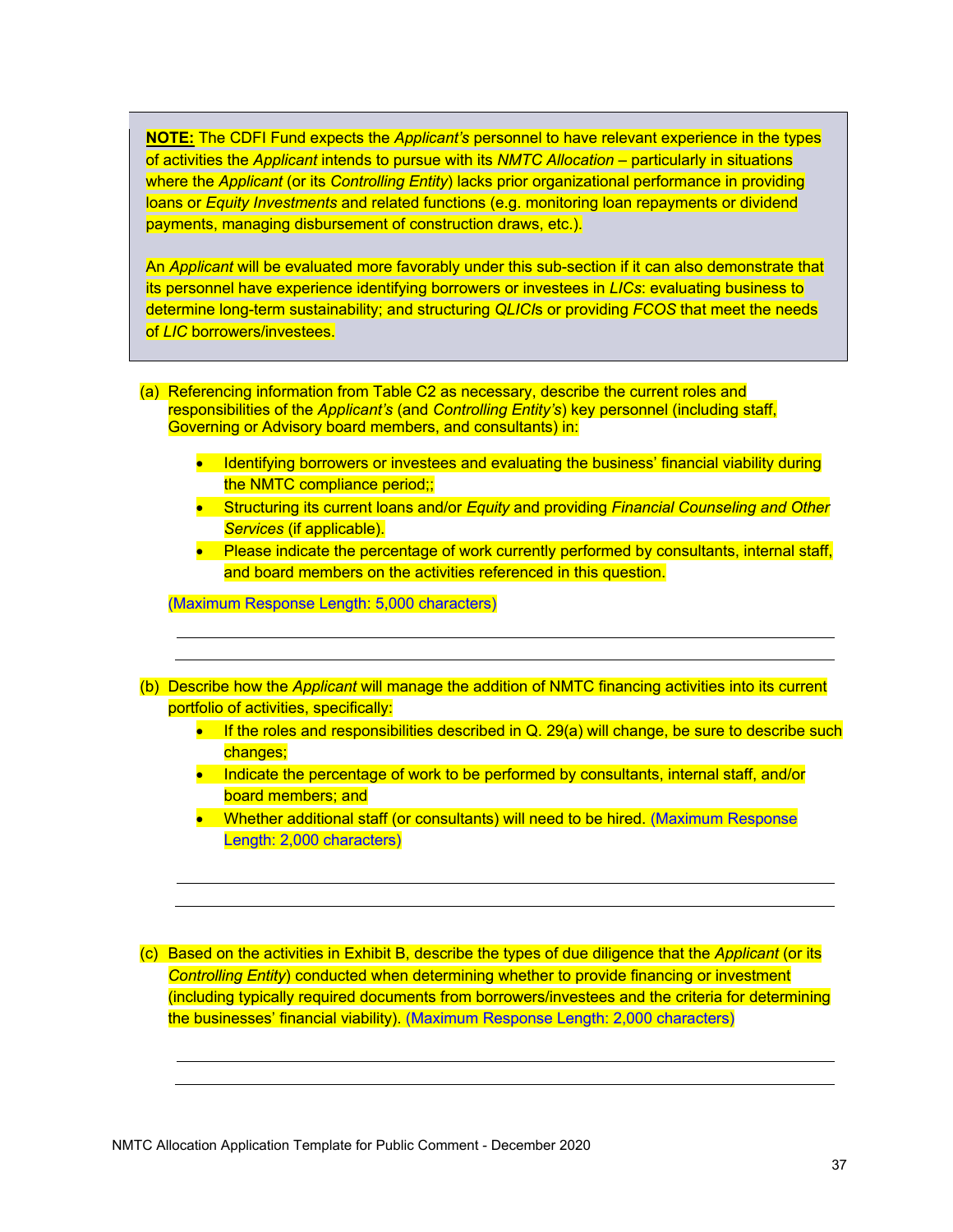30. Asset and Risk Management Experience:

**NOTE:** Each *Applicant* must demonstrate that it has the capacity and relevant experience to manage the types of assets it intends to invest in with the requested *NMTC Allocation*, as well as monitor the *QALICB's* use of NMTC proceeds (e.g., construction, equipment purchase, etc.) and control associated risks (e.g., loan repayments, cash distributions to the investment fund, leverage lenders, etc.)

**NOTE:** An *Applicant* will be evaluated favorably under this sub-section if it has experienced personnel and appropriate procedures and systems in place to successfully manage a loan and/or investment portfolio, including informational and performance aspects of administering such assets or pools of similar assets.

- (a) Describe the current roles and responsibilities of the *Applicant's* (and *Controlling Entity's*) key personnel, consultants and board members in managing the assets to be financed with an *NMTC Allocation* and associated risks. The *Applicant* should reference personnel's prior experience from Table C2 as necessary. Be sure to indicate the percentage of work completed or expected to be completed by consultants, internal staff, and board members. (Maximum Response Length: 5,000 characters)
- (b) Describe how the *Applicant* will manage the addition of NMTC assets into its current portfolio of assets, including whether additional staff (including consultants, third-party firms, or other *CDEs*) will need to be hired and whether any of the roles and responsibilities of the *Applicant's* (and *Controlling Entity*'s) key personnel, consultants and board members described in Question 30(a) would change. (Maximum Response Length: 2,000 characters)
- (c) For each major product line, describe how the *Applicant* (or *Controlling Entity*) monitors financial assets.
	- Explain how the organization will ensure that *QLICI* proceeds are used to finance the assets for which they are intended and identifies borrowers at greater risk (e.g., risk rating system for a loan portfolio, *QALICB* reporting, etc.) and how the *Applicant* responds when assets are at greater risk.
	- why. Indicate if the *Applicant* (or *Controlling Entity*) has written asset management and collection policies and whether it has ever deviated from those policies in the past five years and, if so,
	- Address the *Applicant*'s strategy for minimizing defaults and managing delinquencies to mitigate against write-downs or write-offs going forward. (Maximum Response Length 5,000 characters)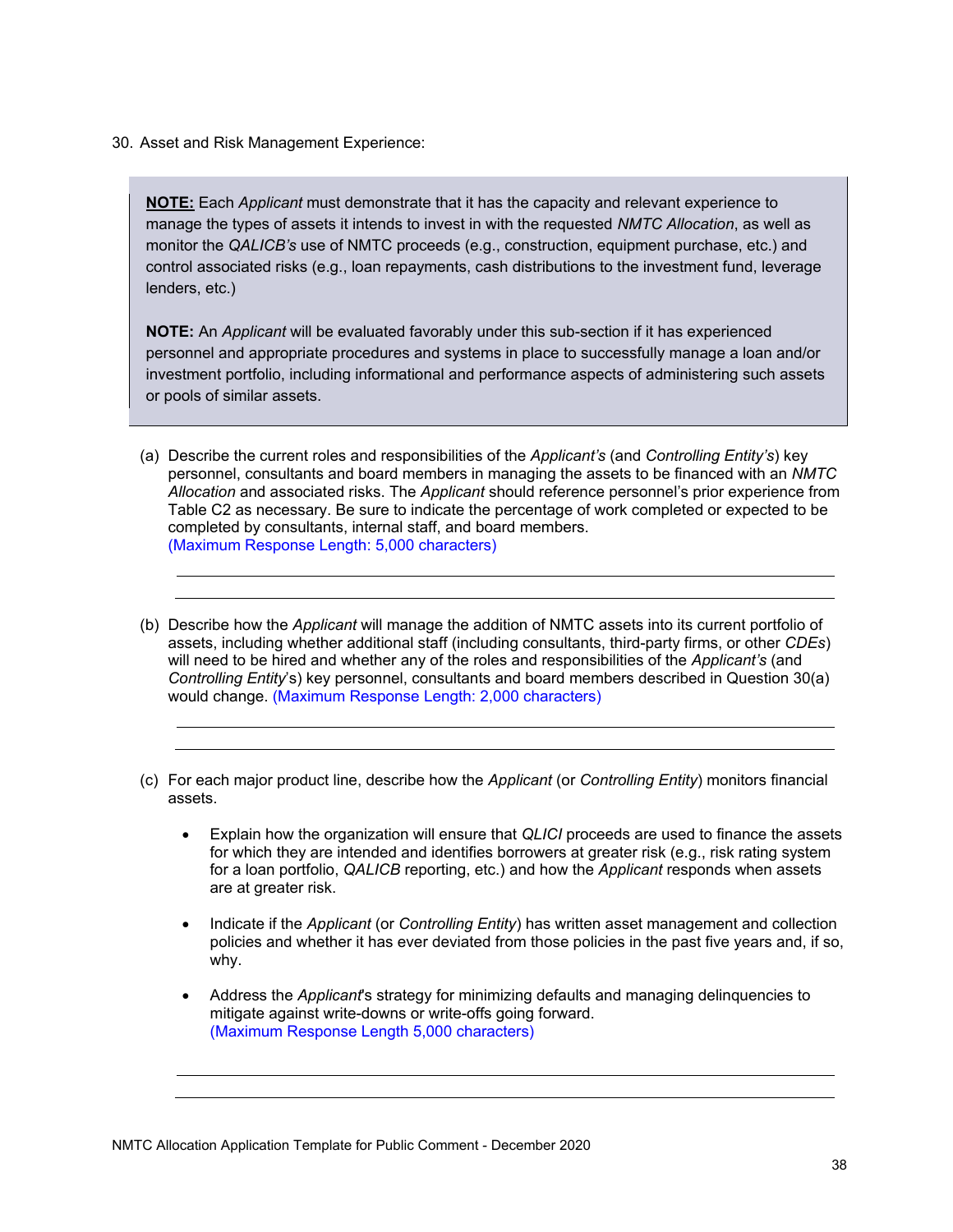- each major asset class. Also: (d) For the *Applicant* (or *Controlling Entity*), complete Table D1 (Investment Portfolio) and discuss the *Applicant*'s (or *Controlling Entity's*) delinquency rate(s) as of the *Allocation Application* release date for each major asset class as well as its default rate (write-offs) over the past three years for
	- Describe the trends in delinquencies, write-offs, and defaults as shown in Table D1.
	- Explain the reasons for any negative results such as an increase or unusual spikes in delinquencies or write-offs that have occurred.
	- Describe the measures the *Applicant* (or its *Controlling Entity*) has taken to address delinquencies, including loan restructurings, and write-offs.
	- If the *Applicant*, or its *Controlling Entity*, is a regulated financial institution, please compare delinquency and default rates with the appropriate peer group. (Maximum Response Length: 7,500 characters)

**NOTE:** Delinquency rate means the percentage of loan payments and mandatory dividend payments, on a dollar basis, that were 90 days past due (i.e., the combined dollar amount of principal, interest and mandatory dividend payments, 90 days or more past due divided by the total dollar amount of loans and *Equity Investments* outstanding).

- (e) Discuss any delinquent, defaulted, or impaired loans or *Equity Investments* from prior NMTC investments, specifically:
	- Provide the total value of each investment, its respective allocation year, as well as the total number of days delinquent and the amount of charged offs.
	- Discuss the *Applicant*'s strategies for managing these troubled investments, including any work-out strategies (e.g. restructuring, forbearance agreements, etc.), as well as any administrative changes implemented to minimize future delinquencies and writeoffs.(Maximum Response Length: 5,000 characters)
- 31. Program Compliance Experience:

**NOTE:** Each *Allocatee* must have the capacity to remain in compliance with NMTC Program requirements. An *Applicant* will be evaluated favorably in this sub-section to the extent that it can: 1) demonstrate experience with similar regulatory compliance requirements, including compliance under other tax credit programs; and 2) articulate a specific strategy for ensuring that its NMTCrelated investments will qualify at the time of investment and throughout the seven-year credit period.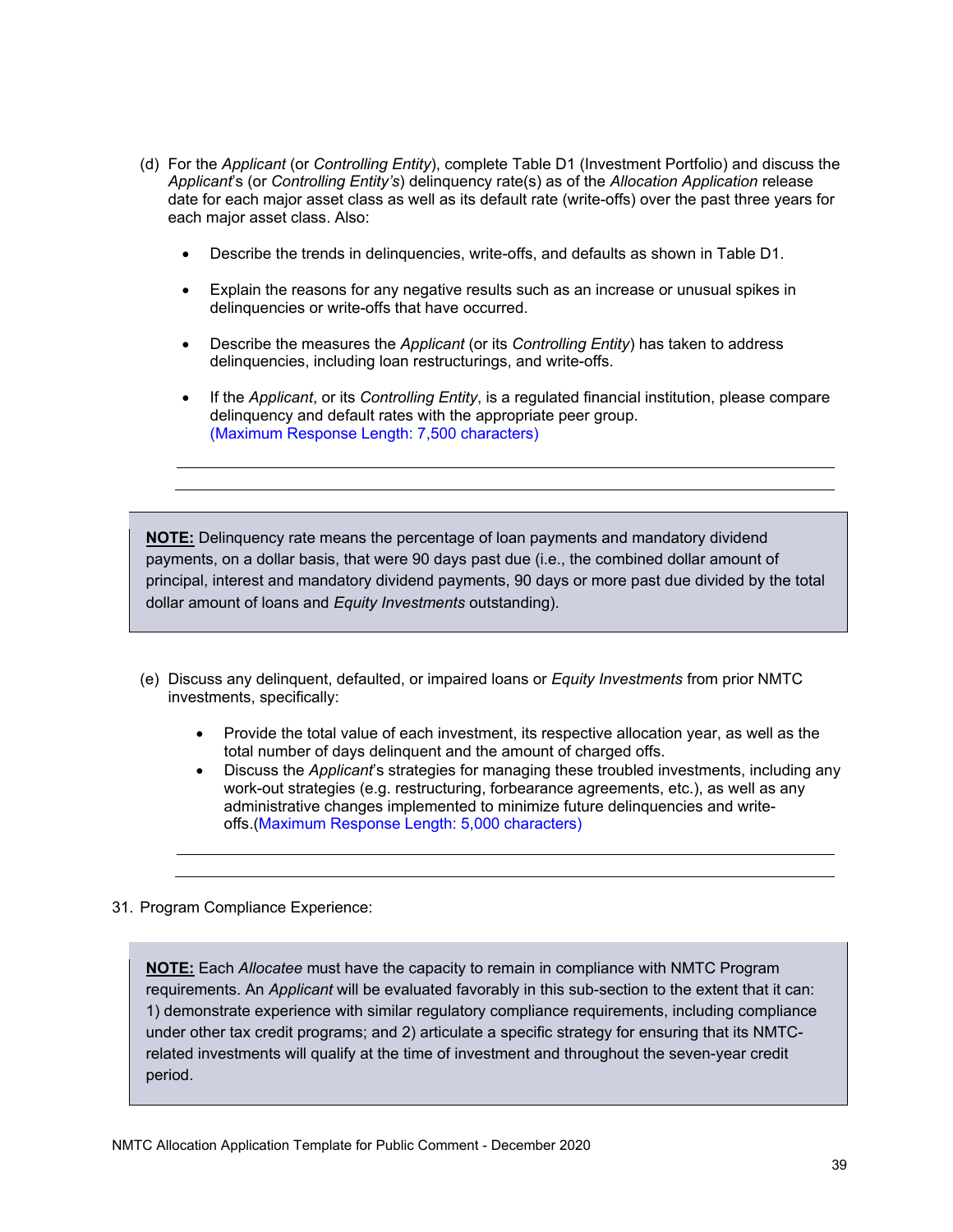- (a) Describe the current and planned roles and responsibilities of the *Applicant's* (and *Controlling Entity's*) key personnel, consultants and board members in managing the *Applicant's* regulatory and tax compliance. The *Applicant* should reference information from Table C2 as necessary. Be sure to indicate the percentage of work completed or expected to be completed by consultants, internal staff, and board members. (Maximum Response Length: 3,000 characters)
- (b) Discuss how the *Applicant's* (or *Controlling Entity's*) systems and procedures (e.g., portfolio monitoring, reporting, investment/re-investment strategies) will ensure ongoing compliance with NMTC Program requirements. Specifically, be sure to indicate how the *Applicant* will ensure that: (Maximum Response Length: 10,000 characters)
	- At least 85 percent of the proceeds of the *QEI*s are invested in *QLICI*s in accordance with the *NMTC Program Income Tax Regulations*. If the *Applicant* is providing loans or investments to another *CDE*, how will it ensure that the secondary *CDE* fulfills its investment requirements?
	- The businesses that the *Applicant* invests in are *QALICB*s, in accordance with the *NMTC Program Income Tax Regulations*. If purchasing a portfolio of loans, how will the *Applicant*  ensure that it purchases loans that are *QLICI*s?
	- Payments of, or for, capital, equity, or principal by its borrowers or investees are re-invested into *QLICI*s within applicable reinvestment periods. If providing loans to or investments in another *CDE*, how will it ensure that the secondary *CDE* fulfills its re-investment requirements?

#### 32. CRA and Regulatory Information

(a) If the *Applicant,* its *Controlling Entity,* or any of its *Affiliates* is an insured financial institution that receives Community Reinvestment Act (CRA) ratings from regulators, has the organization received CRA ratings within the past five years?

Yes Mo No Not Applicable

If yes to Question #32a, and the most recent CRA rating is less than "Outstanding", please describe:

- i. the conditions or circumstances that led to the rating;
- ii. the steps the institution is taking to achieve an "Outstanding" rating; and
- iii. the role that NMTC activities are expected to play in helping the institution to achieve an "Outstanding" rating.

(Maximum Response Length: 2,000 characters)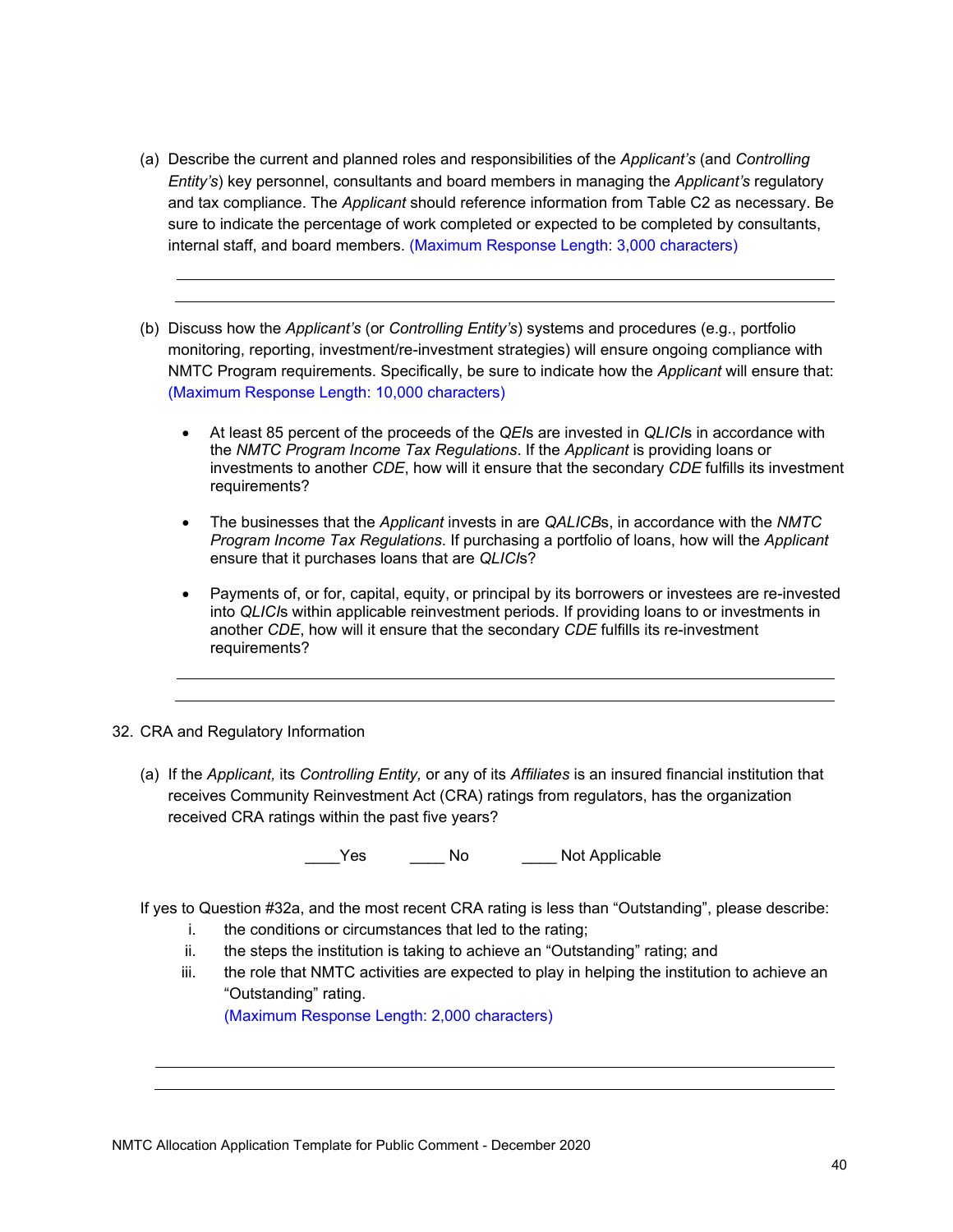(b) Is the *Applicant*, *Controlling Entity*, or any *Affiliate* a federally-regulated thrift, bank, bank holding company, or credit union (Y/N)?" If "Y" is selected, please complete the following chart Q. 32c, below:

\_\_\_\_Yes \_\_\_\_\_No \_\_\_\_\_Not Applicable

(c) Regulated Entity Information:

| <b>Record</b><br>No. | <b>Regulated Entity (ex.</b><br><b>Affiliate, Controlling</b><br><b>Entity, Applicant)</b> | Organization<br><b>Name</b> | Is this<br>entity a<br><b>Holding</b><br>Company | <b>State</b> | City | Federal<br>Regulator | <b>FDIC/NCUA/FRB</b><br>Cert.# |
|----------------------|--------------------------------------------------------------------------------------------|-----------------------------|--------------------------------------------------|--------------|------|----------------------|--------------------------------|
|                      |                                                                                            |                             |                                                  |              |      |                      |                                |
|                      |                                                                                            |                             |                                                  |              |      |                      |                                |
|                      |                                                                                            |                             |                                                  |              |      |                      |                                |
|                      |                                                                                            |                             |                                                  |              |      |                      |                                |

33. Financial Health:

Answer the following questions regarding the *Applicant's* (or the *Controlling Entity's*) financial health. Indicate if the responses are (check one):

For the *Applicant* (if it has incurred operating expenses).

\_\_\_\_ For the *Controlling Entity* (if the *Applicant* has not yet incurred operating expenses).

- \_\_\_\_ Not applicable (neither the *Applicant* nor the *Controlling Entity* has incurred operating expenses).
- (a) Have the financial statements for the last complete fiscal year been independently audited or is an audit underway? \_\_\_ Yes \_\_\_\_\_\_ No

Please provide fiscal year end date for the last completed independent audit (mm/dd/yyyy). If no audit has been completed or is underway for the last complete fiscal year, please explain why and what steps the *Applicant*, or its *Controlling Entity*, is taking to obtain audited financials in the future: (Maximum Response Length: 2,000 characters)

(b) If "Yes", have any of the *Applicant's*, and its *Controlling Entity's*, completed audits within the past three years (or, if shorter, for the period from inception) indicated any of the following:

| 1. An opinion other than unqualified?          | Yes | No. |
|------------------------------------------------|-----|-----|
| 2. A going-concern paragraph?                  | Yes | No. |
| 3. Repeated findings of reportable conditions? | Yes | No. |
| 4. Material weaknesses in internal controls?   | Yes | No. |
|                                                |     |     |

NMTC Allocation Application Template for Public Comment - December 2020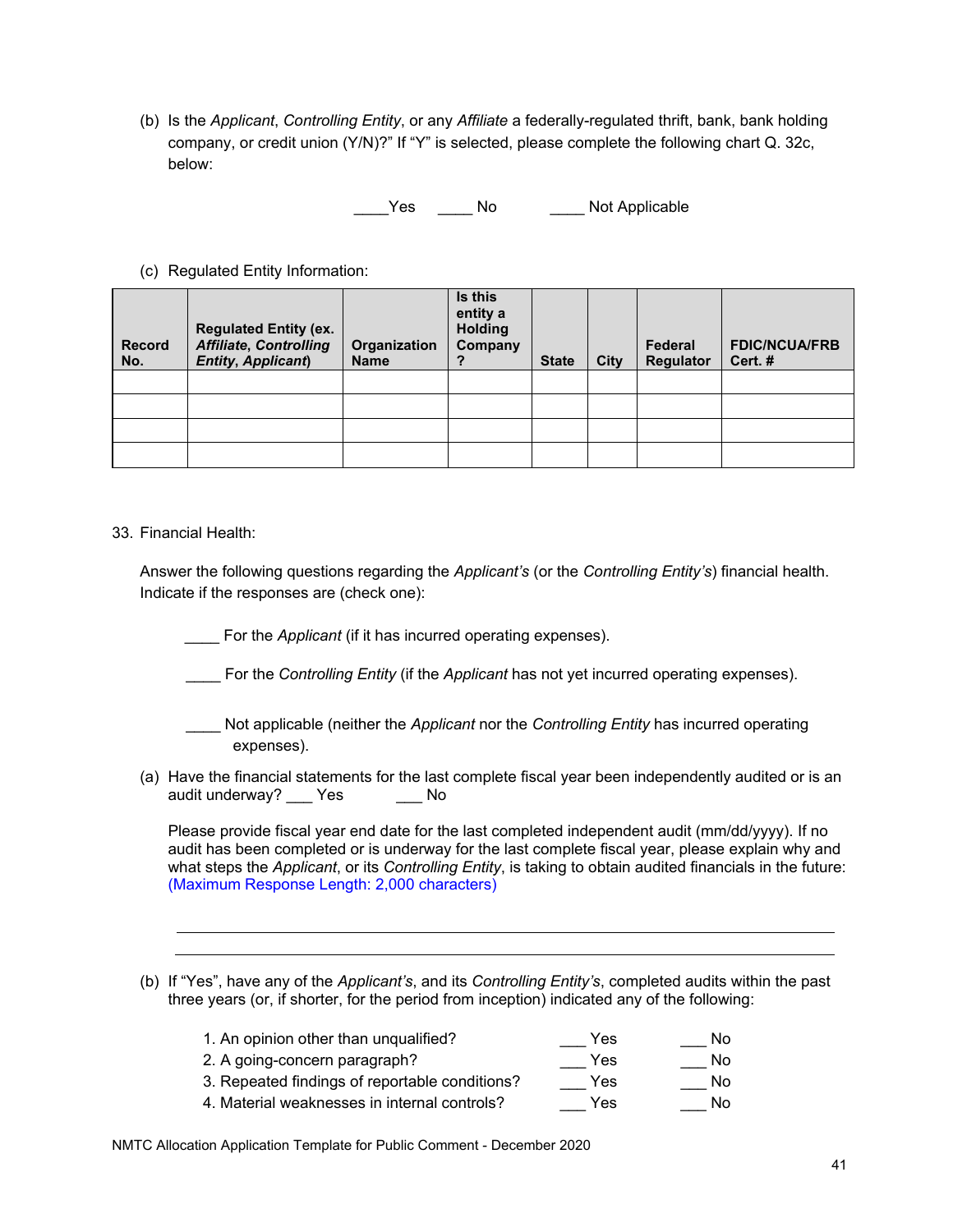If "Yes" to any of the above, indicate the fiscal years of the occurrences and describe the circumstances and corrective action(s) being taken: (Maximum Response Length: 2,000 characters)

| (or if a non-profit, positive change in net assets) for each of the last three years, or if in business<br>for less than three years, for the period of time it has operated?<br>___ Yes ___ __ No                                                                                                         |
|------------------------------------------------------------------------------------------------------------------------------------------------------------------------------------------------------------------------------------------------------------------------------------------------------------|
| If "No", please explain the circumstances, indicate the fiscal year in which this occurred, and<br>describe the corrective action being taken:<br>(Maximum Response Length: 2,000 characters)                                                                                                              |
| (d) Is the Applicant (and Controlling Entity) aware of any non-compliance issues cited since the<br>issuance of its most recent audited financial statements or Management's Annual Report on<br>Internal Controls Over Financial Reporting?<br>$\overline{\phantom{a}}$ No<br><b>Parage Yes</b>           |
| If "Yes", please explain the circumstances and describe the corrective action being taken:<br>(Maximum Response Length: 2,000 characters)                                                                                                                                                                  |
|                                                                                                                                                                                                                                                                                                            |
| (e) If the Applicant identified a Controlling Entity in Question #3, please indicate if the Controlling<br><b>Entity will provide financial support to address any operating deficit (e.g. full support, partial</b><br>support) and under what circumstances. (Maximum Response Length: 2,000 characters) |
| 34. Fee Structure                                                                                                                                                                                                                                                                                          |

b. Description of Table D2: In the narrative below, for each Financial Product, explain how the *Applicant* determined that Fee Structure and Average Fee Percentage are appropriate

listed in Question #14(a), regardless of the expected source and/or recipient.

NMTC Allocation Application Template for Public Comment - December 2020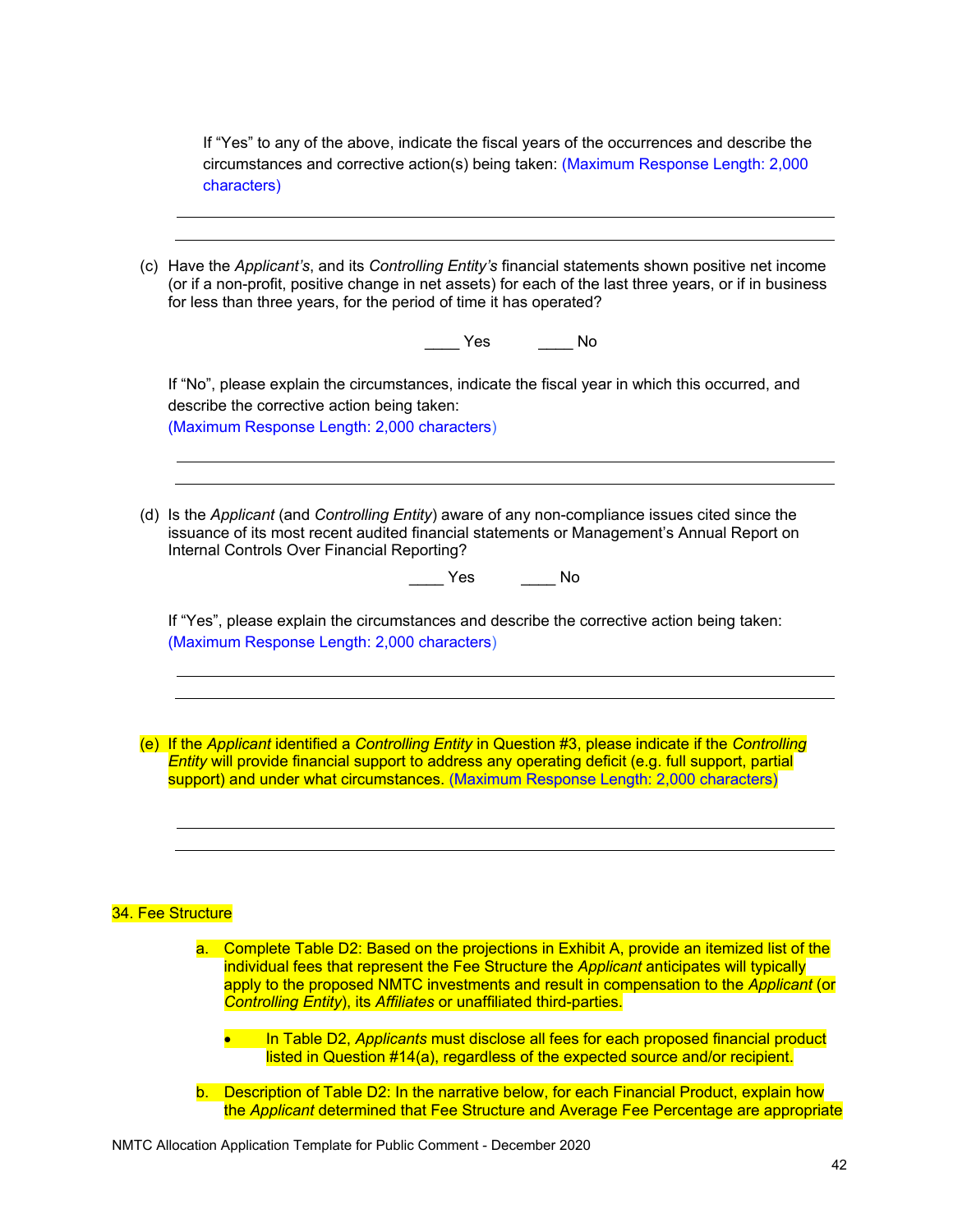for the investment strategy described in this *Allocation Application*. (Maximum Response Length: 3,000 characters)

- Be sure to provide a brief description of fees (type, usage, if fees are paid to thirdparties) and the timing of such fees in relation to the *QEI*. For example, indicate whether the fee is to be charged when the *Applicant* commits to an NMTC investment; retained from Investment Fund proceeds, paid from the *QEI* proceeds, paid from *QLICI* proceeds, retained from the tax credit equity at the end of the NMTC compliance period.
- *Applicants* that plan to charge exit fees must quantify the amount and describe the circumstances that determine when such fees will be charged as well as the frequency these events will occur.
- *Applicants* that plan to retain all or a portion of the tax credit equity at the end of the *NMTC* compliance period must quantify the amount as well as describe the circumstances and frequency.

- c. Complete Table D3 based on the projected activities reflected in Exhibit A and fees described in Q. 34(a) and Table D2. Based on the projections in Table D3:
	- Describe the *Applicant's* projected sources of income and expense(s) associated with administering the *Applicant's* NMTC line of business and how the *Applicant*  will be able to sustain this line of business, consistent with its overall business strategy, including its timeline for making investments.
	- If the *Applicant* will use existing resources (e.g., accumulated cash balances), thirdparties as a source of operating income (e.g., grants or loans), or in-kind contributions (e.g. use of personnel, back office systems), describe the *Applicant's*  progress in securing firm commitments;
	- Explain how the *Applicant* would address any operating deficit. (e.g., income or loan from *Affiliates* or alternate sources, reduce scope of activities, use reserves, etc.).

(Maximum Response Length: 5,000 characters)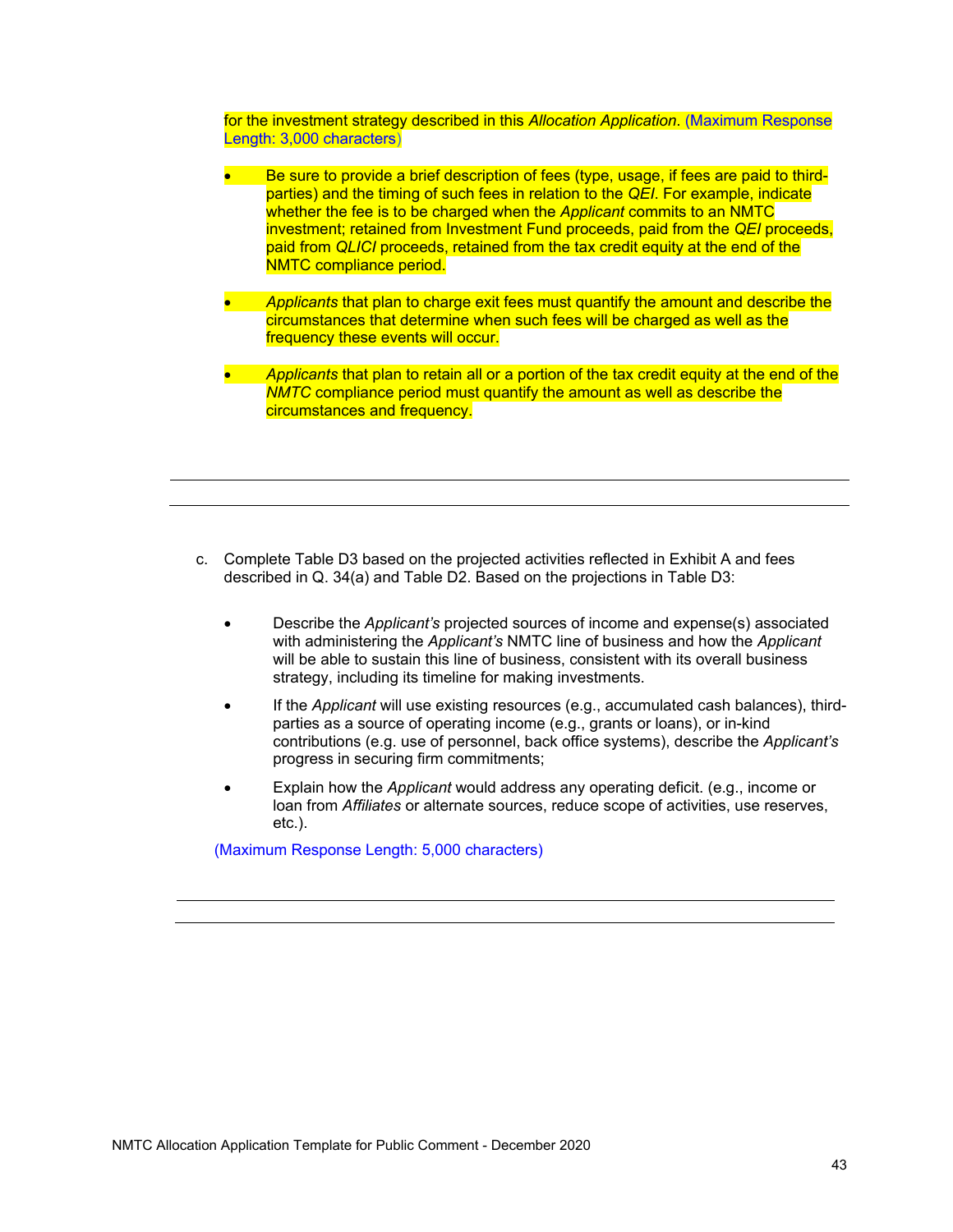**NOTE:** The narrative response in Question #34(f) should clearly describe the assumptions and calculations used to derive each income and expense line from Table D3 in a way that CDFI Fund staff will be able to easily understand, quantify, and evaluate. The *Applicant* should indicate whether it is using cash or accrual methods of accounting. Table D3 should be completed using the *Applicant's* fiscal year indicated in Question #2(h) (see the Application FAQ).

**NOTE:** If the *Applicant* has engaged (or intends to engage) any third-parties (e.g., consulting firms) that will receive any NMTC related income from the *Applicant*, *QEI* proceeds, *QALICB*s, or investors, the *Applicant* must disclose, describe and include this compensation as an offsetting income and expense of the *Applicant* in Table D3. It must also be clearly described in the response to Question #34(f) below.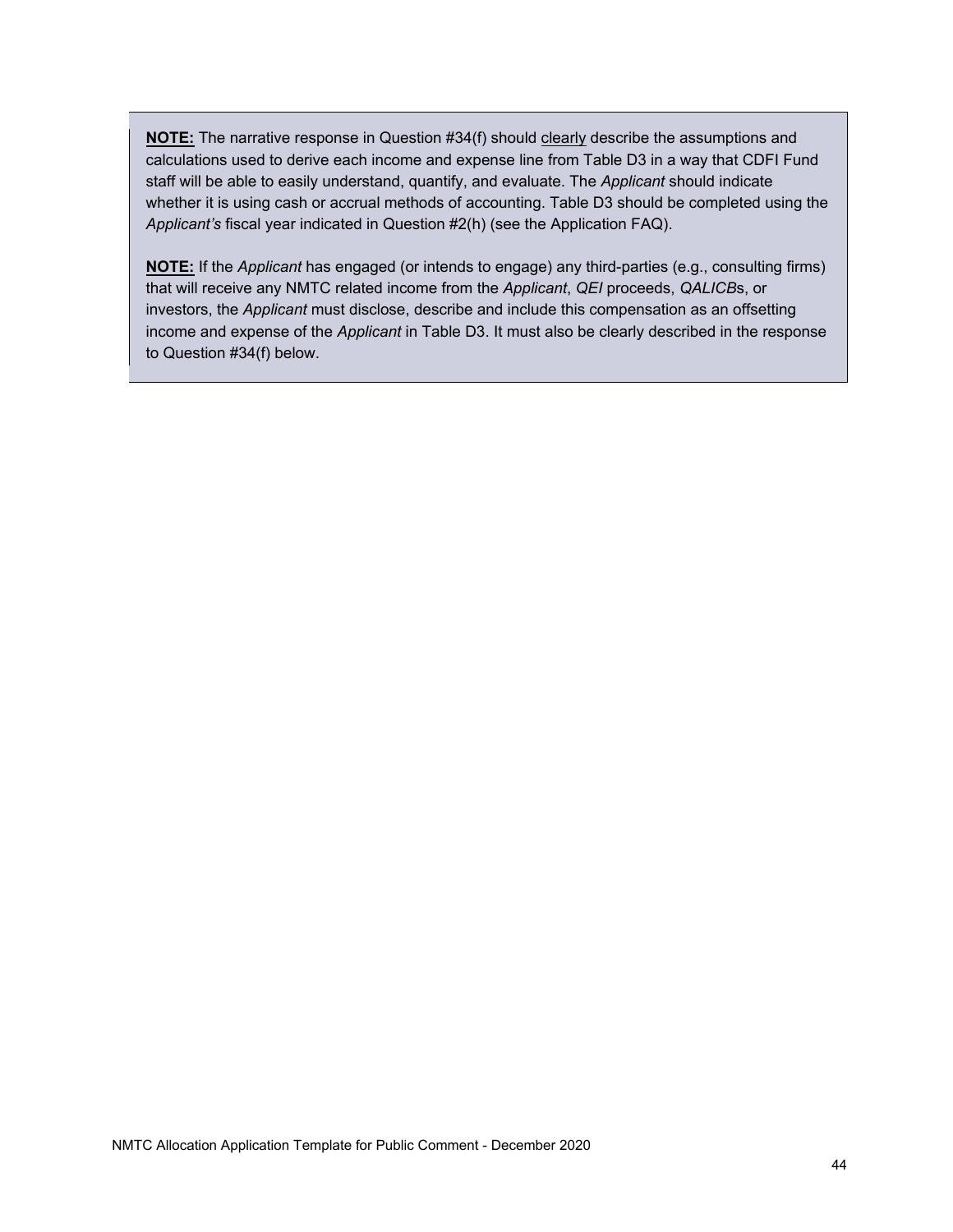# **PART IV: CAPITALIZATION STRATEGY**

Information in Part IV is not scored during the Phase I stage of the Application review. Information provided in this section will be evaluated during the Phase II stage of the Application review. For more information on the NMTC *Allocation Application* review process, please consult the *NOAA*.

## **A. Investor Strategy**

**NOTE:** An *Applicant* that demonstrates a track record of raising capital from investors (including market rate capital) consistent with the Allocation request and, if applicable, a high level of investor *Commitment* will be evaluated favorably under this sub-section.

If an *Applicant* is seeking investments from investors that have not yet provided capital, the *Applicant* may be evaluated favorably if it presents a strong strategy for raising capital from such investors.

35. Complete Table E1 and describe the track record of the *Applicant* (or its *Controlling Entity*) raising capital from third-party sources, particularly equity capital at market or near-market rates. Be sure to distinguish between raising capital from profit-motivated investors; from government or philanthropic sources of capital; or using tax credits as an incentive. *Applicants* may also discuss the experience of key personnel, consultants, and board members in raising capital. Reference information provided in Table C2 as appropriate.

(Maximum Response Length: 5,000 characters)

**NOTE:** While Table E1 must contain data only of the *Applicant* (or its *Controlling Entity*) and the track record of the *Applicant* (or its *Controlling Entity*) must be discussed in Question #36, the *Applicant* may refer in Question #36 to the qualifications and five-year capital-raising track record of individuals (e.g., staff, *Principal*s, consultants) listed in Table C1 for organizations other than the *Applicant* (or its *Controlling Entity*).

#### 36. Investment Partnerships

(a) Does the *Applicant* intend to secure investments from partnership entities that will leverage non-*Equity Investments* (e.g., debt, grant dollars) from outside of the partnership to increase the tax credit yield for members of the partnership? (Please note: *Applicants* planning to use the leverage model to raise *QEI*s for all or a portion of their allocation should select "Yes" below).

Yes No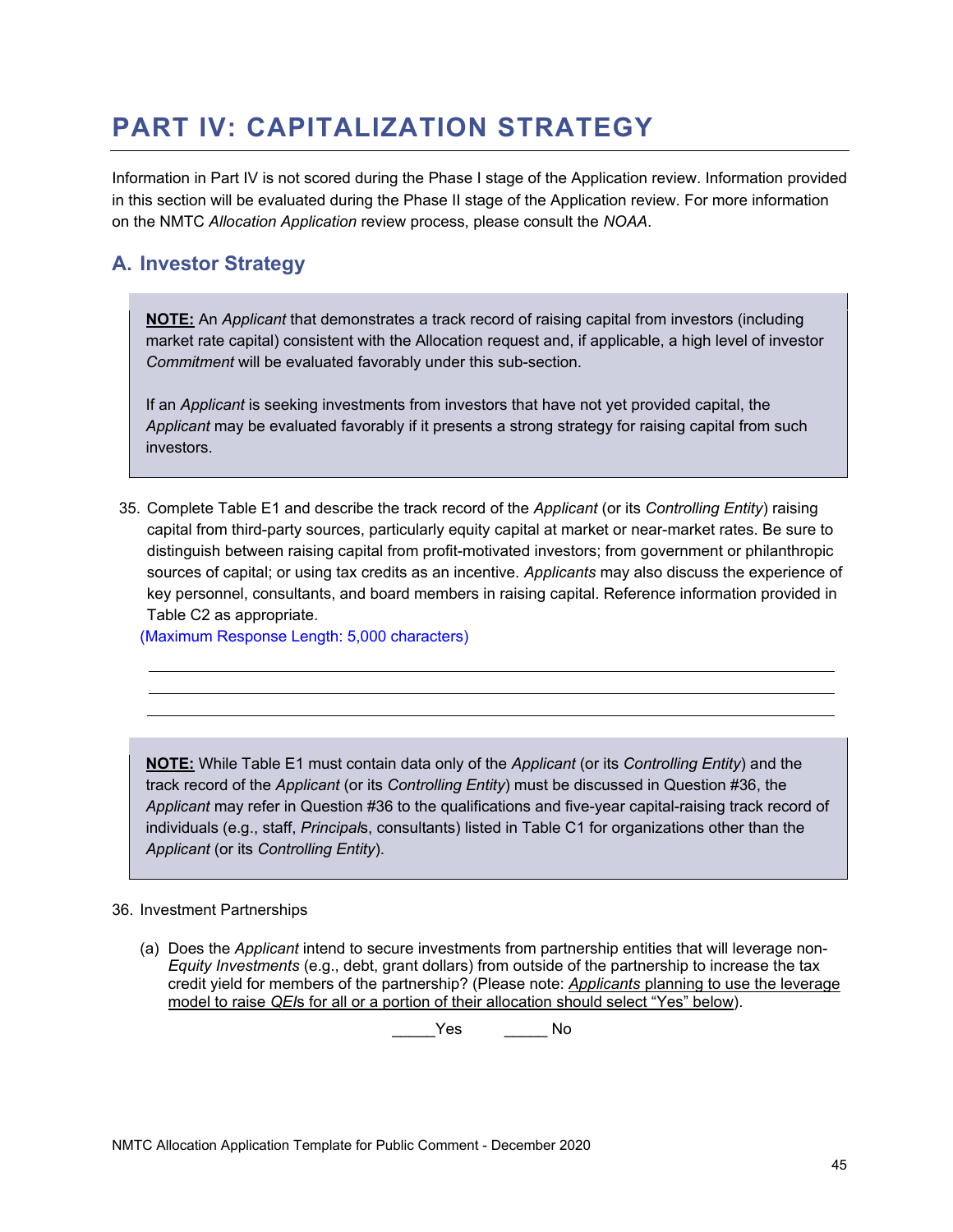(b) If Yes, provide the percentage of equity versus non-equity investments for all such investor partnerships based on the *Applicant's* requested *NMTC Allocation*.

\_\_\_\_\_\_\_\_\_\_\_% *Equity Investments* 

\_\_\_\_\_\_\_\_\_\_\_% Non-*Equity Investments* 

### 37. Investment Strategy

.

(a) Has the *Applicant* or its *Affiliates*, either directly or through *Subsidiary CDE(s)*, received *QEI*s from investors in amounts equal to or greater than the Allocation request in Question #1 between January 1, 2016 and the release date for the NMTC *Allocation Application* (specified in the NMTC Application FAQ document)?

\_\_\_\_\_Yes, complete Table E2 and Question #37(c).<br>\_\_\_\_\_ No, complete Question #37(b).

**NOTE:** *Applicants* (or *Affiliates*) who have received *QEIs* from investors in amounts equal to or greater than the Allocation request in Question #1 between January 1, 2016 and the release date for the NMTC *Allocation Application* (specified in the NMTC FAQ document) **are required to complete Table E2**. See the FAQ document (Capitalization Strategy Section) for additional details.

However, *Applicants* (or *Affiliates*) that have received *QEI*s in amounts less than the Allocation request in Question #1 between January 1, 2016 and the release date for the NMTC *Allocation Application* **are required to complete Table E3** and should not complete Table E2. If the *Applicant*  provided investor letters as evidence of its ability to raise capital, then the *Applicant* should respond to Question #37(c). If the *Applicant* did not provide investor letters, it should respond to Question #37(d). See the FAQ document (Capitalization Strategy Section) for additional details.

**NOTE:** All *Applicants* that respond "Yes" to Question #37(b) are required to submit, along with their applications, documentation demonstrating proof of investor interest (e.g., *Commitment* letters; *Letters of Interest/Intent*). Investor letters should identify whether the investor will make a direct investment in the *CDE* or into a partnership.

*Applicants* that answer Yes to Question #36(a) and complete Table E3 are required to submit, along with their applications, documentation demonstrating proof of the interest of the equity investors and debt providers (e.g., letter indicating intent of equity or debt investor to provide capital to the partnership entity that will provide the *QEI* to the *Applicant*). Be sure to follow the directions in the *Applicant* Instructions section for information regarding the submission of these documents.

If the *Applicant* answered "Yes" to Question #36(a) and plans to source non-*Equity Investments*  from sources that are specific to particular *QALICBs*, the *Applicant* should discuss this strategy in the response to Question #37(c) to the extent that it may invest in *QALICB*s that have not yet been identified at the time of the *Allocation Application*.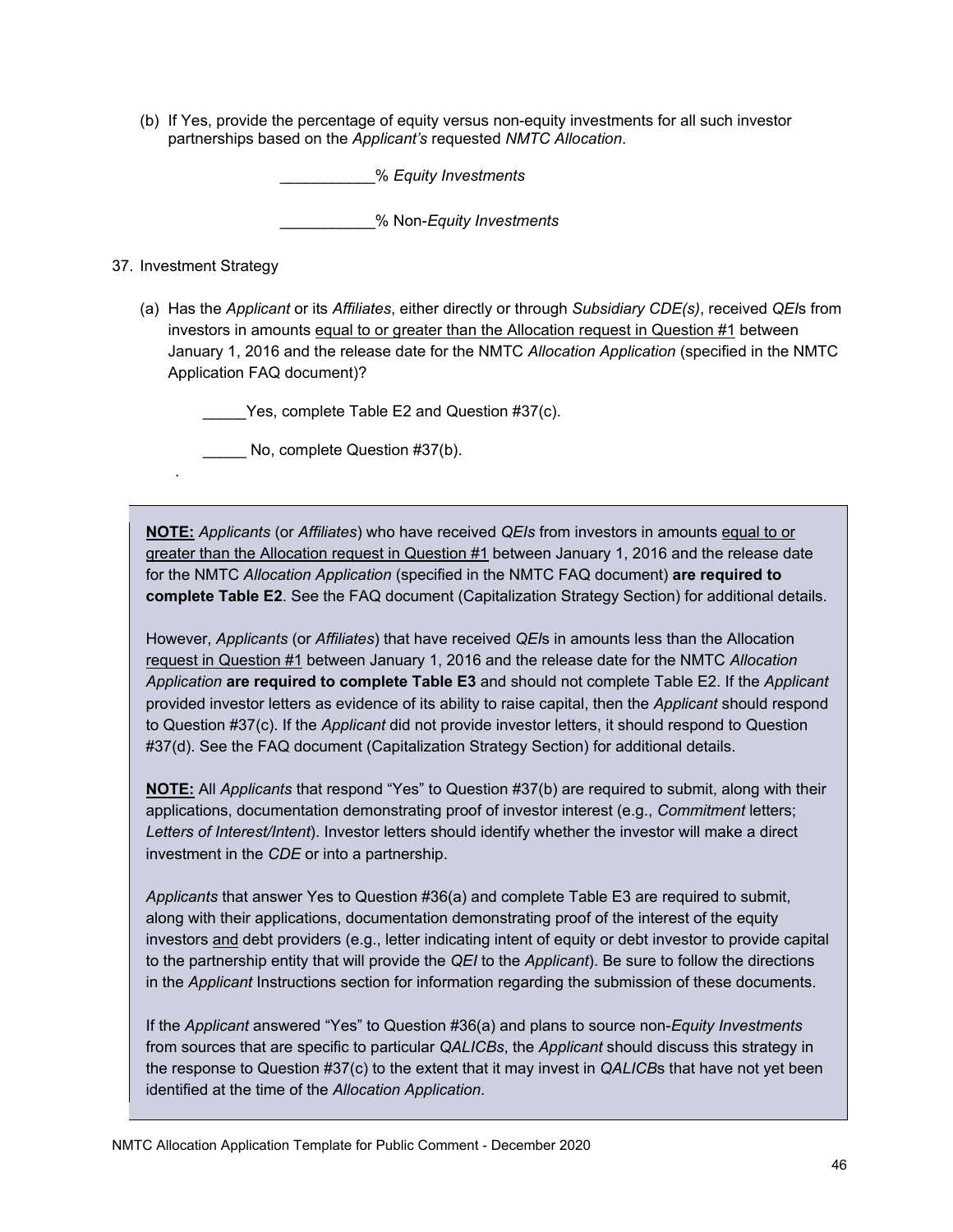(b) If "No" to Question #37(a) above, has the *Applicant* provided investor *Commitments* or *Letters of Intent/Interest* for investors listed in Table E3?

Yes, complete Table E3 and Question #37(c).

No, complete Question #37(d).

(c) If the *Applicant* responded "Yes" to Question #37(a) or Question #37(b), discuss the extent to which the *Applicant* may raise capital from equity and/or debt investors not listed in Table E2 or E3. *Applicants* that intend to raise *QEI*s using the leverage structure must also describe potential sources of leveraged debt related to their planned NMTC investments (described in Question #17), including the percentage of leverage debt that is anticipated to be sourced from the *QALICB* or *Affiliates* of the *QALICB*.

(Maximum Response Length: 5,000 characters)

- (d) If the *Applicant* responded "No" to Question #37(a) and Question #37(b) above, discuss the *Applicant's* strategy for securing NMTC investor *Commitment*s:
	- The *Applicant's* strategy for identifying additional equity investors or non-equity providers (i.e., leveraged debt), including the extent to which the *Applicant* will be utilizing community alliances or strategic partners to raise investment capital and/or whether leverage debt will be sourced from the *QALICB* or *Affiliates* of the *QALICB*.
	- The *Applicant's* timeline for securing investments from equity investors and/or leveraged debt if the *Applicant* answered yes to Question #36(a) and, any risks that may preclude the *Applicant* from closing such investments, and how the *Applicant* is mitigating such risks.
	- If the *Applicant* is using a third-party investment banker to raise capital, describe whether a contract is in place, the terms (actual or proposed) of the contract, and the progress to date that the banker has made in securing *Commitments* from investors. Do NOT list these investment bankers in Table E3. (Maximum Response Length: 8,000 characters)

38. Please respond to the following questions:

(a) Will one or more of the *Applicant's* current or prospective investor(s) originate or otherwise identify transactions in which the *Applicant* will invest?

\_\_\_\_ Yes \_\_\_\_\_ No

- (b) Will the *Applicant* receive any *QEIs* from *Affiliates*?
- NMTC Allocation Application Template for Public Comment December 2020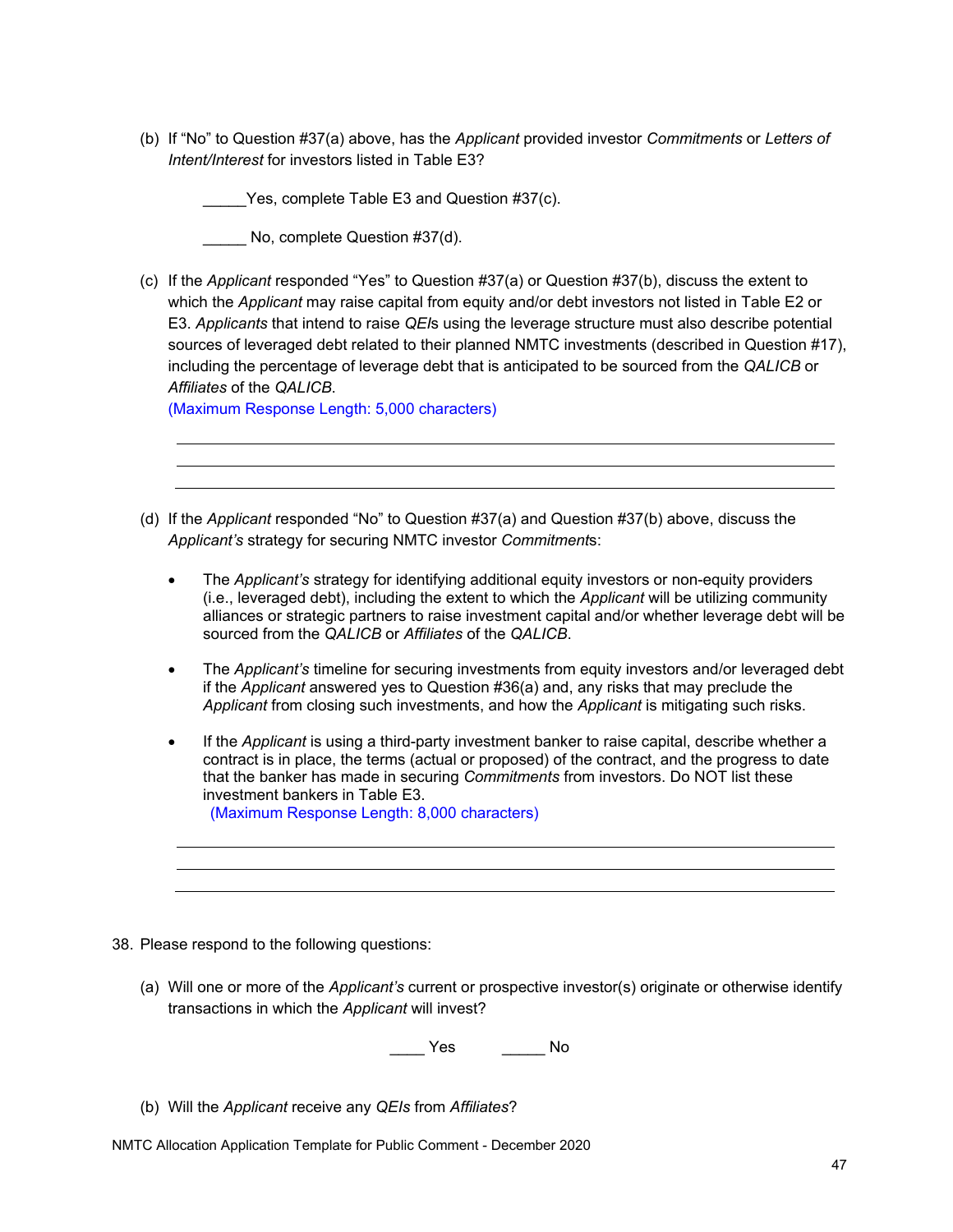\_\_\_\_\_ Yes \_\_\_\_\_ No

- (c) If the answer to (a) or (b) is yes, provide narrative detailing:
	- The name of each such equity investor or non-equity provider;
	- The role of each equity investor or non-equity provider with respect to locating, underwriting, and structuring each investment;
	- Whether each equity investor or non-equity provider offers similar products or services already; and
	- If applicable, the extent to which the *Applicant* will offer products with more favorable rates or terms than those currently offered by the equity investor or non-equity provider and/or will target its activities to areas of greater economic distress than those currently targeted by the equity investor or non-equity provider.(Maximum Response Length: 2,000 characters)

**NOTE:** If the *Applicant* has obtained or plans to obtain investments from organizations that also will identify or originate transactions for the *Applicant* **or** organizations that are *Affiliated* with the *Applicant*, it will be evaluated favorably if: a) the *Applicant's* transactions are more targeted to areas of greater economic distress than those areas that investors are already reaching with their investments or loan originations; or b) the *Applicant's* products and services are offered with more favorable rates or terms than those offered by the investor.

39. Distribution of Benefits:

**NOTE:** The CDFI Fund expects *Applicants* to quantify this information and to be able to demonstrate that there is appropriate sharing between the investor, *CDE*, and borrowers/investees.

- (a) Quantify as best you can, for each anticipated investment type, how economic benefits of the *QEI*  will be apportioned amongst:
	- i. the investors (equity and leverage debt sources), through economic returns (e.g. interest income, investor IRR);
	- ii. the *Applicant* (or its *Subsidiaries/Affiliates*), through economic returns (including fees).
	- iii. the *QALICB* investees/borrowers, through lower costs of capital;
	- iv. if applicable, the unaffiliated end-users through lower costs (e.g., lower tenant lease rates). (Maximum Response Length: 5,000 characters)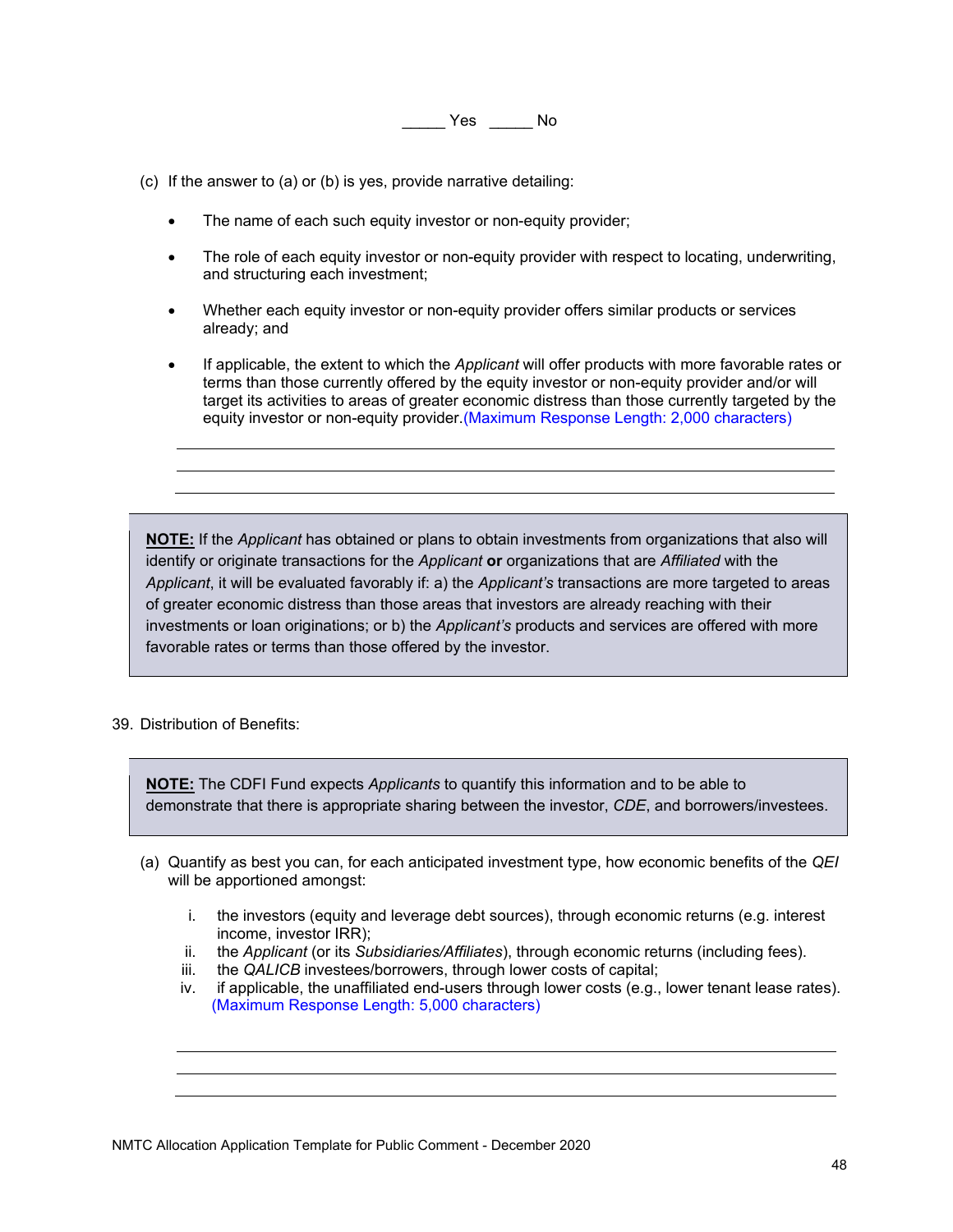(b) To the extent there may be any tax credit equity remaining at the end of the seven-year credit period, be sure to address how the residual value will be apportioned amongst investors, *QALICBs (and/or QALICB Affiliate)*, the *Applicant* and/or its *Affiliates*. Address any terms or conditions the *QALICB* must meet as a term of the distribution. (Maximum Response Length: 3,000 characters)

(c) If the *Applicant* generates a profit from its overall NMTC activities, discuss how this profit will be used (e.g., dollar amount or percentage of profit that will be distributed to investors or shareholders, support additional NMTC or non-NMTC *Low-Income Community* investments, support other activities of the *Applicant* or *Affiliates*, etc.). (Maximum Response Length: 2,000 characters)

### **B. Sources and Uses of Capital**

**NOTE:** In this sub-section, the CDFI Fund seeks to understand both how efficiently the *Applicant*  will use *QEI* proceeds and how well it is leveraging other sources of financing in conjunction with the activities undertaken with its *QEI* proceeds. An *Applicant* that intends to invest/re-invest more than 85 percent of its *QEI* proceeds in *QLICIs* will be evaluated more favorably, provided that the *Applicant* can reasonably demonstrate that it has other mechanisms in place to support its costs of operations.

40. Will more than 85 percent of the *QEI* proceeds be invested/re-invested in *QLICIs*?

Yes No If yes, what percentage: 2%.

**NOTE:** An *Applicant* that indicates in Question #41 "yes" and provides a percentage greater than 85 percent will be required to meet the percentage identified above, and such requirement will be a term of its *Allocation Agreement*.

#### 41. Minimum Request Amounts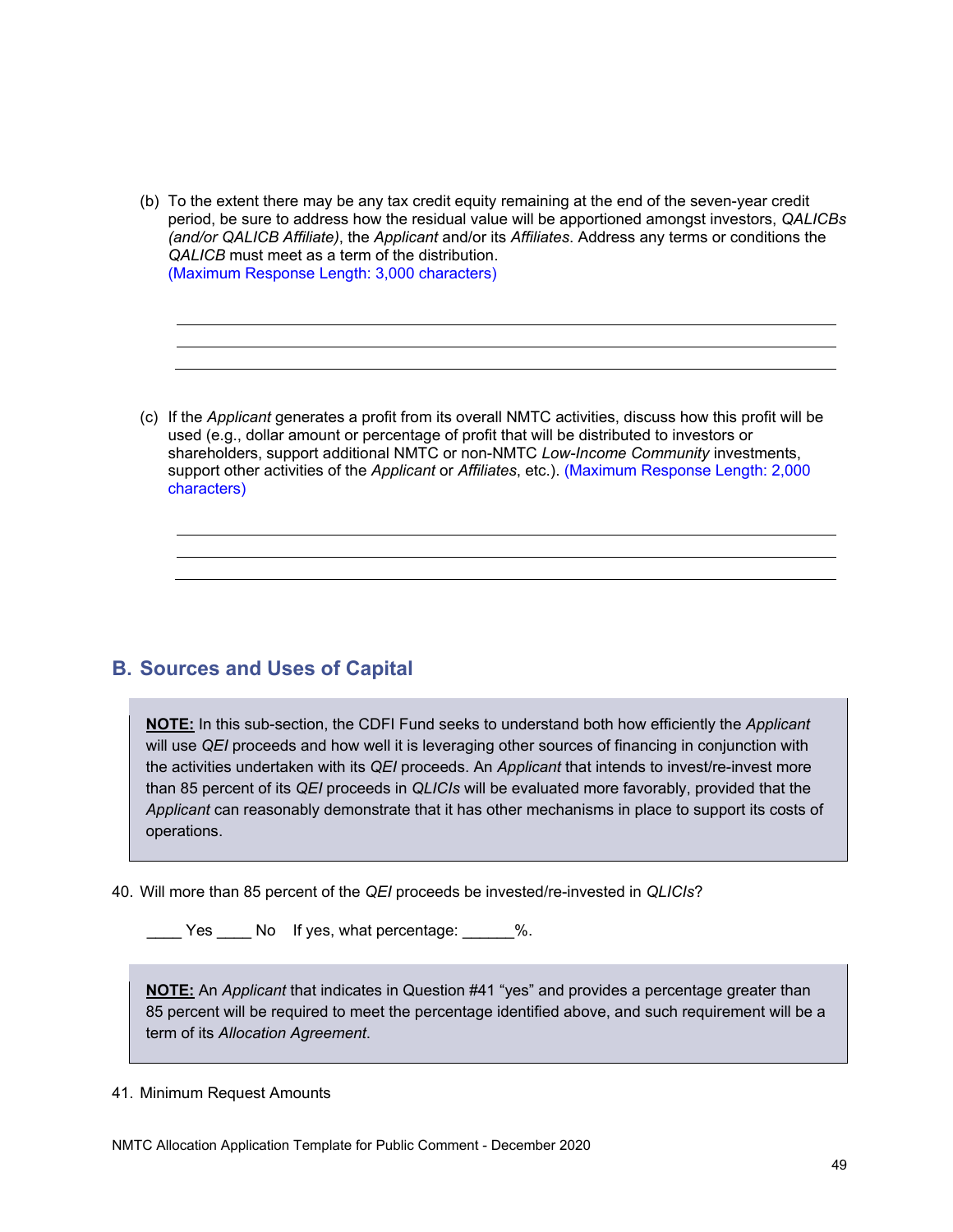Is there an absolute minimum amount below which the *Applicant* would be unwilling to accept an *NMTC Allocation*?

\_\_\_\_\_ Yes \_\_\_\_\_ No

If Yes, provide the amount \$\_\_\_\_\_\_\_. Describe how this amount was determined. Be sure to address why the *Applicant* could not administer a smaller award: (Maximum Response Length: 1,000 characters)

**NOTE:** At the conclusion of the CDFI Fund's review process, if the *Applicant* is recommended to receive less than the minimum amount of allocation authority identified in Question #41, the CDFI Fund **will not** provide an *NMTC Allocation* to the *Applicant*. An *Applicant* with a high minimum allocation request will need to demonstrate that it can raise and deploy the *NMTC Allocation*  requested in a timely manner; that it will likely achieve significant community impacts or production innovations; and that it could not successfully implement its business strategy without this minimum allocation amount.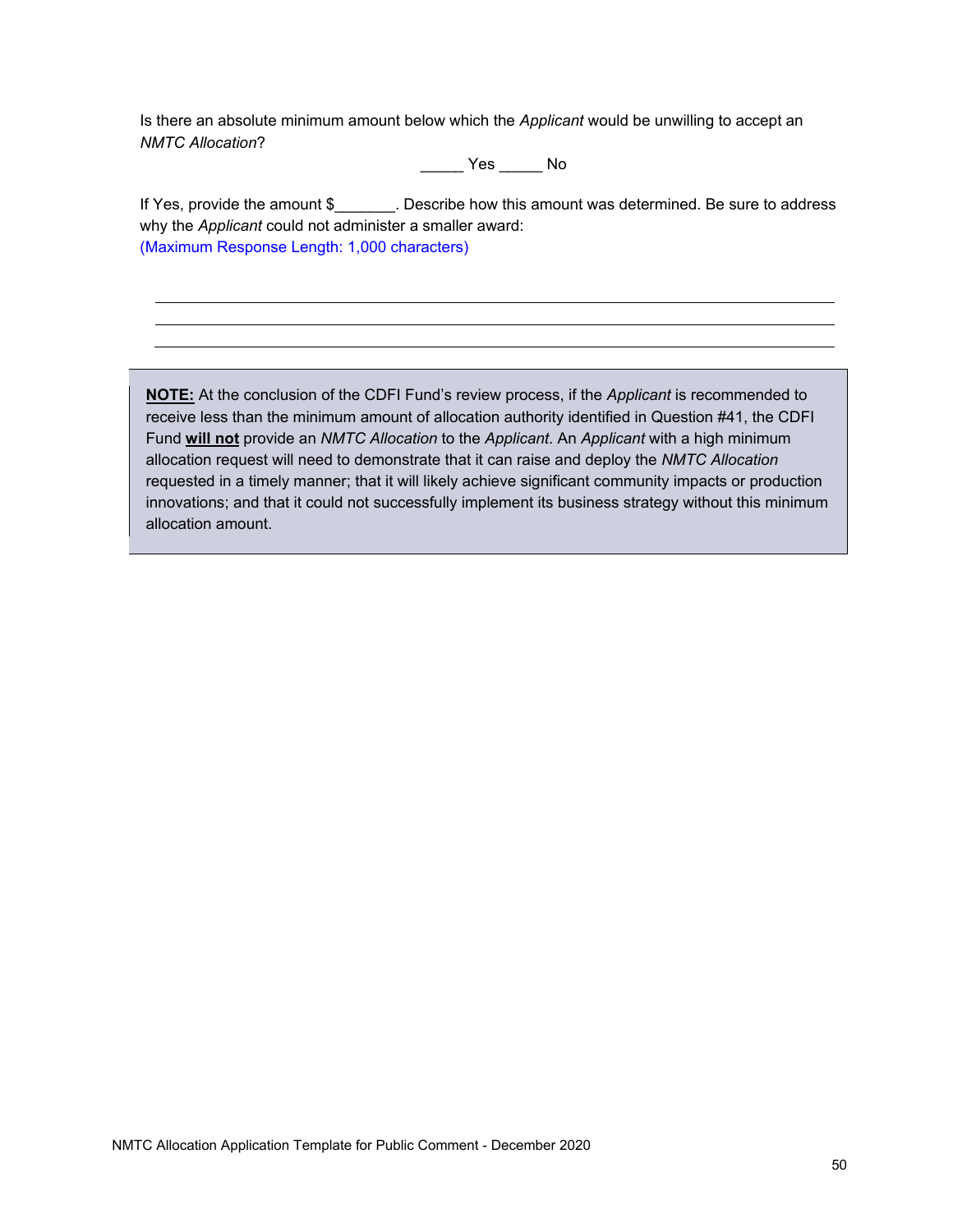# **PART V: INFORMATION REGARDING PREVIOUS AWARDS**

Information in Part V is not scored during the Phase I stage of the Application review. Information provided in this section will be evaluated during the Phase II stage of the Application review. For more information on the NMTC *Allocation Application* review process, please consult the *NOAA*.

42. CDFI Fund Award Status:

Has the *Applicant* and/or any of its *Affiliates* previously received a financial award (not including an *NMTC Allocation*) from the CDFI Fund?

If Yes, please ensure that the award(s) is listed in the table. If an *Affiliate* of the *Applicant* has received a financial award and it is not listed in the table, please return to the *Applicant*'s Organization Profile in AMIS and ensure that the *Affiliate* is listed in the *Affiliate* section. Please see the NMTC *Allocation Application -* AMIS Navigation Guide (Section 6.0) on how to associate *Affiliates* with your AMIS Organization Profile. You must select Yes to the question below for this sub-section to be marked as complete.

| Name of Award Recipient:           |           |
|------------------------------------|-----------|
| Award control number:              |           |
| Total award amount:                |           |
| Is the Award information complete? | Yes<br>Nο |

43. *NMTC Allocation* Status:

Has the *Applicant* and/or any of its *Affiliates* received an *NMTC Allocation* from the CDFI Fund in a prior allocation round?

If Yes, please ensure that the allocation(s) is listed in the table. If an *Affiliate* of the *Applicant* has received an *NMTC Allocation* and it is not listed in the table, please return to the *Applicant*'s Organization Profile in AMIS and ensure that the *Affiliate* is listed in the *Affiliate* section. Please see the NMTC *Allocation Application -* AMIS Navigation Guide (Section 6.0) on how to associate *Affiliates*  with your AMIS Organization Profile. You must select Yes to the question below for this sub-section to be marked as complete.

Is the Award information complete?

\_\_\_\_ Yes \_\_\_\_ No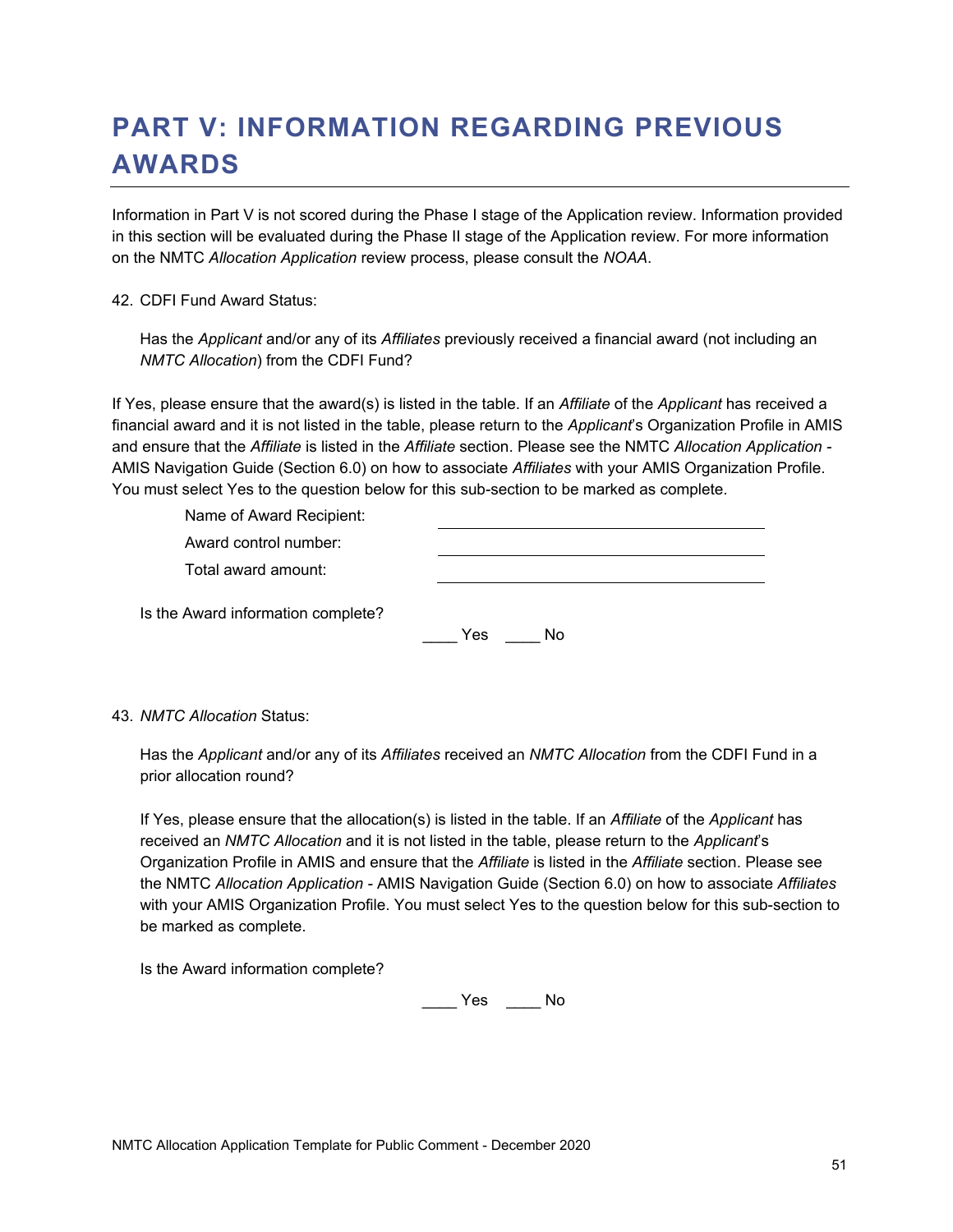**NOTE:** Receipt of a prior award or allocation through any of the CDFI Fund's programs will not affect the likelihood of an *Applicant* receiving an *NMTC Allocation* in this round. The CDFI Fund will examine the compliance status of *Applicants* (or their *Affiliates*) that have previously received CDFI Fund awards or allocations.

**NOTE:** The CDFI Fund will review transaction-level data submitted by *Applicants* that are prior year *Allocatees* through the *Community Investment Impact System (CIIS)* and may seek additional information from *Applicants* to determine whether activities and the *QLICI*s made were consistent with the transactions and activities proposed in the relevant prior-year *Allocation Application(s).* 

Name of *Allocatee*: Award control number: Total allocation amount:

- 44. If the *Applicant* answered Yes to Question #43, briefly explain the current status of its previous allocation award(s). Be sure to address:
	- (a) If the *Applicant* has made *QLICI*s, describe the types of transactions that have been financed to date. The *Applicant* must discuss the projects that received the largest *QLICI*s in each of the *Applicant*'s three most recent Allocations, as of the *Allocation Application* release date. (If a single project received the *QLICI*s from more than one of the past three awards, see the FAQ Document (Information Regarding Previous Awards Section) for more details). If the *Applicant* has received less than three Allocations, it should discuss the three projects that received the largest investments in the last five years. See Application FAQ for additional guidance.

For each project identified, describe how NMTC proceeds were used, including:

- How the *CDE* ensured that the NMTCs allocated did not exceed the amount necessary to assure project feasibility.
- Efforts to secure alternative sources of capital in the marketplace in order to complete the project.
- Any community outcomes or benefits that were generated as a result of the transaction.
- The source(s) and amount(s) of leveraged debt from all sources (including the percentage of leverage sources derived from the *QALICB*, *Affiliate*s of the *QALICB* and/or *Project Sponsor*), if any.
- Any investment-related fees and third-party expenses paid by the *QALICB* or the *QALICB'*s *Affiliate*s that were paid either to the *Applicant*, its *Affiliates, QEI* investors or directly to any other parties in connection with consideration or receipt of the *QLICI* investment(s) (e.g., *CDE*  upfront and on-going fees, fees and expenses associated with leverage debt, accounting, legal, on-going asset management, loan servicing, back-end fees, etc.). (Maximum Response Length: 10,000 characters)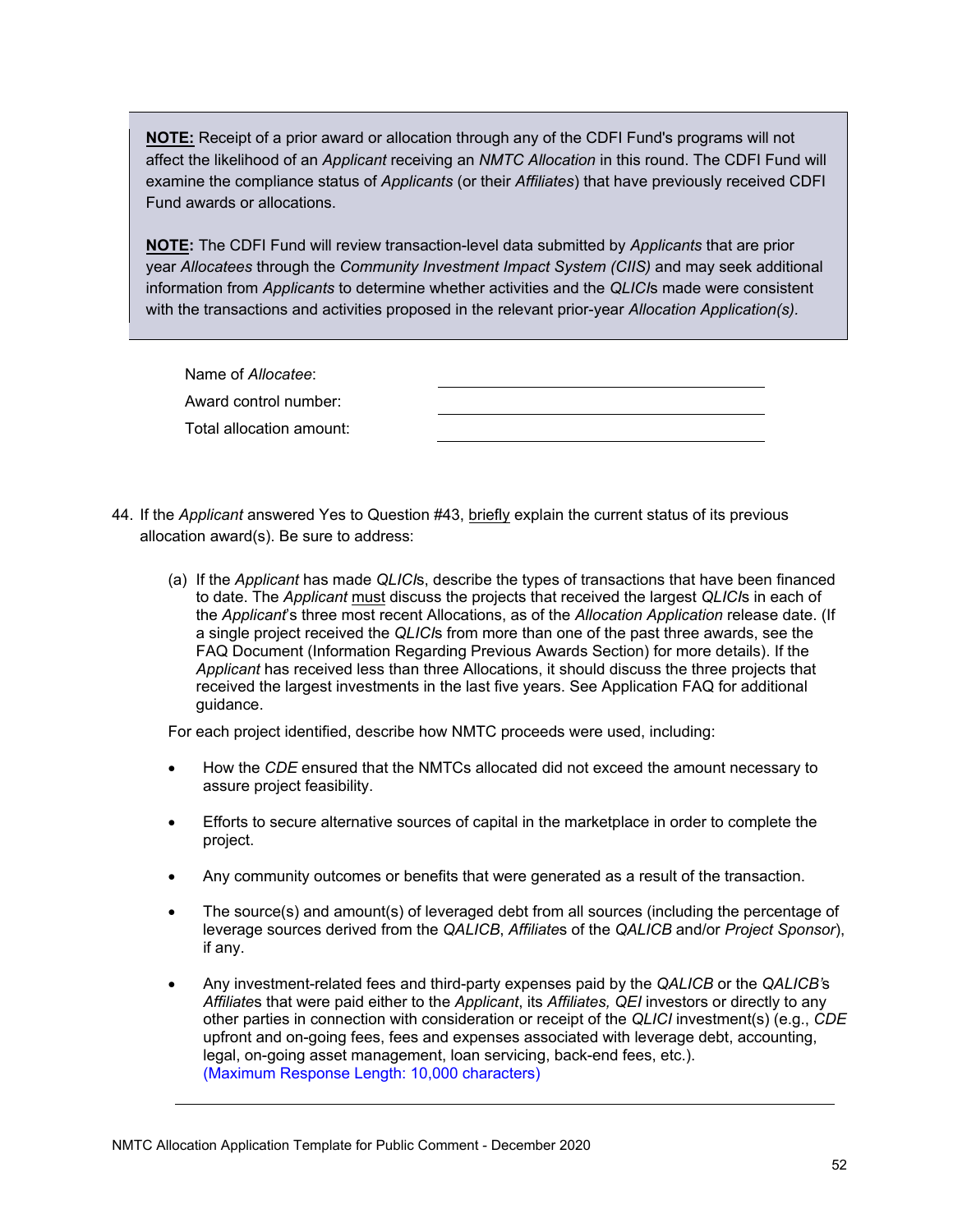- (b) If the *Applicant* co-invested in a project(s) with other *CDEs*, explain what actions the *CDE* took to control expenses paid by *QALICBs* and investors (e.g., Co-investing *CDEs* used one set of documents, shared professional expenses, etc.). (Maximum Response Length: 3,000 characters)
- (c) Discuss whether the activities undertaken with the NMTC dollars were consistent (with respect to product offerings; *QALICB* type; fees and markets served; etc.) with the business strategy presented in the relevant *Allocation Application*. If the activities were not consistent with the relevant *Allocation Application*, describe the inconsistencies. (Maximum Response Length: 3,000 characters)
- (d) To the extent the *Applicant's* past transactions have been structured to allow *QALICBs* to acquire a portion of *QLICIs* through a put/call option at the end of the seven-year credit period, please quantify the value of the investment acquired by the *QALICBs* at the end of the seven-year credit period both as a dollar amount and as a percentage of total *QLICIs*. (Maximum Response Length: 2,000 characters)
- (e) Discuss whether the activities undertaken with the NMTC dollars were consistent with the Notable Relationships presented in the relevant *Allocation Application*. If the activities were not consistent with the relevant *Allocation Application*, describe the inconsistencies. (Maximum Response Length: 3,000 characters)

 responses. **NOTE:** *Applicants* and/or any *Affiliates* that have shared *Control* of a *CDE* (or *Subsidiary* of a *CDE*) that is a prior round *Allocatee* should answer "Yes" to Question #45 and provide requested

**NOTE:** *Applicants* providing responses to Question #45 need only make one entry per *Allocatee*, per award for which the *Applicant* has provided *QEI*s regardless of the number of individual *QEI*s made to that *Allocatee* under a single award. For example, if an *Applicant* has made 10 *QEI*s in *Allocatee* X under its second round allocation, then the *Applicant* would provide the aggregate amount of those 10 *QEI*s in its response to Question #45.

45. Has the *Applicant* and/or any of its *Affiliates* assumed *Control* (not resulting from unwinding of a transaction) of one or more *CDEs* (or *Subsidiary CDEs*) that received an *NMTC Allocation* in a prior round?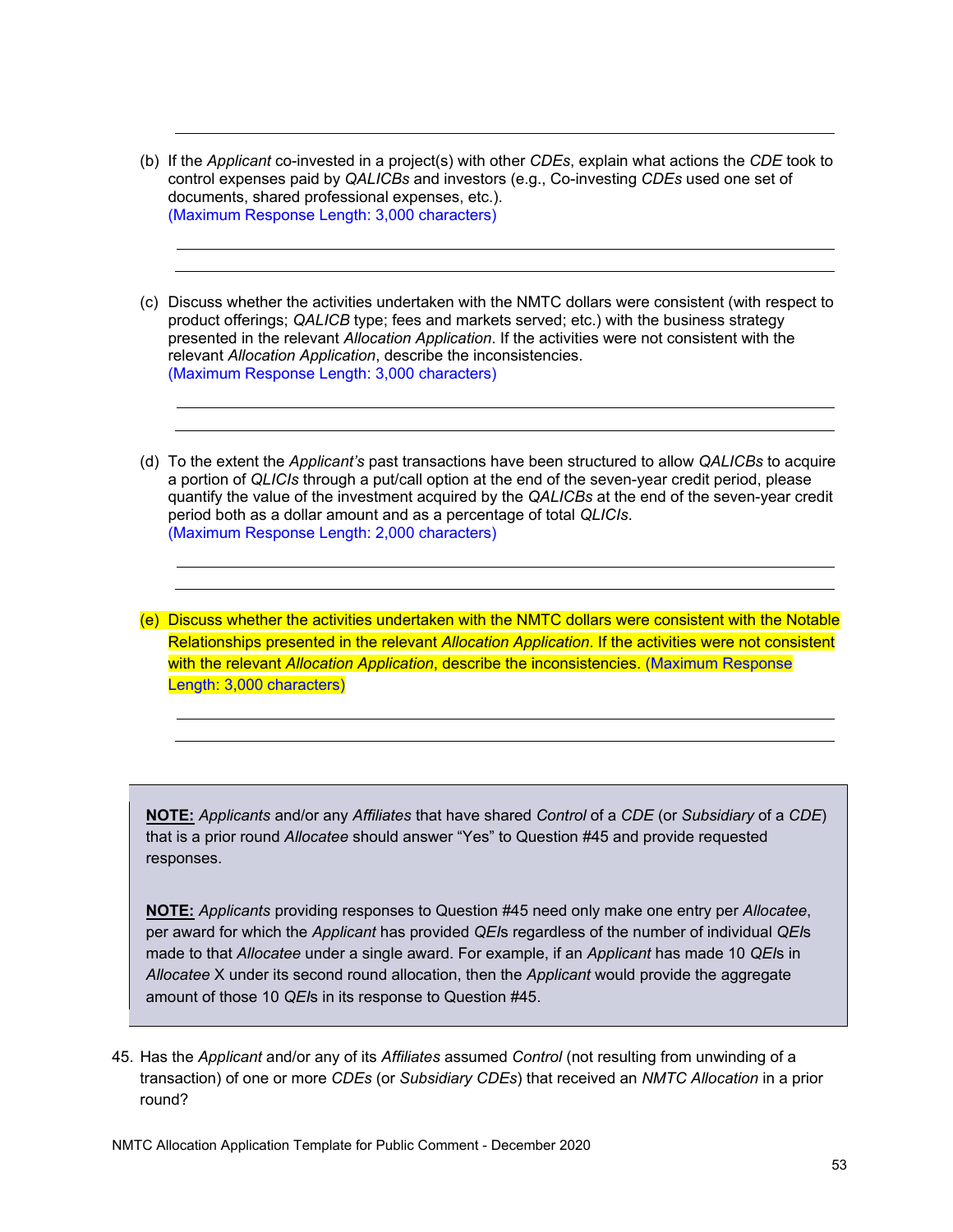\_\_\_\_ Yes \_\_\_\_ No

If yes, list the allocation(s) and total *QEIs* invested per allocation in the table. Only include those *CDEs* (or *Subsidiary CDEs*) where the *Allocatee* and/or any of its *Affiliates* assumed *Control* not resulting from the unwinding of a transaction. The *Applicant* may use additional space as necessary.

| Name of Allocatee:                                                      |  |
|-------------------------------------------------------------------------|--|
| Award control number:                                                   |  |
| Total QEI amount invested:                                              |  |
|                                                                         |  |
| Name of Allocatee:                                                      |  |
| Award control number:                                                   |  |
| Total QEI amount invested:                                              |  |
|                                                                         |  |
|                                                                         |  |
|                                                                         |  |
|                                                                         |  |
|                                                                         |  |
|                                                                         |  |
|                                                                         |  |
|                                                                         |  |
|                                                                         |  |
|                                                                         |  |
|                                                                         |  |
|                                                                         |  |
|                                                                         |  |
|                                                                         |  |
|                                                                         |  |
|                                                                         |  |
|                                                                         |  |
|                                                                         |  |
|                                                                         |  |
|                                                                         |  |
|                                                                         |  |
|                                                                         |  |
|                                                                         |  |
|                                                                         |  |
|                                                                         |  |
|                                                                         |  |
| NMTC Allocation Application Template for Public Comment - December 2020 |  |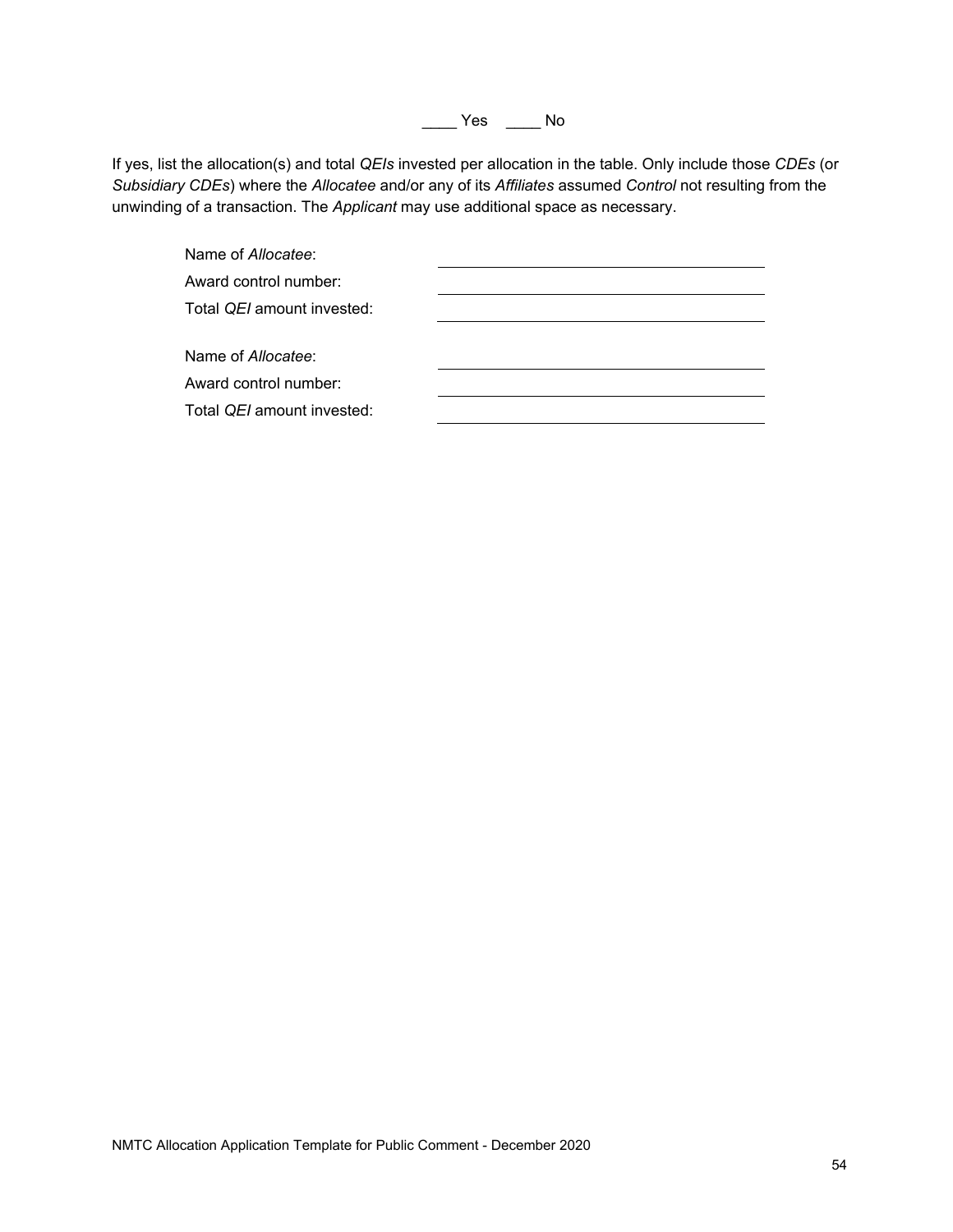### **EXHIBIT A: PROJECTED ACTIVITIES**

**Instructions for Exhibit A:** All *Applicants* must complete the tables in Exhibit A based on the *QLICI* activities checked in Question #13 (b). Tables A1-A4 should be consistent with the information provided in Question #13(b). All *Applicant* entries into Table A5 must align with selections made in Question #13 (b) and the narrative provided in Question #17.

#### **NOTE for Exhibit A:**

- 1) If the *Applicant* intends to transfer all or part of its *NMTC Allocation* to its *Subsidiaries*, combine the activities of the *Applicant* and its *Subsidiaries*. Only include those activities to be carried out by the *Applicant* and its *Subsidiaries* relating to equity raised with NMTCs.
- 2) Only include amounts the *Applicant* (or its *Subsidiaries*) will itself originate (e.g., do not include participation amounts that will be originated by third-parties). The *Applicant* may separately discuss amounts it will leverage or facilitate in the narrative to Question #17, but should clearly distinguish these amounts. The *Applicant* can enter the amount of non-NMTC financing included in the total project cost in row h of Table A5.
- 3) The data included in the Tables A1 A4, in the aggregate, should not exceed the *Applicant's* total allocation request unless the *Applicant*  intends to invest interest, dividends, or other profits received from *QEI* proceeds into additional *QLICIs*. If the *Applicant* is pursuing such a strategy of reinvestment, it should be further described in the narrative to Question #17, and listed separately in lines 5-8 of Tables A1 and A2; lines 5-6 of Table A3; and line 4 of Table A4. **Do not consolidate reinvestment data into lines 1-4 in A1-A3 and lines 1-3 in A4, where the** *Applicant* **should only discuss original** *QLICIs***.**
- 4) Only include investment activities explained in Question #17 in Table A5. *Applicants* must enter zero or greater for rows (f), (g), (h), and (i). *Applicants* should check the options that most closely align with the intended financing for rows (n), (o) and (p). The CDFI Fund does not have a preference for one selection over another selection.
- 5) *Applicants* intending to use their *NMTC Allocation* for a Small Dollar and/or Revolving Loan/Equity fund (row m) are required to report the transactions in one aggregate entry in Table A5.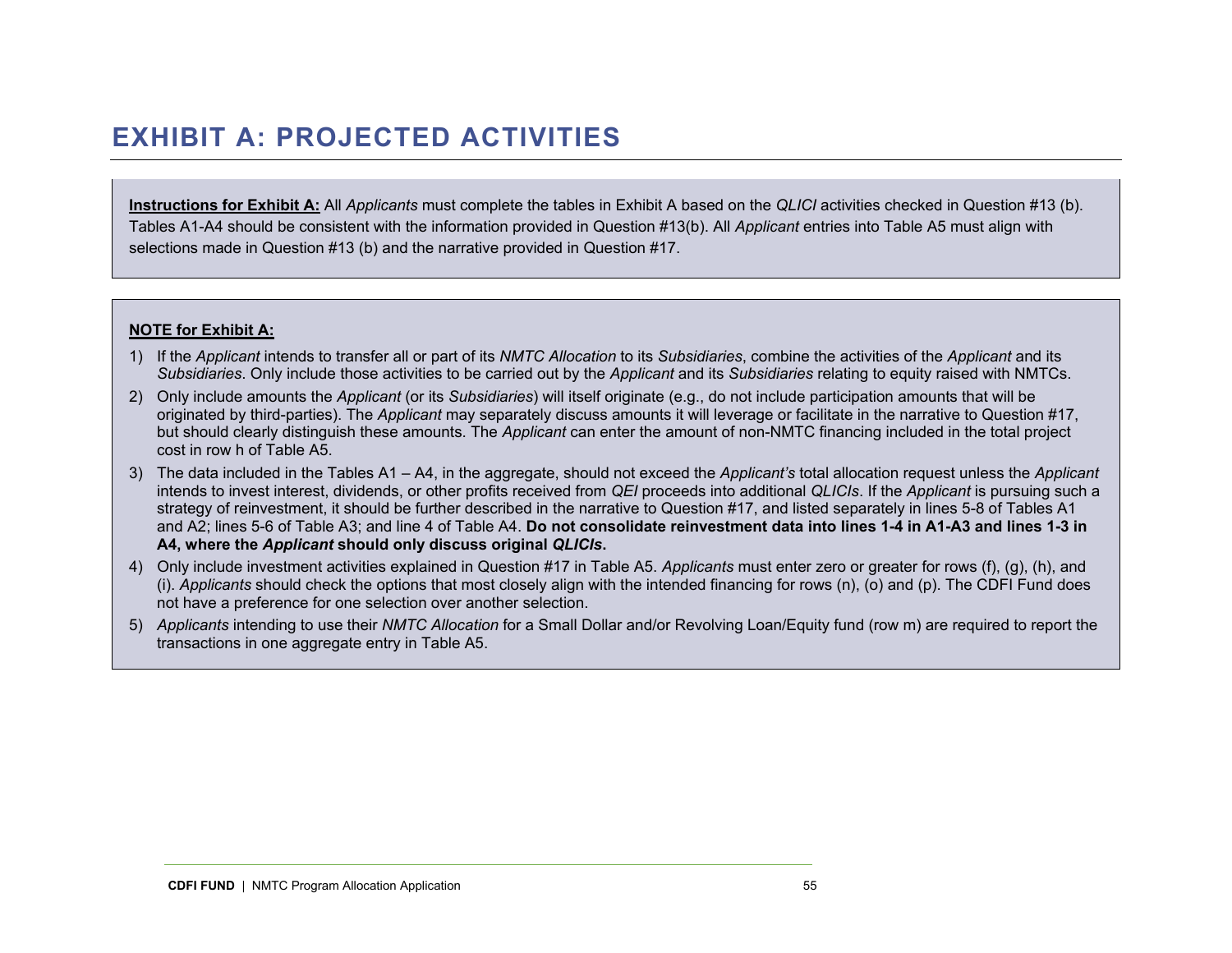| <b>TABLE A1: PROJECTED QLICI LOANS/INVESTMENTS TO QALICBS (ESTIMATED)</b> |      |      |      |      |      |              |  |  |  |  |
|---------------------------------------------------------------------------|------|------|------|------|------|--------------|--|--|--|--|
| <b>Calendar Year(s)</b>                                                   | 2022 | 2023 | 2024 | 2025 | 2026 | <b>Total</b> |  |  |  |  |
| Total # transactions to be financed                                       |      |      |      |      |      |              |  |  |  |  |
| Total \$ amount of financing                                              | \$   | S    | S    | S    | S    | \$           |  |  |  |  |
| \$ Amount of financing (debt)                                             | \$   | \$   | \$   | \$   | \$   | \$           |  |  |  |  |
| \$ Amount of financing (equity)                                           | \$   | \$   | \$   | \$   | \$   | \$           |  |  |  |  |
| Total # of reinvestment transactions                                      |      |      |      |      |      |              |  |  |  |  |
| Total \$ amount of reinvested financing                                   | \$   | \$   | \$   | \$   | \$   | \$           |  |  |  |  |
| \$ Amount of reinvested financing (debt)                                  | \$   | \$   | \$   | \$   | \$   | \$           |  |  |  |  |
| \$ Amount of reinvested financing (equity)                                | \$   | \$   | \$   | \$   | \$   | \$           |  |  |  |  |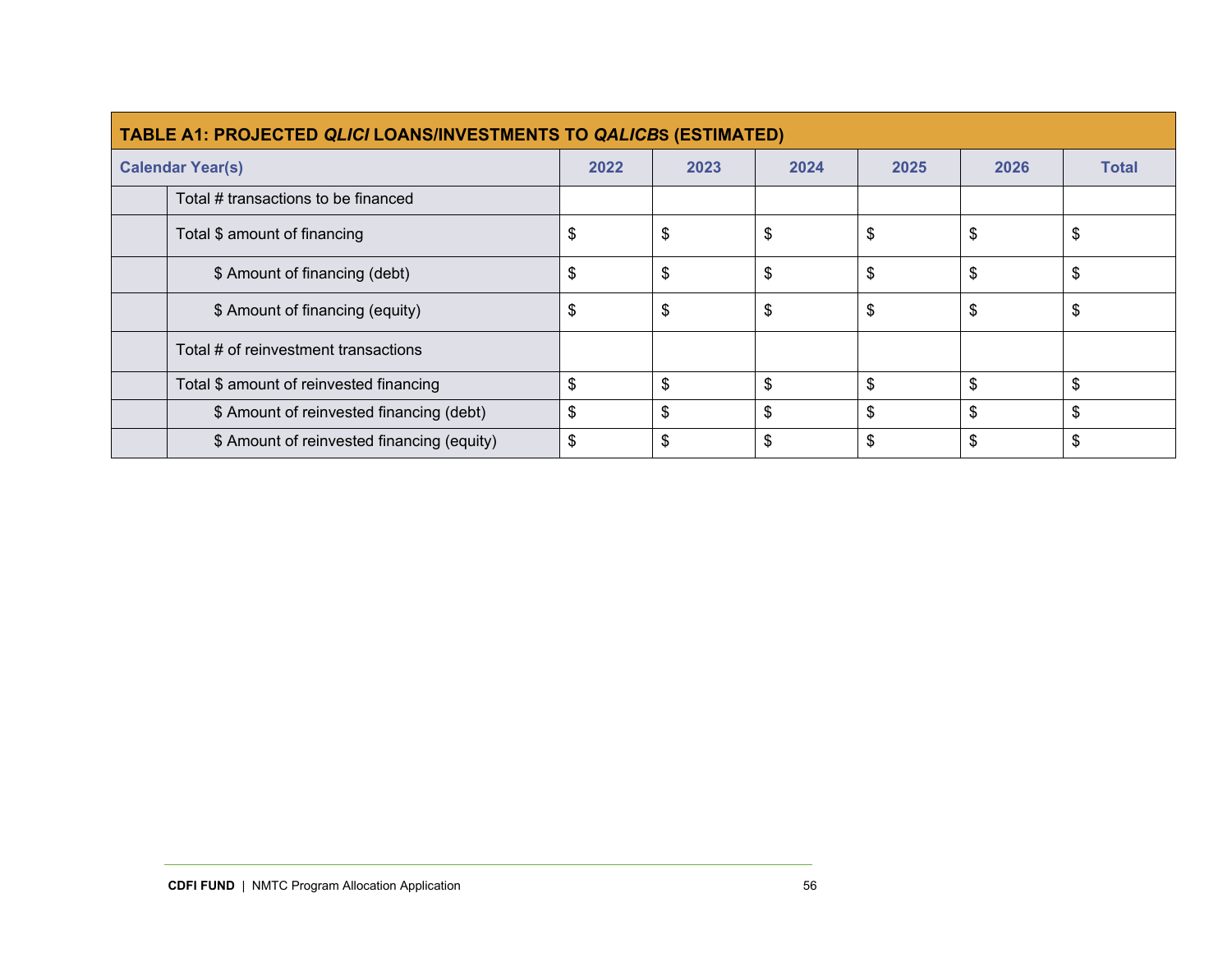|                | TABLE A2: PROJECTED QLICI LOANS/INVESTMENTS IN OTHER CDES (ESTIMATED) |                      |      |      |      |      |              |  |  |  |  |
|----------------|-----------------------------------------------------------------------|----------------------|------|------|------|------|--------------|--|--|--|--|
|                | <b>Calendar Year(s)</b>                                               | 2022                 | 2023 | 2024 | 2025 | 2026 | <b>Total</b> |  |  |  |  |
| $\mathbf{1}$   | Total # transactions to be financed                                   |                      |      |      |      |      |              |  |  |  |  |
| $\overline{2}$ | Total \$ amount of financing                                          | \$                   | \$   | \$   | \$   | \$   | \$           |  |  |  |  |
| 3              | \$ Amount of financing (debt)                                         | \$                   | \$   | \$   | \$   | \$   | \$           |  |  |  |  |
| 4              | \$ Amount of financing (equity)                                       | \$                   | \$   | \$   | \$   | \$   | \$           |  |  |  |  |
| 5              | Total # of reinvestment transactions                                  |                      |      |      |      |      |              |  |  |  |  |
| 6              | Total \$ amount of reinvested financing                               | \$<br>\$<br>\$<br>\$ |      |      |      |      | \$           |  |  |  |  |
| $\overline{7}$ | \$ Amount of reinvested financing (debt)                              | \$                   | \$   | \$   | \$   | \$   | \$           |  |  |  |  |
| 8              | \$ Amount of reinvested financing (equity)                            | \$                   | \$   | \$   | \$   | \$   | \$           |  |  |  |  |
|                | TABLE A3: PROJECTED QLICI LOAN PURCHASES FROM OTHER CDES (ESTIMATED)  |                      |      |      |      |      |              |  |  |  |  |
|                | <b>Calendar Year(s)</b>                                               | 2022                 | 2023 | 2024 | 2025 | 2026 | <b>Total</b> |  |  |  |  |
| $\mathbf{1}$   | Total # selling CDEs                                                  |                      |      |      |      |      |              |  |  |  |  |
| $\overline{2}$ | Total # of loan portfolios purchased                                  |                      |      |      |      |      |              |  |  |  |  |
| 3              | Total # of loans purchased                                            |                      |      |      |      |      |              |  |  |  |  |
| 4              | Total \$ amount of loan purchases                                     | \$                   | \$   | \$   | \$   | \$   | \$           |  |  |  |  |
| 5              | Total # of loans purchased via reinvested financing                   |                      |      |      |      |      |              |  |  |  |  |
| 6              | Total \$ amount of loans purchased via reinvested<br>financing        | \$                   | \$   | \$   | \$   | \$   | \$           |  |  |  |  |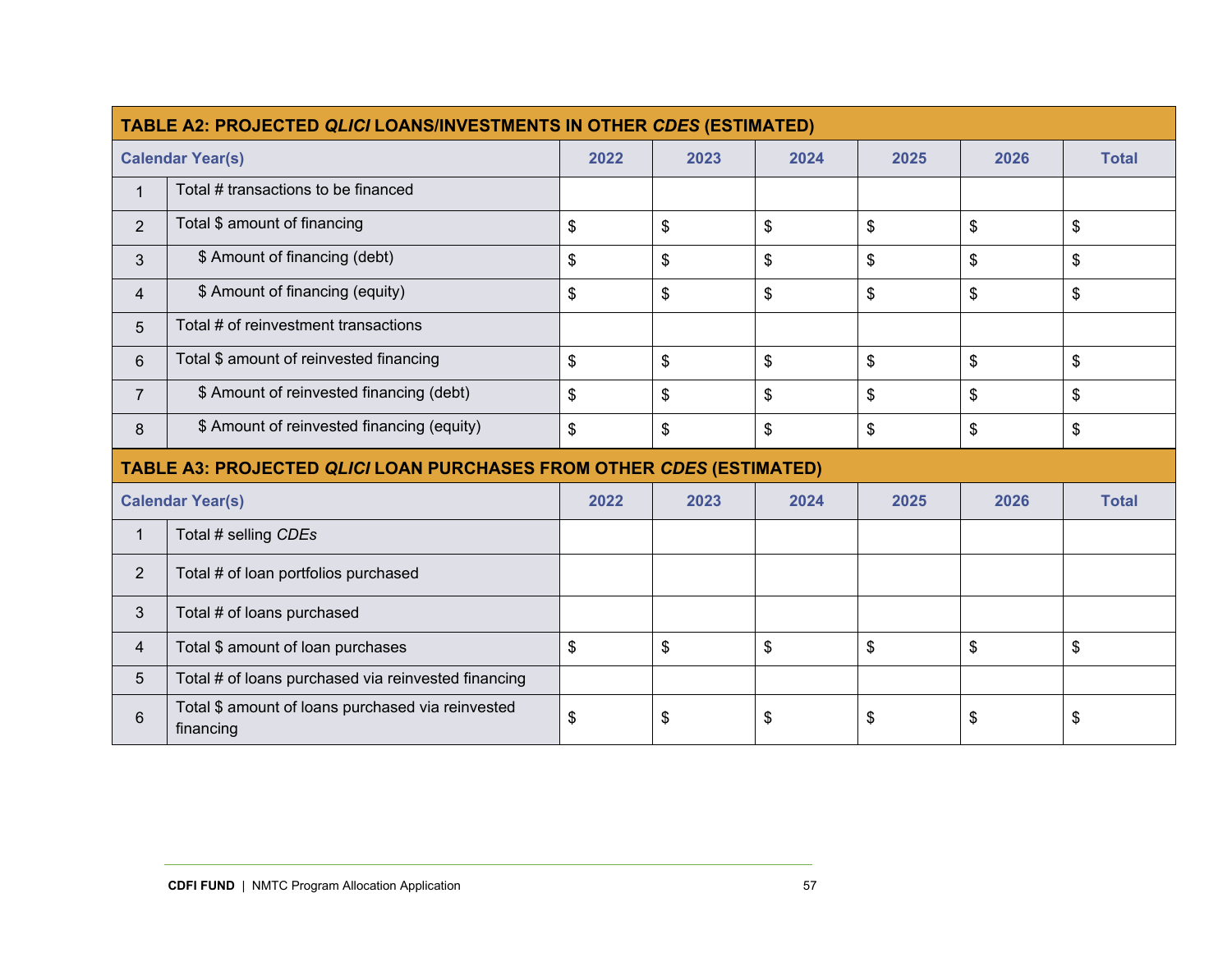|   | <b>TABLE A4: PROJECTED FINANCIAL COUNCILING AND OTHER SERVICES TO BUSINESSES AND ENTREPRENEURS IN LOW-</b><br><b>INCOME COMMUNITIES (ESTIMATED)</b> |      |      |      |      |      |              |  |  |  |
|---|-----------------------------------------------------------------------------------------------------------------------------------------------------|------|------|------|------|------|--------------|--|--|--|
|   | <b>Calendar Year(s)</b>                                                                                                                             | 2022 | 2023 | 2024 | 2025 | 2026 | <b>Total</b> |  |  |  |
|   | Total # of businesses/entrepreneurs served through<br>counseling or other services                                                                  |      |      |      |      |      |              |  |  |  |
| 2 | Total estimated hours spent counseling or providing<br>other services per year                                                                      |      |      |      |      |      |              |  |  |  |
|   | Total \$ amount to be spent on counseling or providing<br>other services                                                                            | \$   | \$   |      |      | \$   | \$           |  |  |  |
| 4 | Total \$ amount of reinvestment to be spent on<br>counseling or providing other services                                                            | \$   | \$   |      | \$   | \$   | \$           |  |  |  |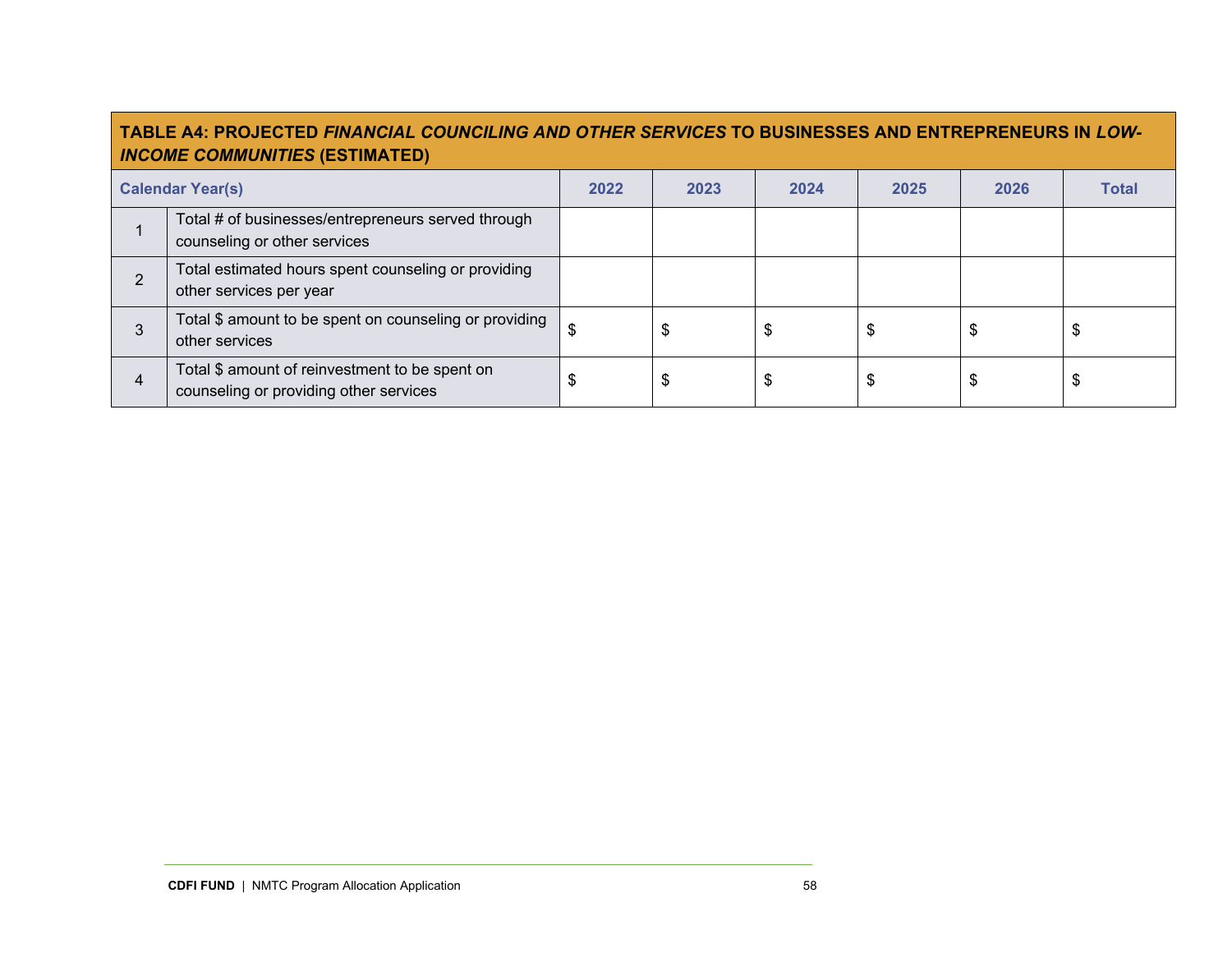**Instructions for Table A5:** *Applicants* must complete Table A5 in its entirety for each sample transaction it plans to where it intends to make investments in, or loans to, *QALICBs* with its requested *NMTC Allocation*. The sum of the Total *Applicant QEIs* (row g) for all transactions listed in Table A5 must correspond to the total amount of *NMTC Allocation* requested in Question #1 (Except if, Investments in, or loans to, other *CDEs*, Purchases of loans from other *CDEs*, and *FCOS* is selected in Question #13). When completing Table A5:

- a) *Applicants* should provide a description of the transaction which links to the narrative transaction description in Question #17.
- b) *Applicants* should provide the city and state where the *QALICB* will be located.
- c) Provide the census tract if the exact location of the *QALICB* has been determined.
- d) *Applicants* should identify if the transaction is located in a *Non-Metropolitan County* census tract.
- e) *Applicants* must select the timeframe which the *QLICI* is expected to close.
- f) *Applicants* must enter the Total Projects Costs, which include NMTC and non-NMTC related financing.
- g) *Applicants* must enter the amount of *QEI* it intends to invest into the *QALICB* with its requested allocation.
- h) *Applicants* must enter the amount of *QLICIs* it intends to invest into the *QALICB* with its requested allocation
- i) *Applicants* must enter the total amount of non-NMTC financing needed to support the *QALICB*.
- j) *Applicants* must enter the total amount of investments it expects *CDEs Unrelated* to the *Applicant* to provide.
- k) *Applicant* should provide the total number of *CDE(s) Unrelated* to the *Applicant* expected to co-invest with.
- l) The transaction is an Investment in, or loan to, *QALICB.*
- m) *Applicants* must identify if the transaction will be used for Small Dollar and/or Revolving Loan Fund.
- n) *Applicants* must select all business types that apply. *If "other" is selected, please provide brief explanation in (a).*
- o) *Applicants* must select all planned uses of financing by the *QALICB* or *CDE*. *If "other" is selected, please provide brief explanation in (a).*
- p) *Applicants* must select all target community outcomes that apply.

Rows n through p, *Applicants* must select each option that applies to the transaction*.* 

| <b>TABLE A5: PROPOSED TRANSACTIONS</b> |                                                                                                                 |  |  |  |  |  |  |  |
|----------------------------------------|-----------------------------------------------------------------------------------------------------------------|--|--|--|--|--|--|--|
| <b>Transaction #1</b>                  |                                                                                                                 |  |  |  |  |  |  |  |
| (a) Business Name and Description      | (500 characters) Note: For guidance on completing this narrative, please see the NMTC Application FAQ Document. |  |  |  |  |  |  |  |
| (b) Address                            | City [Text]                                                                                                     |  |  |  |  |  |  |  |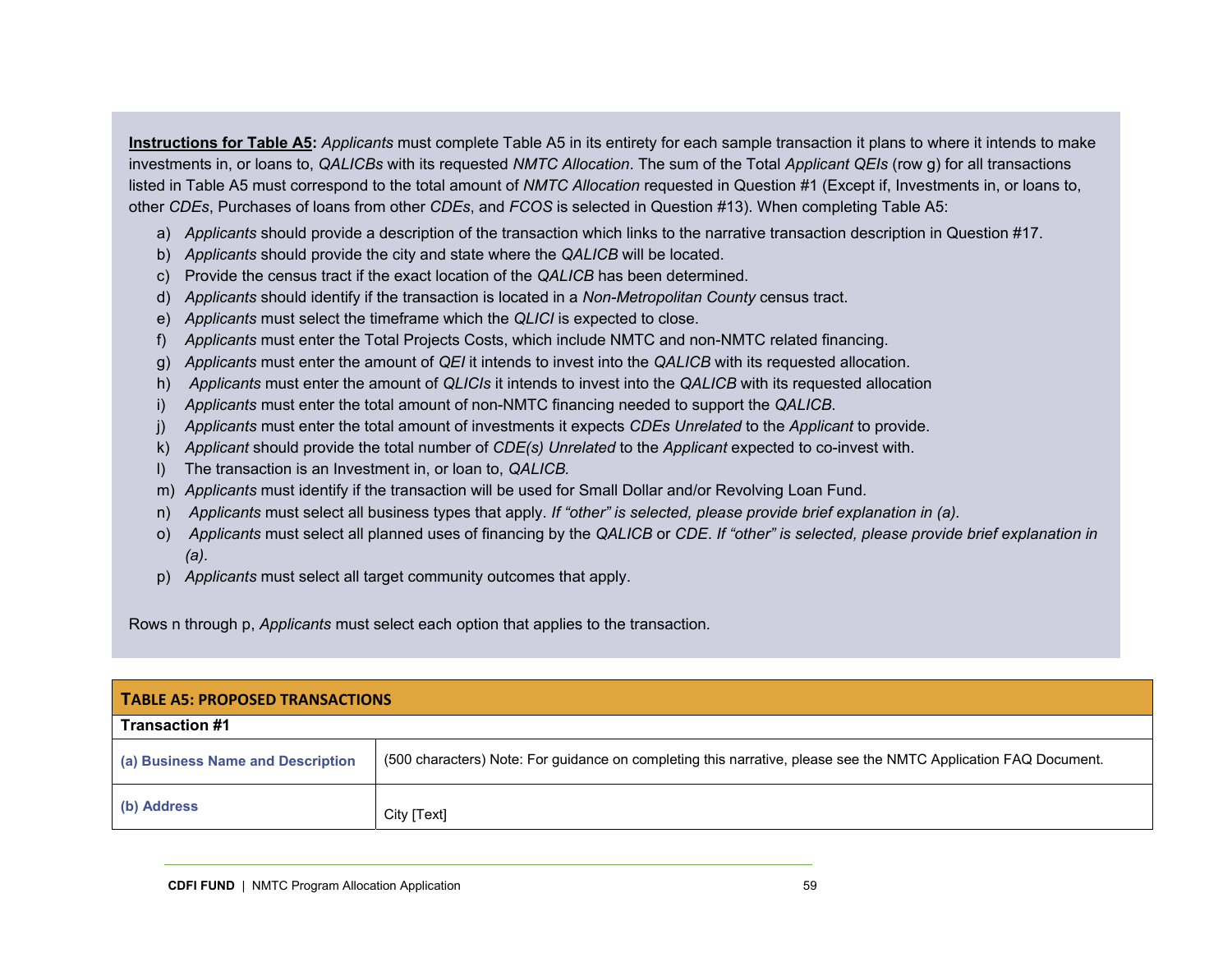| <b>TABLE A5: PROPOSED TRANSACTIONS</b>                                                                                                               |                                                    |  |  |  |  |  |  |  |
|------------------------------------------------------------------------------------------------------------------------------------------------------|----------------------------------------------------|--|--|--|--|--|--|--|
|                                                                                                                                                      | State [Picklist]                                   |  |  |  |  |  |  |  |
| (c) Census Tract (required only if<br>discrete project pipeline is selected;<br><b>Census Tract number not required</b><br>for Multi-tract projects) | (11 digit number)<br>(Single-Tract or Multi-Tract) |  |  |  |  |  |  |  |
| (d) Located in a Non-Metropolitan<br><b>County?</b>                                                                                                  | [Yes/No]                                           |  |  |  |  |  |  |  |
| (e) Projected Close Date                                                                                                                             | [Drop Down: 2022, 2023, 2024, 2025, 2026, 2027]    |  |  |  |  |  |  |  |
| (f) Total Project Costs                                                                                                                              | \$                                                 |  |  |  |  |  |  |  |
| (g) Total Applicant QEI                                                                                                                              | \$                                                 |  |  |  |  |  |  |  |
| (h) Total Applicant QLICIs                                                                                                                           | \$                                                 |  |  |  |  |  |  |  |
| (i) Total Non-QLICI Sources                                                                                                                          | \$                                                 |  |  |  |  |  |  |  |
| (j) Total QLICIs from unaffiliated<br><b>CDEs</b>                                                                                                    | \$                                                 |  |  |  |  |  |  |  |
| (k) Total number of unaffiliated<br><b>CDE(s)</b> anticipated                                                                                        |                                                    |  |  |  |  |  |  |  |
| (I) Activity Type                                                                                                                                    | -Investment in, or loan to, QALICB                 |  |  |  |  |  |  |  |
| (m) Small Dollar and/or Revolving<br><b>Loan Fund</b>                                                                                                | [Yes/No]                                           |  |  |  |  |  |  |  |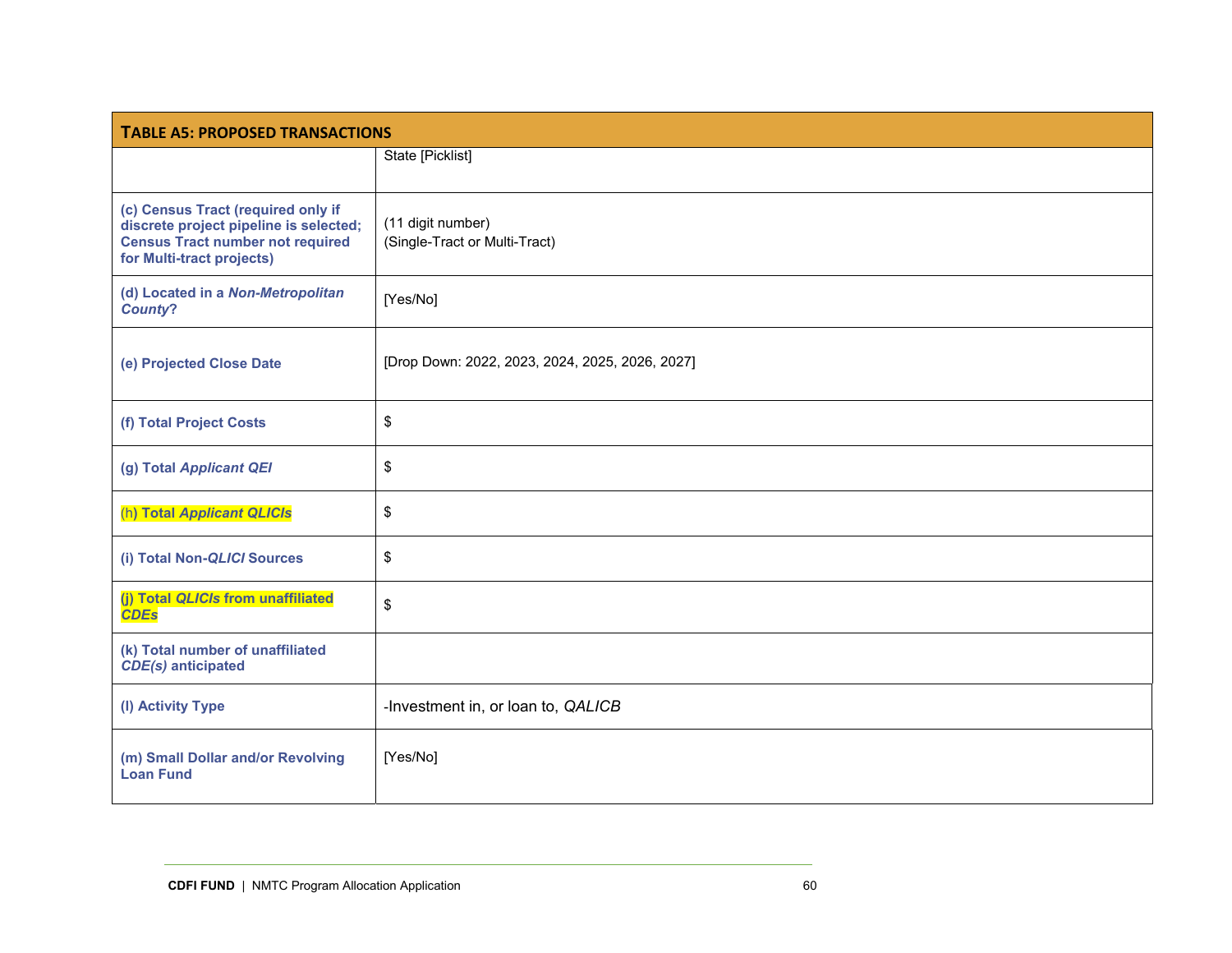| <b>TABLE A5: PROPOSED TRANSACTIONS</b>                              |                                                                                                                                |                                                                                                                                                             |  |  |  |  |  |  |  |  |
|---------------------------------------------------------------------|--------------------------------------------------------------------------------------------------------------------------------|-------------------------------------------------------------------------------------------------------------------------------------------------------------|--|--|--|--|--|--|--|--|
| (n) Business Type                                                   | [Check all that apply]<br>-Cultural<br>-Education<br>-Healthcare<br>-Multi-Service Community Organization<br>-For-sale Housing | -Hospitality/Tourism<br>-Manufacturing/Industrial<br>-Mixed-use real estate<br>-Office space<br>-Retail -Utilities/Infrastructure<br>-Other $\qquad \qquad$ |  |  |  |  |  |  |  |  |
| (o) What are the planned uses of<br>financing by the QALICB or CDE? | [Check all that apply]<br>-Acquisition<br>-Construction<br>-Rehabilitation<br>-Working Capital                                 | -Leasehold Improvements/Buildouts<br>-Equipment Purchase and Installation<br>-Inventory Purchase<br>-Other                                                  |  |  |  |  |  |  |  |  |
| (p) Targeted Community Outcomes                                     | [Check all the apply]<br>-Job Related<br>-Commercial Goods or Services to Low-Income<br>Communities                            | -Community Goods or Services to Low-Income Communities<br>-Financing Minority Businesses<br>- Financing Native Businesses<br>- Housing Units                |  |  |  |  |  |  |  |  |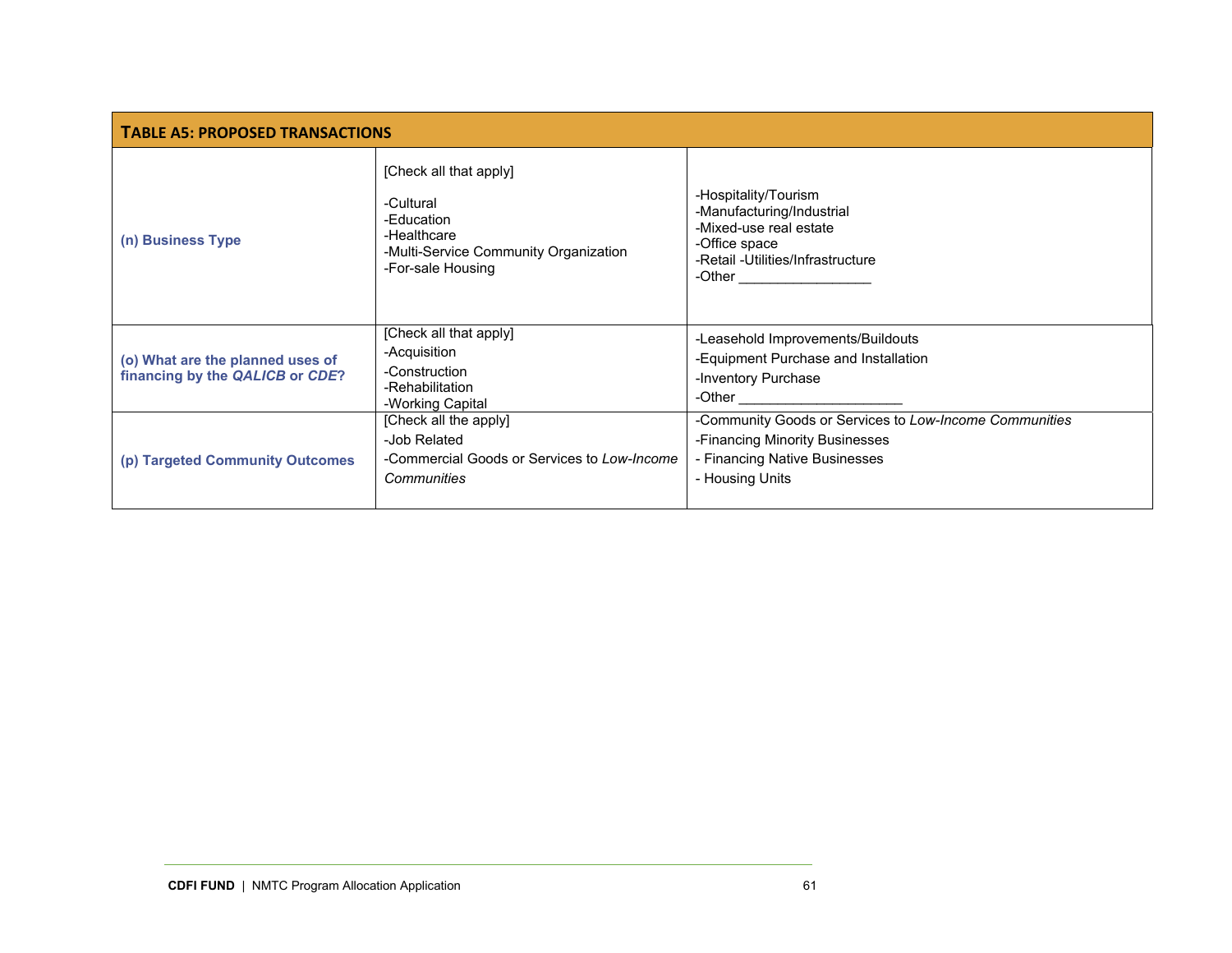## **EXHIBIT B: TRACK RECORD OF ACTIVITIES**

**Instructions for Exhibit B:** *Applicants* must complete the Tables B1-B3 in Exhibit B for the *Applicant*'s (or *Controlling Entity's*) track record of loans and/or equity investments to Real Estate and *Operating Businesses* (excluding *Restricted NMTC Business Activities*), loans or *Equity*  investments to *CDEs*, or purchasing loans from *CDEs*. *Applicants* must complete Table B4 for any loans/investments that do not directly correspond to the activities in Question #13 (e.g. *Restricted NMTC Business Activities*, loans and/or investments in NMTC investment funds or non-*CDE* financial institutions, personal or consumer loans, and residential mortgages). If the *Applicant's* or the *Controlling Entity's* track record includes the provision of grants to entities, including real estate, *Operating Businesses,* and/or *CDEs*, do not include these activities in Tables B1-B4 or discuss in the narratives for Questions #19 or #20.

An *Applicant* must provide information for the past five years or for as many years as the *Applicant* (or *Controlling Entity*) has been in operation, if it has been in operation for fewer than five years. An *Applicant,* at its discretion*,* may choose to rely upon the track record of its *Controlling Entity*. **In order to list the track record of the** *Controlling Entity* **in Exhibit B, the** *Applicant* **must designate a** *Controlling Entity* **in Question #3. If the** *Applicant* **chooses to complete the tables in Exhibit B with information from the** *Controlling Entity***, it must also use the** *Controlling Entity* **for populating Table D1 and Table E1.**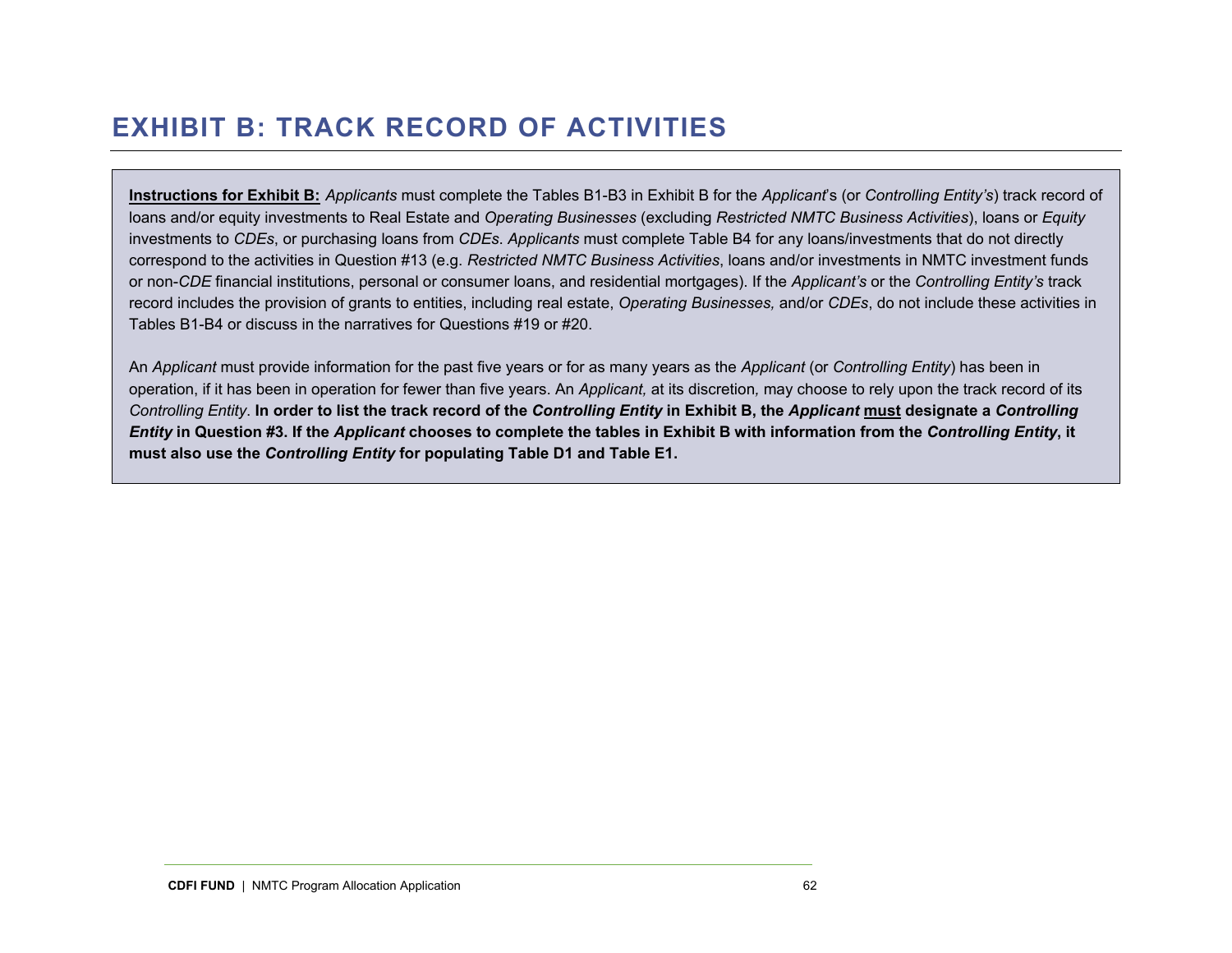#### **NOTE for Exhibit B, Tables 1-4:**

- 1) Where indicated in Table B1, enter the dollar amount of debt financing provided by the *Applicant* (or *Controlling Entity)* in row 2a*.* In row 2b, enter the dollar amount of equity financing provided by the *Applicant* (or *Controlling Entity*). Enter all financing from other sources (excluding grant dollars) in row 3. Row 2 will automatically calculate based on your entries in rows 2a and 2b. The *Applicant* may discuss in Question #19 any role the *Applicant* (or *Controlling Entity*) played in leveraging or facilitating financing for which it did not provide direct financing.
- 2) Grants provided by the *Applicant* (or *Controlling Entity*) must be excluded from Tables B1 B4. *Equity investment*s into non-profit organizations are considered grants (per the definition of *Equity Investment* in the application glossary).
- 3) Do not include tax credit equity raised as *QEI*s from investors in Table B1 or Table B2. Row 2(b) in Table B1 should only include equity financing provided to Real Estate and *Operating Businesses* (excluding *NMTC Restricted Business Activities*). Row 4 in Table B2 should only include equity financing provided to other *CDEs*.
- 4) For the purpose of completing Tables B1-B4, the *Applicant* must choose to either use its own track record or that of its *Controlling Entity*. If the *Applicant* chooses to use its own track record it must include, in the aggregate, the financing track record of all *Subsidiaries* of the *Applicant* and may not include any of the *Controlling Entity's* activities. However, if the information in Tables B1-B4 reflects the activities of the *Controlling Entity*, the information must include, in the aggregate, the financing track record of *all Subsidiaries* of the *Controlling Entity*, including the *Applicant* if the *Applicant* is a *Subsidiary* of the *Controlling Entity*. The *Applicant* must discuss track records of both the *Applicant* and *Controlling Entity* in the narrative to Questions #19 or #20 (as applicable). The narrative should clearly distinguish between the track records of each entity.
- 5) The *Applicant* must distinguish between direct financing provided by the *Applicant* or its *Controlling Entity*, as entered in Table B1, row 2 and Table B4, row 1 and indirect financing (financing provided by third-party sources), entered in Table B1, row 3 and Table B4, row 2. *Applicants* should not enter the same data in more than one row.
- 6) Tables B1-B4 should be mutually exclusive. *Applicants* should not enter the same data in more than one Table in Exhibit B.
- 7) In the Column titled "2021 Year to Date (YTD)," the *Applicant* can only enter information on activities closed by the *Applicant* or *Controlling Entity* on or before the release date of the *Allocation Application* (specified in the NMTC FAQ Document)*.* The *Applicant* **may not** enter information on activities planned or projected to close after the *Allocation Application* release date, including issued *QEI*s that have not resulted in *QLICI*s closed by the release date of the *Allocation Application*. For additional details on completing Exhibit B, please refer to the NMTC Application FAQ document.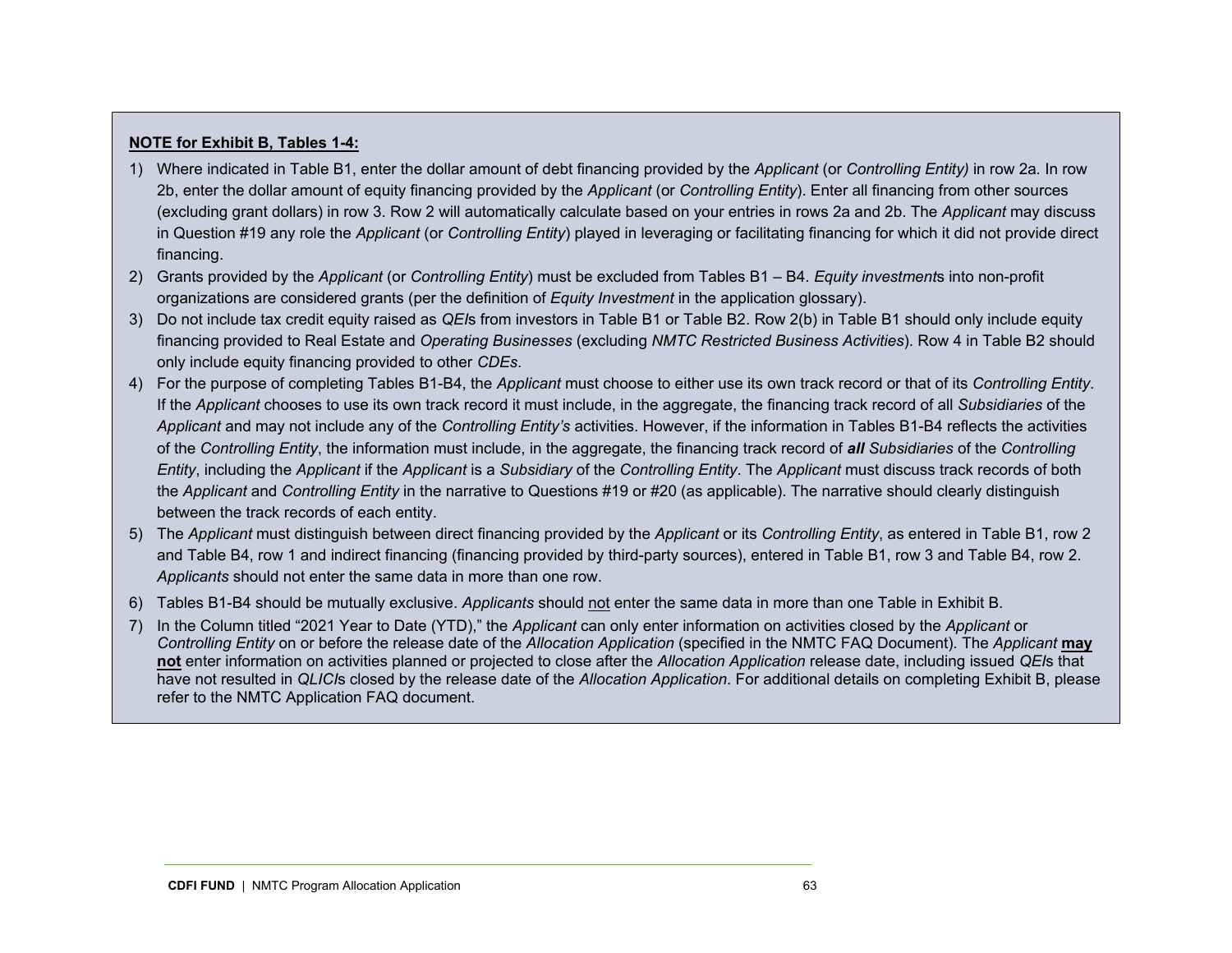**The Tables in Exhibit B reflect the activities of (check one): \_\_\_\_***Applicant* **\_\_\_\_\_***Controlling Entity* 

|                | <b>TABLE B1: TRACK RECORD OF LOANS/EQUITY INVESTMENTS TO REAL ESTATE AND OPERATING BUSINESSES</b><br>(EXCLUDING RESTRICTED NMTC BUSINESS ACTIVITIES)             |      |      |      |      |      |                    |                                     |                                                       |                                                                                     |  |  |
|----------------|------------------------------------------------------------------------------------------------------------------------------------------------------------------|------|------|------|------|------|--------------------|-------------------------------------|-------------------------------------------------------|-------------------------------------------------------------------------------------|--|--|
|                | <b>Calendar Year(s)</b>                                                                                                                                          | 2016 | 2017 | 2018 | 2019 | 2020 | 2021<br><b>YTD</b> | <b>Totals</b><br>$(2016 -$<br>2021) | <b>Totals to</b><br>DBCs <sup>2</sup> (2016-<br>2021) | <b>Totals to</b><br><b>Non-Metro</b><br>Counties <sup>3</sup><br>$(2016 -$<br>2021) |  |  |
| 1              | Total # businesses financed                                                                                                                                      |      |      |      |      |      |                    |                                     |                                                       |                                                                                     |  |  |
| $\overline{2}$ | Total \$ amount of direct<br>financing provided by the<br><b>Applicant to Real Estate</b><br><b>Activities and Operating</b><br><b>Businesses</b>                | \$   | \$   | \$   | \$   | \$   | \$                 | \$                                  | \$                                                    | \$                                                                                  |  |  |
|                | (a) \$ Amount of debt financing<br>Applicant<br>arovidad by                                                                                                      | \$   | \$   | \$   | \$   | \$   | \$                 | \$                                  | \$                                                    | $\boldsymbol{\mathsf{s}}$                                                           |  |  |
|                | (b) \$ Amount of equity<br>financing provided by<br>Applicant                                                                                                    | \$   | \$   | \$   | \$   | \$   | \$                 | \$                                  | \$                                                    | \$                                                                                  |  |  |
| 3              | \$ Amount of financing<br>provided by other sources<br>(including QALICB owner<br>equity) to Real Estate<br><b>Activities and Operating</b><br><b>Businesses</b> | \$   | \$   | \$   | \$   | \$   | \$                 | \$                                  | \$                                                    | \$                                                                                  |  |  |

 $^2$  Disadvantaged Businesses and Communities, see Glossary for a full definition.<br><sup>3</sup> Non-Metropolitan Counties, see Glossary for a full definition.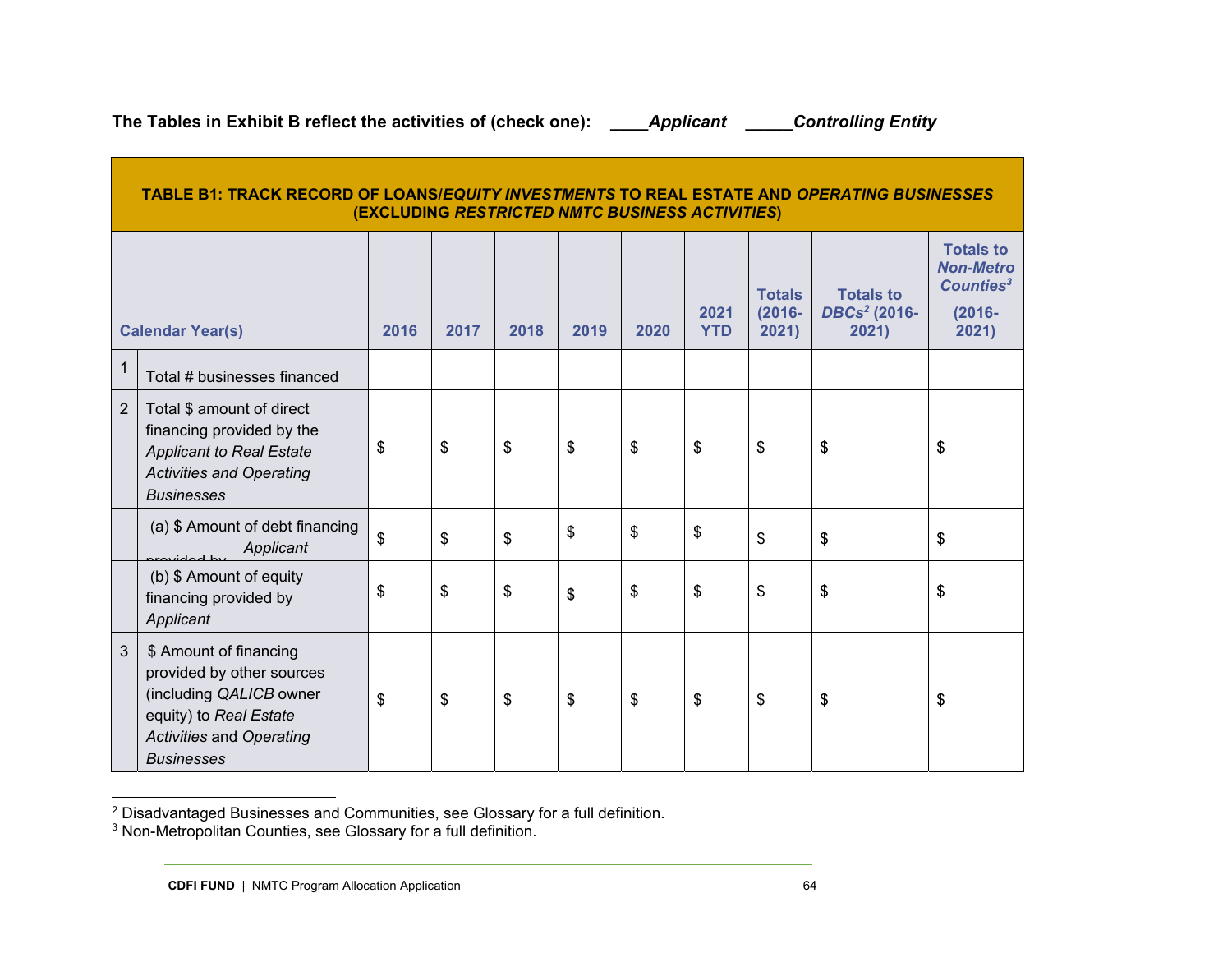| <b>TABLE B2: TRACK RECORD OF LOANS/EQUITY INVESTMENTS TO OTHER CDES</b> |                                       |      |      |      |        |       |                    |                                     |                                                    |                                                                               |  |
|-------------------------------------------------------------------------|---------------------------------------|------|------|------|--------|-------|--------------------|-------------------------------------|----------------------------------------------------|-------------------------------------------------------------------------------|--|
|                                                                         | <b>Calendar Year(s)</b>               | 2016 | 2017 | 2018 | 2019   | 2020  | 2021<br><b>YTD</b> | <b>Totals</b><br>$(2016 -$<br>2021) | <b>Totals to</b><br><b>DBCs</b><br>$(2016 - 2021)$ | <b>Totals to</b><br><b>Non-Metro</b><br><b>Counties</b><br>$(2016 -$<br>2021) |  |
|                                                                         | Total # CDEs<br>financed              |      |      |      |        |       |                    |                                     |                                                    |                                                                               |  |
| $\overline{2}$                                                          | Total \$ amount<br>of financing       | \$   | \$   | \$   | $\$\,$ | $\$\$ | \$                 | \$                                  | \$                                                 | \$                                                                            |  |
| $\mathbf{3}$                                                            | \$ Amount of<br>financing (debt)      | \$   | \$   | \$   | $\$\,$ | \$    | \$                 | \$                                  | \$                                                 | \$                                                                            |  |
| 4                                                                       | \$ Amount of<br>financing<br>(equity) | \$   | \$   | \$   | \$     | \$    | \$                 | \$                                  | \$                                                 | \$                                                                            |  |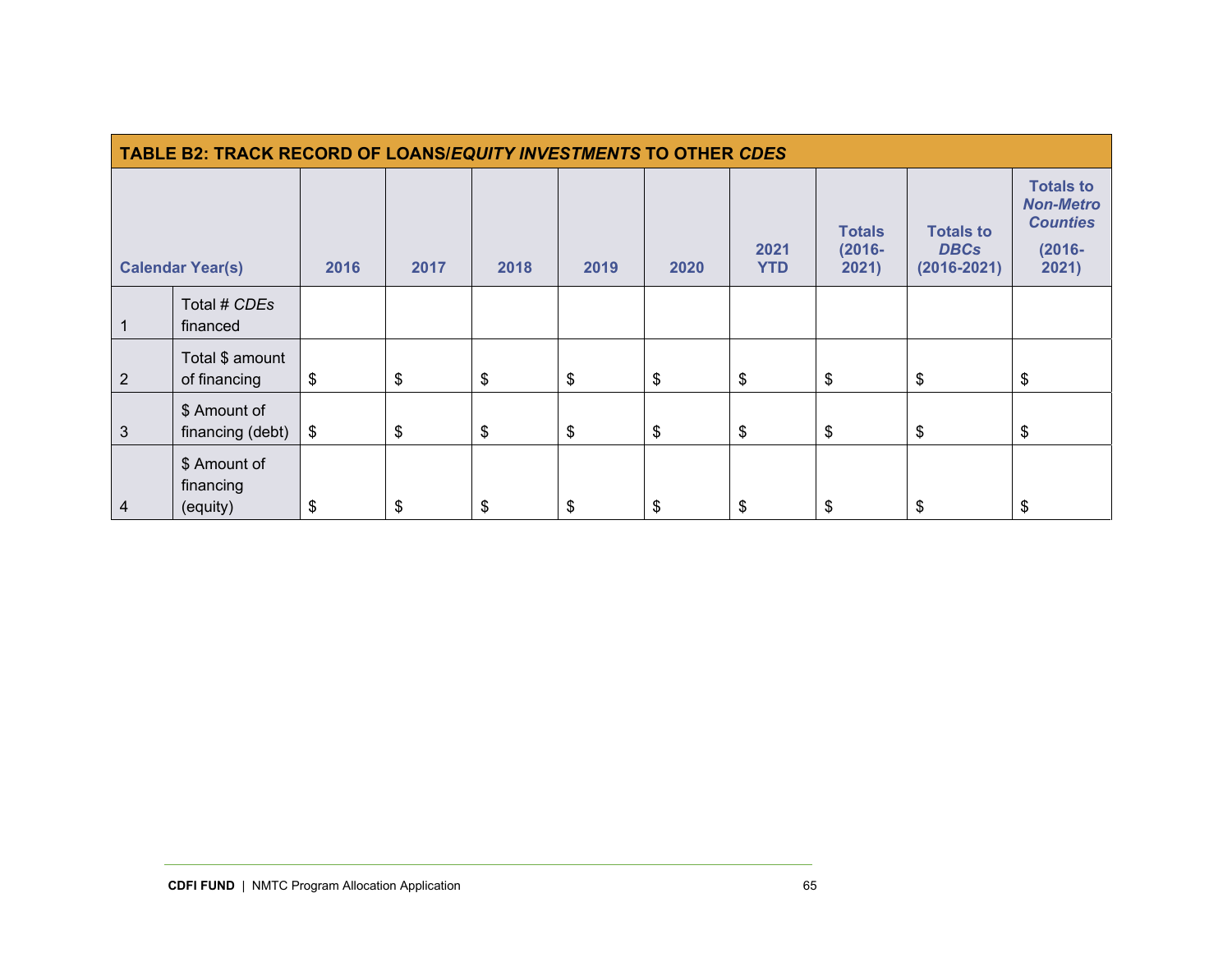| <b>TABLE B3: TRACK RECORD OF LOAN PURCHASES FROM OTHER CDES</b> |                                          |      |      |      |      |      |                    |                                     |                                                       |                                                                               |  |
|-----------------------------------------------------------------|------------------------------------------|------|------|------|------|------|--------------------|-------------------------------------|-------------------------------------------------------|-------------------------------------------------------------------------------|--|
| <b>Calendar Year(s)</b>                                         |                                          | 2016 | 2017 | 2018 | 2019 | 2020 | 2021<br><b>YTD</b> | <b>Totals</b><br>$(2016 -$<br>2021) | <b>Totals to</b><br><b>DBCs</b><br>$(2016 -$<br>2021) | <b>Totals to</b><br><b>Non-Metro</b><br><b>Counties</b><br>$(2016 -$<br>2021) |  |
| $\overline{1}$                                                  | Total # of loans<br>purchased            |      |      |      |      |      |                    |                                     |                                                       |                                                                               |  |
| $\overline{2}$                                                  | Total \$ amount<br>of loans<br>purchased | \$   | \$   | \$   | \$   | \$   | \$                 | \$                                  | \$                                                    | \$                                                                            |  |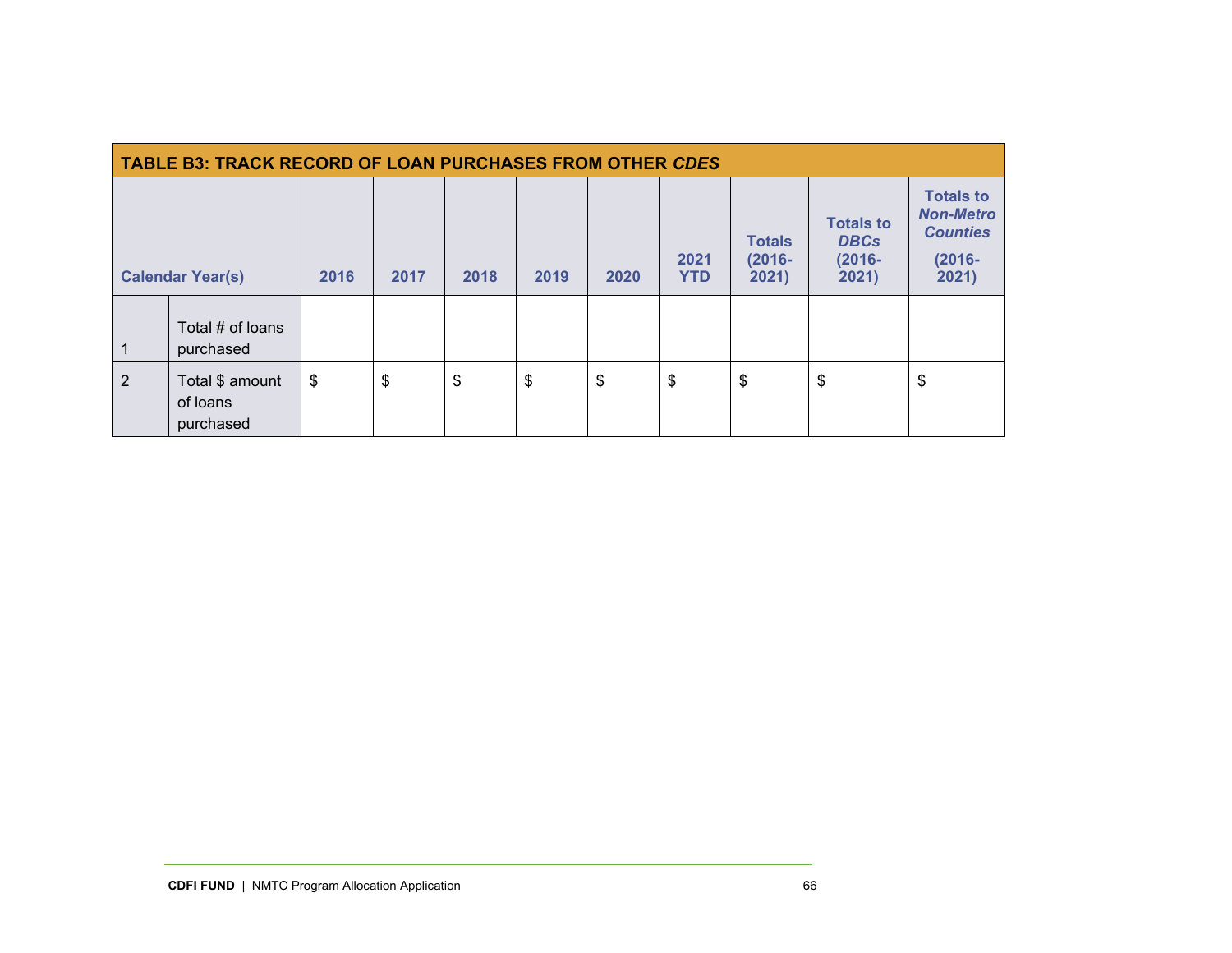|    | <b>TABLE B4: NMTC investment Funds, non-CDE financial institutions or investment funds, personal or</b><br>consumer loans, and residential mortgages) |                            |      |      |      |      |                    |                                     |                                                    |                                                                            |  |  |
|----|-------------------------------------------------------------------------------------------------------------------------------------------------------|----------------------------|------|------|------|------|--------------------|-------------------------------------|----------------------------------------------------|----------------------------------------------------------------------------|--|--|
|    | <b>Calendar Year(s)</b>                                                                                                                               | 2016                       | 2017 | 2018 | 2019 | 2020 | 2021<br><b>YTD</b> | <b>Totals</b><br>$(2016 -$<br>2021) | <b>Totals to</b><br><b>DBCs</b><br>$(2016 - 2021)$ | <b>Totals to</b><br><b>Non-Metro</b><br><b>Counties</b><br>$(2016 - 2021)$ |  |  |
| 1. | Total \$ amount of direct<br>financing provided by the<br>Applicant                                                                                   | $\boldsymbol{\mathcal{F}}$ | \$   | \$   | \$   | \$   | \$                 | \$                                  | \$                                                 | \$                                                                         |  |  |
| 2  | \$ Amount of financing<br>provided by other sources<br>(including QALICB owner<br>equity)                                                             | \$                         | \$   | \$   | \$   | \$   | \$                 | \$                                  | \$                                                 | \$                                                                         |  |  |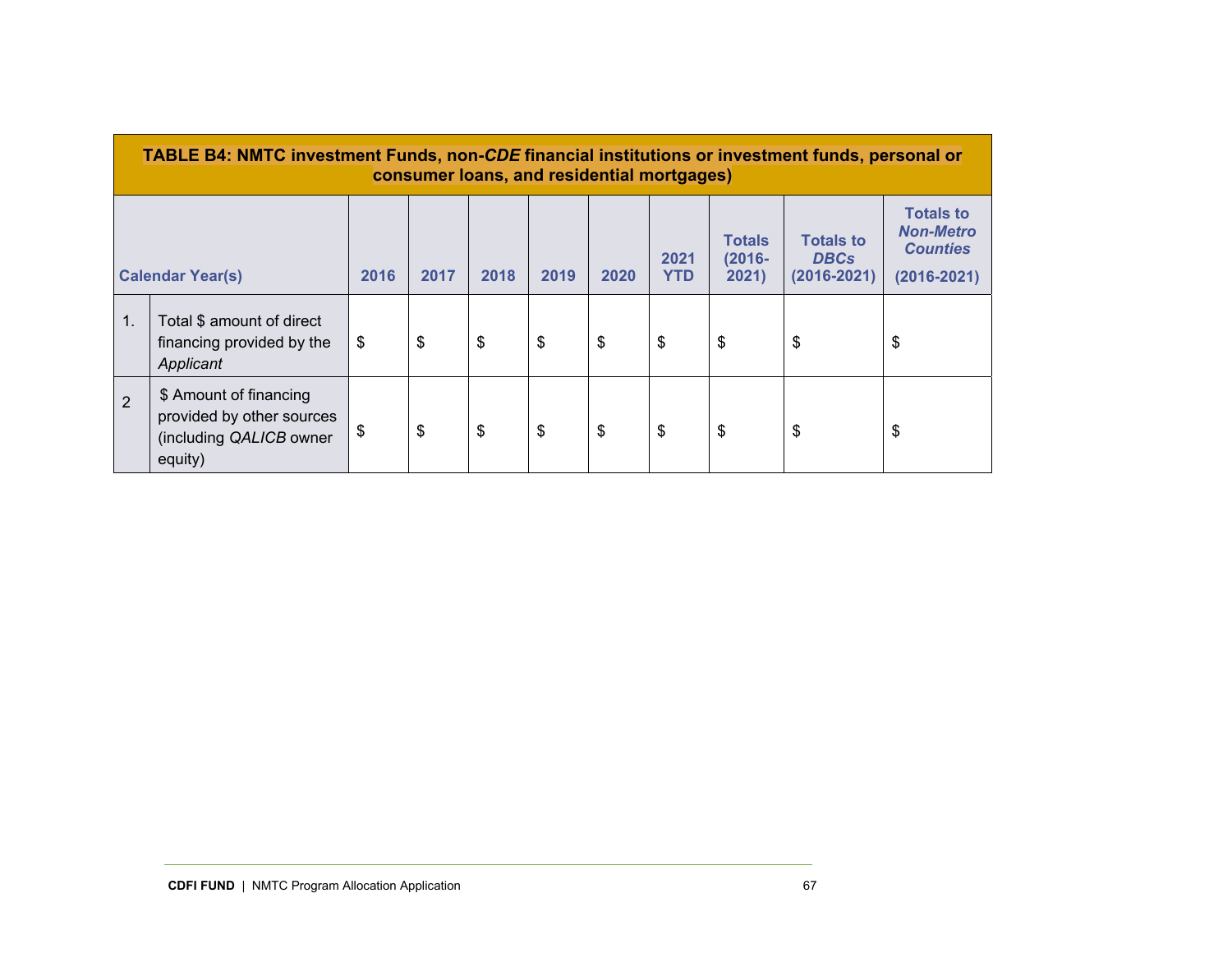## **EXHIBIT C: STAFF AND BOARD QUALIFICATIONS**

**Instructions for Tables C1 and C2:** The *Applicant* should complete Table C1 and Table C2 in their entirety. Please note that Table C2 allows the *Applicant* to identify key personnel that have experience in multiple management areas. *Applicants* should be sure to discuss key personnel's experience specific to *Low-Income Communities*, where relevant. *Applicants* are to list no more than 15 individuals in Table C2. The CDFI Fund will only evaluate the initial 15 individuals listed in Table C2. For each narrative response in Questions #29-#31 and their corresponding sub-sections, reference and discuss the combined management experience of all individuals listed in Table C2 as it relates to the *Applicant's* management capacity in that given area. An *Applicant* must also identify any consultant(s) contracted to write either portions or the entirety of their *Allocation Application*.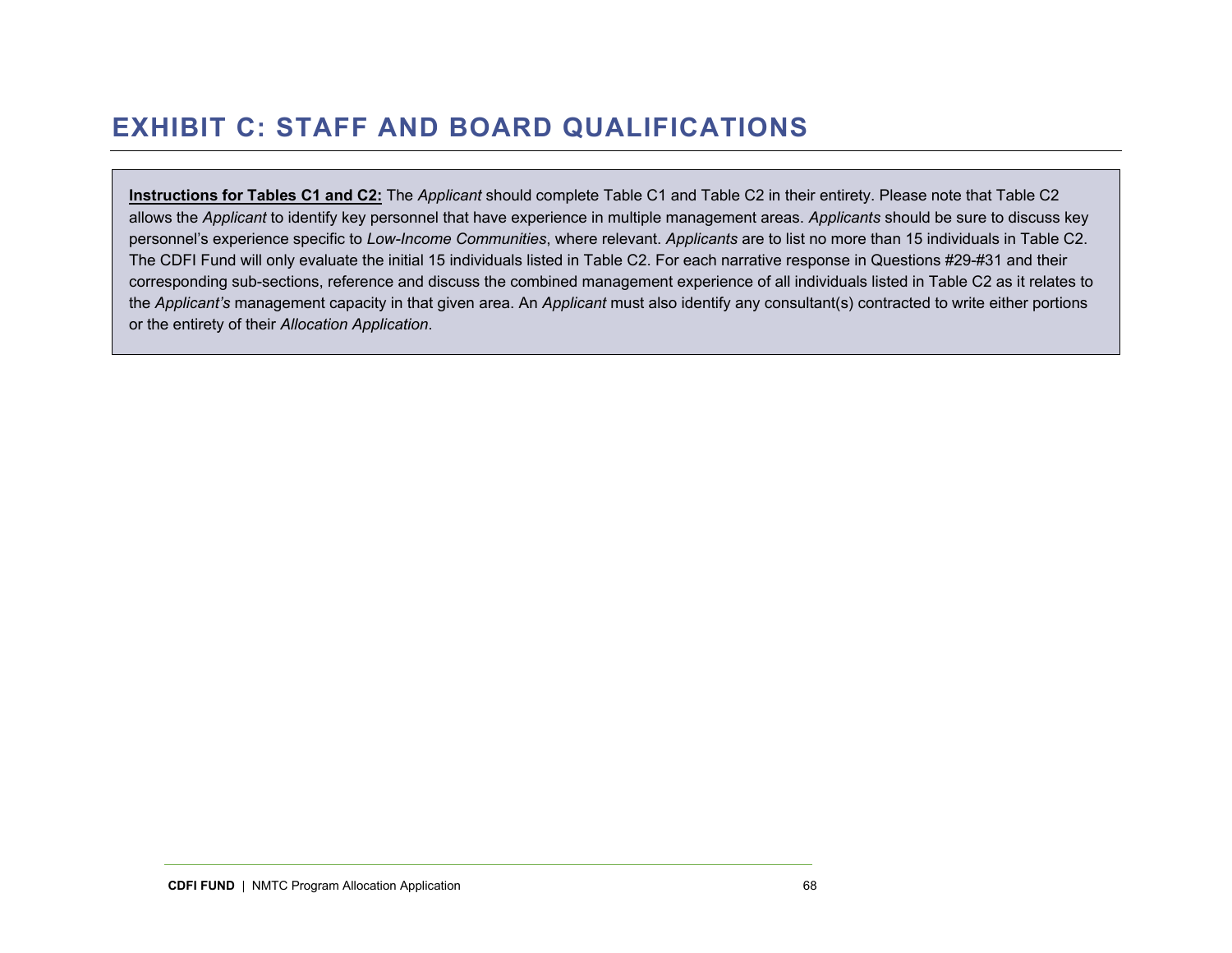| <b>TABLE C1: LOW-INCOME COMMUNITY ACCOUNTABILITY</b> |             |                                |                                                                   |                         |                                                                                                                                                                                                                                                                                                                                                                                                                                                                                                         |                                                                                                                                                                                                        |  |  |  |  |  |
|------------------------------------------------------|-------------|--------------------------------|-------------------------------------------------------------------|-------------------------|---------------------------------------------------------------------------------------------------------------------------------------------------------------------------------------------------------------------------------------------------------------------------------------------------------------------------------------------------------------------------------------------------------------------------------------------------------------------------------------------------------|--------------------------------------------------------------------------------------------------------------------------------------------------------------------------------------------------------|--|--|--|--|--|
| <b>Board</b><br><b>Member</b><br><b>Name</b>         | <b>Firm</b> | <b>Title at</b><br><b>Firm</b> | <b>Advisory or</b><br><b>Governing</b><br><b>Board</b><br>Member? | Yrs. on<br><b>Board</b> | Indicate how the individual is<br><b>Representative of Low-Income</b><br><b>Communities?</b>                                                                                                                                                                                                                                                                                                                                                                                                            | <b>Description of the Individual's</b><br><b>Qualifications as an LIC</b><br>representative, including related LIC<br>community affiliations or experiences.                                           |  |  |  |  |  |
|                                                      |             |                                | Advisory<br>Governing<br><b>Both</b>                              |                         | Resident<br>Small business owner<br>Employee or board member of a non-<br>Affiliated community-based or charitable<br>organization<br>Religious leader whose congregation is<br>based in a Low-Income Community<br>Employee of a governmental agency or<br>department that principally serves Low-<br><b>Income Communities</b><br>An elected official (or works for one)<br>whose constituency is comprised<br>principally of residents of Low-Income<br>Communities<br>$\_\$ Other (specify): $\_\_\$ | Description should focus on the<br>representative's years and depth of experience<br>serving, working, living in, or operating a<br>business in LICs.<br>(Maximum Response Length: 2000<br>characters) |  |  |  |  |  |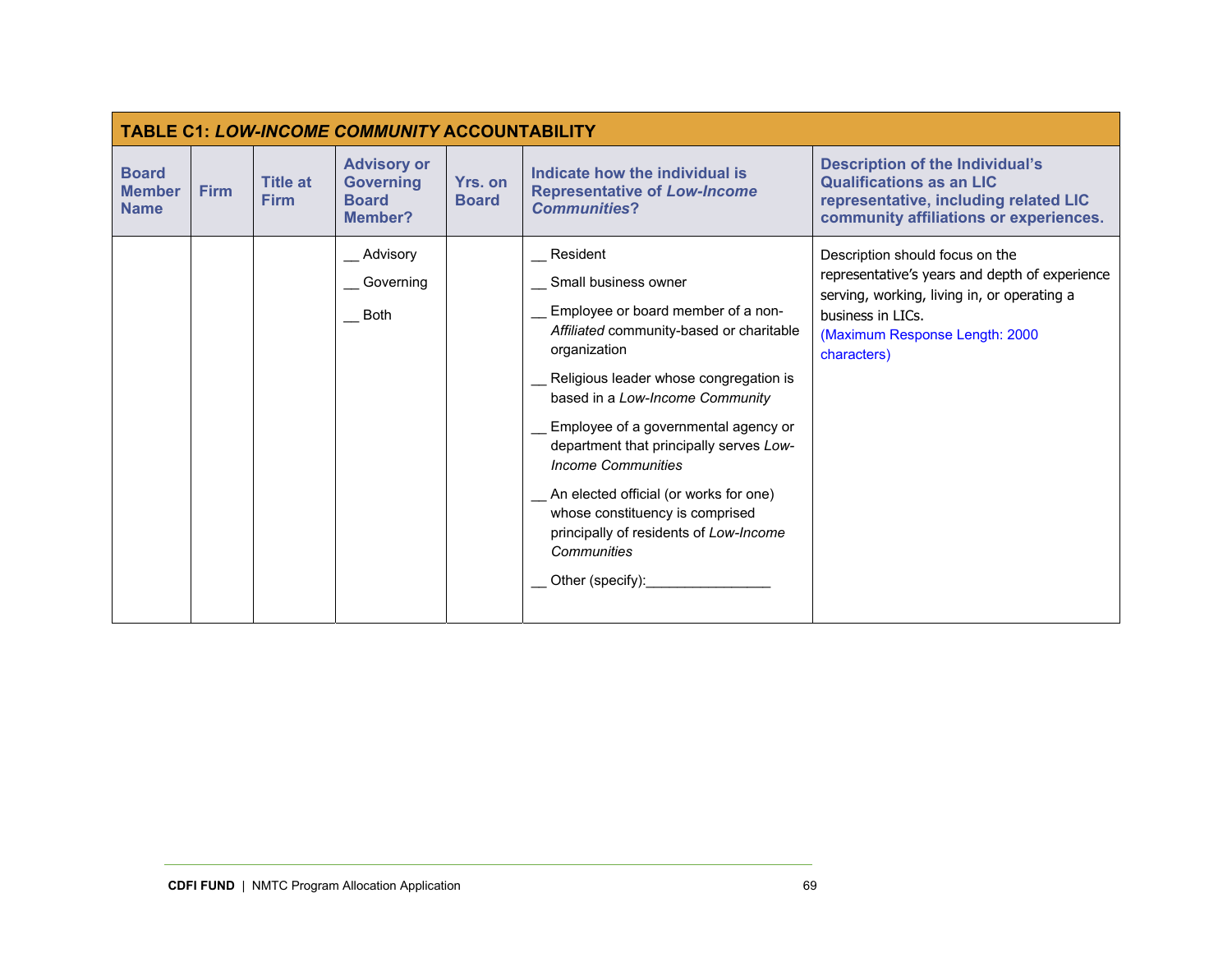|             |             |                                | <b>TABLE C2: MANAGEMENT CAPACITY</b>                                                                                                                                                                                                                                                          |                                                                                    |                                                                                                                                                                                                                                                                                                                                                             |                                                                                                                                                                                                                                                                                    |
|-------------|-------------|--------------------------------|-----------------------------------------------------------------------------------------------------------------------------------------------------------------------------------------------------------------------------------------------------------------------------------------------|------------------------------------------------------------------------------------|-------------------------------------------------------------------------------------------------------------------------------------------------------------------------------------------------------------------------------------------------------------------------------------------------------------------------------------------------------------|------------------------------------------------------------------------------------------------------------------------------------------------------------------------------------------------------------------------------------------------------------------------------------|
| <b>Name</b> | <b>Firm</b> | <b>Title at</b><br><b>Firm</b> | <b>Type of activity with Applicant</b><br>in each Capacity<br>(Check all that apply)                                                                                                                                                                                                          | <b>Yrs. with (or</b><br><b>vears</b><br>providing<br>services to)<br>the Applicant | <b>Position with Applicant</b><br>(Check all that apply)                                                                                                                                                                                                                                                                                                    | <b>Description of</b><br><b>Individuals</b><br><b>Qualifications</b>                                                                                                                                                                                                               |
|             |             |                                | NMTC Application<br>Preparation/Review<br>Capital-raising<br>Capital deployment<br>Sourcing or loan underwriting<br>Asset management<br>Loan servicing<br>NMTC Program compliance<br>Provision of services to QALICBs<br>/ residents (including FCOS)<br>Community Outreach<br>Legal services |                                                                                    | Governing board (GB) chair<br>GB member on loan/investment<br>committee<br>Other GB member<br>_ Advisory board member<br>Executive Director or equivalent<br>Chief Financial Officer or equivalent<br>Dir. of Lending/investing or equivalent<br>Other key management<br>Loan/investment Officer or equivalent<br>Compliance Officer<br>Other finance staff | Description of<br>Individual's<br>qualifications should<br>include years of<br>relevant experience<br>and how this<br>experience is similar to<br>the individual's role in<br>managing the<br>Applicant's NMTC<br>program. (Maximum<br><b>Response Length:</b><br>2000 characters) |
|             |             |                                | __ Other (specify): _______                                                                                                                                                                                                                                                                   |                                                                                    | Contracted consultant<br>Other (specify):                                                                                                                                                                                                                                                                                                                   |                                                                                                                                                                                                                                                                                    |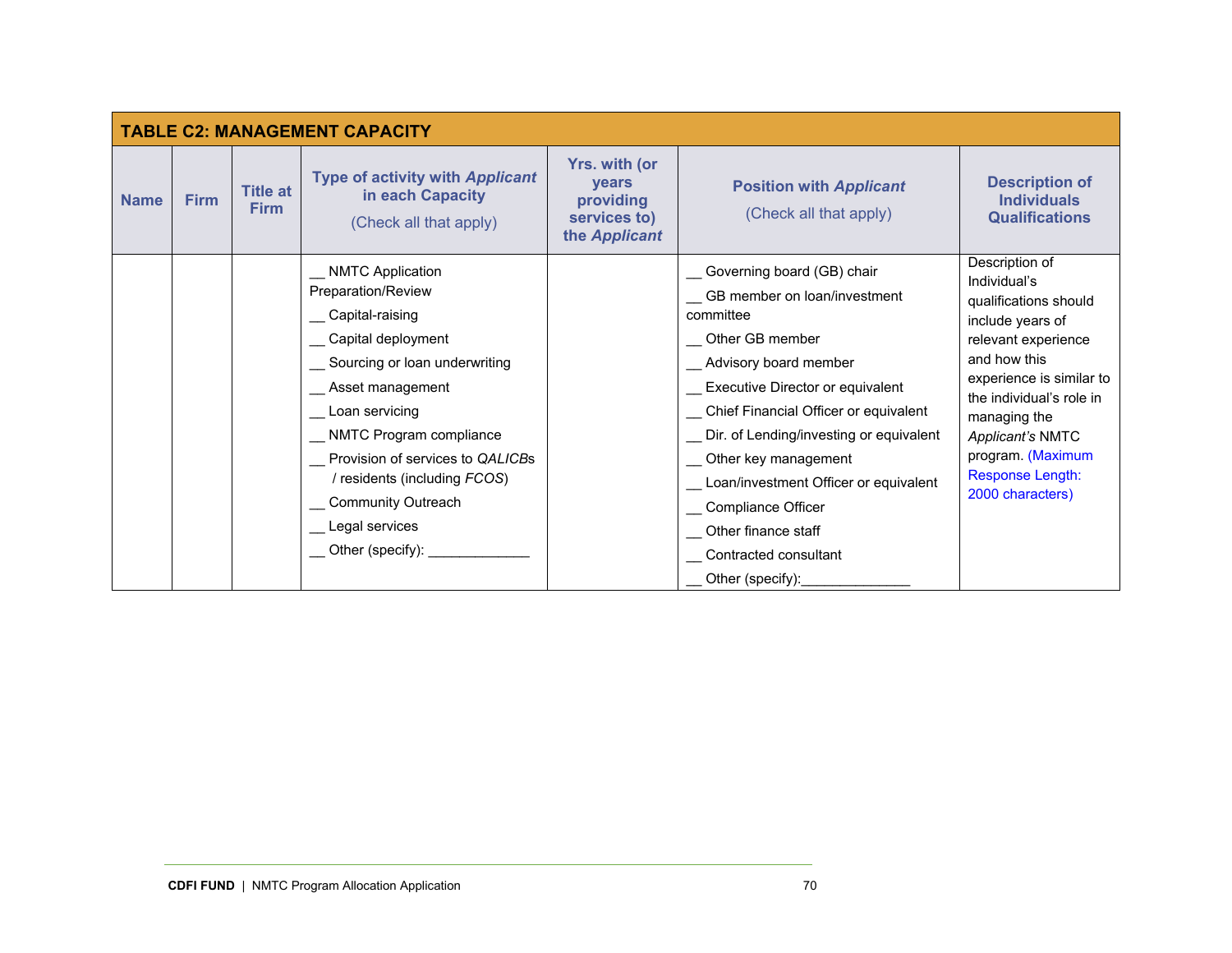# **EXHIBIT D: ASSET MANAGEMENT AND INCOME & OPERATING EXPENSES**

**Instructions for Table D1**: For each of the past three fiscal years, indicate the total number and dollar amount of loans and *Equity Investments* outstanding to both real estate and *Operating Businesses*. For each fiscal year end, report in rows 4 and 9 the percentage of loans and mandatory dividend payments, on a dollar basis, that were 90 days past due (e.g., the combined dollar amount of principal, mandatory dividend, and interest payments 90 days or more past due / the total dollar amount of loans and *Equity Investments* outstanding at fiscal year-end). In rows 5 and 10, enter the total dollar amount of capital from loans and *Equity Investments* written off during the fiscal year (e.g., total dollar value of loans and/or *Equity Investments* written off less capital recovered). If the *Applicant* (or *Controlling Entity*) has not made loans to either real estate or *Operating Businesses*, check the corresponding "N/A" box. If the *Applicant* (or *Controlling Entity*) has no delinquencies at the end of a particular fiscal year, indicate "0" in lines 4 and 9, as appropriate. If the *Applicant* (or *Controlling Entity*) has had no write offs of loans and/or equity during a particular fiscal year, indicate "0" in lines 5 and 10, as appropriate. **If the** *Applicant* **chooses to complete any table in Exhibit A with information from the** *Controlling Entity***, it must do so for all Tables where** *Controlling Entity* **is an option, including Table D1***.* If the *Applicant* completes Table D1 for the *Applicant*, the information must include, in the aggregate, the financing track record of all *Subsidiaries* of the *Applicant* and may not include any of the *Controlling Entity's* activities. However, if the *Applicant* completes Table D1 for the *Controlling Entity*, the information must include, in the aggregate, the financing track record of all *Subsidiaries* of the *Controlling Entity*, including the *Applicant* if the *Applicant* is a *Subsidiary* of the *Controlling Entity*.

|    | The information in Table D1 reflects the activities of (check one):<br><b>Controlling Entity</b><br><b>Applicant</b> |                 |                 |                 |  |  |  |  |
|----|----------------------------------------------------------------------------------------------------------------------|-----------------|-----------------|-----------------|--|--|--|--|
|    | <b>TABLE D1: INVESTMENT PORTFOLIO</b>                                                                                |                 |                 |                 |  |  |  |  |
|    | <b>Fiscal Year(s)</b>                                                                                                | <b>FYE 2018</b> | <b>FYE 2019</b> | <b>FYE 2020</b> |  |  |  |  |
| ι. | <b>Operating Businesses</b> Loans & Equity Investments Delinquent or written-off $\Box$ N/A                          |                 |                 |                 |  |  |  |  |
| 2. | # of loans & Equity Investments outstanding                                                                          |                 |                 |                 |  |  |  |  |
| 3. | Total \$ Amount of loans & Equity Investments outstanding                                                            | \$              | \$              | \$              |  |  |  |  |
| 4. | Delinquency rate associated with                                                                                     | %               | $\%$            | %               |  |  |  |  |
| 5. | Total \$ amount of write-offs of loans & Equity Investments to operating<br>businesses                               | \$              | S               | \$              |  |  |  |  |
| 6. | <b>Real Estate</b> Loans & Equity Investments Delinquent or written-off<br>$\Box$ N/A                                |                 |                 |                 |  |  |  |  |
| 7. | # of loans & Equity Investments outstanding                                                                          |                 |                 |                 |  |  |  |  |
| 8. | Total \$ amount of loans & Equity Investments outstanding                                                            | \$              | \$              | \$              |  |  |  |  |
| 9. | Delinquency rate associated with real estate                                                                         | %               | $\%$            | %               |  |  |  |  |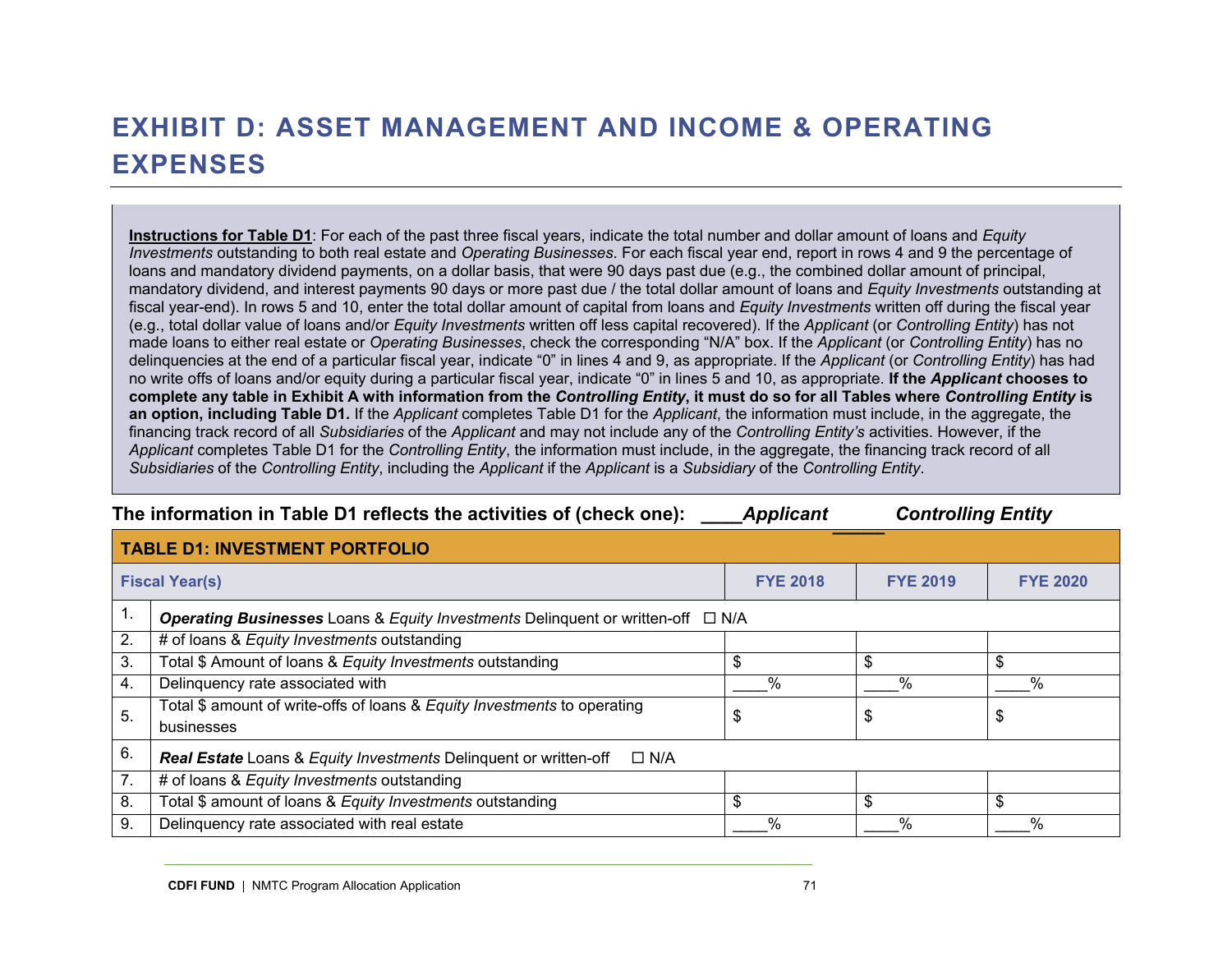| <b>TABLE D1: INVESTMENT PORTFOLIO</b>                                             |                 |                 |                 |  |  |  |
|-----------------------------------------------------------------------------------|-----------------|-----------------|-----------------|--|--|--|
| <b>Fiscal Year(s)</b>                                                             | <b>FYE 2018</b> | <b>FYE 2019</b> | <b>FYE 2020</b> |  |  |  |
| 10.<br>Total \$ amount of write-offs of loans & Equity Investments to real estate |                 |                 |                 |  |  |  |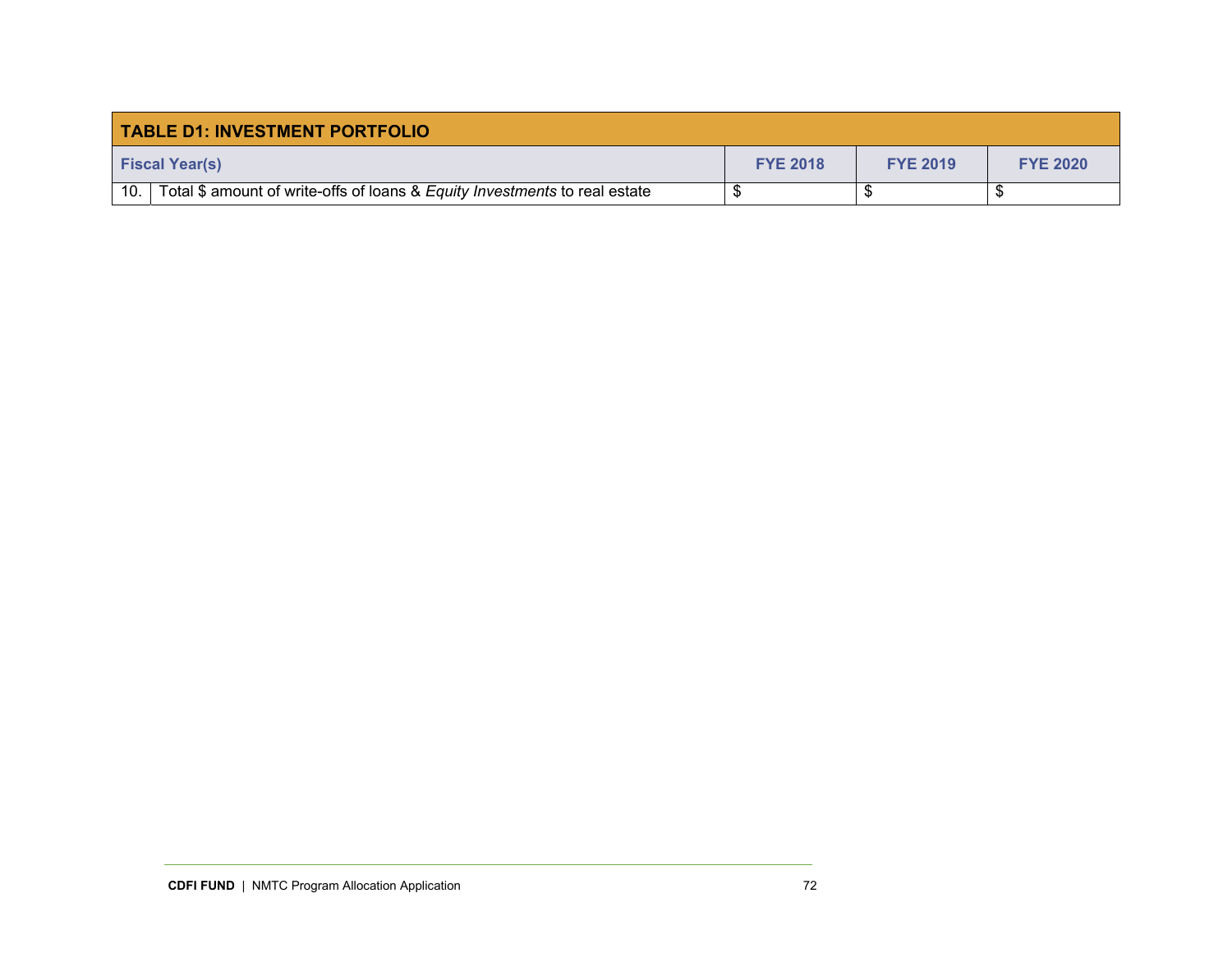**Instructions for Table D2:** Based on the proposed transactions listed in Question #17 and Table A5, provide an itemized list of the individual fees that represent the Fee Structure the *Applicant* anticipates will typically apply to investments closed with the requested *NMTC Allocation* and result in compensation to the *Applicant (or Controlling Entity)*, an *Affiliate* or an unaffiliated third-party. *Applicants* should report the Fee Structure for every financial products listed in Question #14(a) that the *Applicant* intends to offer with capital raised from an *NMTC Allocation. Applicants* must disclose every fee to the extent practicable, regardless of the expected source and recipient, when in the NMTC investment lifecycle the fee is expected to be charged, and where in relation to the *QEI* it is expected to be charged. *Applicants* must not include transaction costs such as legal, financial modeling/projections, audit, tax preparation, and accounting expenses that are not part of the *Applicant's* fee structure. *Applicants* should assume that they will receive the full amount of the requested *NMTC Allocation*  and fund each of the proposed transactions listed in Question #17 and Table A5.

- 1. Select 'Type' based on the time in the NMTC investment lifecycle the fee is expected to be charged:
	- a. Select 'Upfront Fee' for any fee that is expected to be charged before the *QLICI* is closed. This category includes but is not limited to, fees such as origination, placement, sub-allocation or syndication fees. *Applicants* should note this includes any fee that will be charged before the *QEI* is made. An 'Upfront Fee' is a one-time charge and not recurring.
	- b. Select 'Ongoing Fee' for any fee that is expected to be charged after the *QLICI* is closed and during the seven year compliance period. This category includes but is not limited to, fees such as asset management fees, interest income that will be received, etc. An 'Ongoing Fee' is a not a one-time charge and is recurring--which means that it is expected to be charged more than once in a row.
	- c. Select 'Backend Fee' for any fee that is expected to be charged at the end of the seven year compliance period. This category includes but is not limited to, fees such as backend, exit, or success fees. A 'Backend Fee' is a one-time charge and not recurring.
- 2. Select the 'Source (Payer)' to indicate the entity responsible for paying the fee. The options include:
	- a. Investor or Investor *Affiliate* Compensation and profits charged to investors.
	- b. *QALICB* or *QALICB Affiliate* fees Compensation and profits charged to borrowers through fees.
	- c. *QALICB* or *QALICB Affiliate* interest Compensation and profits charged to borrowers through interest.
	- d. Other Compensation and profits charged to any other party to the transaction.
- 3. Select the 'Recipient (Payee)' to indicate the entity that will receive the fee. The options include:
	- a. *Applicant* or *Applicant Affiliate* Compensation and profits received by the *Applicant CDE* and/or *Affiliates* including the *Controlling Entity* and *Subsidiary CDEs*.
	- b. Investor or Investor *Affiliate* Compensation and profits received by the Investor or Investor *Affiliate*.
	- c. Unaffiliated Third-Party Compensation and profits received by entities *Unrelated* to the *Applicant*. *Applicants* should not select this option to report transaction costs such as legal financial modeling/projections, audit, tax preparation, and accounting expenses associated with closing an NMTC transaction.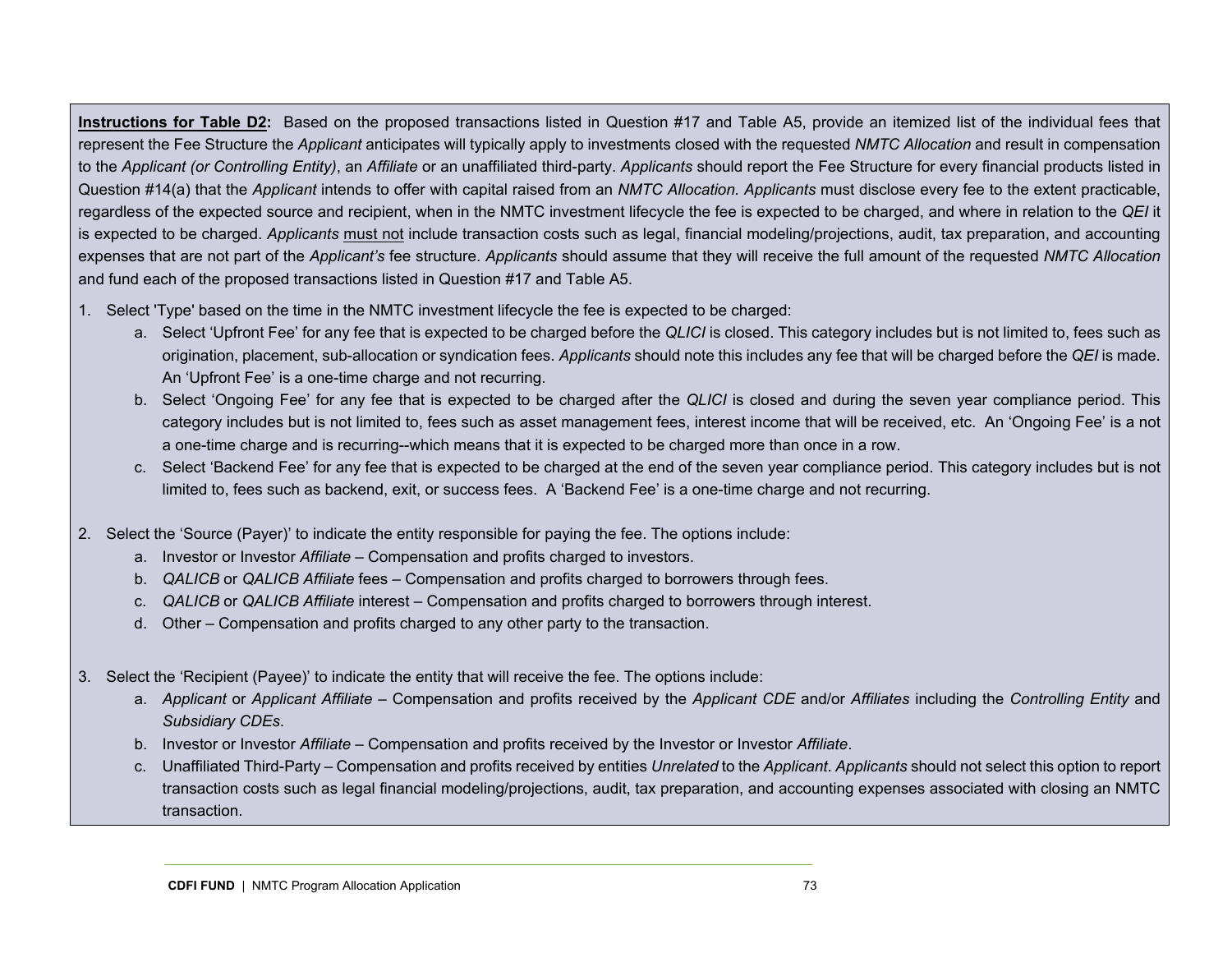- 4. Complete the 'Amount in Percent' field:
	- a. *Applicants* should provide the best estimate of the 'Amount in Percent' of the requested *NMTC Allocation*, on average, that is expected to be charged for all of the proposed transactions listed in Question #17 and Table A5. Percentages must be entered with two decimal places (i.e. 1.00).
	- b. For an Ongoing Fee, *Applicants* should report the total, in the aggregate, that will be charged over the seven year compliance period.
- 5. *Applicants* are required to enter a brief description of the fee in the 'Description' field. Additionally, *Applicants* who selected 'Other' for the 'Type', 'Source (Payer)', and/or 'Recipient (Payee)' must describe their selection(s) in the 'Description' field.
- 6. The 'Average Fee Percentage' is calculated automatically and is the total of the 'Amount in Percent' fields entered by the *Applicant* for each fee in the table.

|                                      | <b>TABLE D2 - FEE STRUCTURE</b>                                             |                                                                                                                                                 |                                                                                                                                     |                                                         |                                                                                                                                                                                     |  |  |  |  |
|--------------------------------------|-----------------------------------------------------------------------------|-------------------------------------------------------------------------------------------------------------------------------------------------|-------------------------------------------------------------------------------------------------------------------------------------|---------------------------------------------------------|-------------------------------------------------------------------------------------------------------------------------------------------------------------------------------------|--|--|--|--|
| <b>Financial</b><br><b>Product 1</b> | <b>Type</b>                                                                 | <b>Source (Payer)</b>                                                                                                                           | <b>Recipient (Payee)</b>                                                                                                            | <b>Amount in</b><br><b>Percent</b><br>(% of Allocation) | <b>Description of the fee (Required).</b>                                                                                                                                           |  |  |  |  |
|                                      | <b>Upfront Fee,</b><br><b>Ongoing Fee,</b><br><b>Backend Fee,</b><br>Other. | <b>Investor or Investor</b><br>Affiliate,<br><b>QALICB or QALICB</b><br>Affiliate fee, QALICB or<br><b>QALICB Affiliate interest,</b><br>Other. | <b>Applicant or Applicant</b><br>Affiliate,<br><b>Unaffiliated Third-Party,</b><br><b>Investor or</b><br><b>Investor Affiliate.</b> | $0.00\%$                                                | Additional information to explain the<br>fee. If 'Other' is selected, the Applicant<br>must provide an explanation using this<br>space. (Maximum Response Length: 50<br>characters) |  |  |  |  |
|                                      | <b>Average Fee Percentage</b>                                               |                                                                                                                                                 | 0.00%                                                                                                                               |                                                         |                                                                                                                                                                                     |  |  |  |  |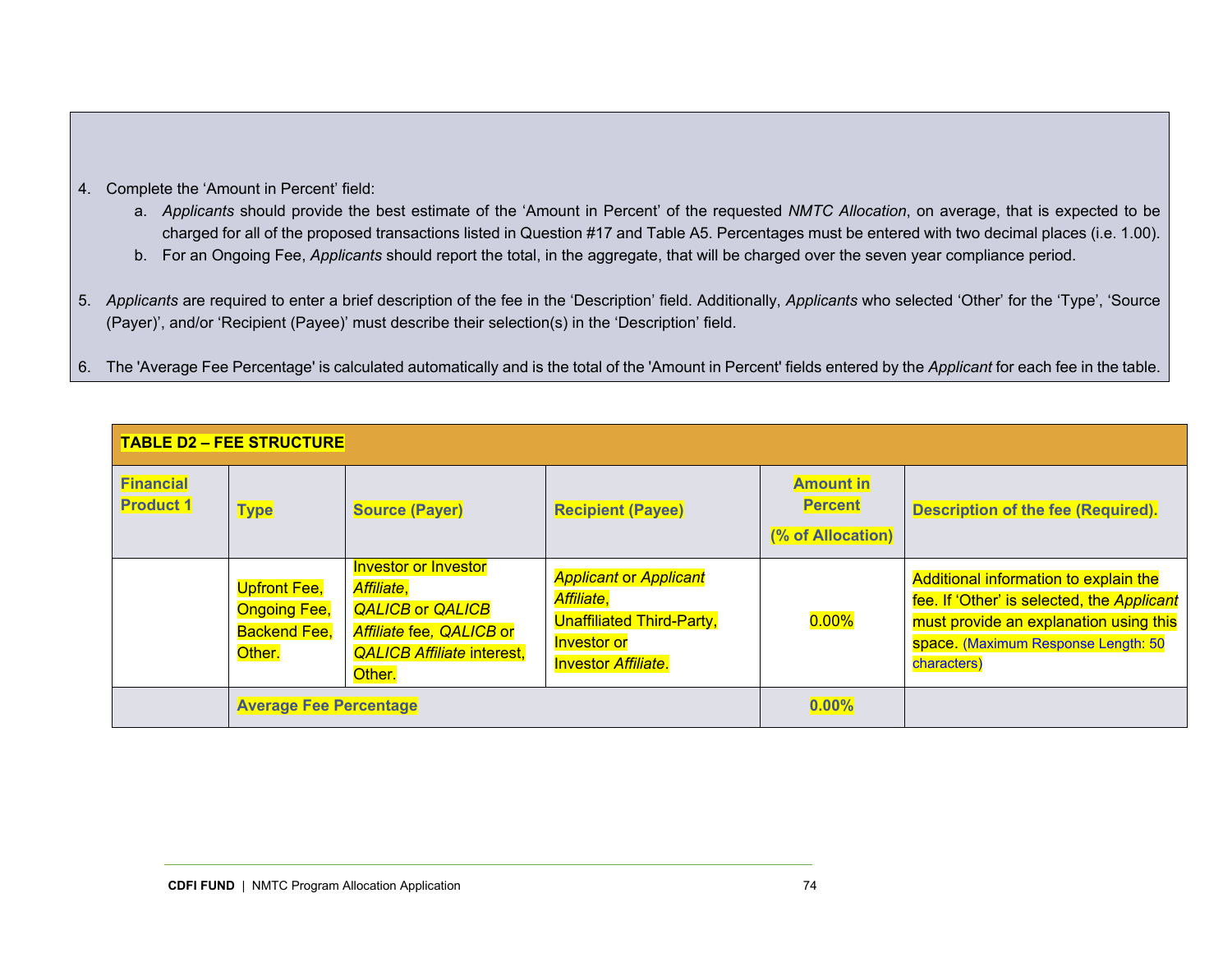|                                      | <b>TABLE D2 - FEE STRUCTURE</b>                                             |                                                                                                                                                 |                                                                                                                                     |                                                         |                                                                                                                                                                                     |  |  |  |  |
|--------------------------------------|-----------------------------------------------------------------------------|-------------------------------------------------------------------------------------------------------------------------------------------------|-------------------------------------------------------------------------------------------------------------------------------------|---------------------------------------------------------|-------------------------------------------------------------------------------------------------------------------------------------------------------------------------------------|--|--|--|--|
| <b>Financial</b><br><b>Product 2</b> | <b>Type</b>                                                                 | <b>Source (Payer)</b>                                                                                                                           | <b>Recipient (Payee)</b>                                                                                                            | <b>Amount in</b><br><b>Percent</b><br>(% of Allocation) | <b>Description of the fee (Required).</b>                                                                                                                                           |  |  |  |  |
|                                      | <b>Upfront Fee,</b><br><b>Ongoing Fee,</b><br><b>Backend Fee,</b><br>Other. | <b>Investor or Investor</b><br>Affiliate,<br><b>QALICB or QALICB</b><br>Affiliate fee, QALICB or<br><b>QALICB Affiliate interest,</b><br>Other. | <b>Applicant or Applicant</b><br>Affiliate,<br><b>Unaffiliated Third-Party,</b><br><b>Investor or</b><br><b>Investor Affiliate.</b> | $0.00\%$                                                | Additional information to explain the<br>fee. If 'Other' is selected, the Applicant<br>must provide an explanation using this<br>space. (Maximum Response Length: 50<br>characters) |  |  |  |  |
|                                      | <b>Average Fee Percentage</b>                                               |                                                                                                                                                 |                                                                                                                                     | 0.00%                                                   |                                                                                                                                                                                     |  |  |  |  |

|                                      | <b>TABLE D2 - FEE STRUCTURE</b>                                             |                                                                                                                                                        |                                                                                                                                     |                                                         |                                                                                                                                                                                     |
|--------------------------------------|-----------------------------------------------------------------------------|--------------------------------------------------------------------------------------------------------------------------------------------------------|-------------------------------------------------------------------------------------------------------------------------------------|---------------------------------------------------------|-------------------------------------------------------------------------------------------------------------------------------------------------------------------------------------|
| <b>Financial</b><br><b>Product 3</b> | <b>Type</b>                                                                 | <b>Source (Payer)</b>                                                                                                                                  | <b>Recipient (Payee)</b>                                                                                                            | <b>Amount in</b><br><b>Percent</b><br>(% of Allocation) | <b>Description of the fee (Required).</b>                                                                                                                                           |
|                                      | <b>Upfront Fee,</b><br><b>Ongoing Fee,</b><br><b>Backend Fee,</b><br>Other. | <b>Investor or Investor</b><br><b>Affiliate,</b><br><b>QALICB or QALICB</b><br>Affiliate fee, QALICB or<br><b>QALICB Affiliate interest,</b><br>Other. | <b>Applicant or Applicant</b><br>Affiliate,<br><b>Unaffiliated Third-Party,</b><br><b>Investor or</b><br><b>Investor Affiliate.</b> | $0.00\%$                                                | Additional information to explain the<br>fee. If 'Other' is selected, the Applicant<br>must provide an explanation using this<br>space. (Maximum Response Length: 50<br>characters) |
|                                      | <b>Average Fee Percentage</b>                                               |                                                                                                                                                        |                                                                                                                                     | 0.00%                                                   |                                                                                                                                                                                     |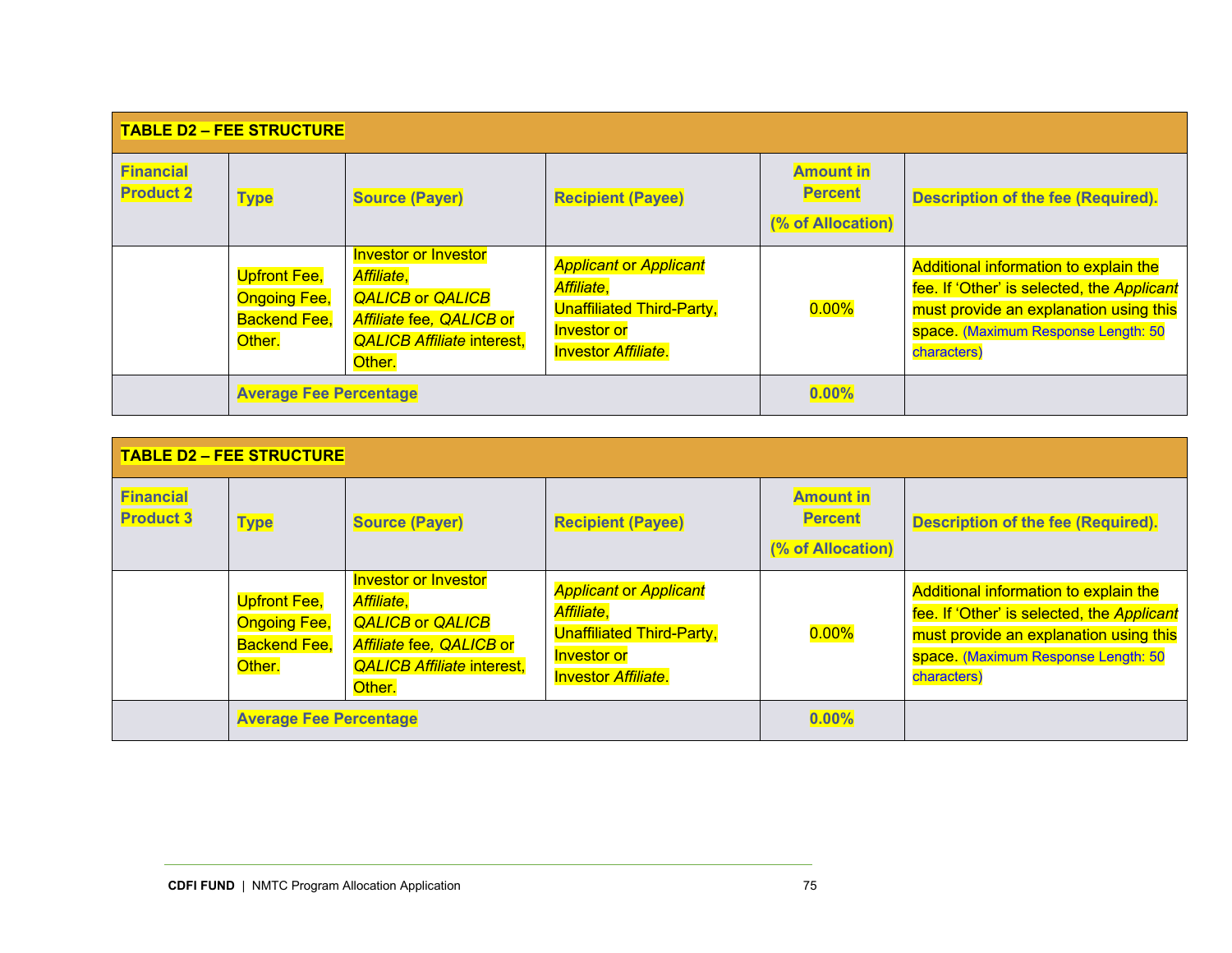**Instructions for Table D3:** All *Applicants* must complete Table D3. *Applicants* should ensure that data entered into Table D3 takes into consideration the projected loans and investments listed in Exhibit A: Projected Activities. *Applicants* should assume that *NMTC Allocation*  awards will be made in mid {YEAR}. *Applicants* must provide an explanation of Table D3 in response to Question #33(e). The information in Table D3 must reflect the projected income and operating expense of the *Applicant*.

- 1. When entering income data by source, the *Applicant* must include any and all fees and other sources of compensation that the *Applicant*  and/or its *Affiliates* will charge:
	- a. **Investors** (including investment partnership funds, if using the leverage structure). Be sure to include any income generated prior to the *QEI* being made, any *QEI* proceeds retained by the *Applicant*, *Controlling Entity* or its *Subsidiary CDEs*;
	- b. *QALICBs* (i.e. borrowers/investees) fees and other sources of compensation paid directly to the *CDE*, including interest income;
	- c. *Affiliates*, including the *Controlling Entity* or *Subsidiary CDEs*; and
	- d. **Other sources** of revenue, including grants, contributions, consulting, other line(s) of business, etc.
- 2. When entering expenses:
	- a. **Fixed Expenses** are expenses incurred by *Applicant* that are unlikely to vary regardless of the amount of the *NMTC Allocation*  award or size and number of *QLICIs* considered or made. For example, staff, facilities, Board/Insurance, *CDE* audit, etc.
	- b. **Variable Expenses** are all other expenses incurred by the *Applicant*, including compliance, accounting, tax returns, sub-*CDE*  audits, loan servicing, etc.
- 3. Data should be stated in dollars by fiscal year, starting with the fiscal year 2022.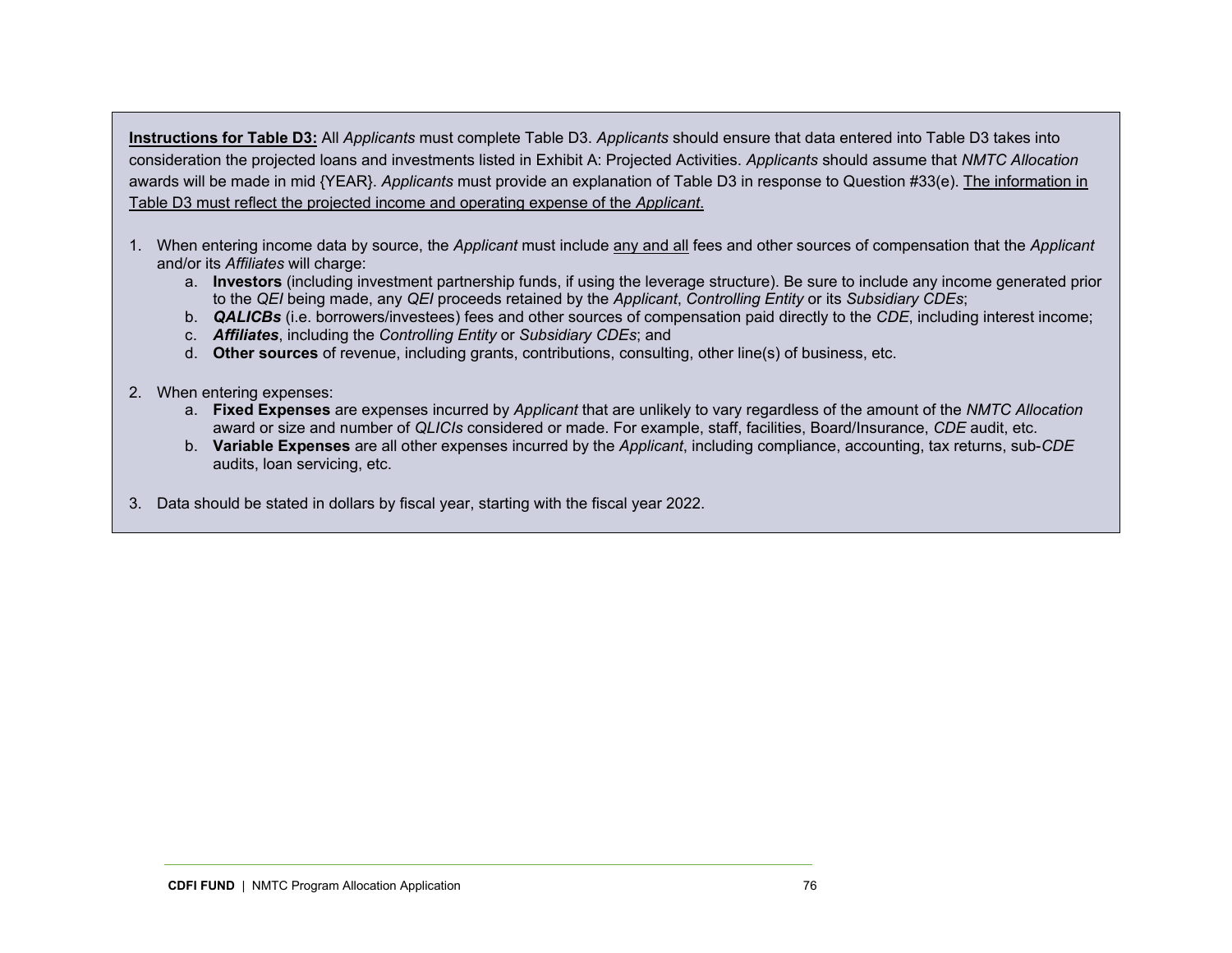| <b>TABLE D3: INCOME AND OPERATING EXPENSES</b> |      |                         |                   |                   |      |      |      |                   |
|------------------------------------------------|------|-------------------------|-------------------|-------------------|------|------|------|-------------------|
| <b>Fiscal Year</b>                             |      |                         |                   |                   |      |      |      |                   |
| 1. Income by source:                           | 2022 | 2023                    | 2024              | 2025              | 2026 | 2027 | 2028 | <b>After 2028</b> |
| (a) Investor(s)                                |      |                         |                   |                   |      |      |      |                   |
| (b) QALICBs or Affiliates                      |      |                         |                   |                   |      |      |      |                   |
| (c) CDE's Affiliates                           |      |                         |                   |                   |      |      |      |                   |
| (d) Other Sources                              |      |                         |                   |                   |      |      |      |                   |
| <b>Total Income</b>                            | \$   | $\boldsymbol{\$}$       | $\boldsymbol{\$}$ | \$                | \$   | \$   | \$   | \$                |
| 2. Expenses:                                   |      |                         |                   |                   |      |      |      |                   |
| (a) Fixed                                      |      |                         |                   |                   |      |      |      |                   |
| (b) Variable                                   |      |                         |                   |                   |      |      |      |                   |
| <b>Total Expenses</b>                          | \$   | $\sqrt[6]{\frac{1}{2}}$ | $\boldsymbol{\$}$ | $\boldsymbol{\$}$ | \$   | \$   | \$   | \$                |
| <b>Profit/(Loss)</b>                           | \$   | $\boldsymbol{\$}$       | \$                | $\boldsymbol{\$}$ | \$   | \$   | \$   | \$                |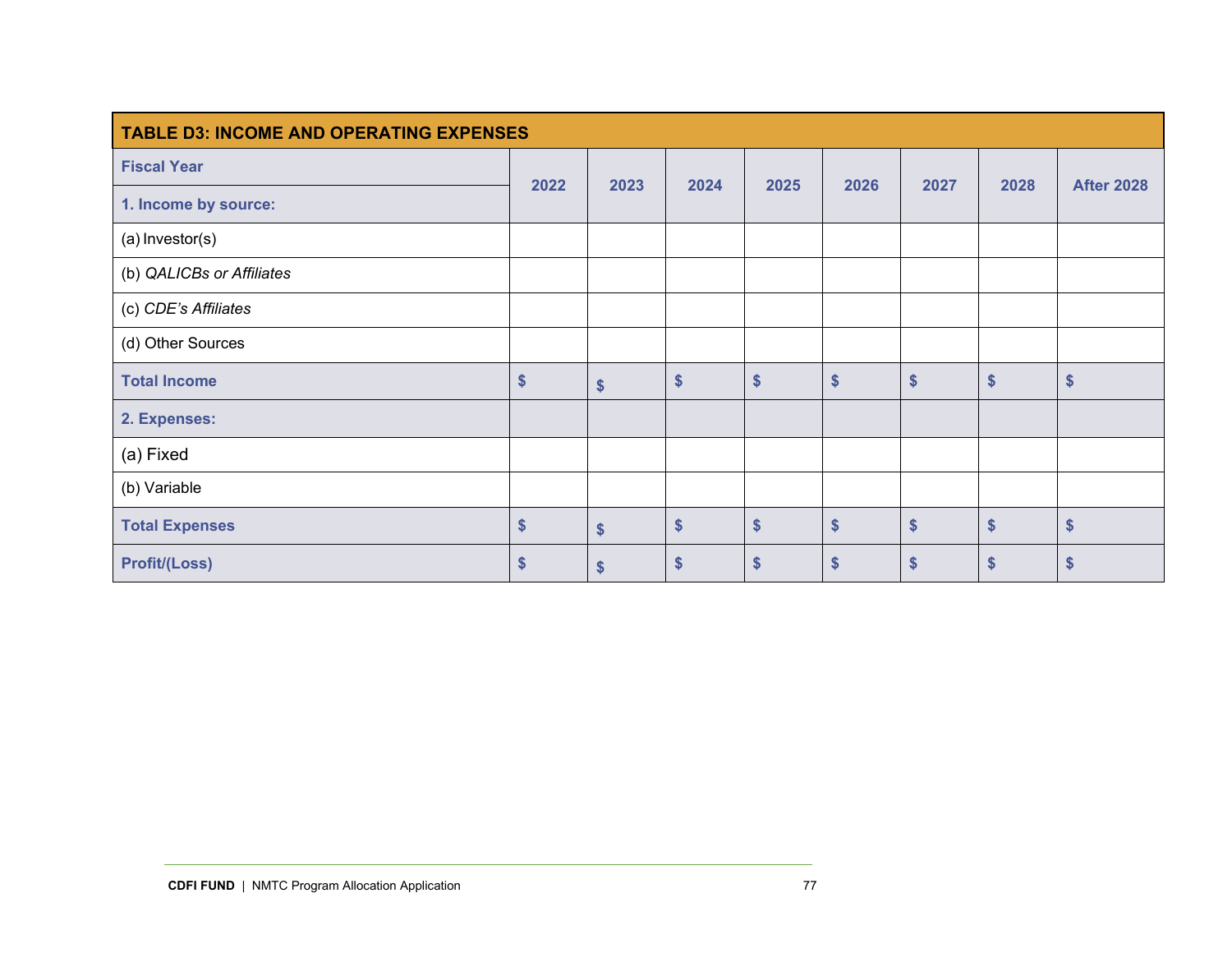#### **NOTE for Exhibit E:**

- 1) In Table E1, an *Applicant* may, at its discretion, rely upon the track record of its *Controlling Entity*. **In order to list the track record of the**  *Controlling Entity* **in Table E1, the** *Applicant* **must designate a** *Controlling Entity* **in Question #3.** If the information reflects the *Controlling Entity*, it must include in aggregate the track record of all *Subsidiaries* of the *Controlling Entity*, including the *Applicant.* **If the**  *Applicant* **chooses to complete one table with information from the** *Controlling Entity***, it must do so for all Tables where**  *Controlling Entity* **is an option***.* If the *Applicant* chooses to complete Table E1 for the *Applicant*, the information must include, in the aggregate, the financing track record of all *Subsidiaries* of the *Applicant* and may not include any of the *Controlling Entity's* activities. However, if the *Applicant* chooses to complete Table E1 for the *Controlling Entity*, the information must include, in the aggregate, the financing track record of all *Subsidiaries* of the *Controlling Entity*, including the *Applicant* if the *Applicant* is a *Subsidiary* of the *Controlling Entity*.
- 2) In Table E1, in the Column titled "2021 Year to Date (YTD)," the *Applicant* can only enter information on capital raised by the *Applicant* or *Controlling Entity* **on or before** the release date of the *Allocation Application*. The *Applicant* may not enter information on capital projected to be raised after the Application release date.
- 3) Complete Table E2, if the *Applicant* (or *Affiliates*) received *QEIs* from investors in equal to or greater than the Allocation requested in Question #1, between January 1, 2016 and the release date for the NMTC *Allocation Application* specified in the NMTC Application FAQ document.
- 4) Complete Table E3, if the *Applicant* (or *Affiliates*) received *QEIs* from investors in amounts less than the Allocation requested in Question #1, between January 1, 2016 and the release date for the NMTC *Allocation Application*. *Applicants* completing Table E3 are required to submit, along with their applications, documentation demonstrating proof of investor interest (e.g., proof of *QEI* issuance; *Commitment*  letters; *Letters of Interest/Intent*). For examples of acceptable documentation for the required information, refer to the CDFI Fund's NMTC *Allocation Application* FAQ Document. Be sure to refer to the Electronic Application Instructions for information regarding the submission of these documents.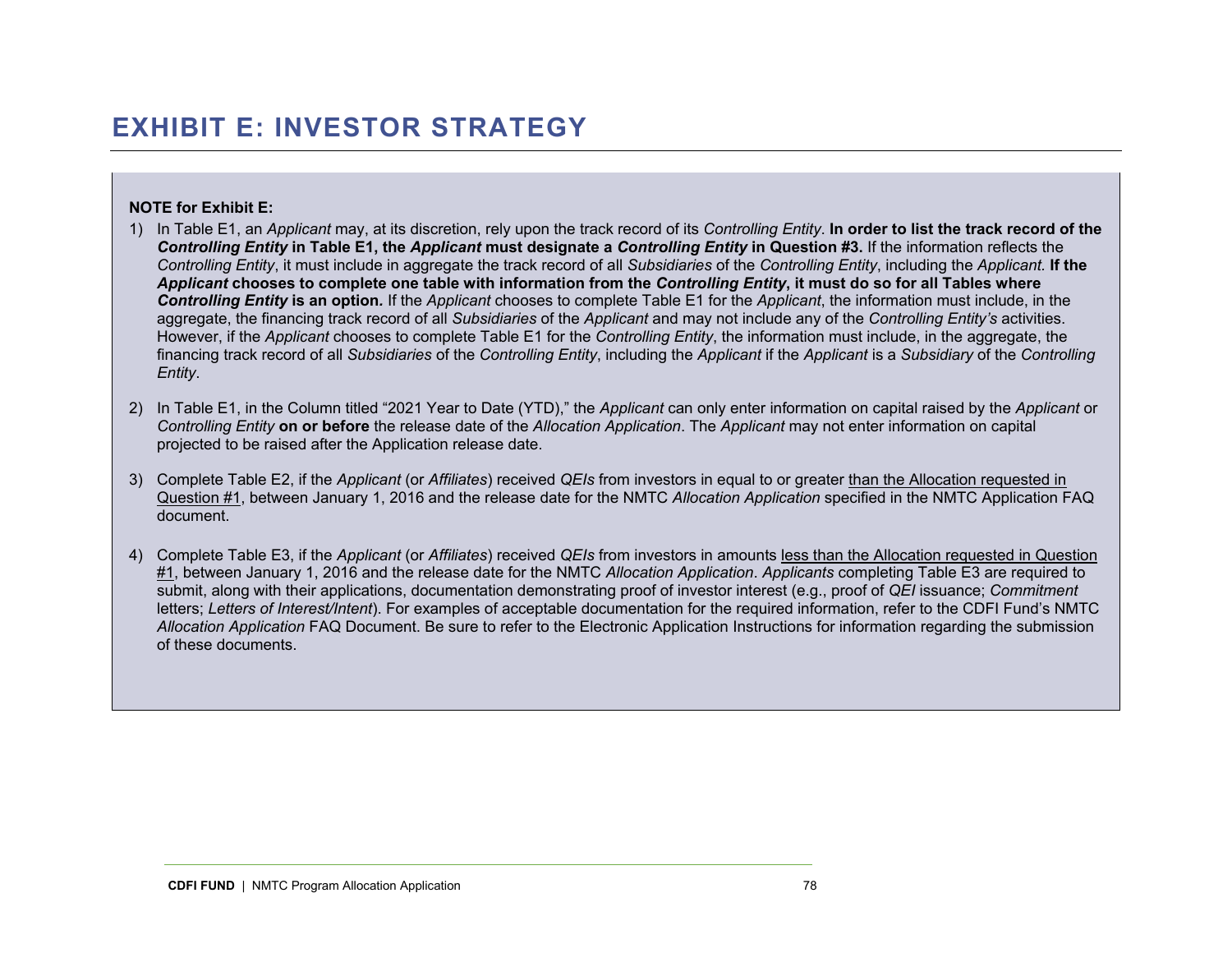|                         | <b>TABLE E1: TRACK RECORD OF RAISING CAPITAL FROM INVESTORS</b>                             |      |      |      |      |      |                 |              |  |
|-------------------------|---------------------------------------------------------------------------------------------|------|------|------|------|------|-----------------|--------------|--|
|                         | This table reflect the activities of (check one):<br><b>Controlling Entity</b><br>Applicant |      |      |      |      |      |                 |              |  |
| <b>Calendar Year(s)</b> |                                                                                             | 2016 | 2017 | 2018 | 2019 | 2020 | <b>2021 YTD</b> | <b>Total</b> |  |
|                         | Total # of investments                                                                      |      |      |      |      |      |                 |              |  |
| $\overline{2}$          | Total \$ amount of investments                                                              | \$   | \$   | \$   | \$   | \$   | \$              | \$           |  |
| 3                       | Total # of grants <sup>1</sup>                                                              |      |      |      |      |      |                 |              |  |
| 4                       | Total $$$ amount of grants <sup>2</sup>                                                     | \$   | \$   | \$   | \$   | \$   | \$              | \$           |  |
| 5                       | Total # of below market rate loans <sup>1</sup>                                             |      |      |      |      |      |                 |              |  |
| 6                       | Total \$ amount of below market rate loans <sup>2</sup>                                     | \$   | \$   | \$   | \$   | \$   | \$              | \$           |  |
| $\overline{ }$          | Total # of market rate loans <sup>1</sup>                                                   |      |      |      |      |      |                 |              |  |
| 8                       | Total \$ amount of market rate loans <sup>2</sup>                                           | \$   | \$   | \$   | \$   | \$   | \$              | \$           |  |
| 9                       | Total # of Equity Investments <sup>1</sup>                                                  |      |      |      |      |      |                 |              |  |
| 10                      | Total \$ amount of Equity Investments <sup>2</sup>                                          | \$   | \$   | \$   | \$   | \$   | \$              | \$           |  |

1 Values should be a subset of Line 1.

2 Values should be a subset of Line 2.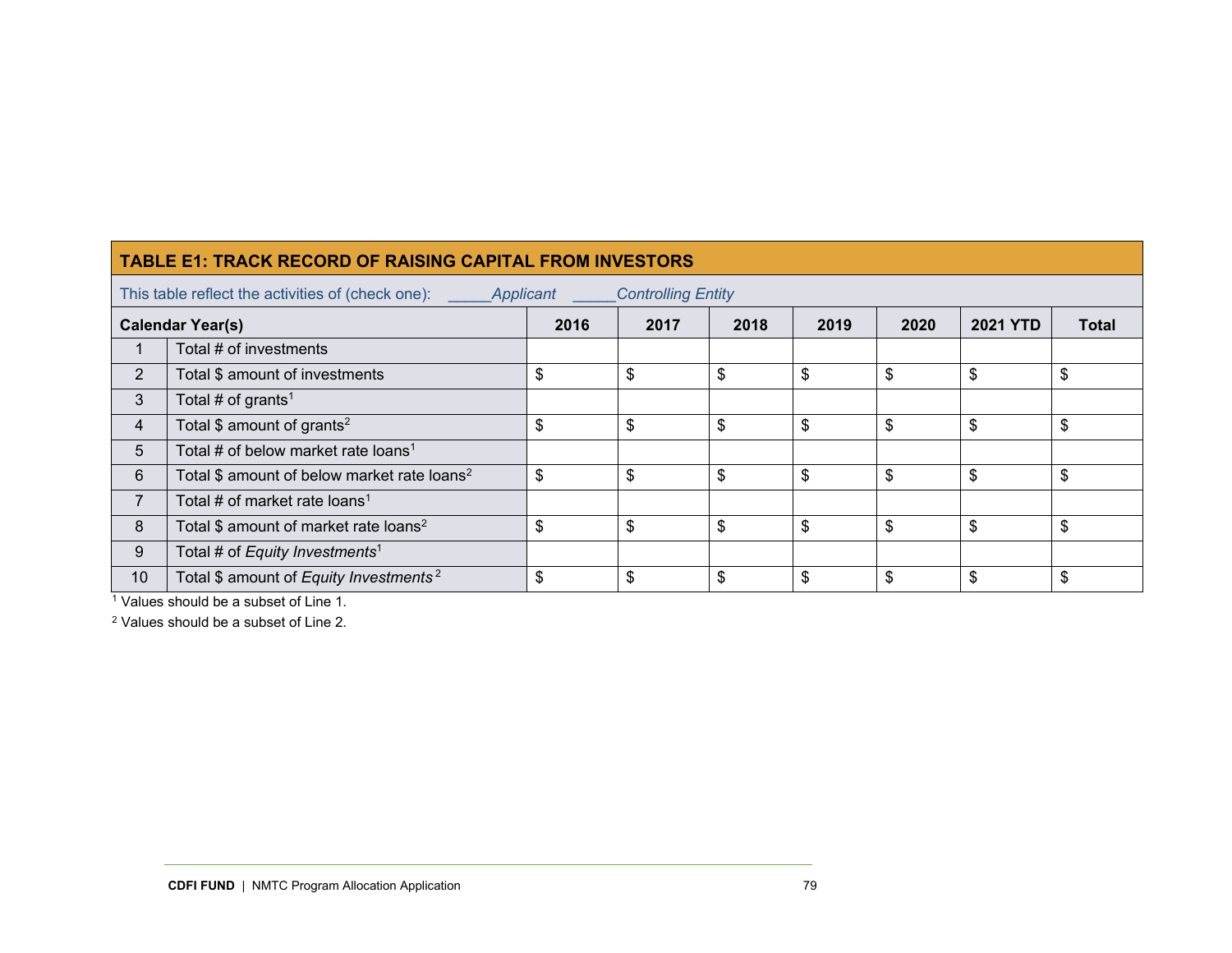#### **Instructions for Table E2:**

- 1) In the first column, *Applicants* should only list the names of the investors that have provided capital to fund *QEIs* received by the *Applicant* (or a *Subsidiary CDE*). If the *Applicant* has used the leveraged structure to receive *QEIs* from investment funds or partnerships, it should provide the names of the equity and non-equity (e.g. debt, grant dollars) investors who provided the upper-tier capital to the investment fund or partnership. It **must not** provide the name of the investment funds or partnerships. All investments received from individual investors should be aggregated and listed under the name "Individual Investors." **Do not** list the names of individuals in Table E2.
- 2) Only enter information on *QEIs* raised on or before the release date of the NMTC *Allocation Application* (specified in the NMTC Application FAQ document). The *Applicant* may not enter information on planned *QEIs* or *QEIs* projected to close.
- 3) In the third column, indicate whether the investment was provided as a direct *QEI* or if it was provided to an investment fund or partnership that in turn made the *QEI*.
- 4) In the fourth column, indicate whether the investor was an *Affiliate* of the *Applicant* or *Controlling Entity*.
- 5) In the fifth column, indicate whether the investor was an *Affiliate* of the *QALICB* that received *QLICI*(s) with *QEI* proceeds.
- 6) In the sixth column, provide the total aggregate dollar amount of investment provided by the identified investor between January 1, 2016 and the release date of the NMTC *Allocation Application*.

|   | <b>Name of Investor</b> | <b>Type of</b><br>Investment <sup>2</sup> | <b>Using Leverage</b><br><b>Structure?</b> | Affiliate of the<br><b>Applicant or</b><br><b>Controlling Entity?</b> | Affiliate of the<br><b>QALICB or</b><br><b>Project Sponsor?</b> | <b>Total Funding Provided</b><br>from 2016-2021 |  |  |
|---|-------------------------|-------------------------------------------|--------------------------------------------|-----------------------------------------------------------------------|-----------------------------------------------------------------|-------------------------------------------------|--|--|
|   |                         |                                           | Yes/No                                     | Yes/No                                                                | Yes/No                                                          |                                                 |  |  |
| າ |                         |                                           | Yes/No                                     | Yes/No                                                                | Yes/No                                                          |                                                 |  |  |
| 3 |                         |                                           | Yes/No                                     | Yes/No                                                                | Yes/No                                                          |                                                 |  |  |
| 4 |                         |                                           | Yes/No                                     | Yes/No                                                                | Yes/No                                                          |                                                 |  |  |
|   | <b>TOTAL</b>            | N/A                                       | N/A                                        | N/A                                                                   | N/A                                                             |                                                 |  |  |

### **TABLE E2: RECENT** *QEI* **INVESTORS FOR PREVIOUS** *ALLOCATEE***S**

<sup>1</sup> If the *Applicant* received investments from individuals (rather than organizations), please enter these investments, in the aggregate, as provided by "Individual Investors."

2 Debt, equity, both debt and equity, or grant.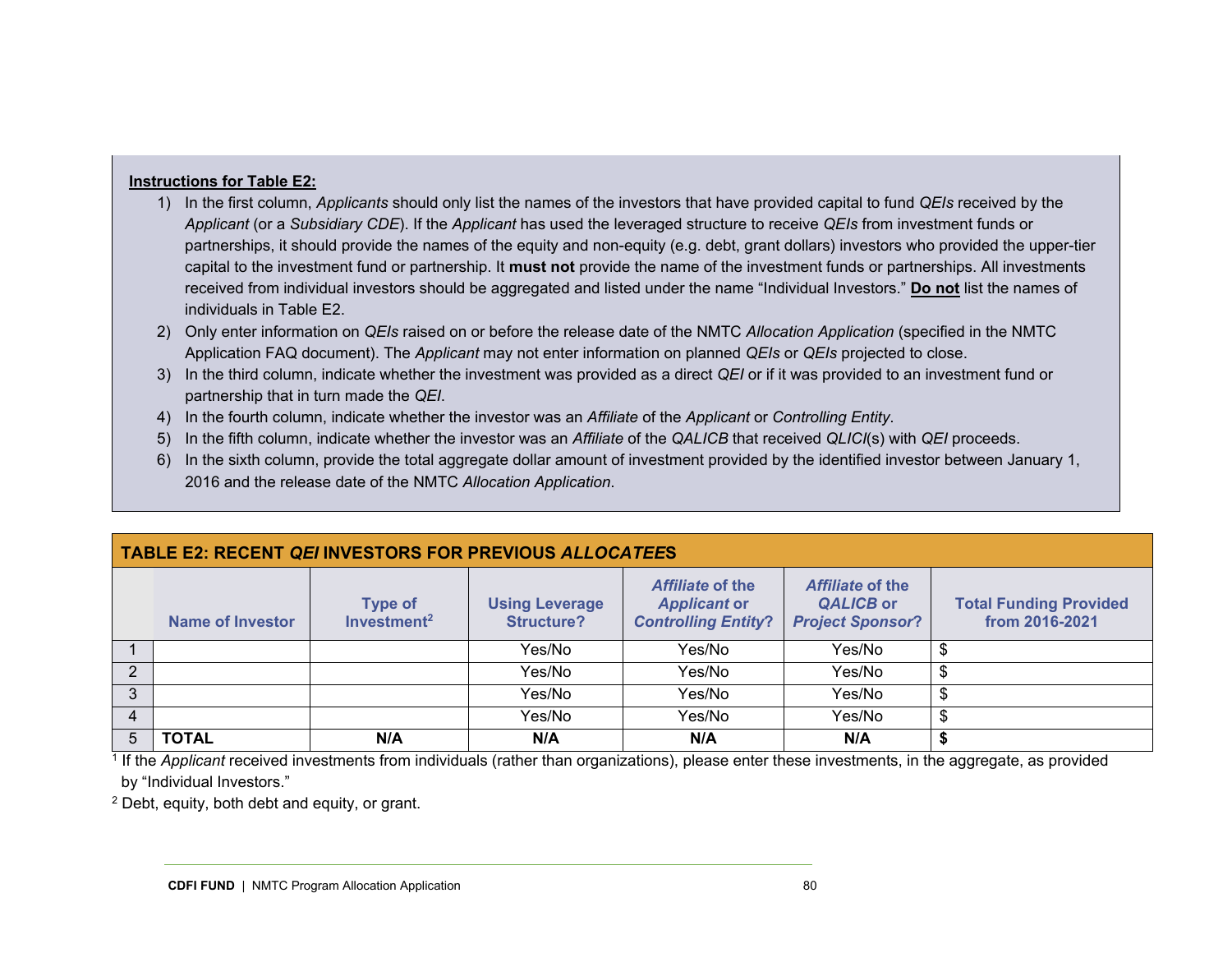**Instructions for Table E3:** In Table E3, *Applicants* should only list the names of actual or prospective investors that have provided *Equity Investments* (in accordance with applicable IRS rulings regarding the issuance of *QEIs* prior to notification of an allocation), *Commitments*, or *Letters of Interest/Intent* in connection with a potential *NMTC Allocation*. To the extent an *Applicant* has or intends to secure investments from partnership entities that will leverage non-*Equity Investments* (e.g., debt, grant dollars), such investments should be separately reported under "Type of Investment". **If an** *Applicant* **plans to engage an investment banker (or other third-party) to raise equity capital on the**  *Applicant's* **behalf, DO NOT INCLUDE** such third-party organizations in this table**.** 

#### **TABLE E3: IDENTIFICATION OF INVESTMENTS AND INVESTOR** *COMMITMENTS*

|   | Name of<br><b>Investor</b> | <b>Type of</b><br>Investment <sup>1</sup> | <b>Using</b><br>Leverage<br><b>Structure?</b> | Affiliate of<br>the<br><b>Applicant?</b> | <b>Previous</b><br>Investor? <sup>2</sup> | <b>Total Funding</b><br><b>Provided from 2016-</b><br>2021 (if previous<br>investor) | <b>Dollar</b><br><b>Amount</b><br><b>Sought</b> | <b>Status of</b><br>Request <sup>3</sup> | <b>Estimated or</b><br><b>Actual Date</b><br>for Receipt<br>of Funds |
|---|----------------------------|-------------------------------------------|-----------------------------------------------|------------------------------------------|-------------------------------------------|--------------------------------------------------------------------------------------|-------------------------------------------------|------------------------------------------|----------------------------------------------------------------------|
|   |                            |                                           | Yes/No                                        | Yes/No                                   | Yes/No                                    |                                                                                      |                                                 |                                          |                                                                      |
| າ |                            |                                           | Yes/No                                        | Yes/No                                   | Yes/No                                    | \$                                                                                   |                                                 |                                          |                                                                      |
| 3 |                            |                                           | Yes/No                                        | Yes/No                                   | Yes/No                                    | \$                                                                                   |                                                 |                                          |                                                                      |
| 4 |                            |                                           | Yes/No                                        | Yes/No                                   | Yes/No                                    | \$                                                                                   |                                                 |                                          |                                                                      |
| 5 | <b>TOTAL</b>               | N/A                                       | N/A                                           | N/A                                      | N/A                                       |                                                                                      |                                                 | N/A                                      | N/A                                                                  |

 $<sup>1</sup>$  Debt, equity, both debt and equity, or grant.</sup>

2 A previous investor is any investor that has invested in the *Applicant*, its *Controlling Entity*, or any *Subsidiary* entities since 2016.

3 Funds have been received; investor provided *Commitment*; investor issued *Letter of Interest/Intent.*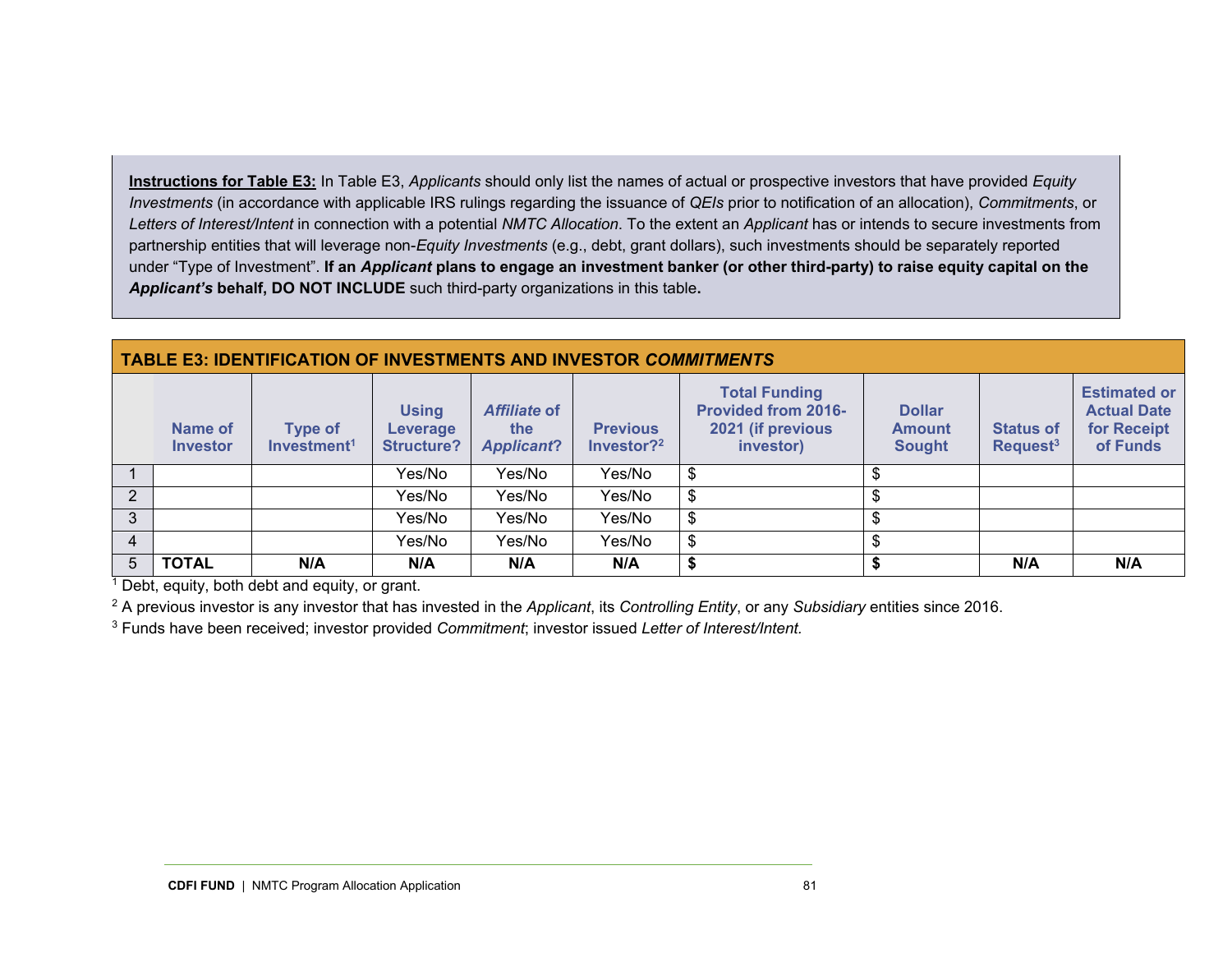### **GLOSSARY OF TERMS**

| Affiliate                                         | Any legal entity that Controls, is Controlled by, or is under common<br>Control with, the Applicant.                                                                                                                                                                                                                                    |
|---------------------------------------------------|-----------------------------------------------------------------------------------------------------------------------------------------------------------------------------------------------------------------------------------------------------------------------------------------------------------------------------------------|
| Alaska Native Village<br><b>Statistical Areas</b> | Areas that represent the more densely settled portion of Alaska<br>Native Villages (ANVs). The ANVs constitute associations, bands,<br>clans, communities, groups, tribes, or villages recognized pursuant<br>to the Alaska Native Claims Settlement Act of 1971 (Public Law 92-<br>203).                                               |
| Allocatee                                         | An Applicant that receives an NMTC Allocation.                                                                                                                                                                                                                                                                                          |
| <b>Allocation Agreement</b>                       | An agreement to be entered into by the CDFI Fund and a CDE,<br>relating to the NMTC Allocation, pursuant to IRC §45D(f)(2).                                                                                                                                                                                                             |
| Allocation Application                            | The application form, issued by the CDFI Fund pursuant to a Notice<br>of Allocation Availability (NOAA), to be completed and submitted by<br>an Applicant in order to be considered for an NMTC Allocation.                                                                                                                             |
| Applicant                                         | Any legal entity that is applying to the CDFI Fund for the receipt of<br>an NMTC Allocation. This term includes any Subsidiary of the<br>Applicant, which may receive a transfer of all or part of an NMTC<br>Allocation from the Applicant.                                                                                            |
| <b>Application Contact Person</b>                 | The individual that the CDFI Fund may contact during the course of<br>the Allocation Application review with questions or requests for<br>additional information regarding the Allocation Application.                                                                                                                                  |
| Assistance Agreement                              | A written agreement between the CDFI Fund and an entity receiving<br>assistance under the CDFI Program and Native American CDFI<br>Assistance (NACA) Program, specifying the terms and conditions of<br>assistance including, without limitation, performance and financial<br>soundness goals, if applicable. See 12 CFR §1805.104(f). |
| Authorized Representative                         | An officer, or other individual, who has the actual authority of the<br>Governing Board (or equivalent) to sign for and make<br>representations on behalf of the Applicant. This person will also be<br>the primary point of contact for the Applicant.                                                                                 |
| <b>CDE Certification Application</b>              | The application form, issued by the CDFI Fund, to be completed and<br>submitted by an entity in order to be certified as a CDE.                                                                                                                                                                                                         |
| Commitment                                        | A document in which an investor commits to make an investment in<br>the Applicant in a specified amount and on specified terms.                                                                                                                                                                                                         |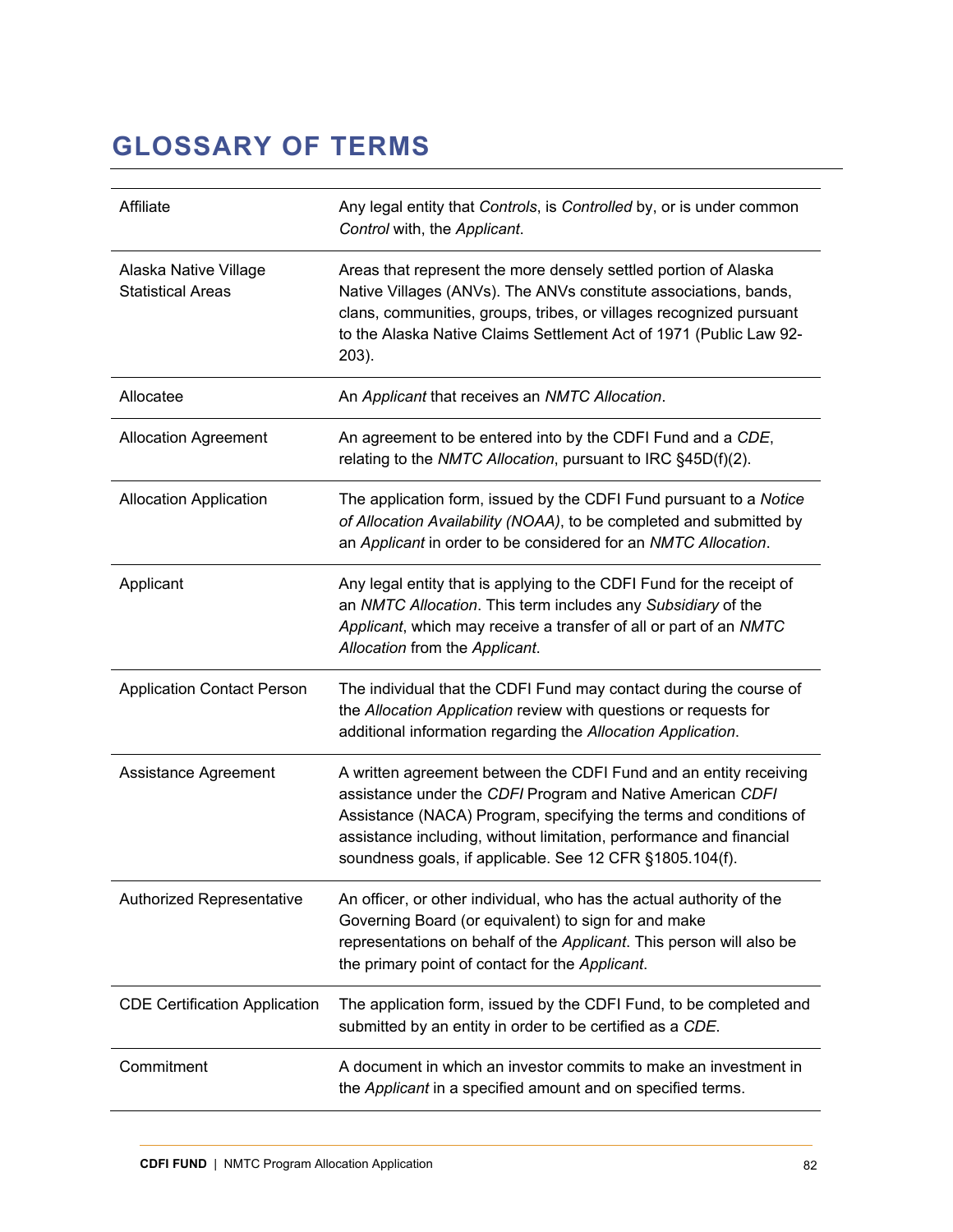| <b>Community Development</b>                                         | Under IRC §45D(c)(1), any domestic corporation or partnership if:                                                                                                                                                                                                                                                                   |  |  |  |  |
|----------------------------------------------------------------------|-------------------------------------------------------------------------------------------------------------------------------------------------------------------------------------------------------------------------------------------------------------------------------------------------------------------------------------|--|--|--|--|
| Entity (CDE)                                                         | (1) The primary mission of the entity is serving, or providing<br>investment capital for, Low-Income Communities or Low-<br>Income Persons;                                                                                                                                                                                         |  |  |  |  |
|                                                                      | (2) The entity maintains accountability to residents of Low-<br>Income Communities through their representation on any<br>governing board of the entity or on any advisory board to the<br>entity; and                                                                                                                              |  |  |  |  |
|                                                                      | (3) The entity is certified by the CDFI Fund as a CDE.<br><b>Specialized Small Business Investment Companies</b><br>(SSBICs) and Community Development Financial<br>Institutions (CDFIs) are deemed to be CDEs in the manner<br>set forth in Guidance published by the CDFI Fund (66<br>Federal Register 65806, December 20, 2001). |  |  |  |  |
| <b>Community Development</b><br>Financial Institution (CDFI)         | An entity that has been certified by the CDFI Fund as meeting the<br>criteria set forth in section 103 of the Community Development<br>Banking and Financial Institutions Act of 1994 (12 U.S.C. 4702). For<br>further details, refer to the CDFI Program regulations set forth at 12<br>CFR 1805.201.                              |  |  |  |  |
| AMIS Compliance and<br><b>Performance Reporting</b><br>System (ACPR) | A web-based data collection system that CDFIs and CDEs will use<br>to submit their Institution-Level Reports and Transaction-Level<br>Reports to the CDFI Fund.                                                                                                                                                                     |  |  |  |  |
| Control                                                              | For purposes of this application is defined as:                                                                                                                                                                                                                                                                                     |  |  |  |  |
|                                                                      | (1) Ownership, control, or power to vote more than 50 percent<br>of the outstanding shares of any class of voting securities of<br>any entity, directly or indirectly or acting through one or<br>more other persons; or                                                                                                            |  |  |  |  |
|                                                                      | (2) Control in any manner over the election of a majority of the<br>directors, trustees, or general partners (or individuals<br>exercising similar functions) of any other entity; or                                                                                                                                               |  |  |  |  |
|                                                                      | (3) Power to exercise, directly or indirectly, a controlling<br>influence over the management policies or investment<br>decisions of another entity, as determined by the CDFI<br>Fund.                                                                                                                                             |  |  |  |  |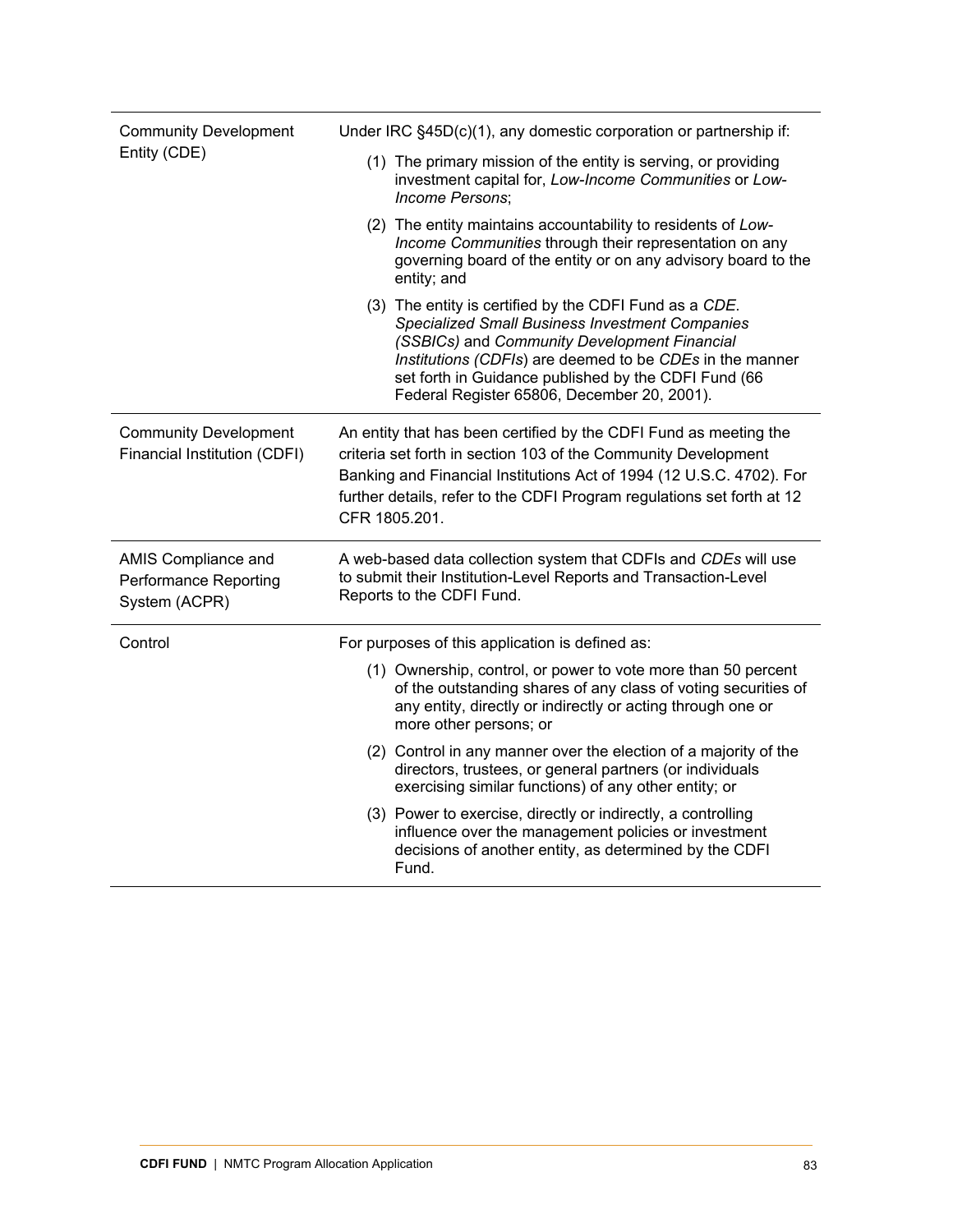| <b>Controlling Entity</b>                   | A Controlling Entity is an Entity that Controls the CDE and has:                                                                                                                                                                                                                                                                                                                                                                                                                                                                                                                                      |
|---------------------------------------------|-------------------------------------------------------------------------------------------------------------------------------------------------------------------------------------------------------------------------------------------------------------------------------------------------------------------------------------------------------------------------------------------------------------------------------------------------------------------------------------------------------------------------------------------------------------------------------------------------------|
|                                             | For for-profit CDEs: ownership, control, or power to vote<br>a.<br>more than 50 percent of the outstanding shares of any class<br>of voting securities of the CDE at the time of Application and<br>throughout the term of the Allocation Agreement (if the CDE<br>is selected to receive an Allocation)                                                                                                                                                                                                                                                                                              |
|                                             | b. For not-for-profit CDEs: control in any manner over the<br>election of a majority of the directors, trustees, or general<br>partners (or individuals exercising similar functions) of the<br>CDE at the time of Application and throughout the term of<br>the Allocation Agreement (if the CDE is selected to receive<br>an Allocation)                                                                                                                                                                                                                                                            |
|                                             | Control in any manner over the election of a majority of the<br>$\mathsf{C}$ .<br>directors, trustees, or general partners (or individuals<br>exercising similar functions) of the CDE, including Control<br>over the appointment and removal of the CDE's Executive<br>management team (e.g. CEO, COO, CFO); and                                                                                                                                                                                                                                                                                     |
|                                             | Approval authority over the management policies and<br>d.<br>investment decisions of the CDE.                                                                                                                                                                                                                                                                                                                                                                                                                                                                                                         |
| <b>Controlling Entity</b><br>Representative | An officer, or other individual, who has the actual authority to sign for<br>and make representations on behalf of the Controlling Entity. This<br>person will also be the primary point of contact for the Controlling<br>Entity, should the CDFI Fund need to confirm representations made                                                                                                                                                                                                                                                                                                          |
|                                             | about the relationship between the Applicant and Controlling Entity.                                                                                                                                                                                                                                                                                                                                                                                                                                                                                                                                  |
| <b>Disadvantaged Business</b>               | A business that is (a) located in a Low-Income Community; or (b)<br>owned by a Low-Income Person.                                                                                                                                                                                                                                                                                                                                                                                                                                                                                                     |
| <b>Disadvantaged Community</b>              | This term has the same meaning as a Low-Income Community.                                                                                                                                                                                                                                                                                                                                                                                                                                                                                                                                             |
| <b>Enforcement Action</b>                   | An action or administrative order, including but not limited to,<br>consent order, cease and desist order, PCA directive, safety and<br>soundness order, agreement, memorandum of understanding,<br>commitment letter, taken by a federal regulator or agency (e.g.,<br>FDIC, OCC, NCUA, FRB, CFPB) when a regulated financial<br>institution is found to be in an unsatisfactory condition (e.g. violations<br>of laws, rules or regulations, final orders or conditions imposed in<br>writing; unsafe or unsound practices; and for breach of fiduciary duty<br>by institution-Affiliated parties). |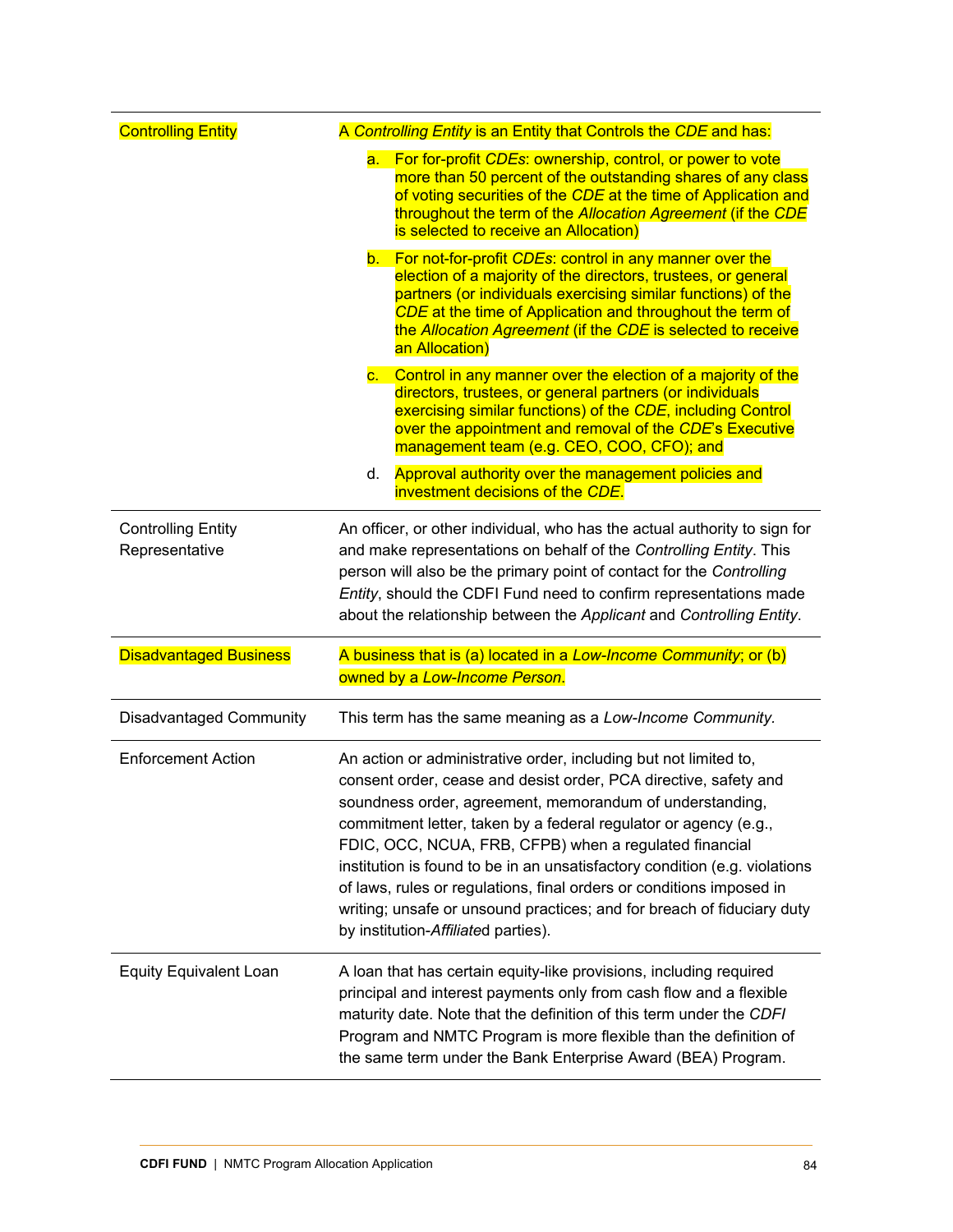| <b>Equity Investment</b>                                 | Under IRC §45D(b)(6) and the NMTC Program Income Tax<br>Regulations, Equity Investment means any stock (other than<br>nonqualified preferred stock as defined in IRC §351(g)(2)) in an<br>entity that is a corporation and any capital interest in an entity that is<br>a partnership.                |
|----------------------------------------------------------|-------------------------------------------------------------------------------------------------------------------------------------------------------------------------------------------------------------------------------------------------------------------------------------------------------|
| <b>Federal Indian Reservation</b>                        | Area of land reserved for a tribe or tribes under treaty or other<br>agreement with the United States, executive order, or federal statute<br>or administrative action as permanent tribal homelands, and where<br>the federal government holds title to the land in trust on behalf of the<br>tribe. |
| <b>Financial Counseling and</b><br>Other Services (FCOS) | Advice provided by a CDE relating to the organization or operation<br>of a trade or business. See 26 CFR 1.45D-1(d)(7).                                                                                                                                                                               |
| <b>Food Desert</b>                                       | A low-income census tract where a substantial number or share of<br>residents has low access to a supermarket or large grocery store.                                                                                                                                                                 |
|                                                          | Census tracts qualify as Food Deserts if they meet low-income and<br>low-access thresholds established by the USDA and can be found<br>using the Food Access Research Atlas at<br>http://www.ers.usda.gov/data-products/food-access-research-<br>atlas.aspx                                           |
| <b>FTE</b>                                               | A full time equivalent (FTE) is at least a 35-hour work week.                                                                                                                                                                                                                                         |
| <b>Hawaiian Home Lands</b>                               | Areas held in trust for Native Hawaiians by the state of Hawaii,<br>pursuant to the Hawaiian Homes Commission Act of 1920, as<br>amended.                                                                                                                                                             |
| Letter of Interest/Intent                                | A document in which an investor expresses a preliminary interest in<br>making an investment in the Applicant.                                                                                                                                                                                         |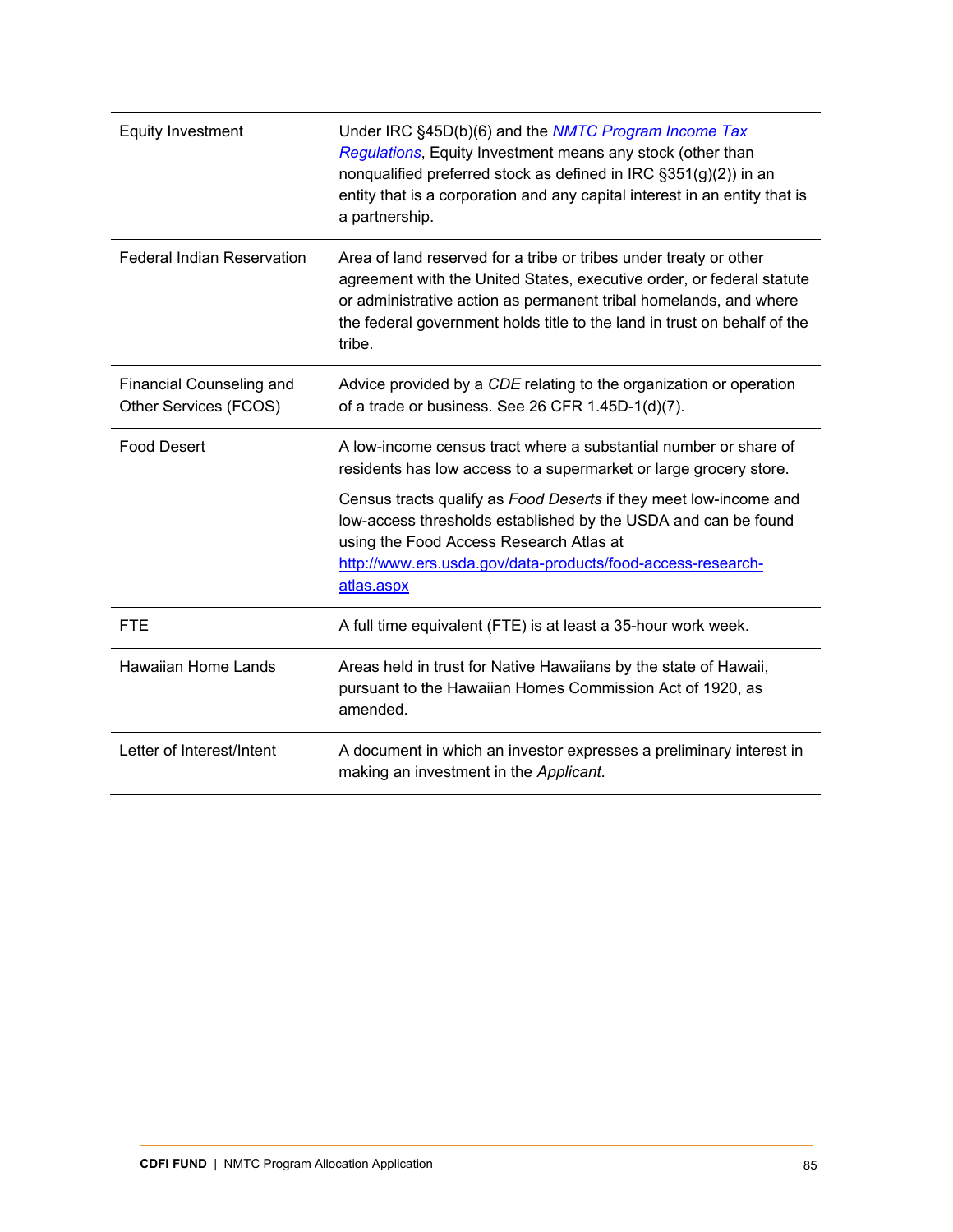| Low-Income Community               | Under IRC §45D(e)(1), any population census tract if:                                                                                                                                                                                                                                                                                                                                                                               |
|------------------------------------|-------------------------------------------------------------------------------------------------------------------------------------------------------------------------------------------------------------------------------------------------------------------------------------------------------------------------------------------------------------------------------------------------------------------------------------|
| (LIC)                              | (1) The poverty rate for such tract is at least 20 percent, or                                                                                                                                                                                                                                                                                                                                                                      |
|                                    | (2) (a) In the case of a tract not located within a metropolitan<br>area, the median family income for such tract does not<br>exceed 80 percent of statewide median family income, or (b)<br>in the case of a tract located within a metropolitan area, the<br>median family income for such tract does not exceed 80<br>percent of the greater of statewide median family income or<br>the metropolitan area median family income. |
|                                    | With respect to IRC §45D(e)(1)(B), possession-wide median family<br>income shall be used (in lieu of statewide income) in assessing the<br>status of census tracts located within a possession of the United<br>States.                                                                                                                                                                                                             |
|                                    | Under IRC §45D(e)(2), Targeted Populations will also be treated as<br>Low-Income Communities. See IRS Notice 2006-60.                                                                                                                                                                                                                                                                                                               |
|                                    | Under IRC $§$ 45D(e)(3), in the case of an area that is not tracted for<br>population census tracts, the equivalent county divisions (as defined<br>by the Bureau of the Census for purposes of determining poverty<br>areas) shall be used for purposes of defining poverty rates and<br>median family incomes. See IRC §45D(e) for additional criteria.                                                                           |
| Low-Income Person                  | Any individual having an income, adjusted for family size, of not<br>more than:                                                                                                                                                                                                                                                                                                                                                     |
|                                    | (1) For metropolitan areas, 80 percent of the area median<br>family income; and                                                                                                                                                                                                                                                                                                                                                     |
|                                    |                                                                                                                                                                                                                                                                                                                                                                                                                                     |
|                                    | (2) For non-metropolitan areas, the greater of (a) 80 percent of<br>the area median family income or (b) 80 percent of the<br>statewide non-metropolitan area median family income.                                                                                                                                                                                                                                                 |
| <b>Minority-owned or Minority-</b> | A Minority-owned or Minority-controlled entity is a:                                                                                                                                                                                                                                                                                                                                                                                |
| controlled                         | Minority-owned for-profit entity: A for-profit entity that is not a MDI<br>and that has at least 51 percent of its equity ownership interest<br>being owned by individuals who identify themselves as Black<br>American, Asian American, or Hispanic American;                                                                                                                                                                      |
|                                    | Minority-controlled not-for-profit entity: A not-for-profit entity with at<br>least 51 percent of its Board of Directors (i.e. Governing Board)<br>comprised of individuals who identify themselves as Black American,<br>Asian American, Hispanic American; or                                                                                                                                                                     |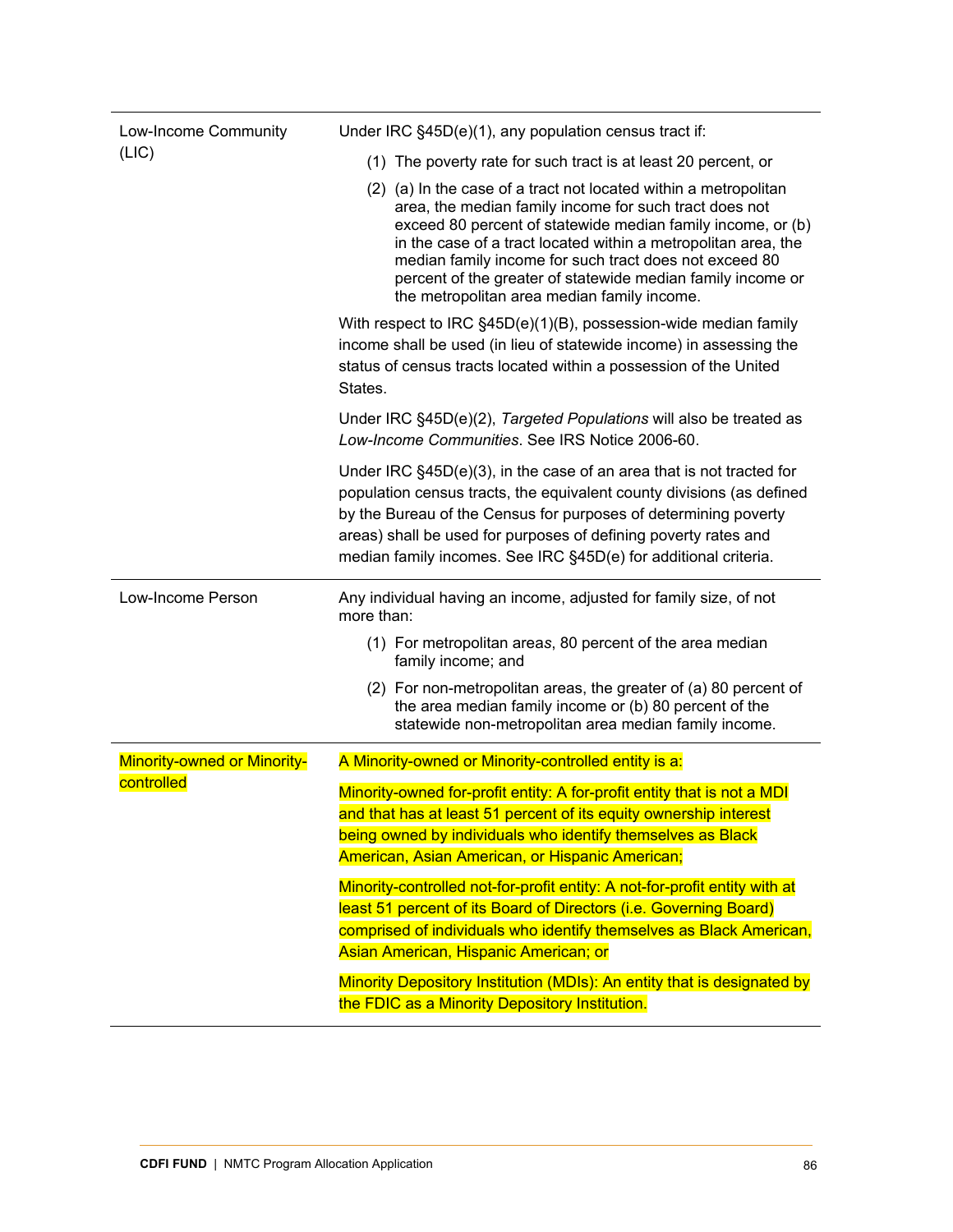| <b>Native American</b><br><b>Native American-owned or</b><br><b>Native American-controlled</b> | For the purpose of the NMTC Program this term shall include,<br>members of Tribal entities recognized by the U.S. Department of the<br>Interior, Bureau of Indian Affairs (BIA); and individuals having origins<br>in any of the original peoples of Hawaii.<br>For-profit entity: A for-profit entity that is not a MDI and that has at<br>least 51 percent of its equity ownership interest being owned by<br>individuals who are Native American.<br>Not-for-profit entity: A not-for-profit entity with at least 51 percent of<br>its Board of Directors (i.e. Governing Board comprised of individuals<br>who are Native American. |
|------------------------------------------------------------------------------------------------|-----------------------------------------------------------------------------------------------------------------------------------------------------------------------------------------------------------------------------------------------------------------------------------------------------------------------------------------------------------------------------------------------------------------------------------------------------------------------------------------------------------------------------------------------------------------------------------------------------------------------------------------|
| New Markets Venture Capital<br>Company (NMVCC)                                                 | An entity designated as a NMVCC by the Small Business<br>Administration under the New Markets Venture Capital Company<br>Program. See 13 CFR 108.10 for more information.                                                                                                                                                                                                                                                                                                                                                                                                                                                               |
| Non-Metropolitan Counties                                                                      | Counties not contained within a Metropolitan Statistical Area, as<br>such term is defined in OMB Bulletin No. 15-01 (Update of<br>Statistical Area Definitions and Guidance on Their Uses) and applied<br>to the 2010 census tracts.                                                                                                                                                                                                                                                                                                                                                                                                    |
| Notice of Allocation<br>Availability (NOAA)                                                    | A document published by the CDFI Fund in the Federal Register that<br>provides specific guidance on how a CDE may apply for an NMTC<br>Allocation, the competitive procedure through which such allocations<br>will be made, and the actions that will be taken by the CDFI Fund to<br>ensure that proper allocations are made to appropriate entities. The<br>NOAA published in conjunction with the Allocation Application will<br>only apply to this Allocation Round.                                                                                                                                                               |
| <b>NMTC Allocation</b>                                                                         | An allocation of tax credit authority pursuant to the New Markets Tax<br>Credit Program.                                                                                                                                                                                                                                                                                                                                                                                                                                                                                                                                                |
| NMTC Program Income Tax<br>Regulations                                                         | The regulations promulgated by the Internal Revenue Service which<br>provide guidance for taxpayers claiming the New Markets Tax Credit<br>under IRC §45D. See 26 CFR 1.45D-1 for more information.                                                                                                                                                                                                                                                                                                                                                                                                                                     |
| <b>Off-reservation Trust Lands</b>                                                             | Areas for which the United States holds title in trust for the benefit of<br>a tribe that is located outside the boundaries of a Federal Indian<br>Reservation but is always associated with a specific federally<br>recognized reservation and/or tribal government.                                                                                                                                                                                                                                                                                                                                                                   |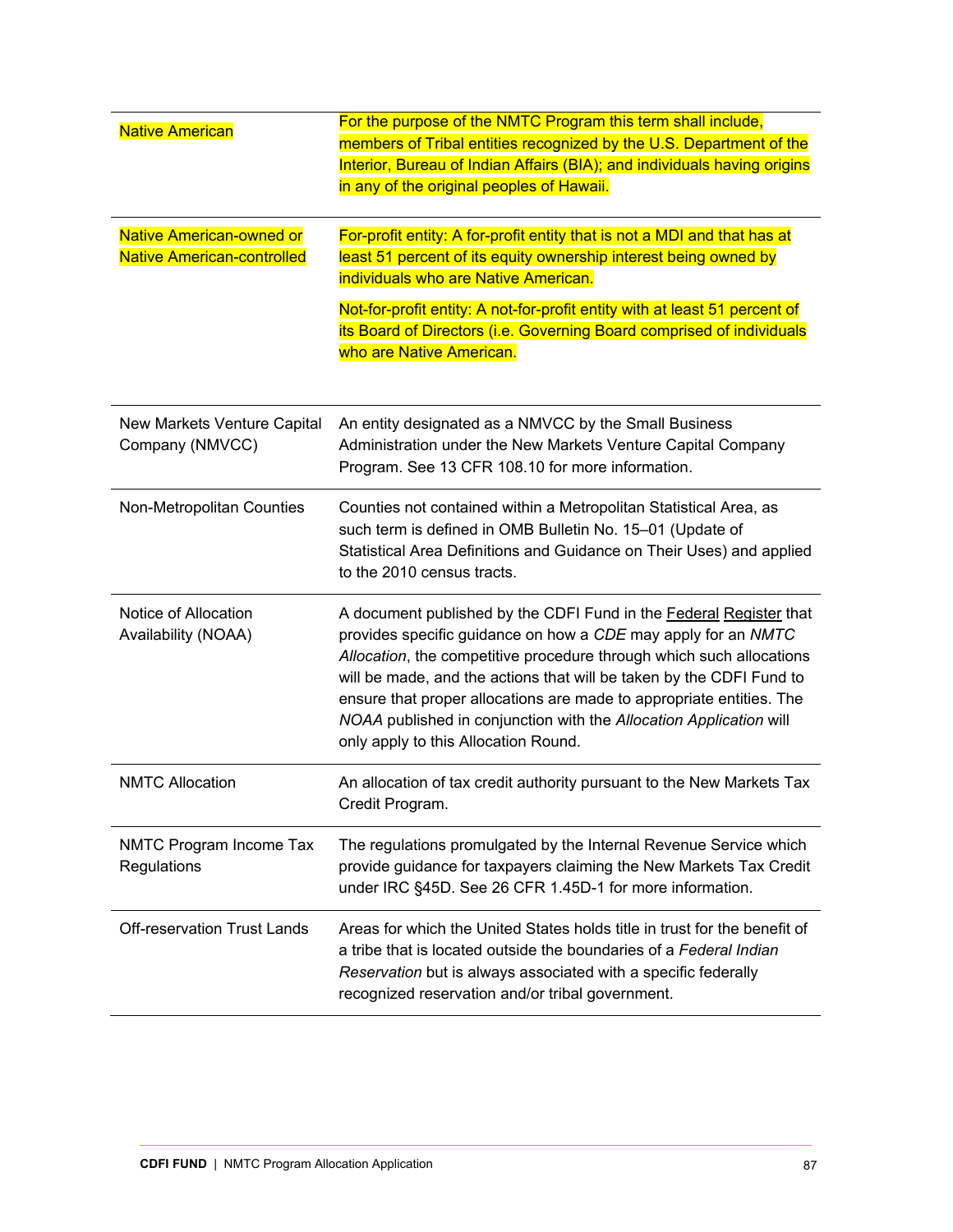| <b>Operating Business</b>    | Any business whose predominant business activity (i.e. activity that<br>generates more than 50 percent of the business' gross income)<br>does not include the development (including construction of new<br>facilities and rehabilitation/enhancement of existing facilities),<br>management, or leasing of real estate.                                                                                                                                                                                                                                                                                                                                                                       |
|------------------------------|------------------------------------------------------------------------------------------------------------------------------------------------------------------------------------------------------------------------------------------------------------------------------------------------------------------------------------------------------------------------------------------------------------------------------------------------------------------------------------------------------------------------------------------------------------------------------------------------------------------------------------------------------------------------------------------------|
| Principal                    | As defined by 31 C.F.R. Part 19.995. Principal means—(a) An<br>officer, director, owner, partner, principal investigator, or other<br>person within a participant with management or supervisory<br>responsibilities related to a covered transaction; or(b) A consultant<br>or other person, whether or not employed by the participant or paid<br>with Federal funds, who-(1) Is in a position to handle Federal<br>funds; $(2)$ Is in a position to influence or control the use of those<br>funds; or, (3) Occupies a technical or professional position capable of<br>substantially influencing the development or outcome of an activity<br>required to perform the covered transaction. |
| Project Sponsor              | An entity that owns or Controls the QALICB.                                                                                                                                                                                                                                                                                                                                                                                                                                                                                                                                                                                                                                                    |
| <b>Public Contact Person</b> | The individual that will field public inquiries (i.e. from potential<br>QALICBs) if the Applicant is selected to receive an NMTC Allocation.<br>This contact information will be published as part of the Award<br>Announcement for the <i>NMTC Allocation</i> round and available to the<br>public in the CDFI Fund's monthly QEI Issuance Report.                                                                                                                                                                                                                                                                                                                                            |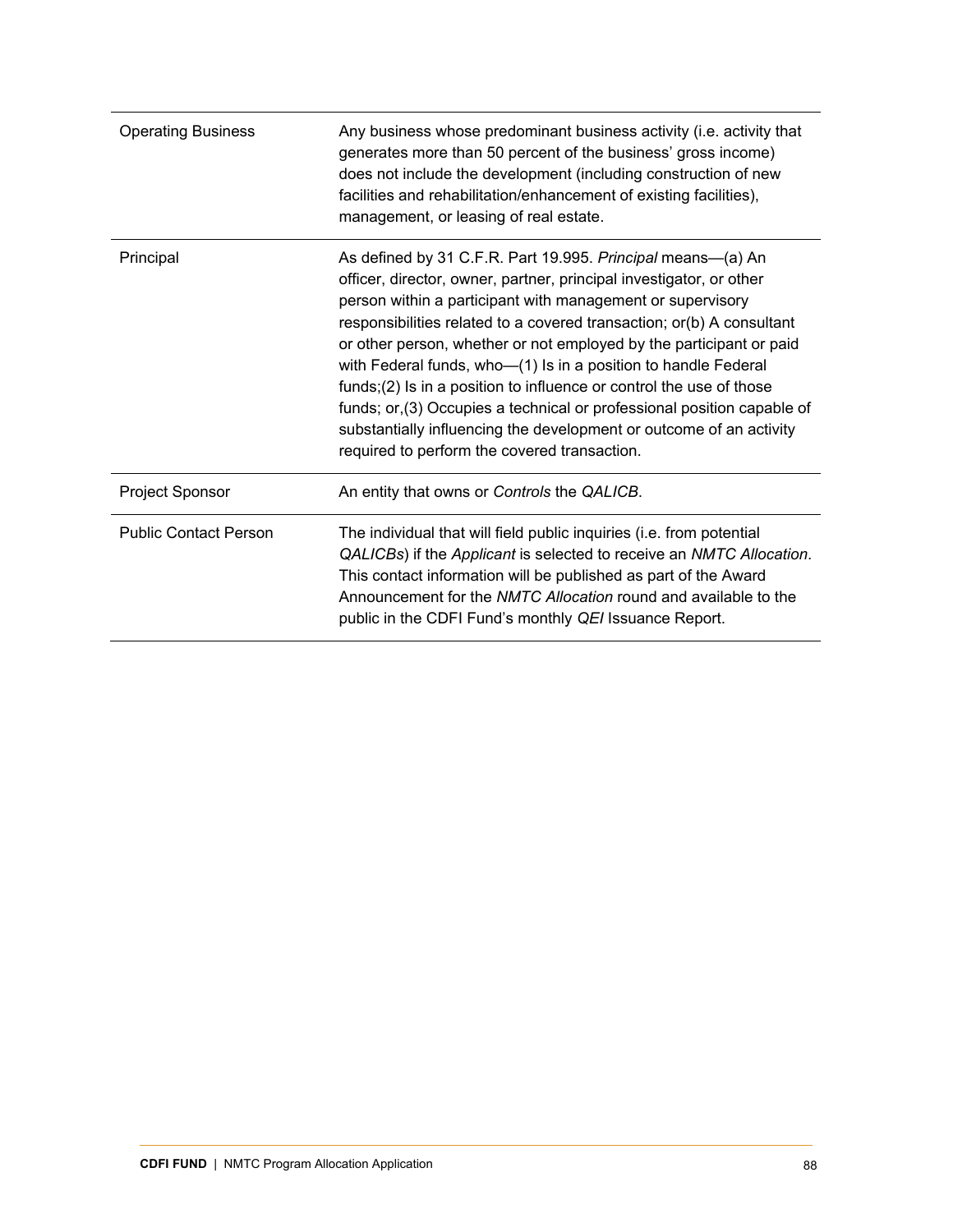| <b>Qualified Active Low-Income</b><br><b>Community Business</b><br>(QALICB) | Under IRC $\S$ 45D(d)(2), any corporation (including a non-profit<br>corporation) or partnership if for any taxable year:                                                                                                                                                                             |
|-----------------------------------------------------------------------------|-------------------------------------------------------------------------------------------------------------------------------------------------------------------------------------------------------------------------------------------------------------------------------------------------------|
|                                                                             | (1) At least 50 percent of total gross income of such entity is<br>derived from the active conduct of a qualified business<br>within any Low-Income Community;                                                                                                                                        |
|                                                                             | (2) A substantial portion of the use of the tangible property of<br>such entity (whether owned or leased) is within any Low-<br>Income Community;                                                                                                                                                     |
|                                                                             | (3) A substantial portion of the services performed for such<br>entity by its employees are performed in any Low-Income<br>Community;                                                                                                                                                                 |
|                                                                             | (4) Less than 5 percent of the average of the aggregate<br>unadjusted bases of the property of such entity is<br>attributable to collectibles (as defined in IRC §408(m)(2))<br>other than collectibles that are held primarily for sale to<br>customers in the ordinary course of such business; and |
|                                                                             | (5) Less than 5 percent of the average of the aggregate<br>unadjusted bases of the property of such entity is<br>attributable to nonqualified financial property (as defined in<br>IRC §1397C(e)).                                                                                                    |
|                                                                             | Please refer to the NMTC Program Income Tax Regulations at 26<br>CFR 1.45D-1(d)(4) for more information.                                                                                                                                                                                              |
| <b>Qualified Equity Investment</b><br>(QEI)                                 | Under IRC §45D(b)(1), any Equity Investment in a CDE if:                                                                                                                                                                                                                                              |
|                                                                             | (1) Such investment is acquired by the investor at its original<br>issue (directly or through an underwriter) solely in exchange<br>for cash;                                                                                                                                                         |
|                                                                             | (2) Substantially all of such cash is used by the CDE to make<br>QLICIs; and                                                                                                                                                                                                                          |
|                                                                             | (3) The investment is designated for purposes of IRC §45D by<br>the CDE as a QEI. QEI also includes an Equity Investment<br>purchased from a prior holder, to the extent provided in IRC<br>§45D(b)(4).                                                                                               |
|                                                                             | QEI does not include any Equity Investment issued by a CDE more<br>than five years after the date the CDE receives an NMTC Allocation.<br>Please refer to the NMTC Program Income Tax Regulations at 26<br>CFR 1.45D-1(c) and related Internal Revenue Service notices for<br>more information.       |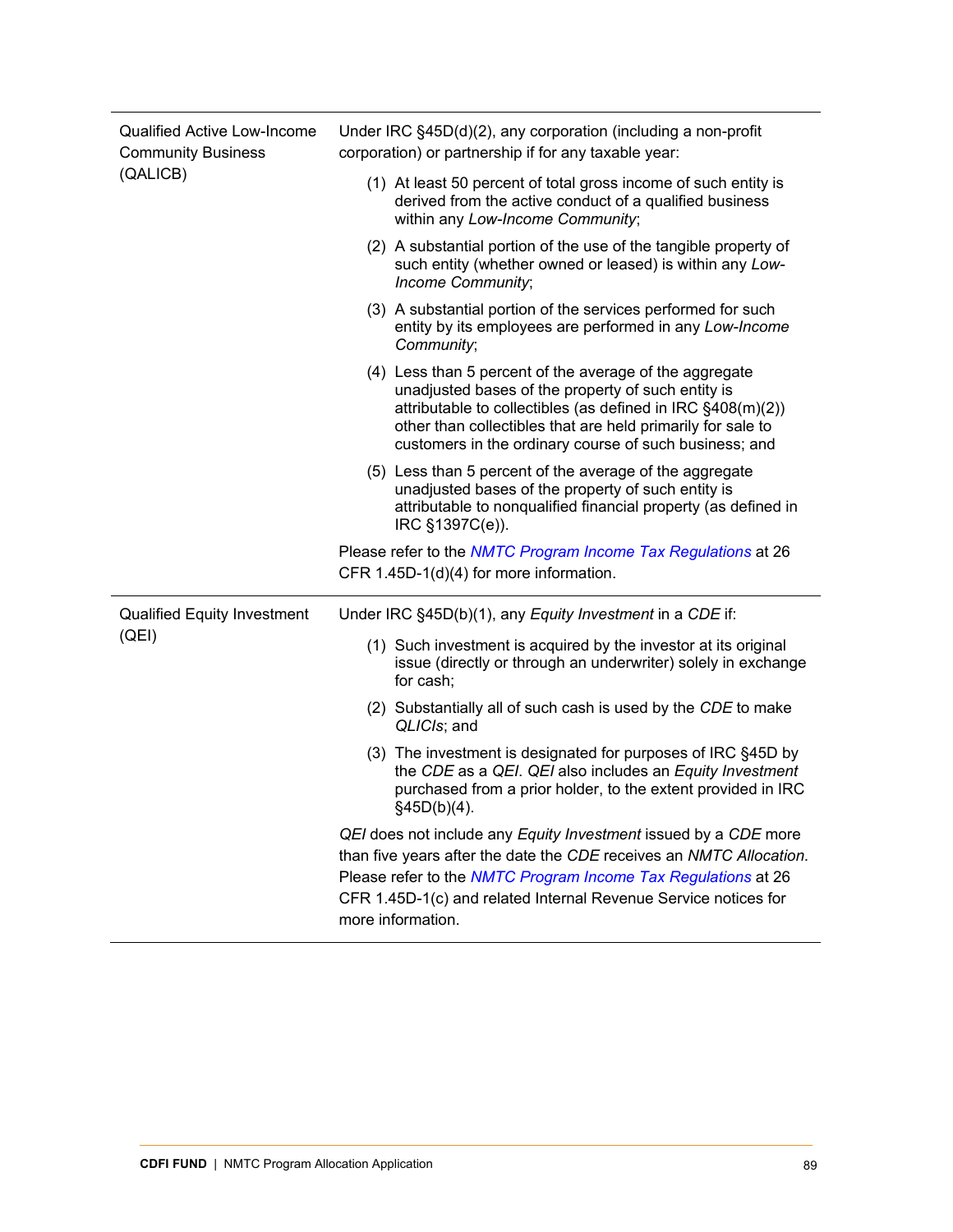| <b>Qualified Low-Income</b><br><b>Community Investments</b><br>(QLICI) | Under IRC §45D(d)(1), a QLICI is:                                                                                                                                                                                                                                                                                                                                                                                                                                                                                                                                                                                                                                                                                                                                                                                                                                                                                                                      |
|------------------------------------------------------------------------|--------------------------------------------------------------------------------------------------------------------------------------------------------------------------------------------------------------------------------------------------------------------------------------------------------------------------------------------------------------------------------------------------------------------------------------------------------------------------------------------------------------------------------------------------------------------------------------------------------------------------------------------------------------------------------------------------------------------------------------------------------------------------------------------------------------------------------------------------------------------------------------------------------------------------------------------------------|
|                                                                        | (1) Any capital or Equity Investment in, or loan to, any QALICB<br>(as defined in $IRC\$ 45D(d)(2));                                                                                                                                                                                                                                                                                                                                                                                                                                                                                                                                                                                                                                                                                                                                                                                                                                                   |
|                                                                        | (2) The purchase from a CDE of any loan made by such entity<br>that is a QLICI;                                                                                                                                                                                                                                                                                                                                                                                                                                                                                                                                                                                                                                                                                                                                                                                                                                                                        |
|                                                                        | (3) Financial Counseling and Other Services to businesses<br>located in, and residents of, Low-Income Communities; and                                                                                                                                                                                                                                                                                                                                                                                                                                                                                                                                                                                                                                                                                                                                                                                                                                 |
|                                                                        | (4) Any Equity Investment in, or loan to, any CDE.                                                                                                                                                                                                                                                                                                                                                                                                                                                                                                                                                                                                                                                                                                                                                                                                                                                                                                     |
|                                                                        | Please refer to the NMTC Program Income Tax Regulations at 26<br>CFR 1.45D-1(d)(1) for more information.                                                                                                                                                                                                                                                                                                                                                                                                                                                                                                                                                                                                                                                                                                                                                                                                                                               |
| <b>Real Estate Activities</b>                                          | Refers to the development (including construction of new facilities<br>and rehabilitation/enhancement of existing facilities), acquisition,<br>management or leasing of real estate by a business.                                                                                                                                                                                                                                                                                                                                                                                                                                                                                                                                                                                                                                                                                                                                                     |
| <b>Restricted NMTC Business</b><br><b>Activities</b>                   | Certain businesses that engage in the rental of real property,<br>1.<br>if:<br>The property is residential rental property as defined by<br>a.<br>IRC §168(e)(2)(A), or<br>There are not substantial improvements on the property,<br>b.<br>or<br>A lessee of the real property is an excluded business as<br>C.<br>described in 2(b) below.<br>Specific businesses and activities excluded under Treasury<br>2.<br>Regulation §1.45D-1(d)(5)(ii) and listed below:<br>Trades or businesses consisting predominantly of the<br>а.<br>development or holding of intangibles for sale or license.<br>Trades or businesses consisting of the operation of any<br>b.<br>private or commercial golf course, country club, massage<br>parlor, hot tub facility, suntan facility, race track or other<br>facility used for gambling, or any store for which the<br>principle business is the sale of alcoholic beverages for<br>consumption off the premises. |
|                                                                        | Farming (within the meaning of IRC §2032A(e)(5)(A) or (B)) if, as of<br>the close of the taxable year of the taxpayer conducting such trade<br>or business, the sum of the aggregate unadjusted basis (or, if<br>greater, the fair market value) of the assets owned by the taxpayer<br>that are used in such trade or business, and the aggregate value of<br>the assets leased by the taxpayer that are used in such trade or<br>business, exceeds \$500,000. Two or more trades or businesses will<br>be treated as a single trade or business under rules similar to the<br>rules of IRC §52(a) and (b).                                                                                                                                                                                                                                                                                                                                           |